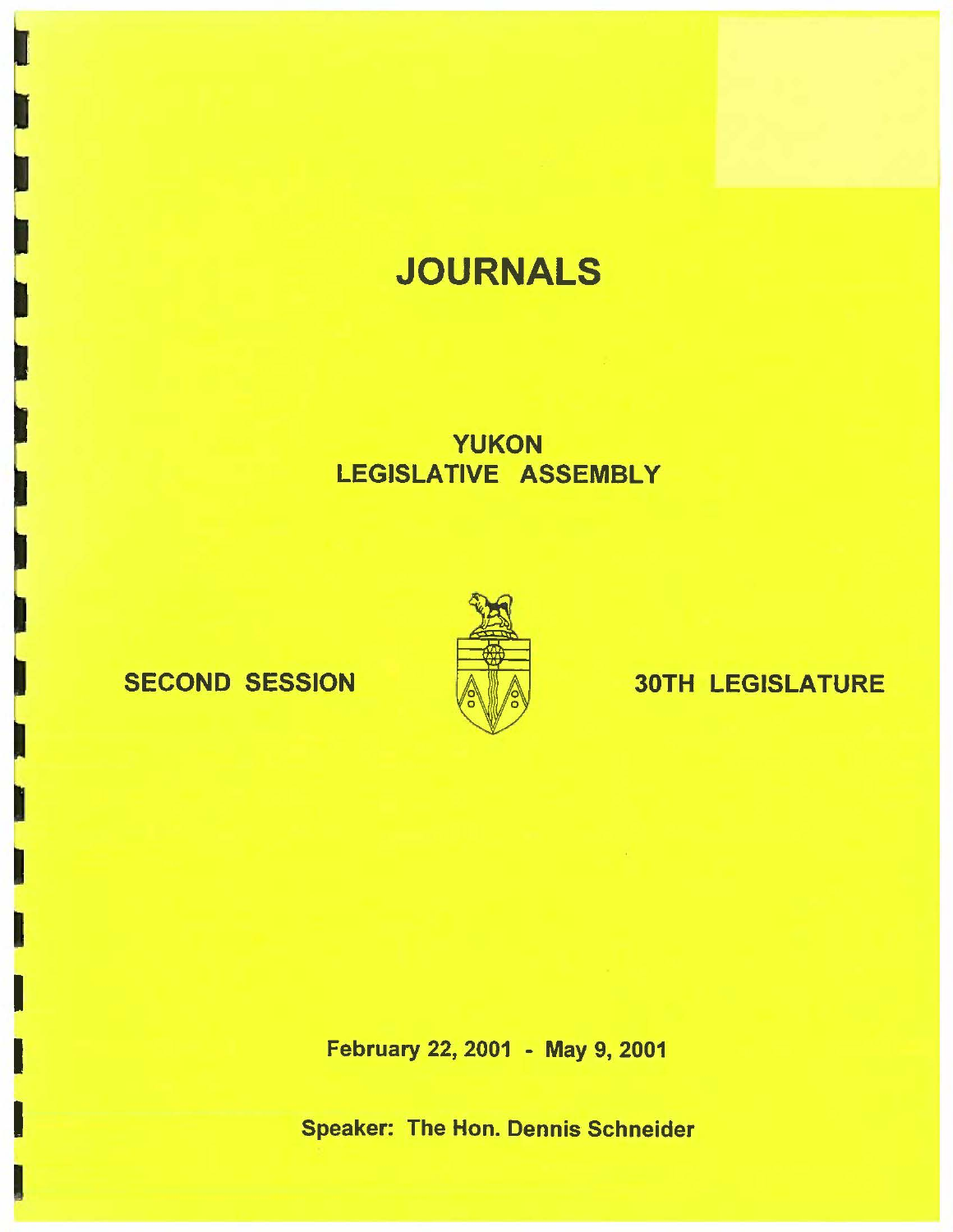#### - 89 -

### **No. 32**

### **VOTES AND PROCEEDINGS**

### **of the**

### **YUKON LEGISLATIVE ASSEMBLY**

### **30th Legislative Assembly Second Session**

### Thursday, February 22, 2001

The Speaker took the Chair at 1:00 p.m.

#### **INTRODUCTION OF PAGES**

 The Speaker informed the Assembly that Carly Malloch, Alexandra Morrison-Rusas, Katja Schmidt and Nathan Sugden from Vanier Catholic Secondary School and Monique Benoit, Brittany Kyle, Corinna Nettleton, and Natalie Taylor from Porter Creek Secondary School would be serving as Pages during the Spring Sitting. Carly Malloch and Alexandra Morrison-Rusas were introduced and welcomed to the House.

#### **TABLING RETURNS AND DOCUMENTS**

Hon. Mr. Schneider, Speaker

- Report of the Chief Electoral Officer of the Yukon on a By-election in Faro on November 27, 2000 **(Sessional Paper #57)**
- Deductions from the indemnities of Members of the Legislative Assembly made pursuant to subsection 39(6) of the *Legislative Assembly Act*: Report of the Clerk of the Yukon Legislative Assembly (dated February 22, 2001)

 **(Sessional Paper #58)** 

#### **INTRODUCTION OF BILLS (First Reading)**

Bill #4 - First Appropriation Act, 2001-02 -Hon. Ms. Duncan

#### **MONEY MESSAGE**

Bill #4, *First Appropriation Act, 2001-02*, was accompanied by a money message.

#### **GOVERNMENT BILLS – BUDGET SPEECH**

Pursuant to Standing Order 55(3), the following Bill was called for Second Reading:

Bill #4 - First Appropriation Act, 2001-02 -Hon. Ms. Duncan

Thereupon, the Hon. Ms. Duncan delivered the 2001-02 Budget Speech.

Moved by Mr. Fairclough, Leader of the Official Opposition: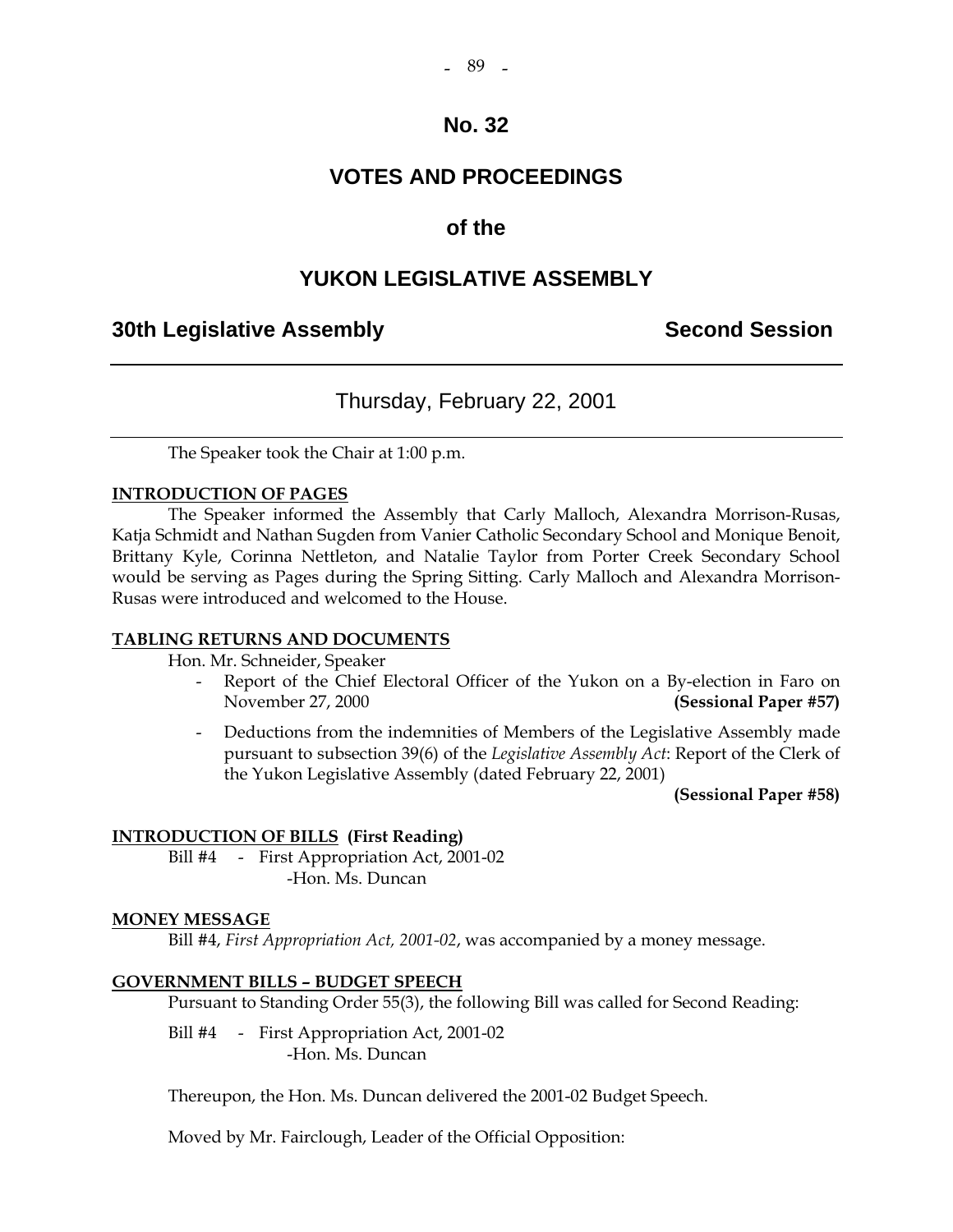THAT debate be now adjourned.

The question being put on the motion to adjourn debate, it was agreed to.

The Assembly adjourned at 2:40 p.m. until 1:00 p.m., Monday, February 26, 2001.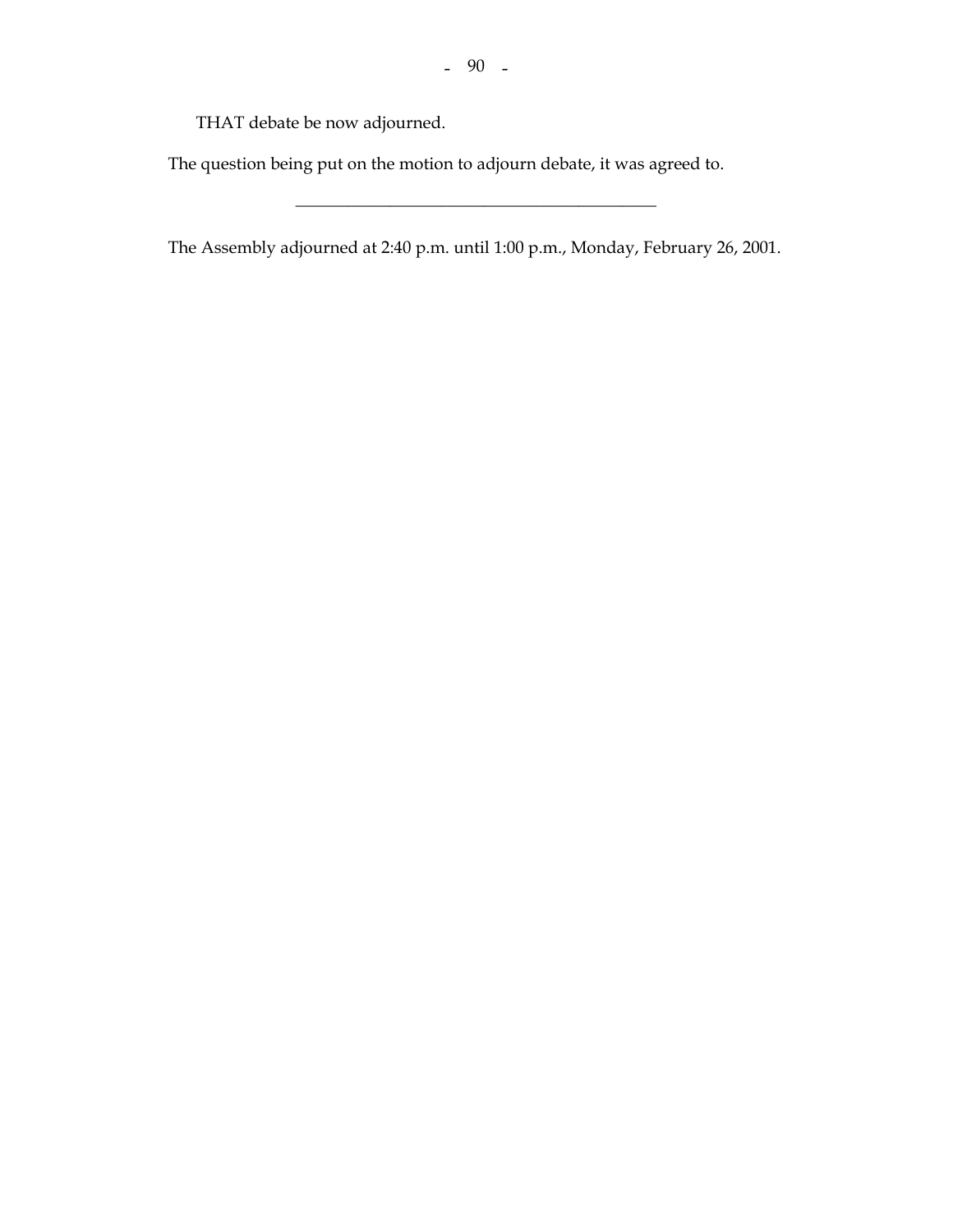#### $-91 -$

### **No. 33**

### **VOTES AND PROCEEDINGS**

### **of the**

### **YUKON LEGISLATIVE ASSEMBLY**

### **30th Legislative Assembly Second Session**

### Monday, February 26, 2001

The Speaker took the Chair at 1:00 p.m.

#### **TRIBUTES**

#### **In remembrance of John Hatch**

 Mr. McLarnon, Member for Whitehorse Centre, paid tribute, on behalf of all Members, to long-time Yukoner, John Hatch, who passed away on December 11, 2000.

#### **In remembrance of Dolly Josie**

 Ms. Netro, Member for Vuntut Gwitchin, paid tribute, on behalf of all Members, to a well-respected member of Old Crow, Dolly Josie, who passed away on October 21, 2000.

#### **TABLING RETURNS AND DOCUMENTS**

Mr. McLarnon, Member for Whitehorse Centre

 - Conflict of Interest Commission (Yukon): advice under the *Conflict of Interest (Members and Ministers) Act* to Mike McLarnon, Member for Whitehorse Centre (dated January 25, 2001) **(Sessional Paper #59)** 

#### **GOVERNMENT BILLS**

The following Bill was called for Second Reading:

Bill #4 - First Appropriation Act, 2001-02 -Hon. Ms. Duncan

 The debate continuing on the motion for Second Reading of Bill #4 and the time approaching 6:00 p.m., it was moved by the Hon. Mrs. Edelman:

THAT debate be now adjourned.

The question being put on the motion to adjourn debate, it was agreed to.

The Assembly adjourned at 5:59 p.m. until 1:00 p.m., Tuesday, February 27, 2001.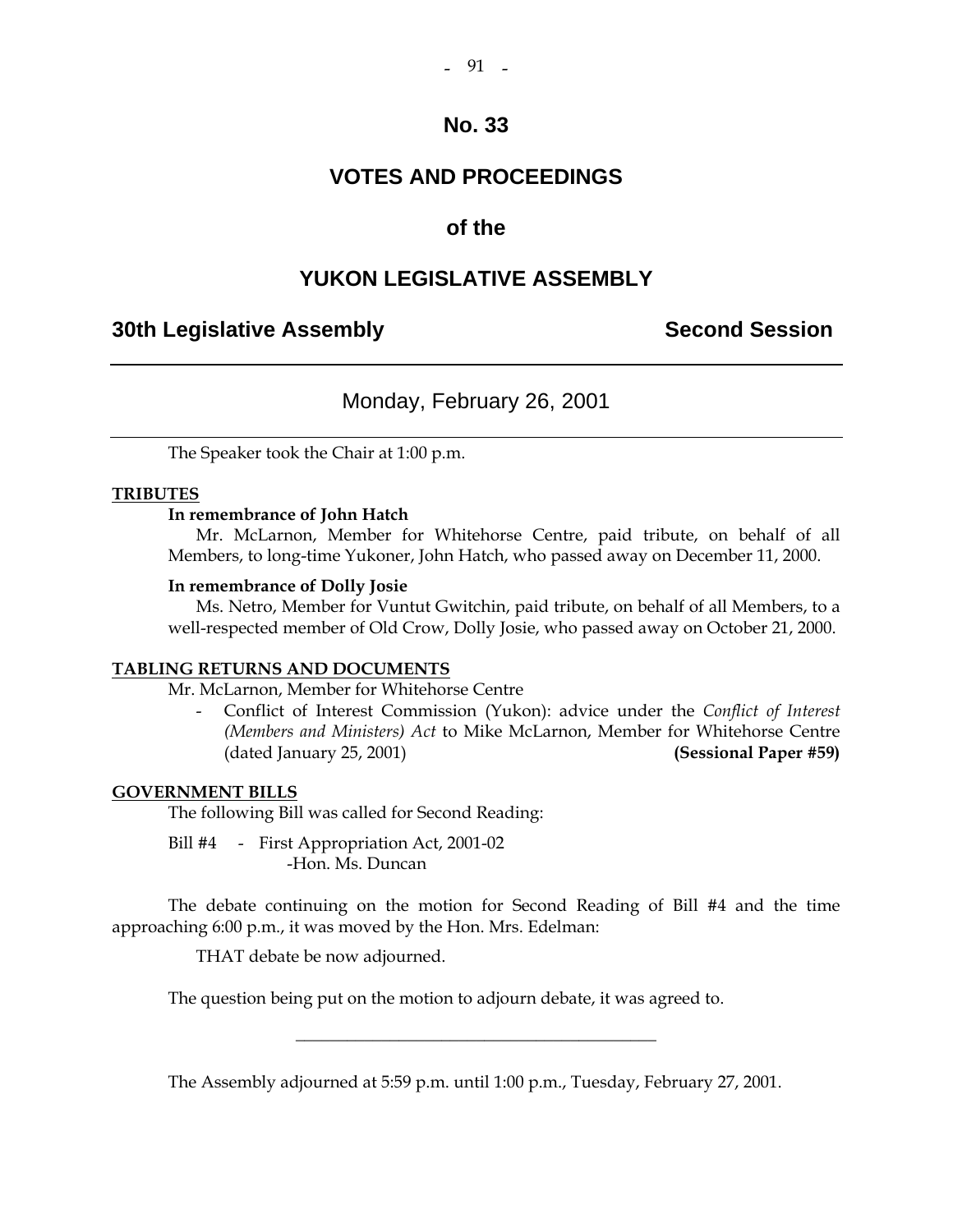### **VOTES AND PROCEEDINGS**

### **of the**

### **YUKON LEGISLATIVE ASSEMBLY**

### **30th Legislative Assembly Second Session**

### Wednesday, February 28, 2001

The Speaker took the Chair at 1:00 p.m.

#### **TRIBUTES**

#### **In remembrance of Gunnar Tore Nilsson**

 Ms. Tucker, Member for Mount Lorne, on behalf of all Members, paid tribute to Gunnar Tore Nilsson, a long-time Yukoner, who passed away on January 6, 2001. Mr. Nilsson was inducted into the Yukon Transportation Hall of Fame in 1996.

#### **TABLING RETURNS AND DOCUMENTS**

Hon. Mr. Eftoda, Minister of Education

Auditor General: Report on the Financial Statements of Yukon College for the year ended June 30, 2000 **(Sessional Paper #61)** 

#### **MINISTERIAL STATEMENTS**

Hon. Mr. Roberts, Minister of Health and Social Services

- Pioneer Utility Grant

#### **COMMITTEE OF THE WHOLE**

According to Order, the Assembly resolved into Committee of the Whole.

Progress was reported on the following Bill:

Bill #4 - First Appropriation Act, 2001-02 -Hon. Ms. Duncan

The report of the Chair was adopted.

The Assembly adjourned at 5:57 p.m. until 1:00 p.m., Thursday, March 1, 2001.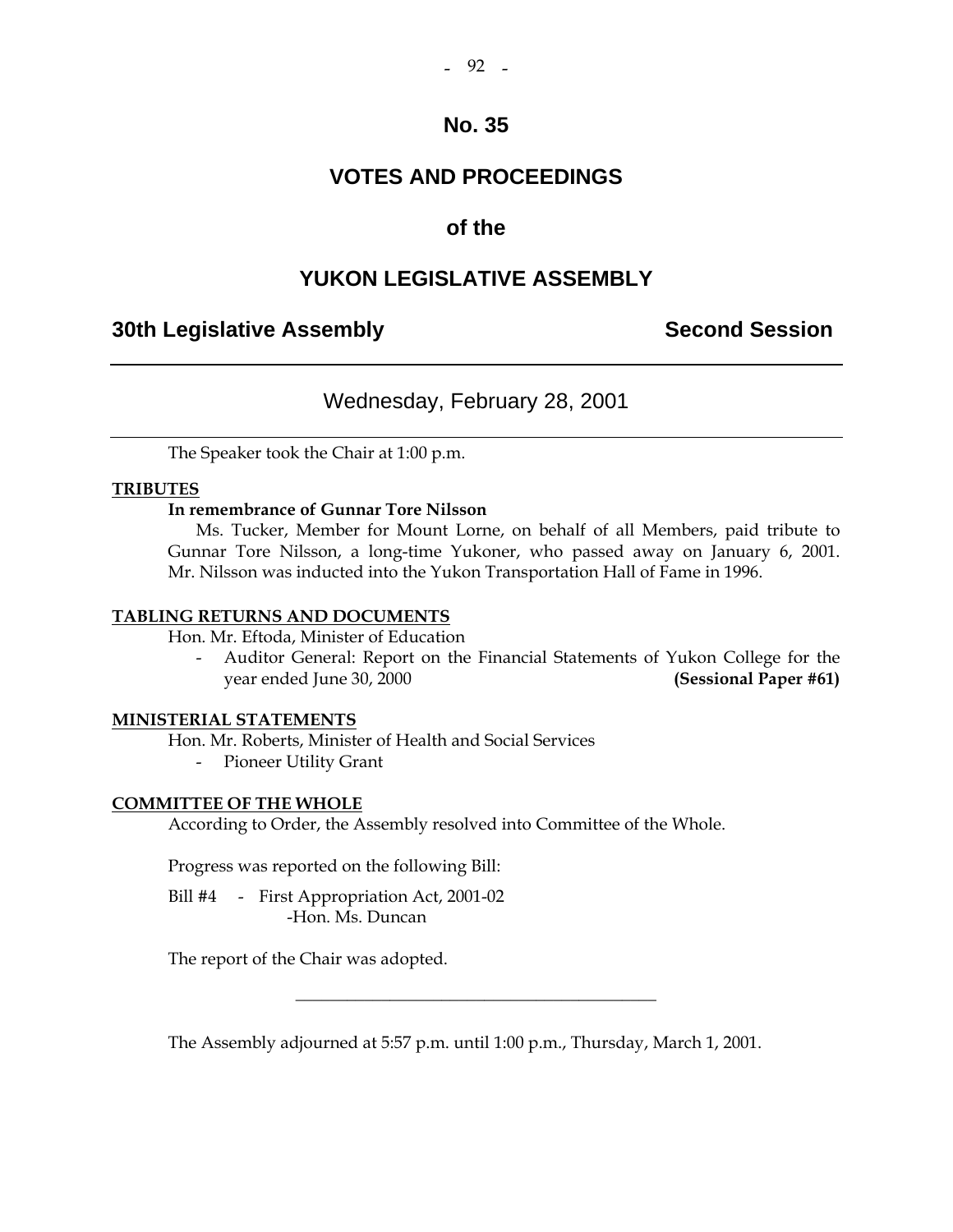#### $-93 -$

### **No. 36**

### **VOTES AND PROCEEDINGS**

### **of the**

### **YUKON LEGISLATIVE ASSEMBLY**

### **30th Legislative Assembly Second Session**

### Thursday, March 1, 2001

The Speaker took the Chair at 1:00 p.m.

#### **TABLING RETURNS AND DOCUMENTS**

Hon. Ms. Duncan, Premier

- Pre-budget consultations by Government: list by meeting including attendees

**(Legislative Return #27)** 

#### **COMMITTEE OF THE WHOLE**

According to Order, the Assembly resolved into Committee of the Whole.

Progress was reported on the following Bill:

Bill #4 - First Appropriation Act, 2001-02 -Hon. Ms. Duncan

The report of the Chair was adopted.

The Assembly adjourned at 5:54 p.m. until 1:00 p.m., Monday, March 5, 2001.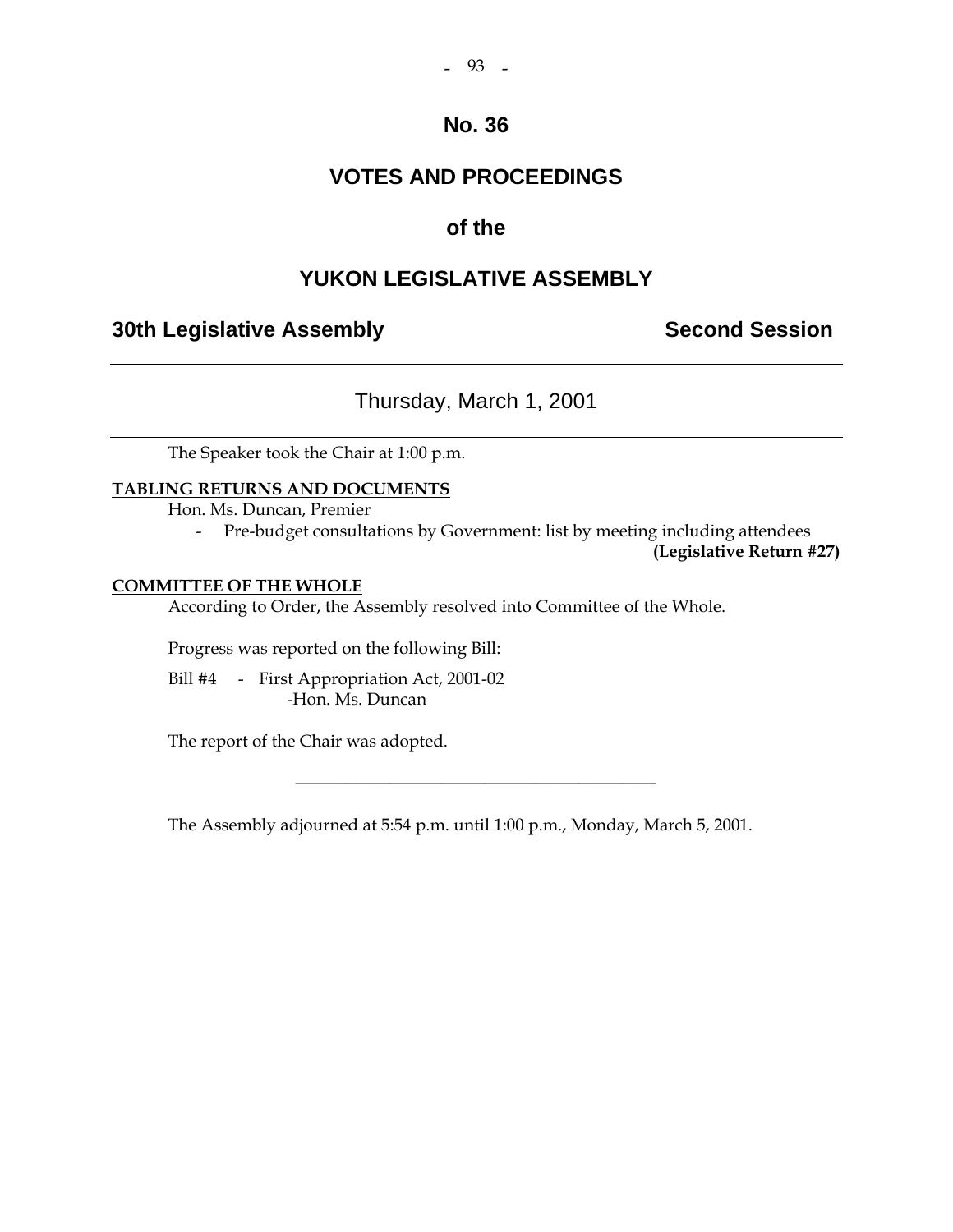#### $-94 -$

### **No. 37**

### **VOTES AND PROCEEDINGS**

### **of the**

### **YUKON LEGISLATIVE ASSEMBLY**

### **30th Legislative Assembly Second Session**

### Monday, March 5, 2001

The Speaker took the Chair at 1:00 p.m.

#### **TABLING RETURNS AND DOCUMENTS**

Hon. Ms. Duncan, Premier

- Arctic National Wildlife Refuge: letters to and from Premier Duncan (June 2, 2000 to February 20, 2001) **(Sessional Paper #62)**
- Yukon Economic Outlook 2001 (March 2000) **(Sessional Paper #63)**

## **MINISTERIAL STATEMENTS**

Hon. Ms. Duncan, Premier

- Visit of His Royal Highness, The Prince of Wales

#### **COMMITTEE OF THE WHOLE**

According to Order, the Assembly resolved into Committee of the Whole.

 Before proceeding to debate on Bill #4, entitled *First Appropriation Act, 2001-02*, the Chair gave the following ruling:

 "A Point of Order was raised by the Honourable Minister of Education at the last meeting of Committee of the Whole during general debate on the Government's appropriation measures, set out in Bill #4. The Minister requested 'a ruling from the Chair on whether or not questions can be asked both ways in this House in general debate.' The Member for Ross River-Southern Lakes and the Member for Kluane provided input to assist the Chair in considering the Point of Order, for which the Chair thanks the Members.

 It is important to recall that the relatively informal proceedings in Committee that we call 'debate' or 'general debate' are situated within a formal context and set of rules. Debate does not occur within a vacuum; there must be a proposition or motion before the House or Committee for consideration. In most cases, the matter before the House or Committee is one sponsored by the executive, by Cabinet. It is a fundamental role of Members of the House then to scrutinize the policies and proposals of the executive, and to hold the Cabinet accountable. And it is the role of members of the executive to respond to Members' comments as they see fit.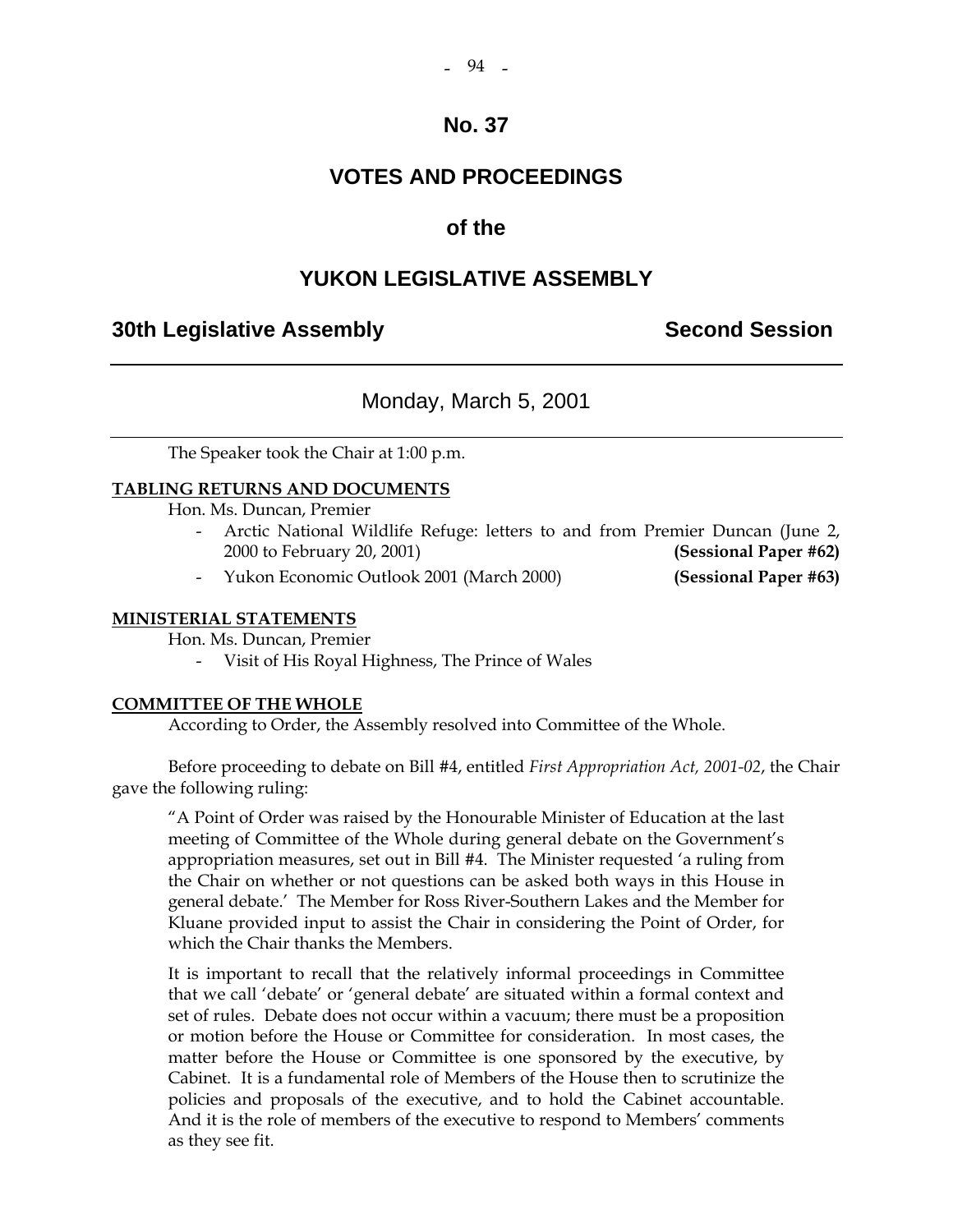In a circumstance where the matter before the House or Committee were, for example, a Private Member's Public Bill sponsored by a Member of the Opposition, or by a Backbench Member of the Government side, it would be appropriate for Members, including members of the executive, to question the proponent of the legislation. That is not, however, the matter currently before the Committee. The Committee of the Whole is considering the Government's appropriation measures, for which Cabinet members collectively and individually are answerable.

 In reviewing the relevant precedents of this House, the Chair notes that the Honourable Minister previously raised the issue as to 'whether I am able to ask questions of members opposite' on Thursday, June 29, 2000. The ruling of the Chair at that time, while recognizing that such questioning by Cabinet Ministers of Members opposite had occurred, noted that it had not worked very well, and clearly discouraged the continuation of the practice.

 Your Chair accepts the wisdom of that ruling, and further requests that those who propose a measure for consideration not spend the time of the House in asking direct questions to other Members. In the course of debate, there will be opportunities and other means available for Members to express their own positions while identifying and exploring the positions of their colleagues opposite."

#### **Chair's Statement (re references to Commissioner)**

"Order please. Before we take a recess at 4:30 p.m., the Chair wishes to raise a matter of concern to make sure that it does not happen again.

Earlier this afternoon, the Member for Klondike made reference to the Commissioner of the Yukon. If the Chair heard the Member correctly, he referred to the Commissioner as the 'Liberal Commissioner'. On page 523 of the *House of Commons Procedure and Practice*, it is stated: 'Members are prohibited from speaking disrespectfully of the Sovereign, the Royal Family, the Governor General or the Administrator of the Government of Canada.' It is also noted, in a footnote, that discourteous references to Lieutenant Governors are also ruled out of order.

In the Yukon, the Commissioner acts in the capacity of Lieutenant Governor and, as such, the Yukon's head of state. This House has always been careful to note that the role of Commissioner, when he or she is present in the House and the Chamber, is that of our head of state.

Therefore, Members must refrain from speaking disrespectfully of our Commissioner and of the Commissioner's Office. The Chair believes that attaching a political label to the Commissioner is disrespectful and asks that the Member and all other Members of this House obey the strict guidelines against referring to our Commissioner in any way but honourably."

Progress was reported on the following Bill:

Bill #4 - First Appropriation Act, 2001-02 -Hon. Ms. Duncan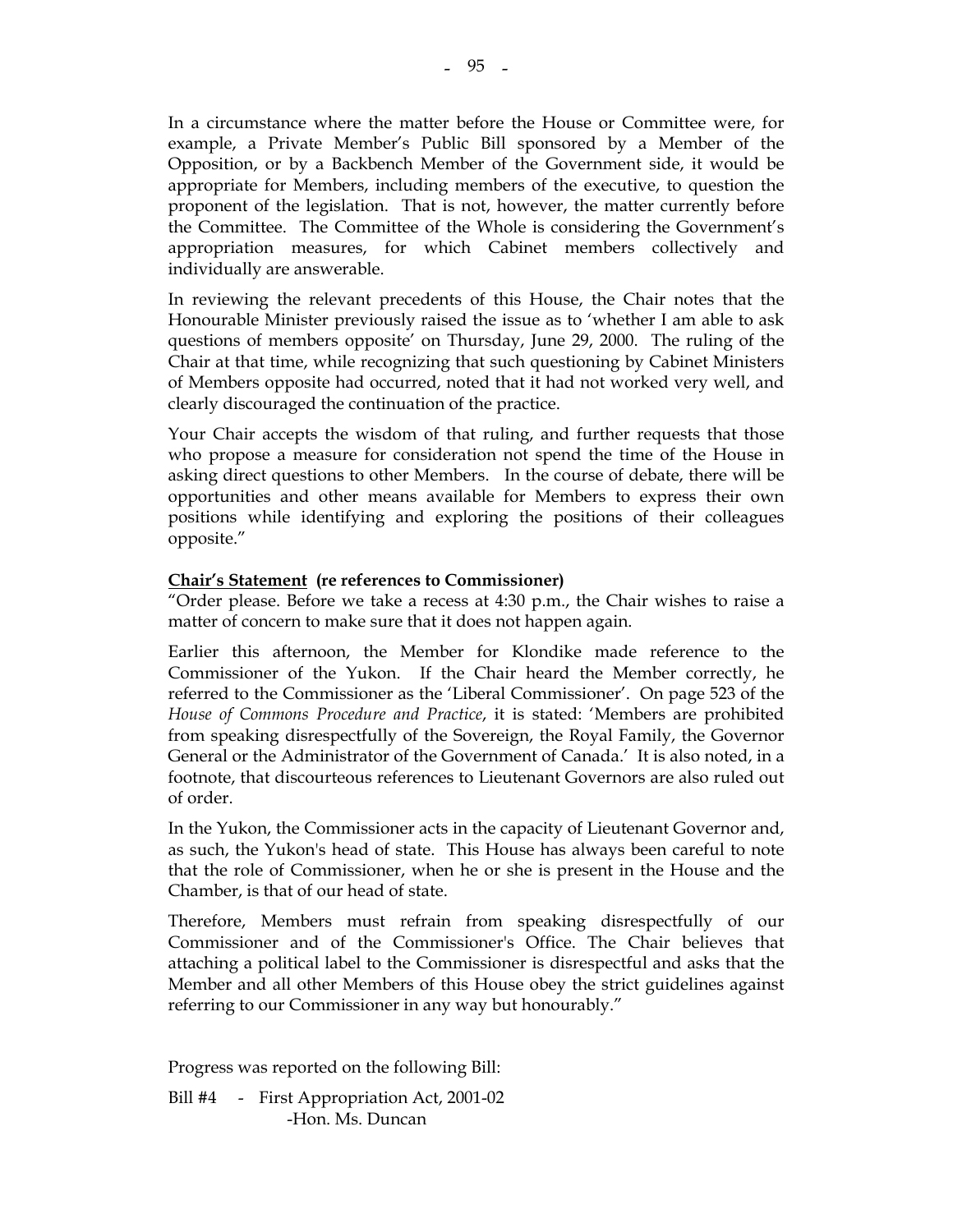\_\_\_\_\_\_\_\_\_\_\_\_\_\_\_\_\_\_\_\_\_\_\_\_\_\_\_\_\_\_\_\_\_\_\_\_\_\_\_\_\_\_

The report of the Chair was adopted.

The Assembly adjourned at 6:00 p.m. until 1:00 p.m., Tuesday, March 6, 2001.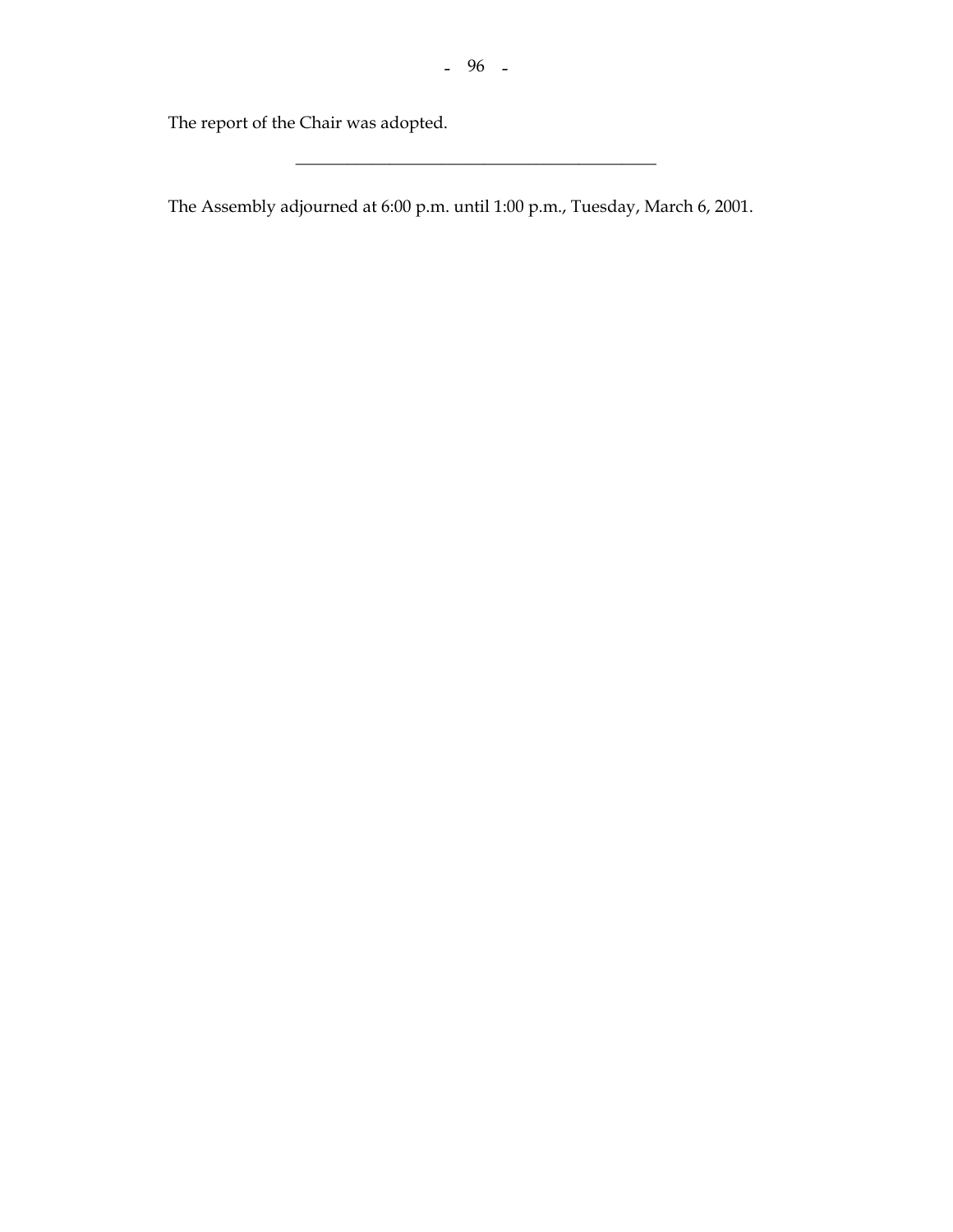#### - 97 -

### **No. 38**

### **VOTES AND PROCEEDINGS**

### **of the**

### **YUKON LEGISLATIVE ASSEMBLY**

### **30th Legislative Assembly Second Session**

### Tuesday, March 6, 2001

The Speaker took the Chair at 1:00 p.m.

#### **TABLING RETURNS AND DOCUMENTS**

Hon. Ms. Duncan, Premier

 - Yukon Exploration & Geology Report, 2000: Mining & Exploration Overview, Yukon Geology Program, Geological Fieldwork, Property Descriptions

**(Sessional Paper #64)** 

Hon. Mr. Eftoda, Minister of Education

- Yukon College 1999-2000 Annual Report **(Sessional Paper #65)**
- Yukon College Financial Statements as at June 30, 2000 **(Sessional Paper #66)**

Hon. Ms. Buckway, Minister of Justice

 - Annual returns *(Business Corporations Act)* filing system: explanation of system, filing fees **(Legislative Return #28)**

#### **COMMITTEE OF THE WHOLE**

According to Order, the Assembly resolved into Committee of the Whole.

Progress was reported on the following Bill:

Bill #4 - First Appropriation Act, 2001-02 -Hon. Ms. Duncan

The report of the Chair was adopted.

The Assembly adjourned at 5:57 p.m. until 1:00 p.m., Wednesday, March 7, 2001.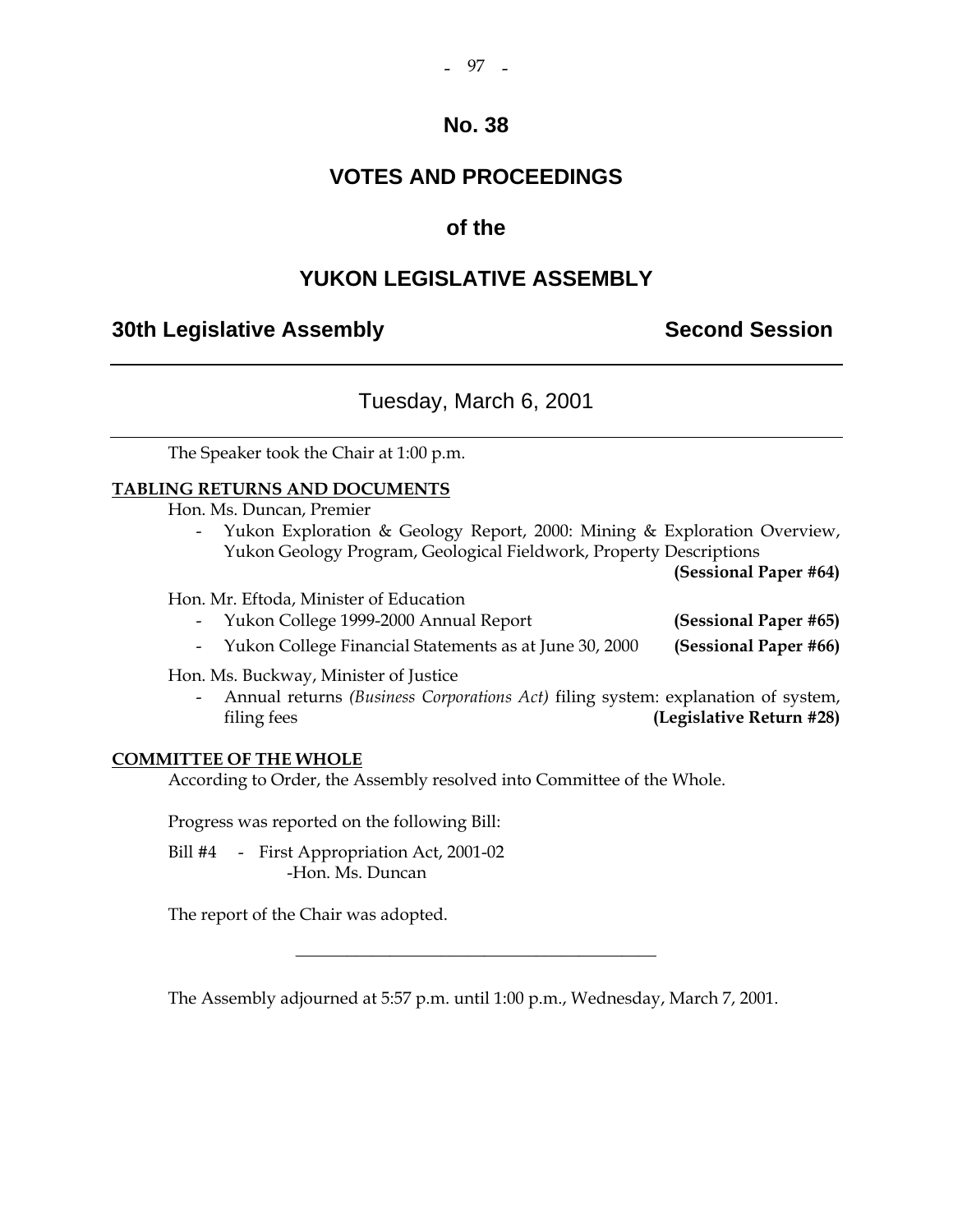#### - 98 -

### **No. 39**

### **VOTES AND PROCEEDINGS**

### **of the**

### **YUKON LEGISLATIVE ASSEMBLY**

### **30th Legislative Assembly Second Session**

### Wednesday, March 7, 2001

The Speaker took the Chair at 1:00 p.m.

#### **TRIBUTES**

#### **Special Olympian – Daniel Hall**

 The Hon. Ms. Buckway, Minister of Community and Transportation Services, on behalf of all Members, paid tribute to Special Olympian, Daniel Hall. Mr. Hall is part of the Canadian team competing in the 2001 World Special Olympic Winter Games in Anchorage, Alaska this week.

#### **TABLING RETURNS AND DOCUMENTS**

Hon. Mr. Jim, Minister of Government Services

 - Government Contracting Summary Report by Department (April 1, 2000 – September 30, 2000) **(Sessional Paper #67)** 

#### **MINISTERIAL STATEMENTS**

Hon. Ms. Duncan, Premier

- Electronic commerce development in the Yukon

#### **OPPOSITION PRIVATE MEMBERS' BUSINESS MOTIONS OTHER THAN GOVERNMENT MOTIONS**

Moved by Mr. Fentie:

THAT it is the opinion of this House that:

- (1) throughout the first seven months of this Liberal Government's term of office, the Premier and Minister of Economic Development has failed to create a positive climate for economic growth in the territory, as promised, and
- (2) as Minister of Economic Development, she has abandoned programs that created badly-needed jobs for Yukon people, she has dropped the options on waterfront land in Haines and Skagway, Alaska, that would have guaranteed Yukon businesses ongoing access to tidewater, and she has neglected the aggressive Trade and Investment Strategy initiated by the previous NDP Government, and
- (3) in spite of inheriting a huge accumulated surplus of \$64 million, as Minister of Finance, she tabled a supplementary budget containing no provisions for winter works this year, and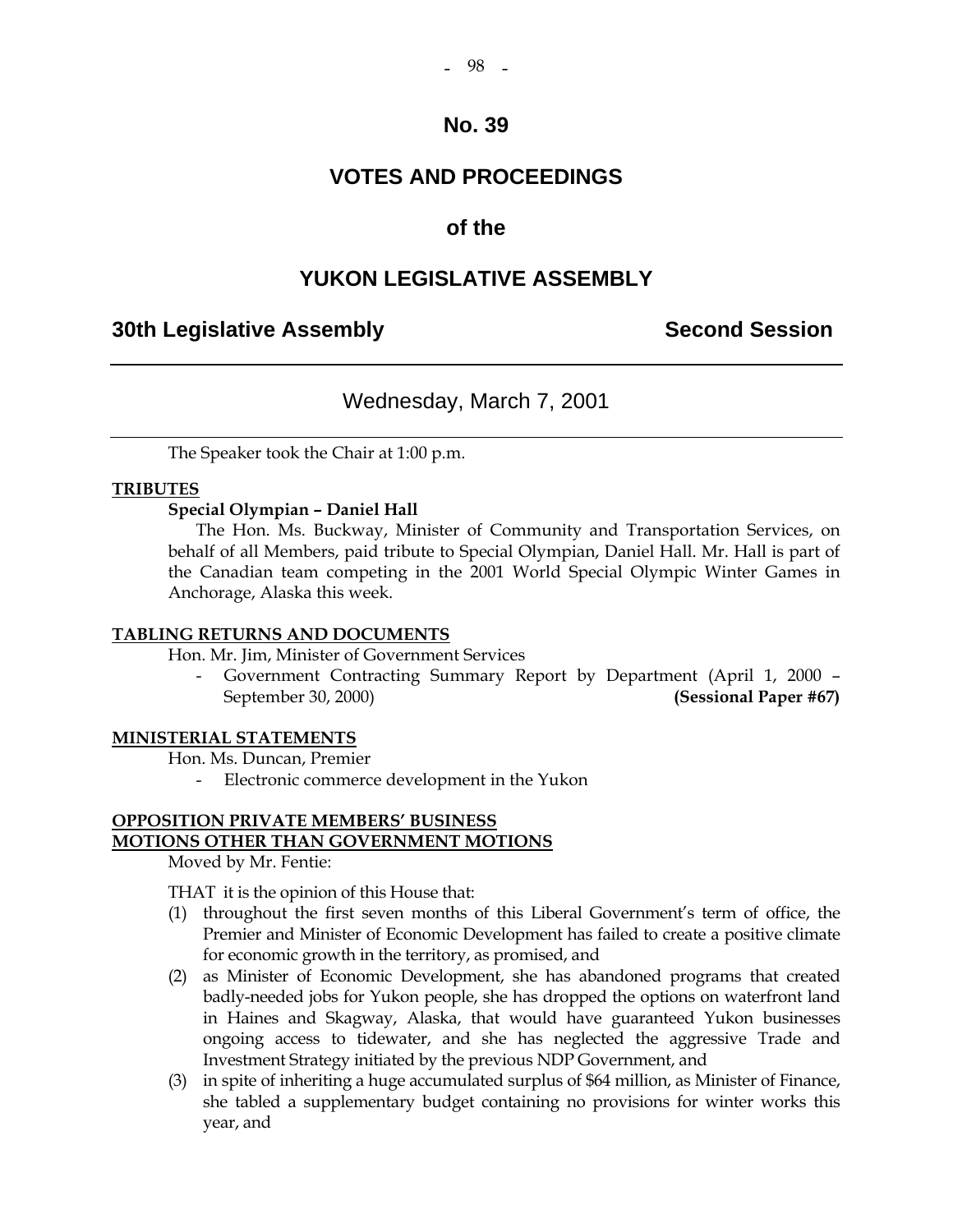(4) as Premier and Minister of Economic Development, she has repeatedly given answers in this House with respect to the agreement with the City of Whitehorse and Argus Properties Ltd. that are inconsistent with answers provided outside this House by members of her political staff; and

THAT this House has lost confidence in the Premier's ability to discharge her duties as Minister of Economic Development in a credible and effective manner, and urges her to assign the Economic Development portfolio to another member of her caucus without delay. **(Motion #63)** 

Debate started on the motion.

#### **Quorum Count**

 At 1:53 p.m., during debate on Motion #63, Mr. McLarnon, Member for Whitehorse Centre, rose on a Point of Order to state that there did not appear to be a quorum present. Pursuant to Standing Order 3(2), the Speaker rang the bells and then did a count. A quorum was present for the count.

Debate continued on the motion.

#### **Quorum Count**

 At 2:24 p.m., during debate on Motion #63, Mr. McLarnon, Member for Whitehorse Centre, rose on a Point of Order to state that there did not appear to be a quorum present. Pursuant to Standing Order 3(2), the Speaker rang the bells and then did a count. A quorum was present for the count.

Debate continued on the motion.

#### **Quorum Count**

 At 3:50 p.m., during debate on Motion #63, Mr. McLarnon, Member for Whitehorse Centre, rose on a Point of Order to state that there did not appear to be a quorum present. Pursuant to Standing Order 3(2), the Speaker rang the bells and then did a count. A quorum was present for the count.

 The debate continuing on Motion #63, and the question being put, it was negatived on the following recorded Division:

| YEA      |            |   |
|----------|------------|---|
| Keenan   | Netro      | 6 |
| McRobb   | Jenkins    |   |
|          |            |   |
|          |            |   |
| Buckway  | Kent       |   |
| Tucker   | McLachlan  | 8 |
| McLarnon |            |   |
|          | <b>NAY</b> |   |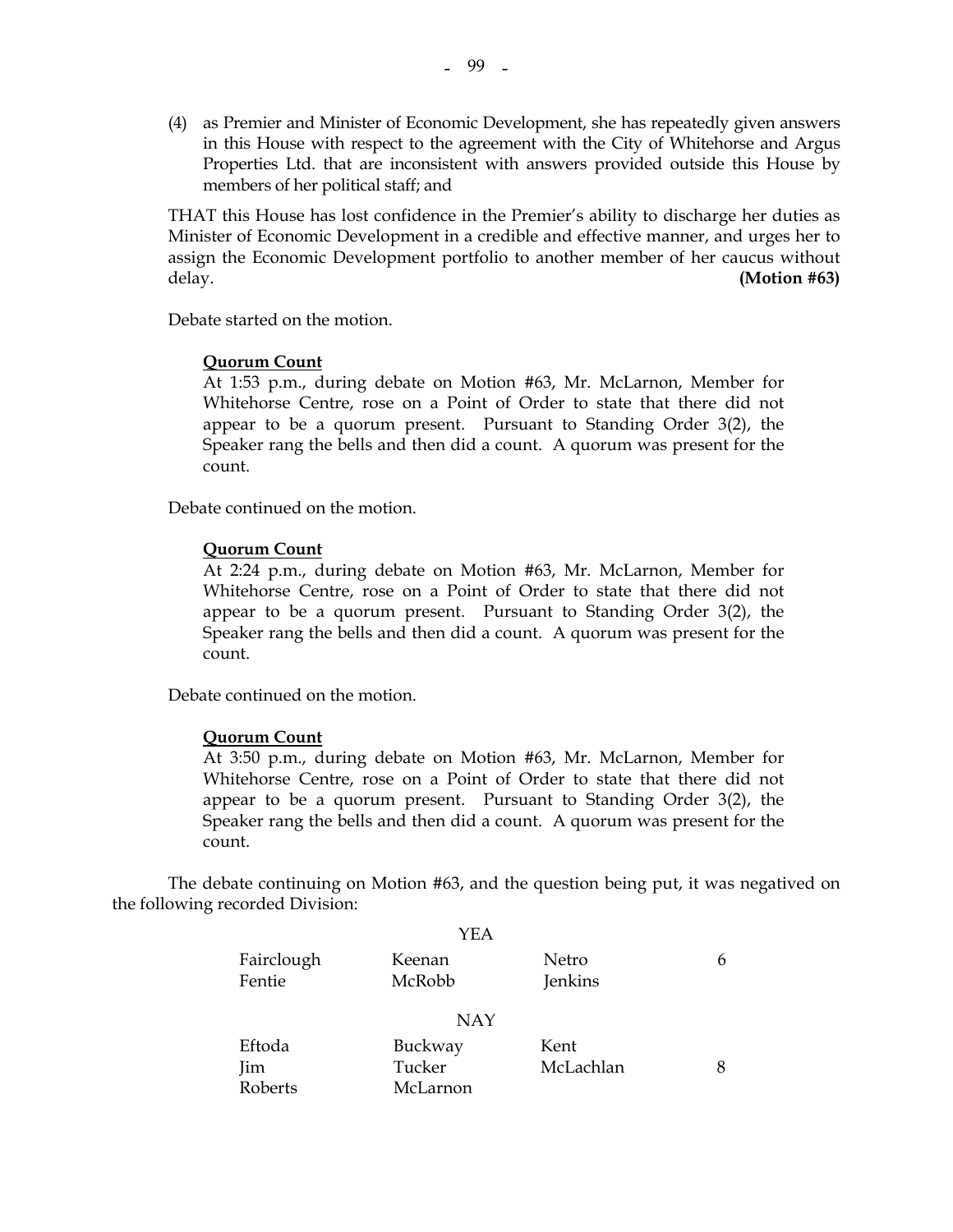#### **Filed Document**

 During debate on Motion #63, Mr. Kent, Member for Riverside, filed the following document:

Federal Tax Credit for flow-through share investors: letter (dated December 15, 2000) from federal Minister of Finance, the Hon. Paul Martin, to the Hon. Pat Duncan, Premier **(Filed Document #11)** 

Moved by Mr. Jenkins:

 THAT it is the opinion of this House that the newly created Project Yukon funding program is but a faint shadow of the former Community Development Fund;

 THAT funding for community projects has been dramatically reduced in recent years from a high of \$6 million in the 1999-2000 Budget to a low of \$1.5 million in the 2001-2002 Budget; and

 THAT this House urges the Yukon Liberal Government to scrap Project Yukon and restore the Community Development Fund with a proper level of funding while introducing a system of accountability to ensure Yukon taxpayers are receiving value for their money.

**(Motion #77)** 

Debate started on the motion.

#### **Quorum Count**

 At 4:20 p.m., during debate on Motion #77, Mr. McLarnon, Member for Whitehorse Centre, rose on a Point of Order to state that there did not appear to be a quorum present. Pursuant to Standing Order 3(2), the Speaker rang the bells and then did a count. A quorum was present for the count.

 The debate continuing on the motion and the time reaching 6:00 p.m. while the Hon. Mr. Eftoda, Minister of Education, was speaking to it, the Speaker, pursuant to Standing Order 2(2), adjourned the House until 1:00 p.m. the following day, and debate on Motion #77 was accordingly adjourned.

\_\_\_\_\_\_\_\_\_\_\_\_\_\_\_\_\_\_\_\_\_\_\_\_\_\_\_\_\_\_\_\_\_\_\_\_\_\_\_\_\_\_

The Assembly adjourned at 6:00 p.m. until 1:00 p.m., Thursday, March 8, 2001.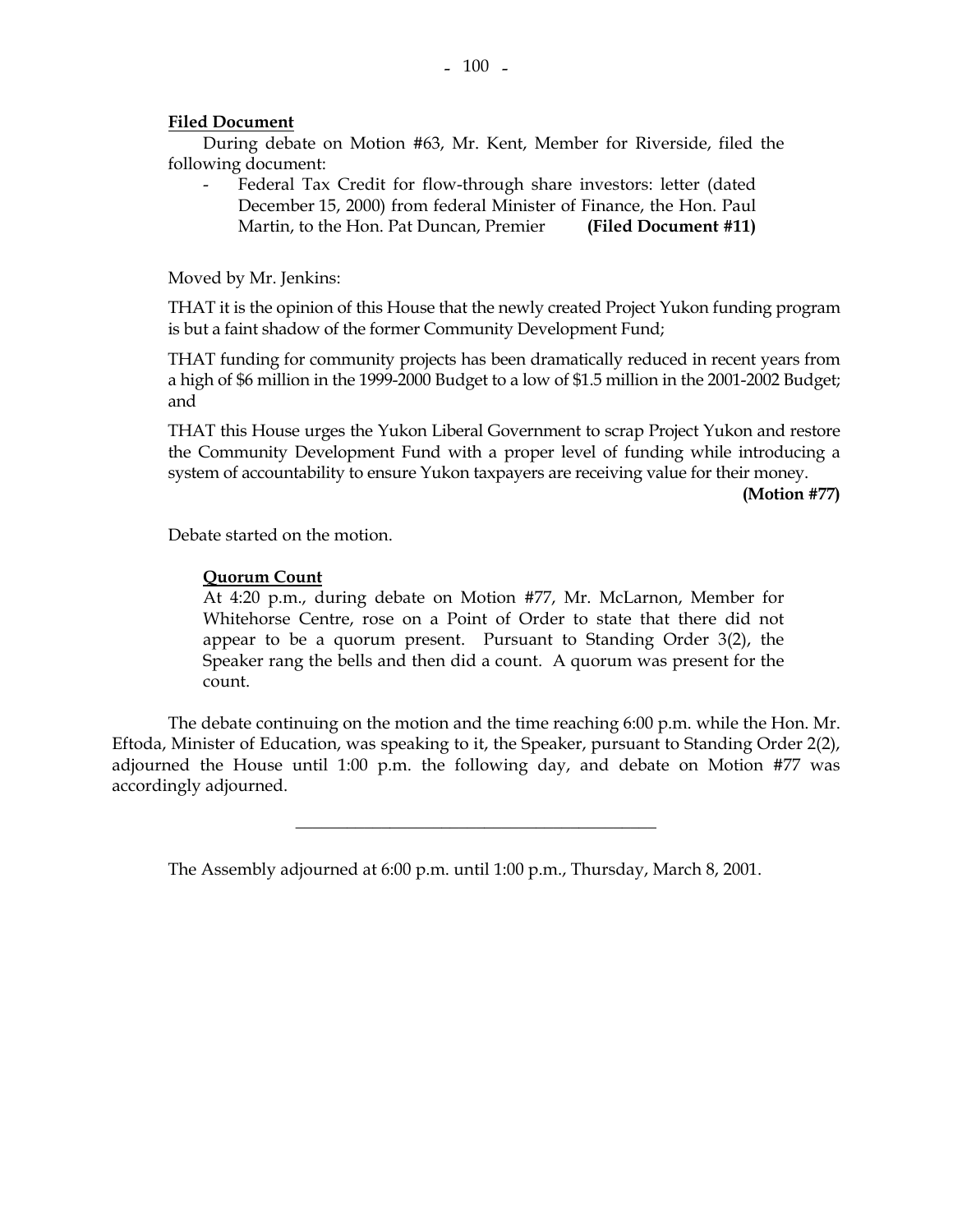#### $-101 -$

### **No. 40**

### **VOTES AND PROCEEDINGS**

### **of the**

### **YUKON LEGISLATIVE ASSEMBLY**

### **30th Legislative Assembly Second Session**

### Thursday, March 8, 2001

The Speaker took the Chair at 1:00 p.m.

#### **TRIBUTES**

#### **International Women's Day**

 The Hon. Mr. Roberts, Acting Minister responsible for the Women's Directorate, Ms. Netro, Member for Vuntut Gwitchin, and Mr. Jenkins, Leader of the Third Party, recognized International Women's Day.

#### **TABLING RETURNS AND DOCUMENTS**

Hon. Ms. Buckway, Minister of Community and Transportation Services

 - Active Living, Minister's Task Force for (dated March 2001): Yukon Government response to **(Sessional Paper #68)** 

#### **MINISTERIAL STATEMENTS**

Hon. Ms. Buckway, Minister of Community and Transportation Services

- Active Living Task Force Strategy: Yukon Government response to

Hon. Mr. Eftoda, Minister of Education

- Yukon Adult Literacy and Skills Survey

#### **COMMITTEE OF THE WHOLE**

According to Order, the Assembly resolved into Committee of the Whole.

Progress was reported on the following Bill:

Bill #4 - First Appropriation Act, 2001-02 -Hon. Ms. Duncan

The report of the Chair was adopted.

The Assembly adjourned at 5:55 p.m. until 1:00 p.m., Monday, March 12, 2001.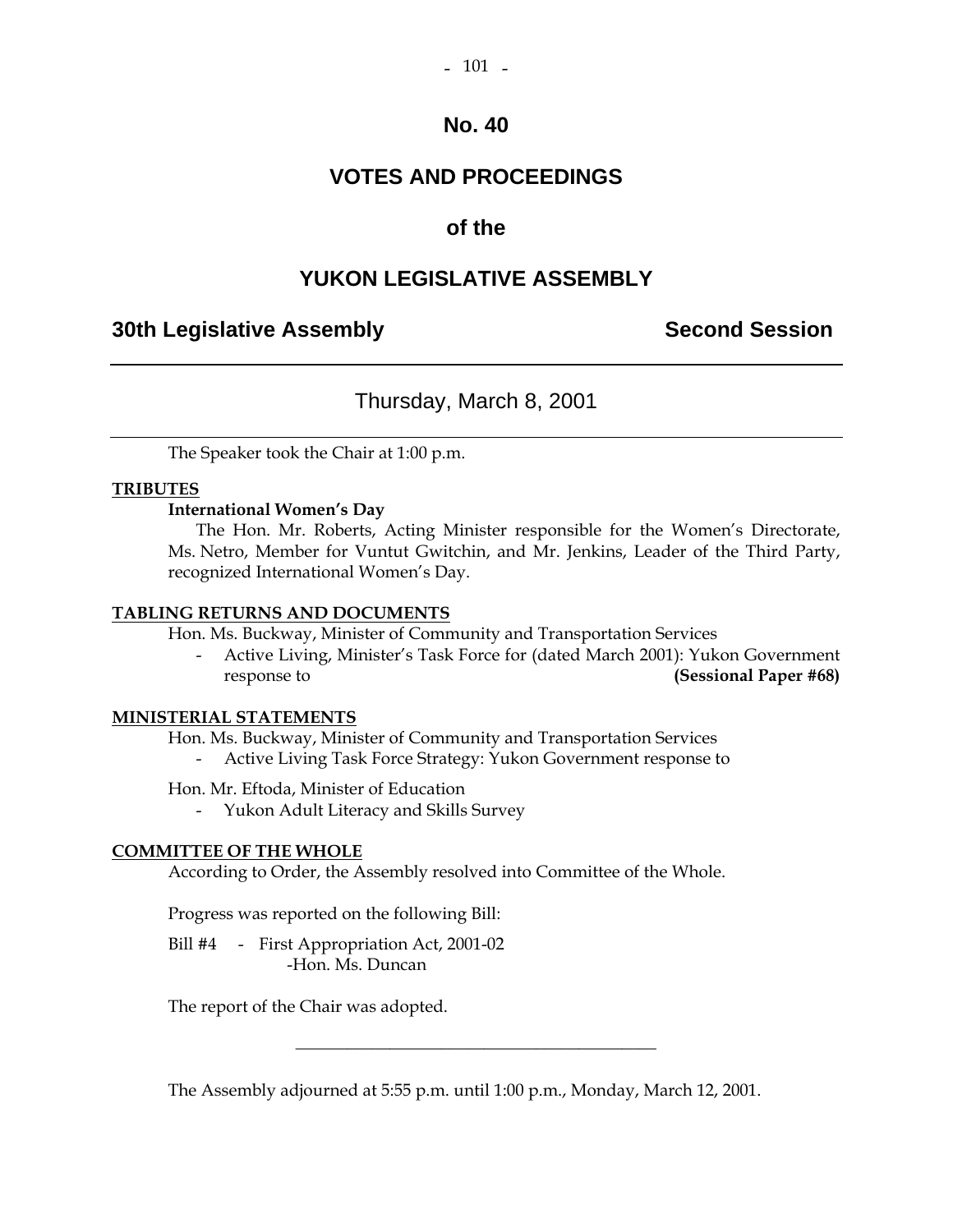## **VOTES AND PROCEEDINGS**

### **of the**

### **YUKON LEGISLATIVE ASSEMBLY**

### **30th Legislative Assembly Second Session**

### Monday, March 12, 2001

The Speaker took the Chair at 1:00 p.m.

#### **TABLING RETURNS AND DOCUMENTS**

Hon. Mr. Eftoda, Minister of Renewable Resources

- Yukon Protected Areas Public Advisory Committee: list of committee members

**(Sessional Paper #69)** 

#### **MINISTERIAL STATEMENTS**

Hon. Ms. Duncan, Premier

- North Slope Producers Visit to Whitehorse

#### **SPECIAL ADJOURNMENT MOTION**

Moved by Ms. Tucker, Government House Leader:

 THAT the House, at its rising on Thursday, March 15, 2001, do stand adjourned until 1:00 p.m. on Monday, March 26, 2001.

 The question being put on the special adjournment motion, it was agreed to on the following recorded Division:

|         | YEA        |        |    |
|---------|------------|--------|----|
| Duncan  | Buckway    | Fentie |    |
| Eftoda  | Tucker     | Keenan | 14 |
| Jim     | McLarnon   | McRobb |    |
| Edelman | McLachlan  | Netro  |    |
| Roberts | Fairclough |        |    |
|         | <b>NAY</b> |        |    |

Jenkins 1

### **MOTIONS OTHER THAN GOVERNMENT MOTIONS**

With unanimous consent, Ms. Tucker, Government House Leader, moved:

 THAT the honourable Members Dennis Fentie, Peter Jenkins and Gary McRobb be appointed to the Standing Committee on Rules, Elections and Privileges. **(Motion #87)**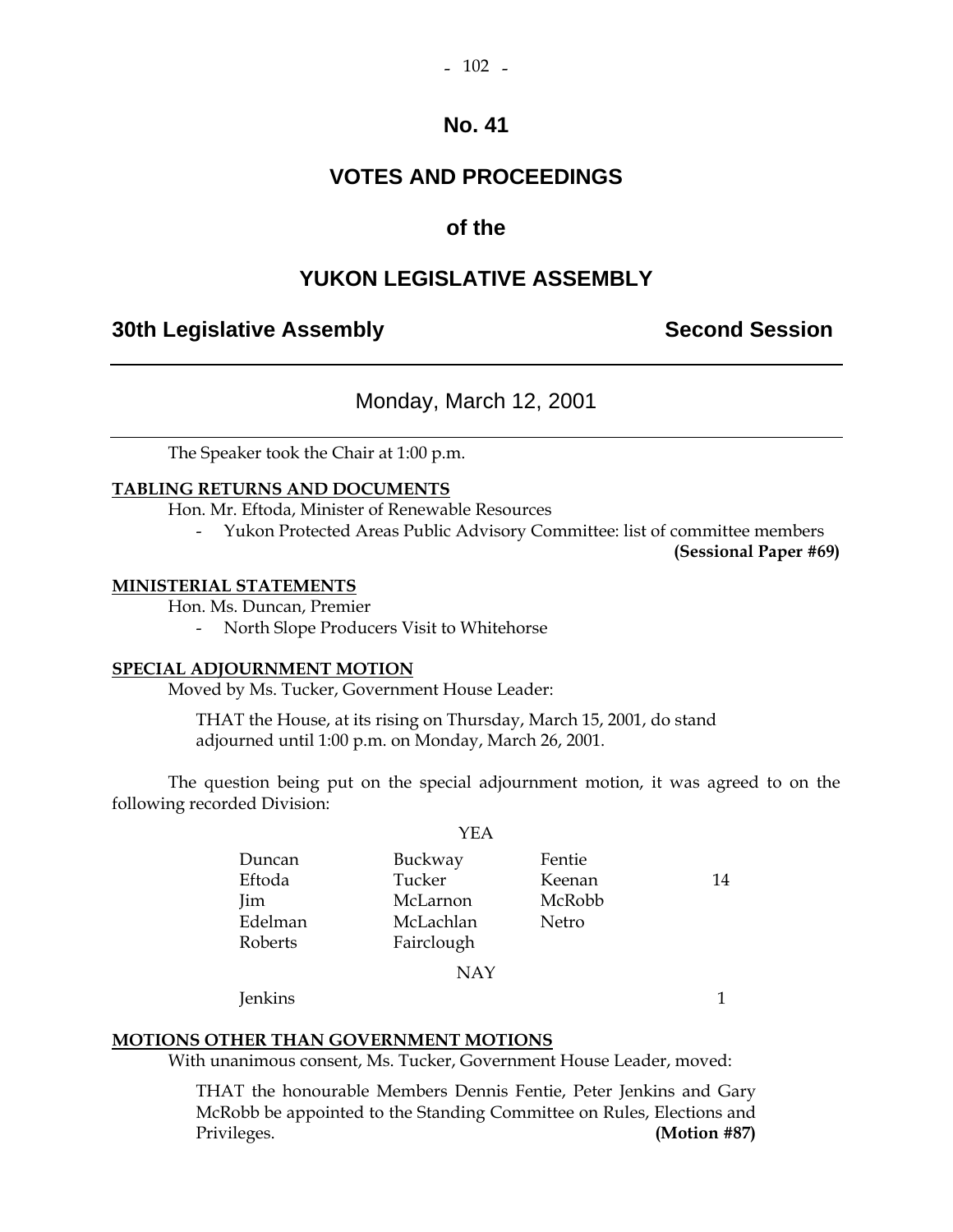A debate arising on the motion and the question being put, it was agreed to.

### **COMMITTEE OF THE WHOLE**

According to Order, the Assembly resolved into Committee of the Whole.

Progress was reported on the following Bill:

 Bill #4 - First Appropriation Act, 2001-02 -Hon. Ms. Duncan

The report of the Chair was adopted.

The Assembly adjourned at 5:57 p.m. until 1:00 p.m., Tuesday, March 13, 2001.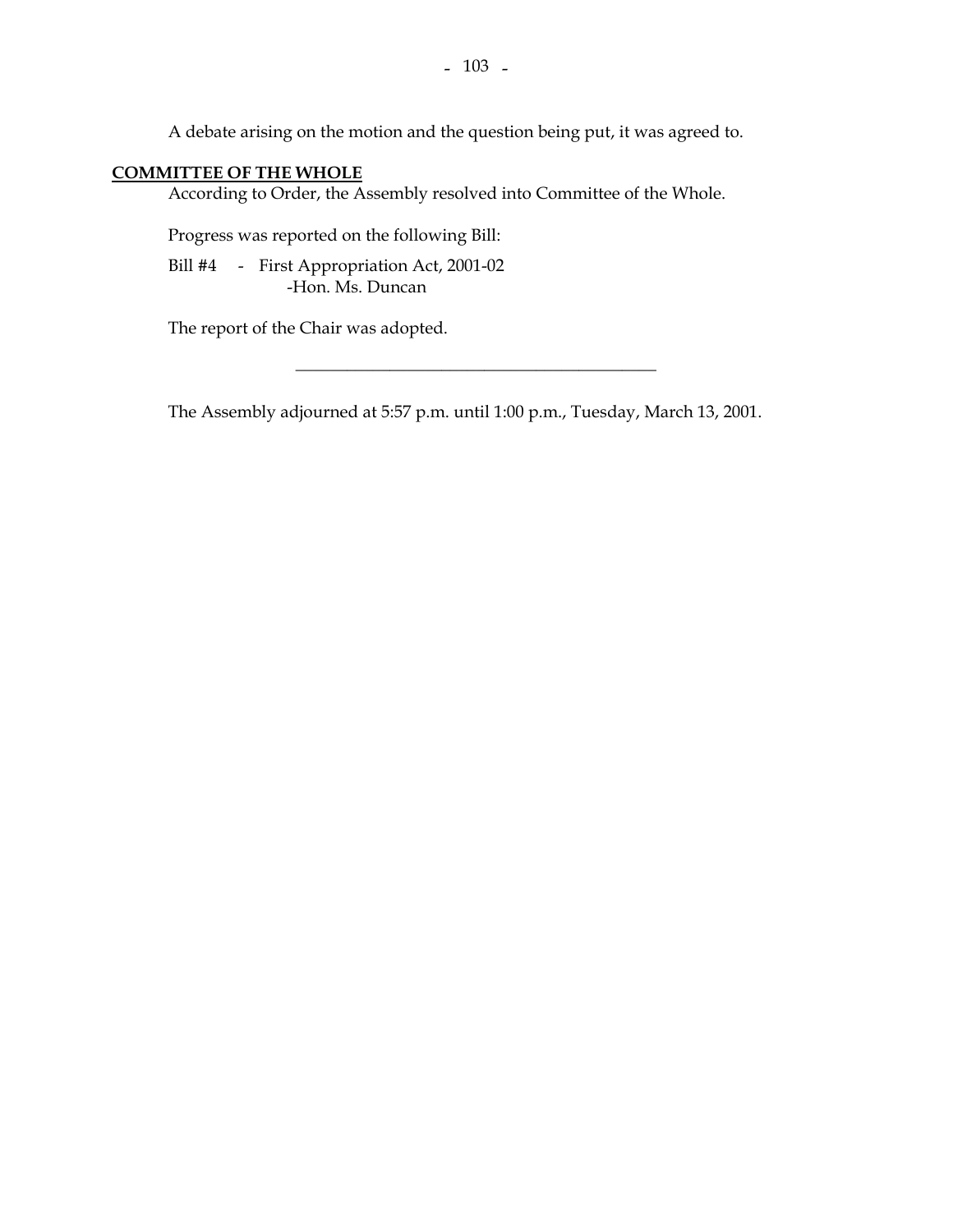#### $-104 -$

### **No. 42**

### **VOTES AND PROCEEDINGS**

### **of the**

### **YUKON LEGISLATIVE ASSEMBLY**

### **30th Legislative Assembly Second Session**

### Tuesday, March 13, 2001

The Speaker took the Chair at 1:00 p.m.

#### **TRIBUTES**

#### **In remembrance of Oliver Frank Hutton**

 Mr. McLachlan, Member for Faro, paid tribute, on behalf of all Members, to Oliver Frank Hutton, a well-known Mayo business man, who passed away February 8, 2001. Mr. Hutton was inducted into the Transportation Hall of Fame and was named Transportation Person of the Year in 1998.

#### **TABLING RETURNS AND DOCUMENTS**

Hon. Ms. Duncan, Premier

- Nuclear waste: Russia's plans to ship through the Arctic Ocean

**(Legislative Return #29)** 

#### **MINISTERIAL STATEMENTS**

Hon. Mr. Roberts, Minister of Health and Social Services

- Support for Women's Shelters

#### **COMMITTEE OF THE WHOLE**

According to Order, the Assembly resolved into Committee of the Whole.

Progress was reported on the following Bill:

Bill #4 - First Appropriation Act, 2001-02 -Hon. Ms. Duncan

The report of the Chair was adopted.

The Assembly adjourned at 5:57 p.m. until 1:00 p.m., Wednesday, March 14, 2001.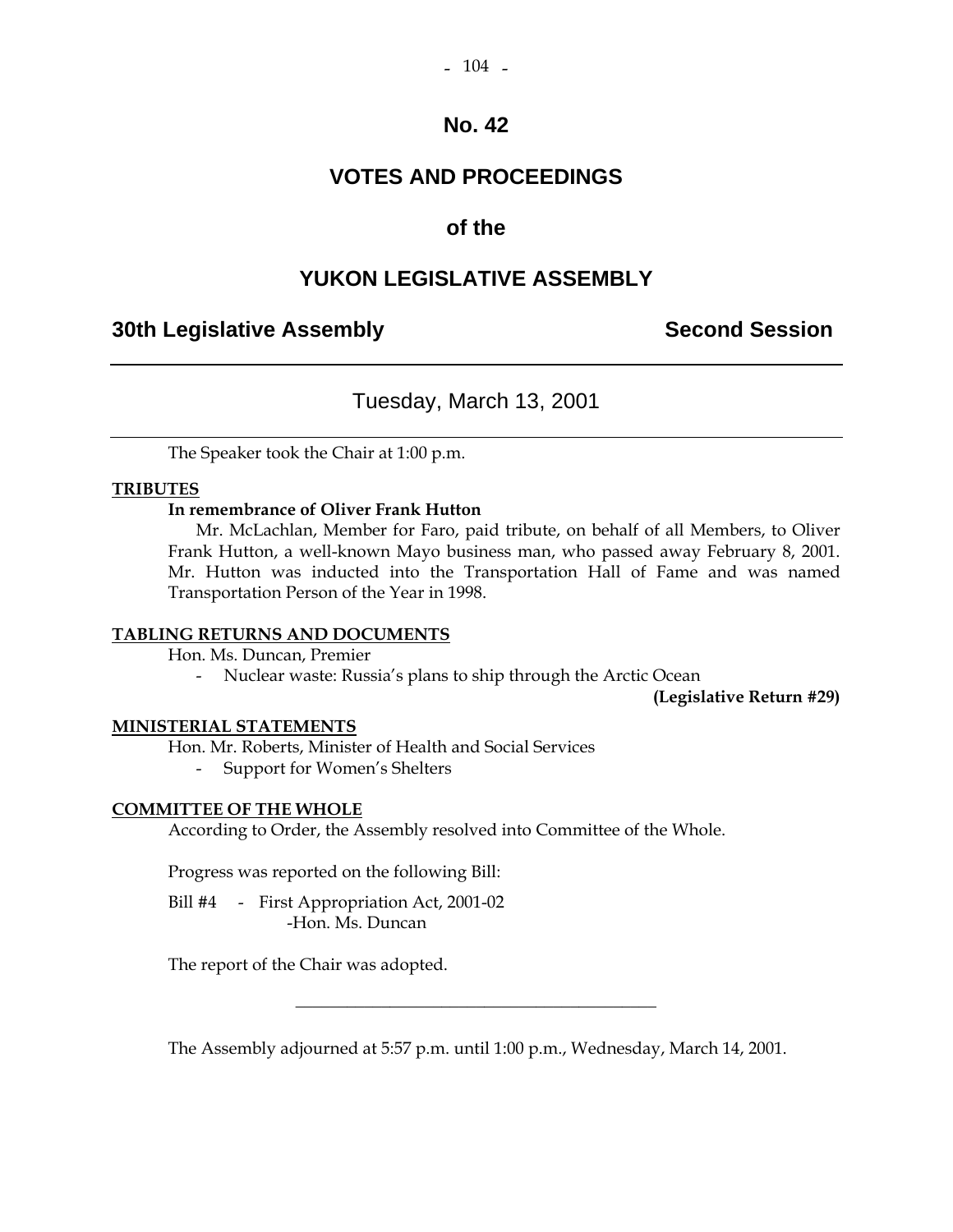### **VOTES AND PROCEEDINGS**

### **of the**

### **YUKON LEGISLATIVE ASSEMBLY**

### **30th Legislative Assembly Second Session**

### Wednesday, March 14, 2001

The Speaker took the Chair at 1:00 p.m.

#### **TRIBUTES**

#### **Aboriginal Languages Month**

 Ms. Netro. Member for Vuntut Gwitchin, on behalf of all Members, and the Hon. Ms. Duncan, on behalf of the Yukon Government, recognized March as Aboriginal Languages Month.

#### **"Positive Choices" tour**

 Mr. Jenkins, Leader of the Third Party paid tribute to the students from Watson Lake who are performing in their annual "Positive Choices" tour.

#### **SPEAKER'S RULING (re references to absence of Members)**

"Before proceeding to business under Orders of the Day, the Chair will provide a deferred ruling. Members will recall that, on March 7, 2001, the Chair took under advisement a Point of Order regarding references being made, during debate, to the absence of Members. The Chair is also aware that this matter has come up in the Committee of the Whole.

The specific statement taken under advisement was that made by the Leader of the Third Party when he said: 'It is interesting to note that the government of the day is so concerned with the decorum and the way that the House operates that they can't even maintain a presence here.' When a Point of Order was raised about this statement, the Leader of the Third Party said: 'I made no reference to specific Members being absent, I believe that's what the Standing Orders refer to. I made reference that the government couldn't maintain a quorum in the House.'

The Standing Orders of this Assembly do not, in the provisions respecting rules of debate, address references being made to the absence or presence of Members. However, based on parliamentary authorities such as *Beauchesne*, it has long been the practice of this House to prohibit drawing attention to the absence of Members. Annotation 481 in *Beauchesne's* sixth edition states that a Member, when speaking, must not 'refer to the presence or absence of specific Members.'

Further, on page 522 of *House of Commons Procedure and Practice*, it is stated:

 'It is unacceptable to allude to the presence or absence of a Member or Minister in the Chamber. The Speaker has traditionally discouraged Members from signalling the absence of another Member from the House because "there are many places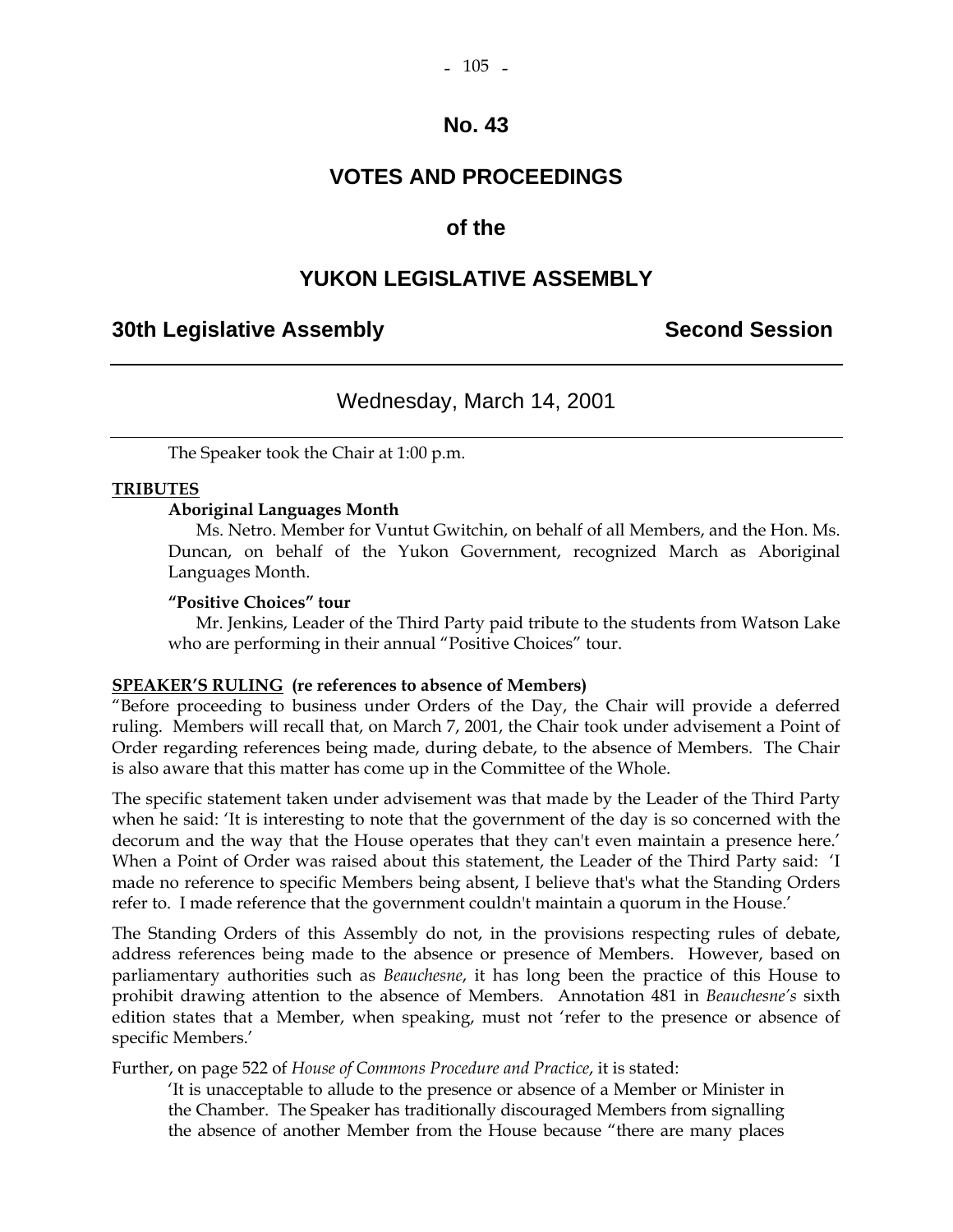A footnote to the statement in *House of Commons Procedure and Practice* cites eight examples between 1994 and 1999 when the Chair ruled on references to the absence or presence of Members. These show that Members have been ruled out of order for statements such as:

'. . . the five Liberals in the House . . . .';

'Members stood today and acted as if this place was full of people taking notice of the debate and not even a dozen people are here.';

'I do not even see a Minister in the House during the debate of this very important issue.';

'My question is for the Deputy Prime Minister in the absence of the Prime Minister.'

'In the absence of the Minister of Fisheries and Oceans who until very recently was in Brussels . . ..'

It is very clear from this that even the most oblique references to who is present and who is not are not allowed. Members will recognize from experience in this House that such statements tend to lead to disorder in the House. This point is very much reinforced for anyone who reviews the Hansard of March 7, 2001. Members, therefore, will appreciate why it is necessary for the Chair to rigidly enforce the prohibition against drawing attention to a Member's presence or absence.

In conclusion, the Chair finds the statement made by the Leader of the Third Party on March 7, 2001, on which a Point of Order was raised, to have been out of order. The Chair appeals to all Members to consider this ruling and to respect the prohibition against referring to the absence – past or present – of any fellow Members during debates or votes in this House."

#### **COMMITTEE OF THE WHOLE**

According to Order, the Assembly resolved into Committee of the Whole.

Progress was reported on the following Bill:

Bill #4 - First Appropriation Act, 2001-02 -Hon. Ms. Duncan

The report of the Chair was adopted.

The Assembly adjourned at 5:57 p.m. until 1:00 p.m., Thursday, March 15, 2001.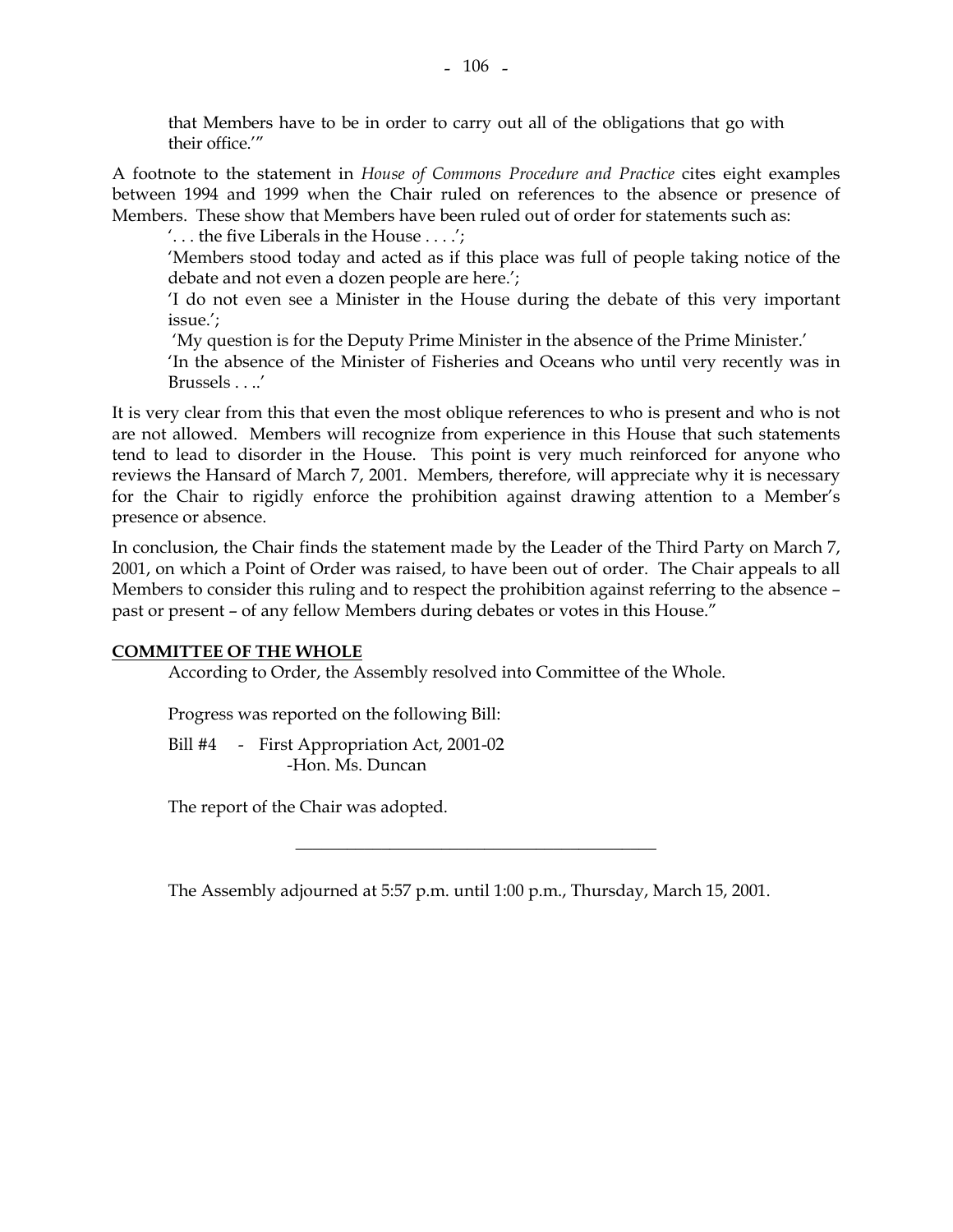### **VOTES AND PROCEEDINGS**

### **of the**

### **YUKON LEGISLATIVE ASSEMBLY**

### **30th Legislative Assembly Second Session**

### Thursday, March 15, 2001

The Speaker took the Chair at 1:00 p.m.

#### **TRIBUTES**

#### **In remembrance of Hector Lang**

 The Hon. Mr. Roberts, Minister of Health and Social Services, on behalf of all Members, paid tribute to Hector Lang, who passed away on January 23, 2001. Mr. Lang was well known for his bridge building throughout the Yukon.

#### **TABLING RETURNS AND DOCUMENTS**

Hon. Ms. Duncan, Premier

- Negotiations with Liard First Nation and Kaska First Nations: dates of negotiation sessions and locations **(Legislative Return #30)**
- Devolution Transfer Agreement (draft): information pertaining to Environmental Matters chapter; financial resources for fire suppression

**(Legislative Return #31)**

- Contract and transition costs related to Executive Council Office

### **(Legislative Return #32)**

 - Intergovernmental Relations Political Accord between the Yukon First Nations and the Government of Yukon (dated February 2, 2001)

**(Legislative Return #33)**

Government department reporting process: no changes

**(Legislative Return #34)** 

#### **MINISTERIAL STATEMENTS**

Hon. Ms. Duncan, Premier

- Oil and gas exploration bids

#### **COMMITTEE OF THE WHOLE**

According to Order, the Assembly resolved into Committee of the Whole.

Progress was reported on the following Bill:

Bill #4 - First Appropriation Act, 2001-02 -Hon. Ms. Duncan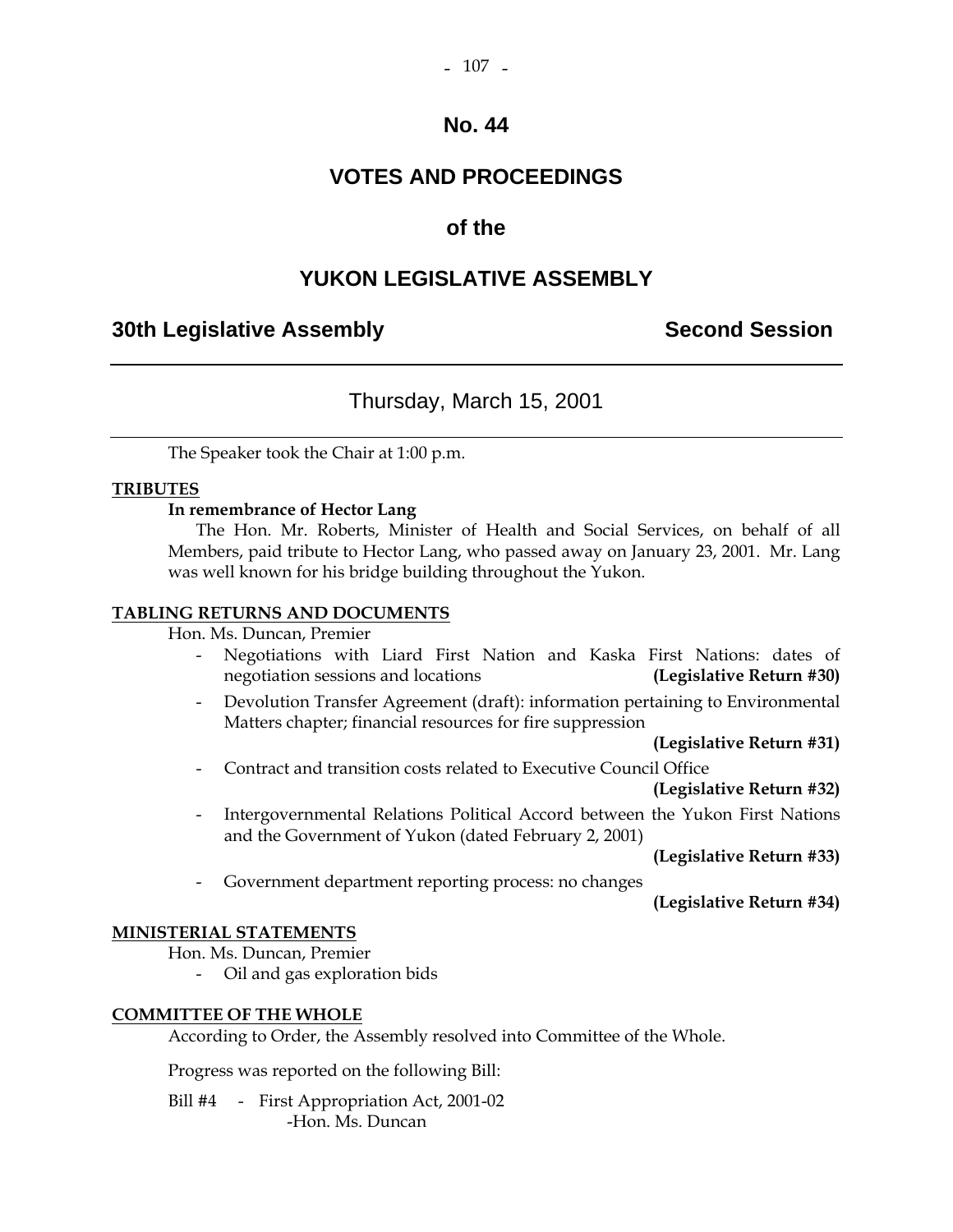\_\_\_\_\_\_\_\_\_\_\_\_\_\_\_\_\_\_\_\_\_\_\_\_\_\_\_\_\_\_\_\_\_\_\_\_\_\_\_\_\_\_

The report of the Deputy Chair was adopted.

The Assembly adjourned at 5:55 p.m. until 1:00 p.m., Monday, March 26, 2001.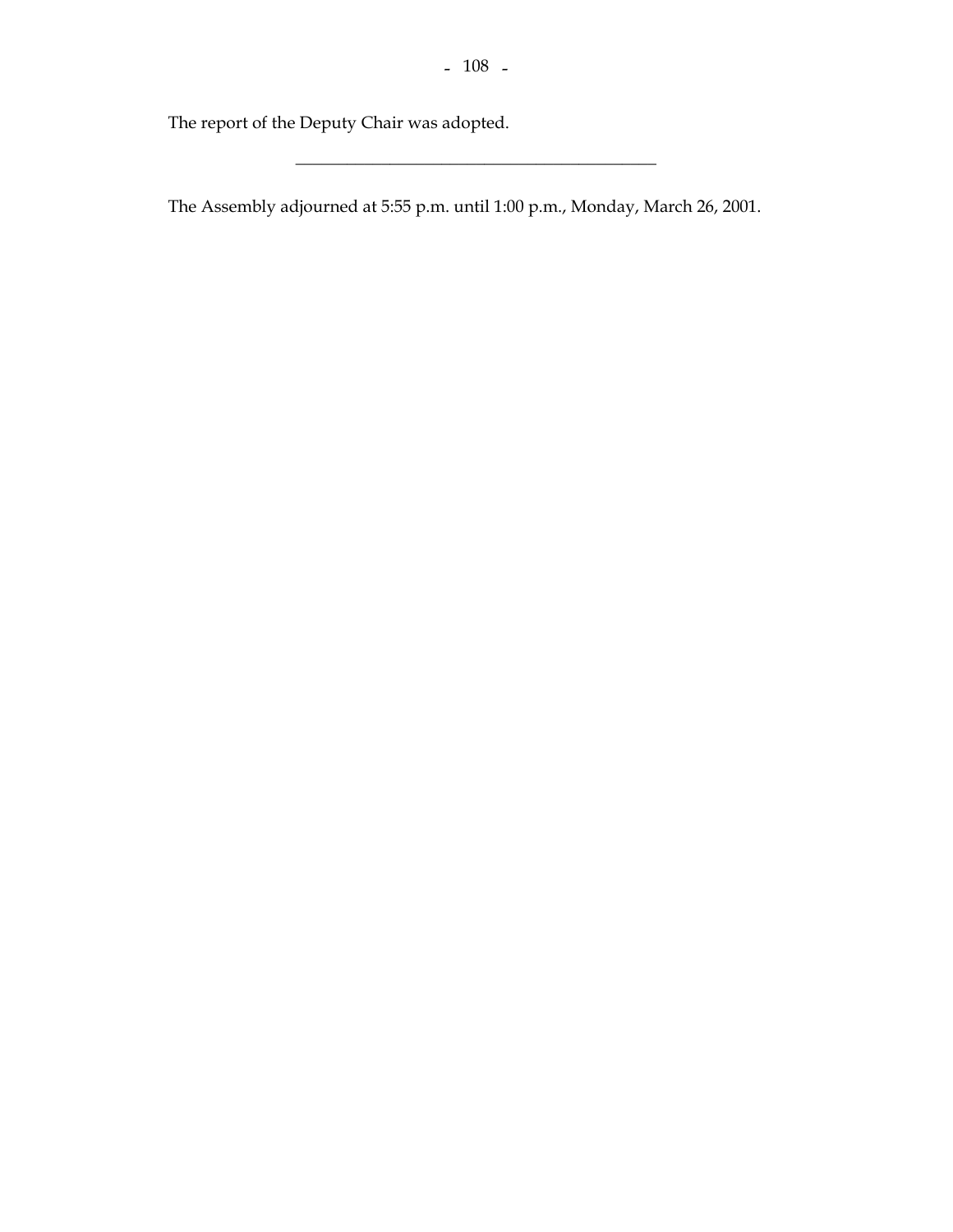### **VOTES AND PROCEEDINGS**

### **of the**

### **YUKON LEGISLATIVE ASSEMBLY**

### **30th Legislative Assembly Second Session**

### Monday, March 26, 2001

The Speaker took the Chair at 1:00 p.m.

#### **TRIBUTES**

#### **Mining Week in the Yukon**

 The Hon. Ms. Duncan, Premier, on behalf of all Members, and Mr. Jenkins, Leader of the Third Party, recognized this week as Mining Week in the Yukon.

#### **Disturbance in the Chamber**

 During Tributes, a stranger entered the Chamber through the lower entrance and caused a disturbance. The proceedings of the House continued and the stranger was escorted out of the Chamber.

#### **TABLING RETURNS AND DOCUMENTS**

Hon. Ms. Duncan, Premier

- Mineral Exploration Tax Credit: update **(Legislative Return #35)**
- Timber Harvest Agreements: timelines **(Legislative Return #36)**

Mr. Fairclough, Leader of the Official Opposition

 - Constituent casework letters: letter (dated March 26, 2001) to Premier Duncan from Eric Fairclough, Leader of the Official Opposition, listing letters addressed to the Premier that have not had a response **(Filed Document #12)** 

#### **INTRODUCTION OF BILLS (First Reading)**

|  | Bill #5 - Interim Supply Appropriation Act, 2001-02<br>-Hon. Ms. Duncan      |
|--|------------------------------------------------------------------------------|
|  | Bill #36 - Territorial Court Judiciary Pension Plan Act<br>-Hon. Ms. Buckway |
|  | Bill #39 - An Act to Amend the Jury Act                                      |

-Hon. Ms. Buckway

 Bill #42 - An Act to Amend the Employment Standards Act -Hon. Ms. Buckway

#### **MONEY MESSAGE**

Bill #5, *Interim Supply Appropriation Act, 2001-02*, was accompanied by a money message.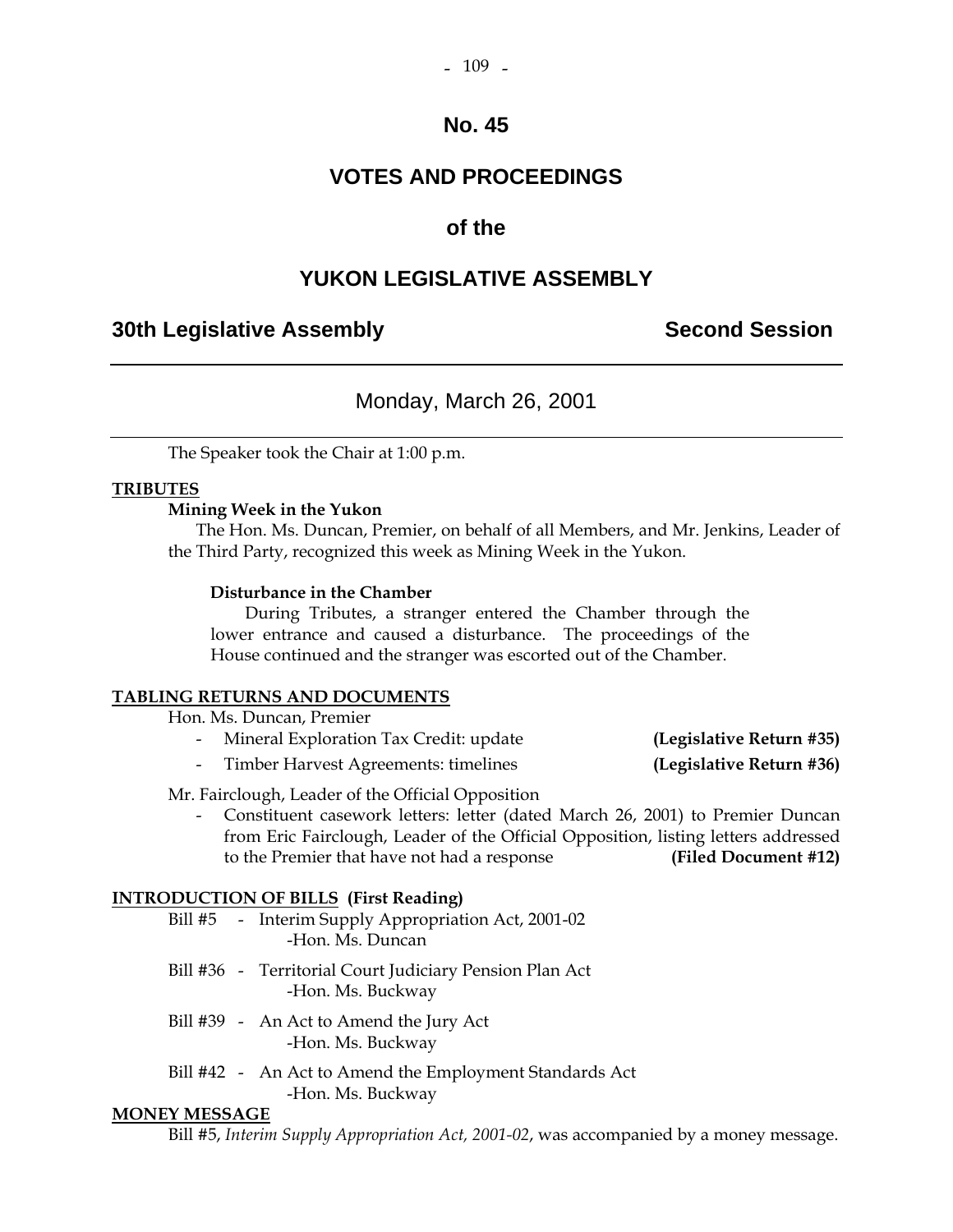#### **MINISTERIAL STATEMENTS**

Hon. Ms. Buckway, Minister of Community and Transportation Services

- *Canada Transportation Act*: Yukon Government's presentation to review panel

#### **SPEAKER'S RULING (re request for "clarification" of March 14, 2001 ruling on references to absence of Members)**

"Before proceeding to business under Orders of the Day, the Chair will provide a deferred ruling. This ruling is in respect to a Point of Order raised by the Leader of the Third Party on March 15, 2001.

The Leader of the Third Party stated: 'I rise to seek clarification of your ruling yesterday, Mr. Speaker, concerning a Point of Order regarding reference being made during debate to the absence of Members both in the Assembly and in Committee of the Whole.'

In concluding his presentation, the Leader of the Third Party said: 'In view of your ruling yesterday, even the most oblique reference to who is present and who is not is not allowed. Will you please clarify if a Member who draws to the attention of the Speaker that there is no quorum present pursuant to section 3(2) above will now be found to be out of order and ruled out of order in contravention of your ruling. Mr. Speaker, I seek your clarification.'

The Chair would draw Standing Order 6(1) to the attention of the Leader of the Third Party and the House. That Standing Order states:

 'The Speaker shall preserve order and decorum, and shall decide questions of order. In deciding a question of order or practice, the Speaker may state the Standing Order or other authority applicable to the case. No debate shall be permitted on any such decision, and no decision shall be subject to an appeal to the Assembly.'

Members must recognize that attempts to 'seek clarification' of Speaker's rulings on the floor of the House, no matter how skilfully put, will inevitably constitute entering into debate with the Speaker on Speaker's decisions and, consequently, pursuant to Standing Order 6(1), will be out of order. However, as is noted on page 263 of *House of Commons Procedure and Practice*, Speakers may, of their own accord, clarify or even amend rulings. That, though, would be done on a Speaker's own initiative and not in answer to any Member's questioning a ruling on the floor of the House.

Having said that, the Chair will expect Members, in the future, to refrain from asking for 'clarification' of Speaker's decisions as was done by the Leader of the Third Party on March 15, 2001.

In this case, and without creating a precedent, the Chair will make the assumption that the Leader of the Third Party did not recognize that what he was doing on March 15 was out of order and will provide an answer to the question posed by him at that time. "

Standing Order 3(2) states:

'If, at any time during a sitting of the Assembly, the Speaker's attention is drawn to the fact that there does not appear to be a quorum, the Speaker will cause the bells to ring for four minutes and then do a count.'

Standing Order 3(4) provides, in reference to the Committee of the Whole, similar direction.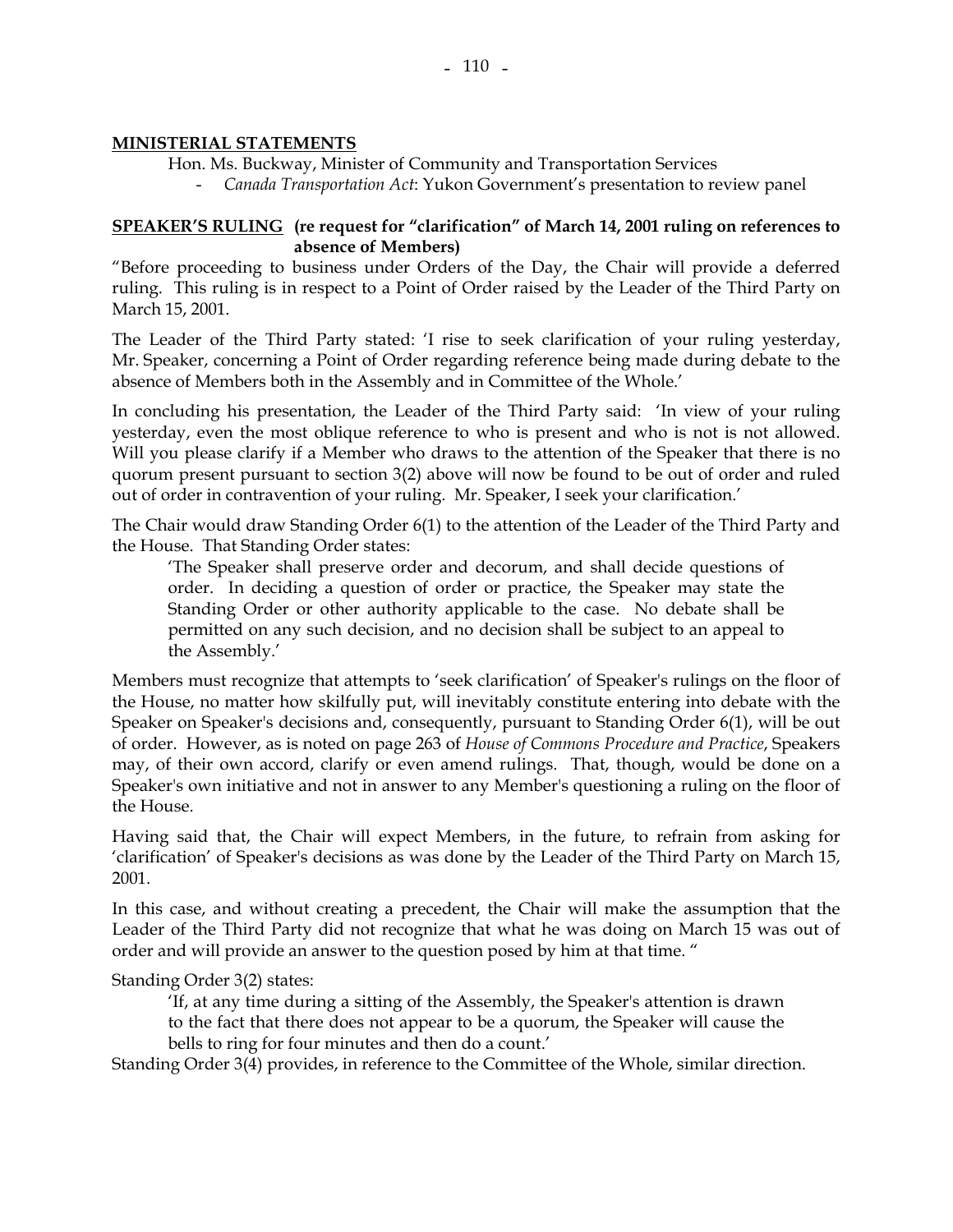It, therefore, has been and continues to be quite in order to draw the Speaker's attention to the apparent lack of a quorum. Members may say something like 'Mr. Speaker, there does not appear to be a quorum.' or 'Mr. Speaker, would you please determine if there is a quorum present.'

As was stated in the Chair's ruling of March 14, 2001, it is not in order to refer to the past or present absence of any Members, individually or as a group. This includes the moment when the Chair's attention is being drawn to the apparent lack of a quorum – editorial comments about who is present or absent are not in order.

I thank the House for its attention to this ruling."

#### **COMMITTEE OF THE WHOLE**

According to Order, the Assembly resolved into Committee of the Whole.

Progress was reported on the following Bill:

 Bill #4 - First Appropriation Act, 2001-02 -Hon. Ms. Duncan

The report of the Deputy Chair was adopted.

The Assembly adjourned at 5:58 p.m. until 1:00 p.m., Tuesday, March 27, 2001.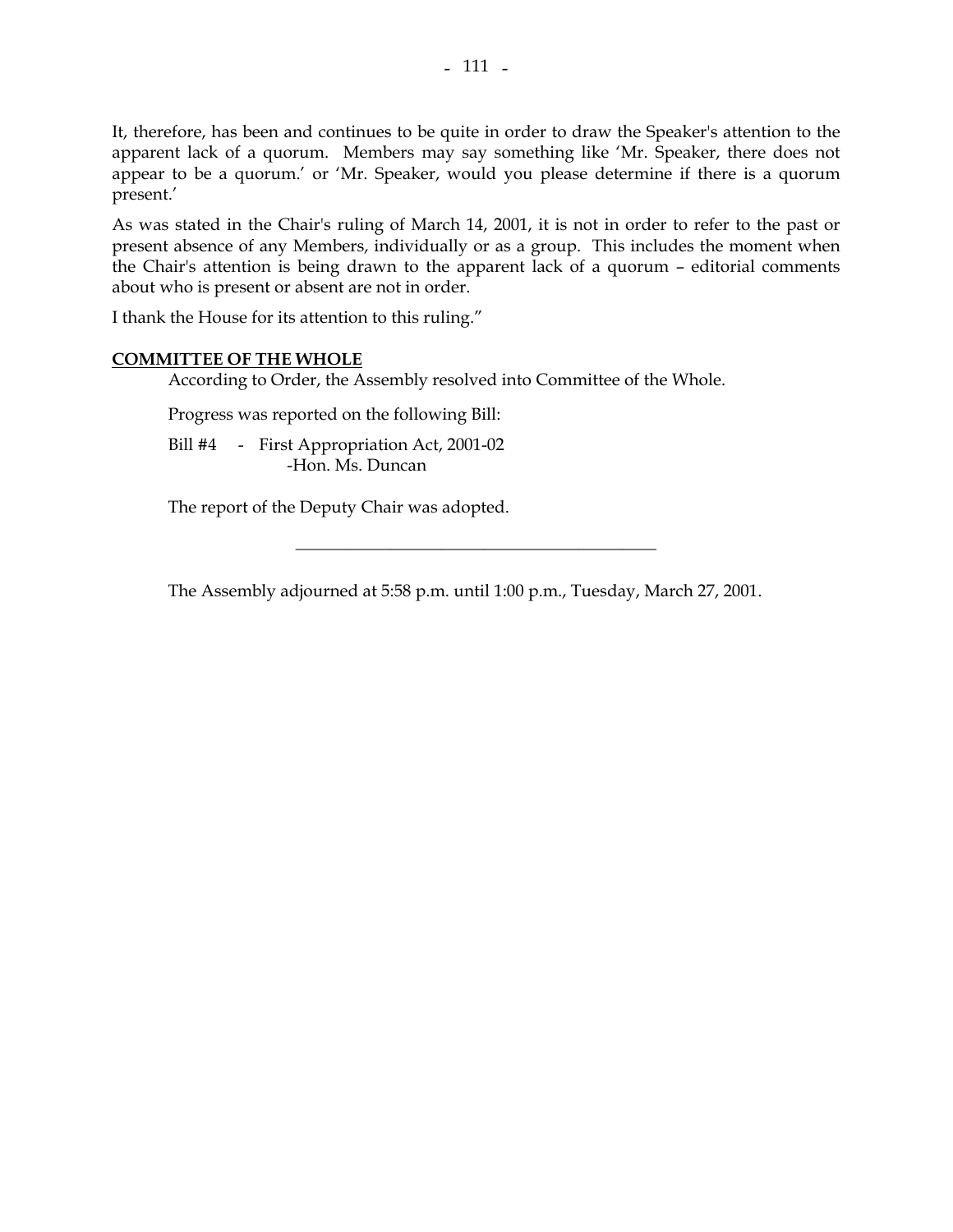### **VOTES AND PROCEEDINGS**

### **of the**

### **YUKON LEGISLATIVE ASSEMBLY**

### **30th Legislative Assembly Second Session**

### Tuesday, March 27, 2001

The Speaker took the Chair at 1:00 p.m.

#### **TRIBUTES**

#### **Trena Irving, recipient of the national female Aboriginal Coaching Award**

 The Hon. Ms. Buckway, Minister of Community and Transportation Services, on behalf of all Members, and Mr. Fairclough, Leader of the Official Opposition, paid tribute to Trena Irving, recipient of the national female Aboriginal Coaching Award.

#### **TABLING RETURNS AND DOCUMENTS**

Hon. Ms. Duncan, Premier

- Development Assessment Process Legislation: status **(Legislative Return #37)**
- Land claims issues that can be discussed on the floor of the Legislature: list

**(Legislative Return #38)**

Hon. Ms. Buckway, Minister of Community and Transportation Services

 - *Canada Transportation Act*, Statutory Review: Yukon Government Submission to Review Panel (March, 2001) **(Sessional Paper #70)** 

#### **INTRODUCTION OF BILLS (First Reading)**

 Bill #41 - An Act to Amend the Tobacco Tax Act -Hon. Ms. Duncan

#### **GOVERNMENT BILLS**

Unanimous consent was requested by Ms. Tucker, Government House Leader, on behalf of the House Leaders, to proceed with a motion for Second Reading of Bill #5, entitled *Interim Supply Appropriation Act, 2001-02*, specifying that the bill go directly to Third Reading and then to call Bill #5 for Third Reading on this day. Unanimous consent was granted.

The following Bill was read a second time and ordered for Third Reading:

Bill #5 - Interim Supply Appropriation Act, 2001-02 -Hon. Ms. Duncan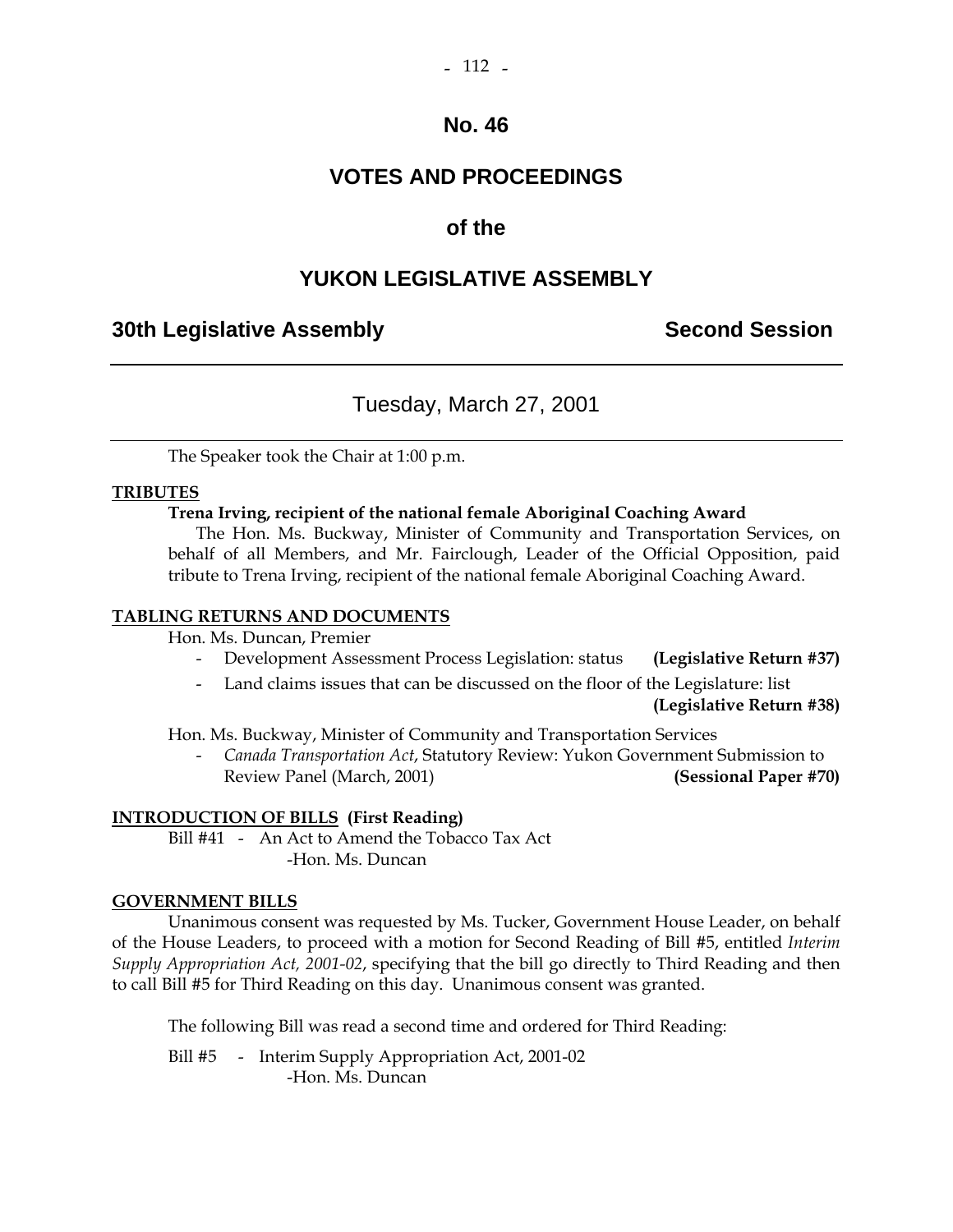The following Bill was read a third time and passed:

Bill #5 - Interim Supply Appropriation Act, 2001-02 -Hon. Ms. Duncan

#### **ASSENT TO BILLS**

 The Assembly received the Administrator, Geraldine Van Bibber, to give Assent to a certain Bill passed by the House.

The Administrator, having entered the Chamber, took her seat in the Speaker's chair.

The Speaker, the Hon. Mr. Schneider, addressed the Administrator:

 "Madame Administrator, the Assembly has, at its present Session, passed a certain Bill to which, in the name and on behalf of the Assembly, I respectfully request your Assent"

 The Clerk of the Assembly, Patrick L. Michael, then read the title of the Bill which had been passed as follows:

Bill #5 - Interim Supply Appropriation Act, 2001-02 -Hon. Ms. Duncan

The Administrator assented the Bill:

"I hereby give assent to the Bill as enumerated by the Clerk."

The Administrator then retired from the Chamber.

#### **COMMITTEE OF THE WHOLE**

According to Order, the Assembly resolved into Committee of the Whole.

Progress was reported on the following Bill:

 Bill #4 - First Appropriation Act, 2001-02 -Hon. Ms. Duncan

The report of the Chair was adopted.

The Assembly adjourned at 5:57 p.m. until 1:00 p.m., Wednesday, March 28, 2001.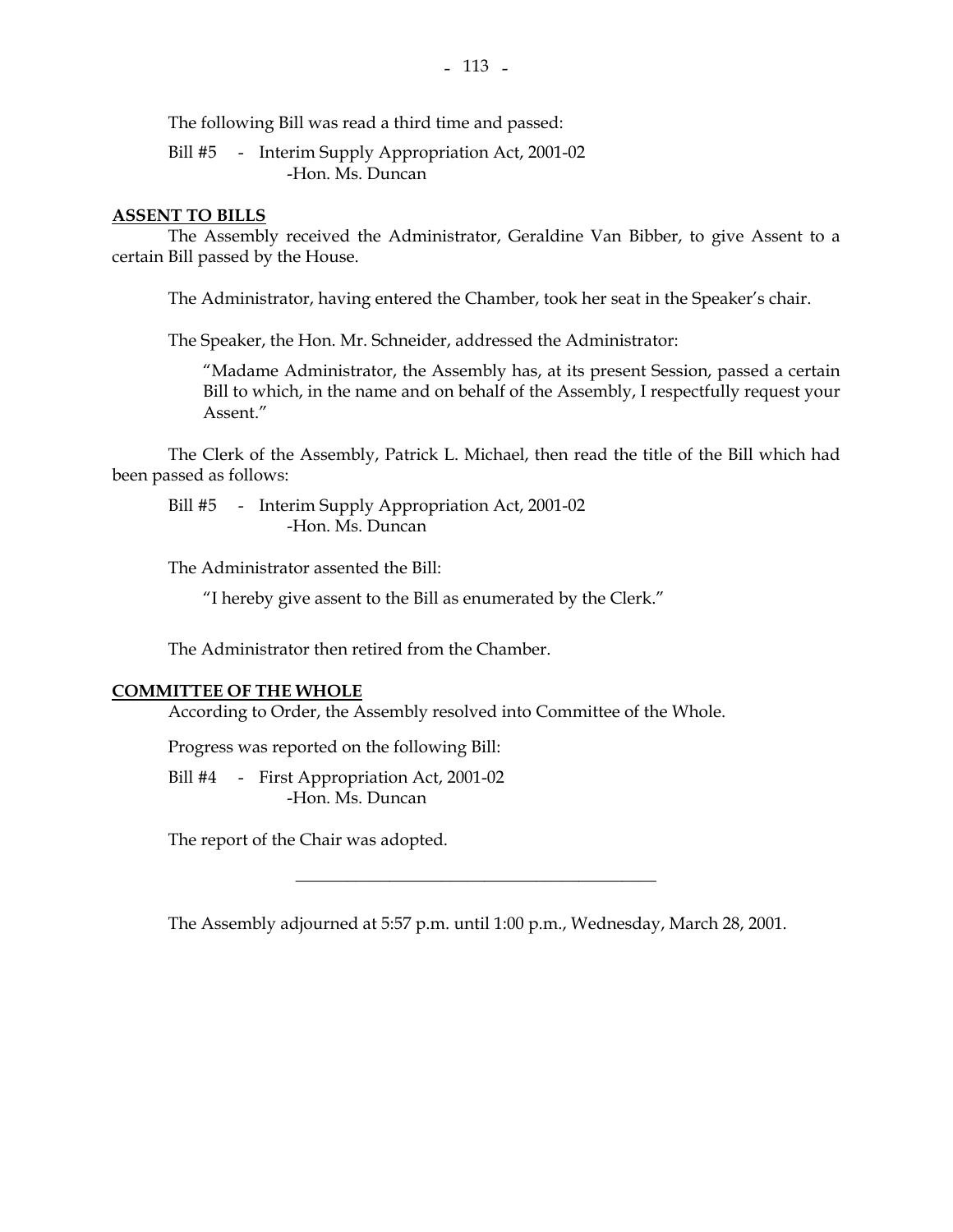## **VOTES AND PROCEEDINGS**

### **of the**

### **YUKON LEGISLATIVE ASSEMBLY**

### **30th Legislative Assembly Second Session**

### Wednesday, March 28, 2001

The Speaker took the Chair at 1:00 p.m.

#### **TRIBUTES**

#### **National Social Workers Week**

 The Hon. Mr. Roberts, Minister of Health and Social Services, recognized National Social Workers Week and paid tribute to all social workers.

#### **TABLING RETURNS AND DOCUMENTS**

Hon. Ms. Duncan, Premier

 - Budget expenditures for Cabinet and Management Support Branch and Land Claims Secretariat: explanation of **(Legislative Return #39)**

Hon. Ms. Buckway, Minister of Justice

 - Crime Prevention and Victim Services Trust Fund Board Annual 1999/2000 Report **(Sessional Paper #71)** 

Hon. Ms. Buckway, Minister of Community and Transportation Services

- Community and Transportation Services: response to questions asked on March 14, 2001 during debate on 2001/02 Estimates re subdivision development and costs **(Legislative Return #40)**
- Whitehorse waterfront lands: status **(Legislative Return #41)**
- Top of the World Highway: information pertaining to **(Legislative Return #42)**
- Road restrictions, axle loading, axle spacing: comparisons between Yukon and Alaska, and Yukon and British Columbia **(Legislative Return #43)**

#### **MINISTERIAL STATEMENTS**

Hon. Mr. Eftoda, Minister of Renewable Resources

- Kluane Land Use Working Group Final Report

### **OPPOSITION PRIVATE MEMBERS' BUSINESS MOTIONS OTHER THAN GOVERNMENT MOTIONS**

Moved by Mr. Fentie:

THAT it is the opinion of this House that: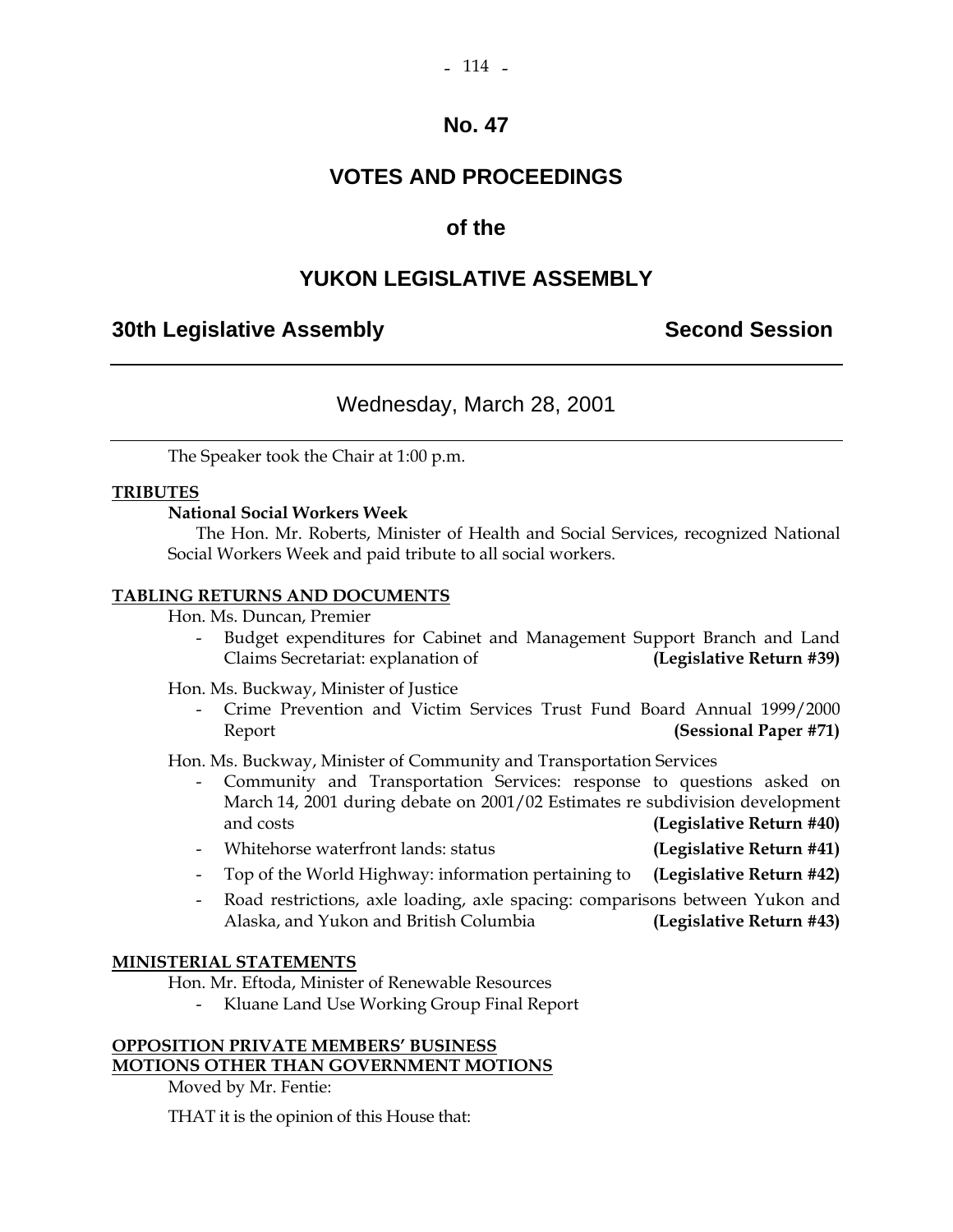- (1) the development of a stable, sustainable forest industry in the Yukon could provide a major economic engine in the territory,
- (2) the Yukon Forest Strategy was developed through extensive public consultation to serve as a made-in-Yukon model for the management of this important resource following devolution of the Northern Affairs program to the Yukon,
- (3) the development of a stable, sustainable forest industry that respects the Yukon's environmental and social values has been severely impeded by ongoing mismanagement of the forest resource by the federal government,
- (4) this mismanagement has recently been demonstrated again with the inappropriate issuance of timber permits in the LaBiche area of southeast Yukon, and
- (5) the federal government's mismanagement of Yukon forest resources has hampered the territory's economic development, has failed to provide the necessary environmental safeguards, and has contributed to the delay in settling outstanding Yukon First Nations land claims; and

 THAT this House urges the federal government not to proceed with any further forestry activity in the LaBiche area until the necessary resource assessments and required data are supplied by the federal government, so that Yukon people can make informed decisions respecting the forest resource that are consistent with the principles of the Yukon Forest Strategy and acceptable to Yukon First Nations and stakeholders in the affected region.

**(Motion #93)** 

 A debate arising on the motion, it was moved by the Hon. Mr. Eftoda, Minister of Renewable Resources, in amendment thereto:

THAT Motion #93 be amended by:

- (1) deleting the second item in the first paragraph and substituting for it: "the Yukon Forest Strategy which was developed through extensive public consultation to serve as a made-in-Yukon model for the management of this important resource following devolution of the Northern Affairs program to the Yukon is a good start"; and
- (2) deleting, where they appear in the second paragraph, the words "that are consistent with the principles of the Yukon Forest Strategy and acceptable to Yukon First Nations and stakeholders in the affected region."

A debate arising on the amendment and the question being put, it was agreed to.

 A debate arising on Motion #93 as amended and the question being put, it was agreed to on the following recorded Division:

 $Y$ EA

|         | Y E.A      |              |    |
|---------|------------|--------------|----|
| Duncan  | Tucker     | Keenan       |    |
| Eftoda  | McLarnon   | McRobb       |    |
| Jim     | Kent       | <b>Netro</b> | 16 |
| Edelman | McLachlan  | Jenkins      |    |
| Roberts | Fairclough |              |    |
| Buckway | Fentie     |              |    |
|         |            |              |    |

NAY

0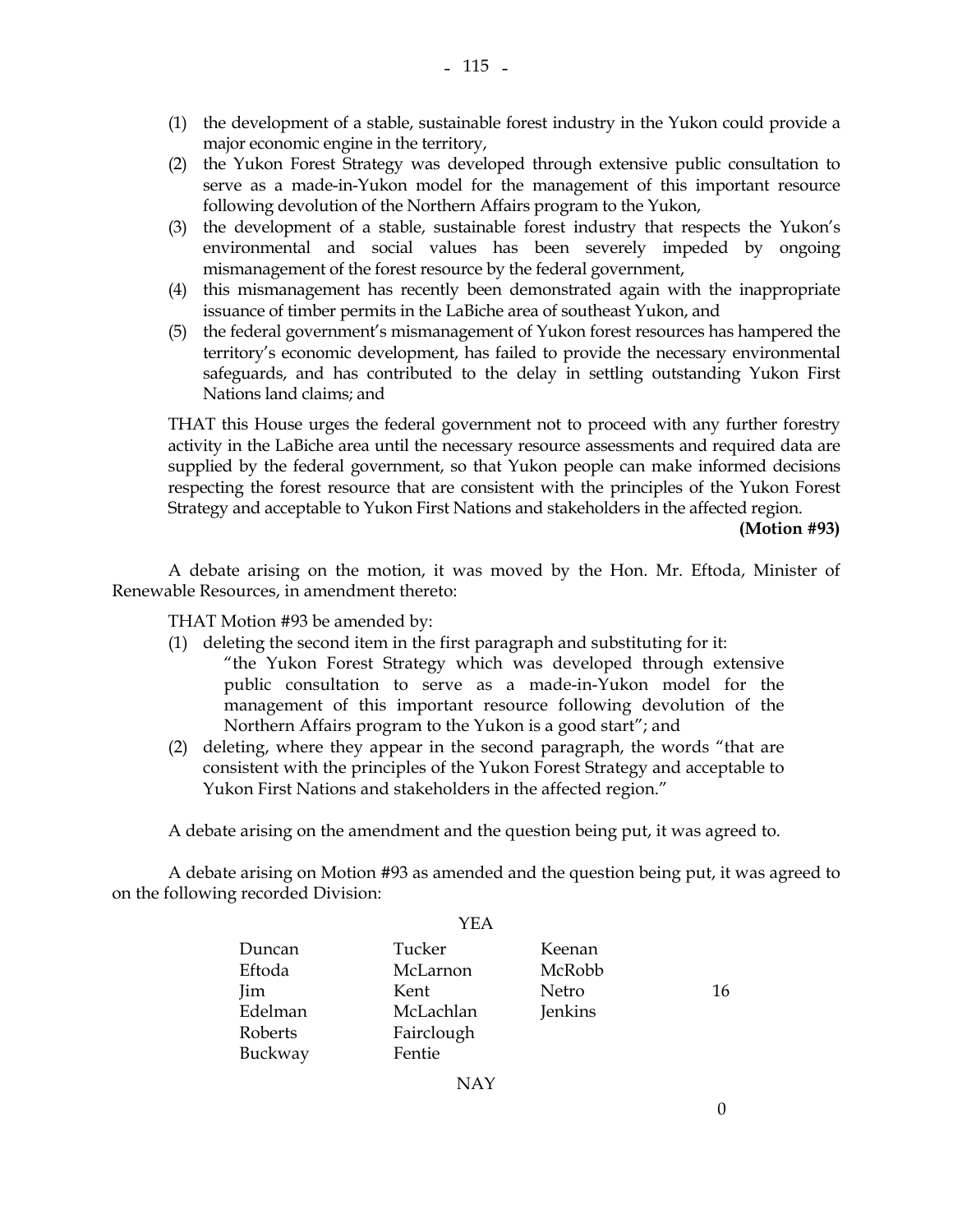Moved by Mr. Keenan:

THAT it is the opinion of this House that:

- (1) like most parts of Canada, especially northern Canada, the Yukon is facing a possible shortage of doctors and other medical personnel; and
- (2) such shortages could pose a serious hardship for Yukon people, both in the City of Whitehorse and in rural communities; and
- (3) the recent departure of two doctors from Watson Lake makes it clear that this situation cannot be ignored and needs to be addressed without delay; and
- (4) this is an issue that requires thoughtful, long-term planning that should not be limited by partisan political considerations; and

 THAT this House urges the Yukon Government to establish an all-party committee on a priority basis, to bring Members of the Legislative Assembly from both rural and urban Yukon together to examine options for solving the ongoing problem of recruiting and retaining medical personnel throughout the territory.

#### **(Motion #31)**

 A debate arising on the motion, it was moved by the Hon. Mr. Roberts, Minister of Health and Social Services, in amendment thereto:

THAT Motion #31 be amended by:

- (1) removing clause (3) from the motion; and
- (2) replacing the words "THAT this House urges the Yukon Government to establish an all-party committee on a priority basis, to bring Members of the Legislative Assembly from both rural and urban Yukon together to examine options for solving" with the words:

 "THAT this House urges the Yukon Government to continue working to solve"

 Debate started on the amendment. Mr. Keenan, Member for Ross River-Southern Lakes, rose on a Point of Order as to whether the proposed amendment was in order.

#### **Speaker's Ruling: (re whether the amendment is in order)**

"The Member for Ross River-Southern Lakes has questioned whether the amendment moved by the Minister of Health and Social Services is in order. The Member for Ross River-Southern Lakes did not make clear to the Chair why he thought the amendment to be out of order.

 The Chair has done a quick review of the Standing Orders and of *Beauchesne* and cannot find any grounds for ruling this amendment out of order. The Chair, therefore, is going to allow debate on this amendment to continue."

 A debate continuing on the amendment and the question being put, it was agreed to on the following recorded Division:

|            | I EA    |           |    |
|------------|---------|-----------|----|
| Duncan     | Roberts | McLarnon  |    |
| Eftoda     | Buckway | Kent      |    |
| <b>Jim</b> | Tucker  | McLachlan | 10 |
| Edelman    |         |           |    |

 $Y<sub>E</sub>$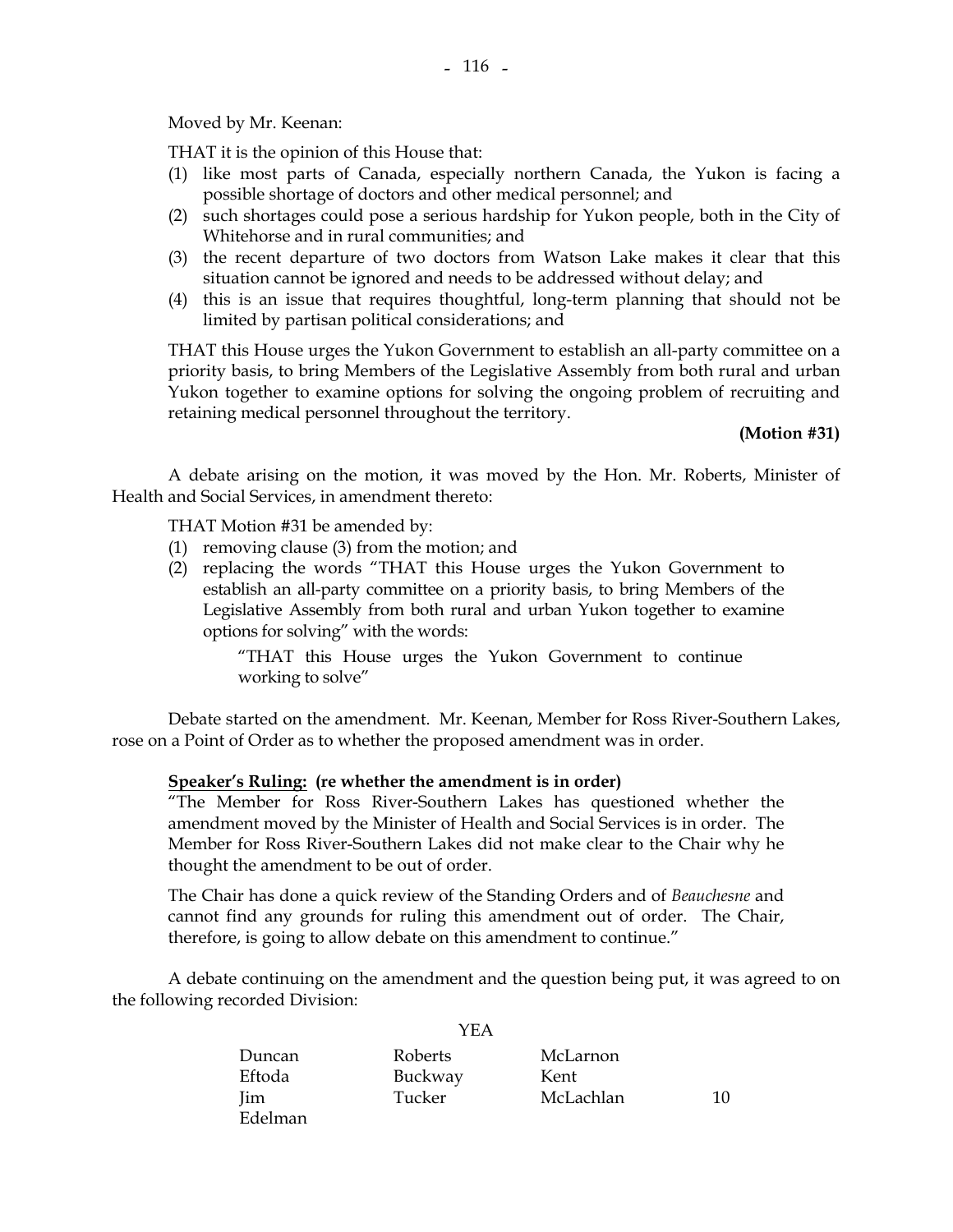| Fairclough | Keenan | Netro   |  |
|------------|--------|---------|--|
| Fentie     | McRobb | Jenkins |  |

 A debate arising on Motion #31 as amended and the time reaching 6:00 p.m. while Mr. Fentie, Member for Watson Lake, was speaking to it, the Speaker, pursuant to Standing Order 2(2), adjourned the House until 1:00 p.m. the following day, and debate on Motion #31 as amended was accordingly adjourned.

\_\_\_\_\_\_\_\_\_\_\_\_\_\_\_\_\_\_\_\_\_\_\_\_\_\_\_\_\_\_\_\_\_\_\_\_\_\_\_\_\_\_

The Assembly adjourned at 6:00 p.m. until 1:00 p.m., Thursday, March 29, 2001.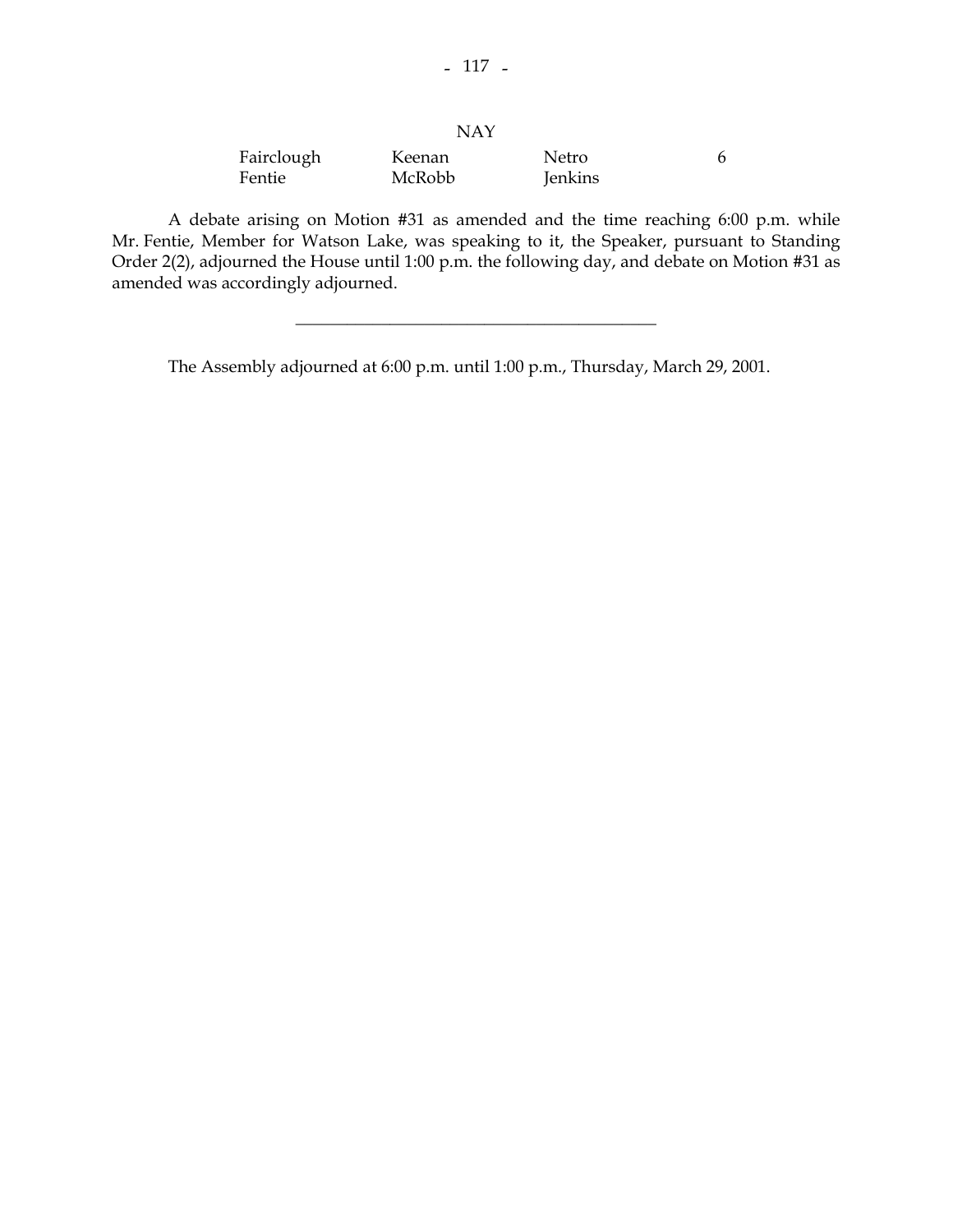#### $-118 -$

### **No. 48**

### **VOTES AND PROCEEDINGS**

### **of the**

### **YUKON LEGISLATIVE ASSEMBLY**

### **30th Legislative Assembly Second Session**

### Thursday, March 29, 2001

The Speaker took the Chair at 1:00 p.m.

#### **TABLING RETURNS AND DOCUMENTS**

Hon. Mr. Roberts, Minister responsible for the Yukon Development Corporation/Yukon Energy Corporation

- Hydrogen venture: letter (dated February 14, 2000) from the President and Chief Executive Officer, Yukon Development Corporation, to Gordon Duncan and Swede Martensson **(Sessional Paper #72)**
- Hydrogen Project: consulting services agreement (dated July 21, 2000) between Yukon Energy Corporation and GS Systems **(Sessional Paper #73)**

#### **COMMITTEE OF THE WHOLE**

According to Order, the Assembly resolved into Committee of the Whole.

Progress was reported on the following Bill:

Bill #4 - First Appropriation Act, 2001-02 -Hon. Ms. Duncan

The report of the Chair was adopted.

The Assembly adjourned at 6:00 p.m. until 1:00 p.m., Monday, April 2, 2001.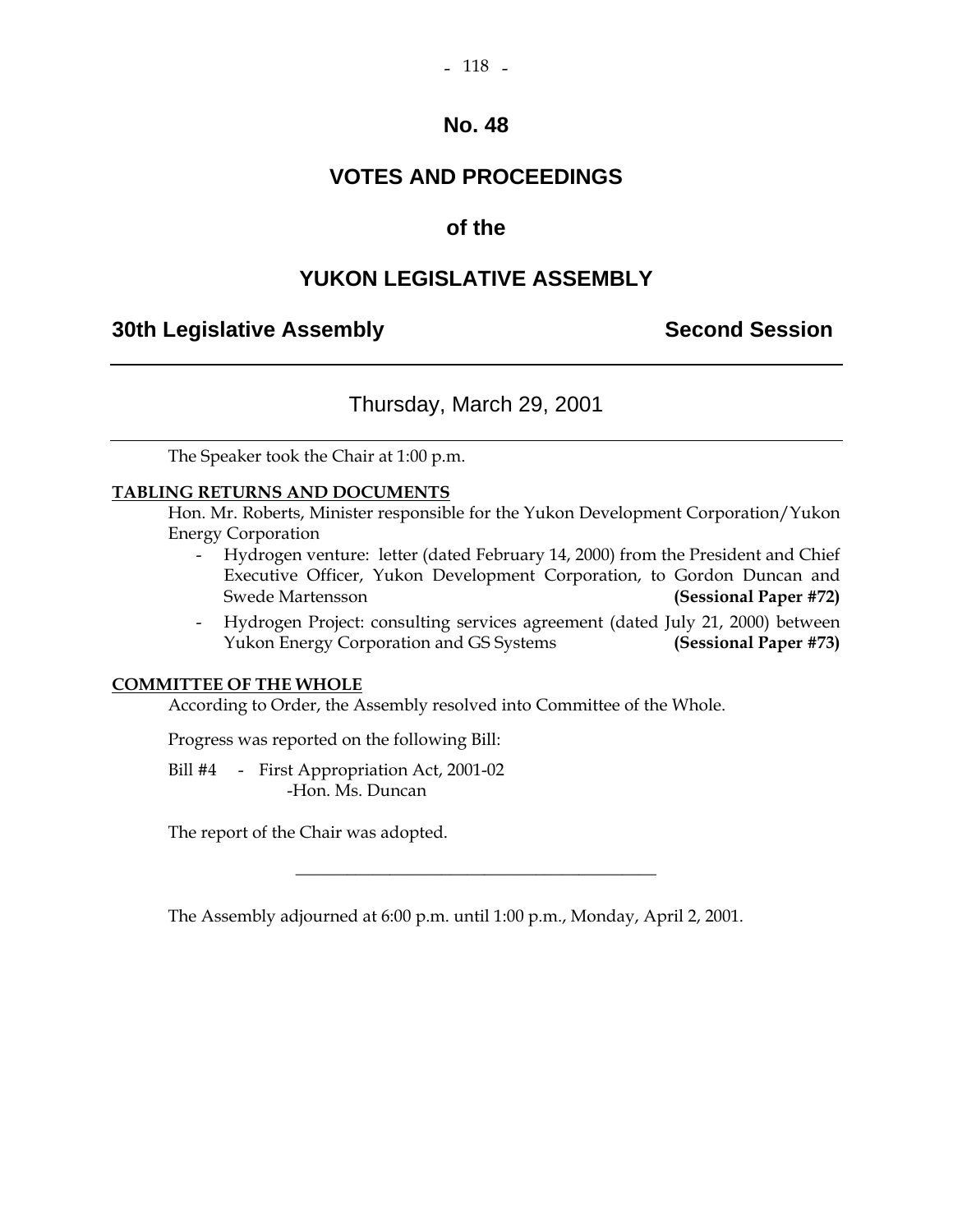### **VOTES AND PROCEEDINGS**

### **of the**

### **YUKON LEGISLATIVE ASSEMBLY**

### **30th Legislative Assembly Second Session**

Monday, April 2, 2001

The Speaker took the Chair at 1:00 p.m.

#### **INTRODUCTION OF BILLS (First Reading)**

 Bill #38 - An Act to Amend the Public Utilities Act -Hon. Mr. Eftoda

#### **MINISTERIAL STATEMENTS**

Hon. Mr. Eftoda, Acting Minister of Community and Transportation Services

- Dawson Airport upgrade and federal funding

#### **COMMITTEE OF THE WHOLE**

According to Order, the Assembly resolved into Committee of the Whole.

Progress was reported on the following Bill:

Bill #4 - First Appropriation Act, 2001-02 -Hon. Ms. Duncan

The report of the Chair was adopted.

The Assembly adjourned at 5:58 p.m. until 1:00 p.m., Tuesday, April 3, 2001.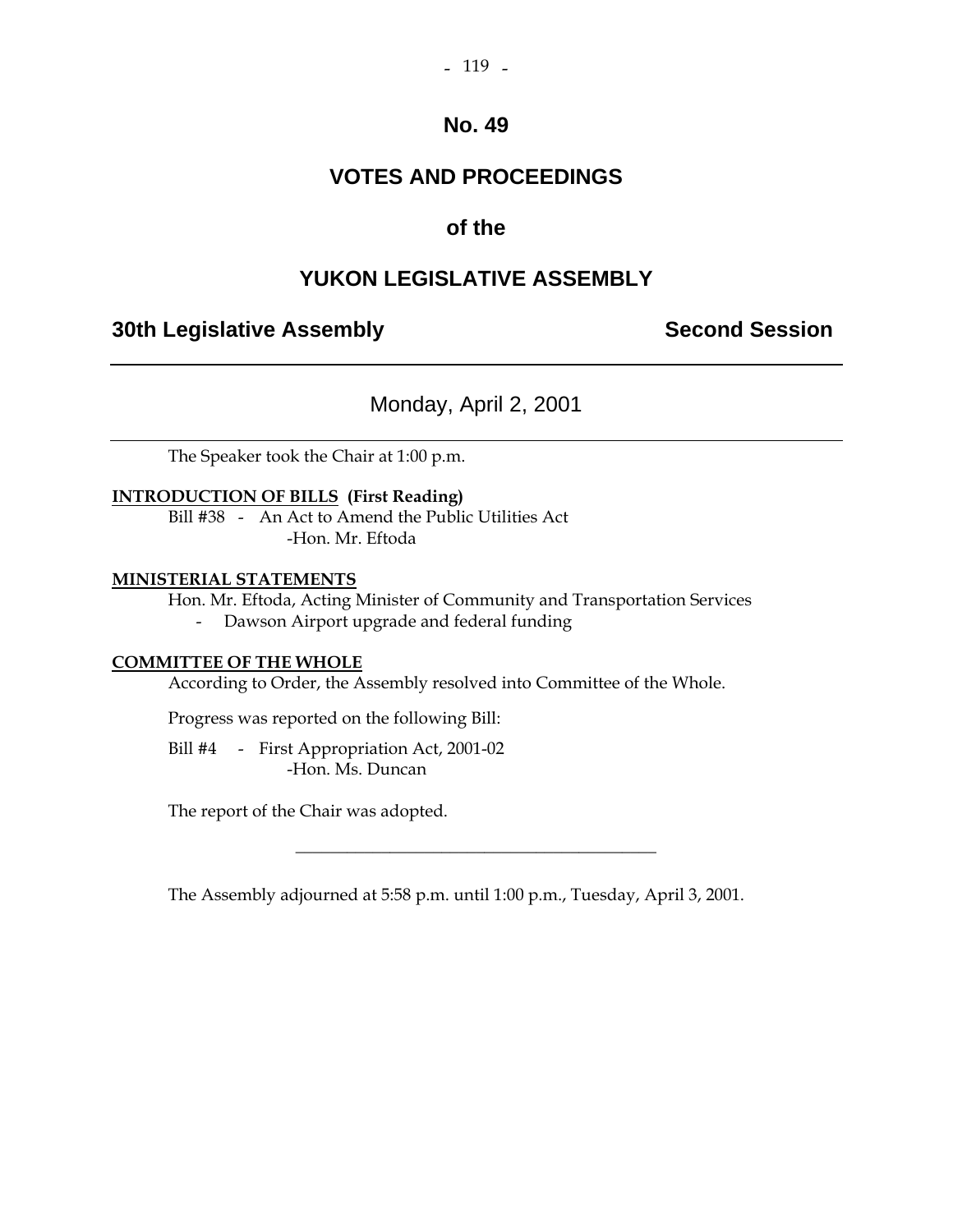### **VOTES AND PROCEEDINGS**

### **of the**

### **YUKON LEGISLATIVE ASSEMBLY**

### **30th Legislative Assembly Second Session**

### Tuesday, April 3, 2001

The Speaker took the Chair at 1:00 p.m.

#### **TRIBUTES**

#### **Cancer Month**

 The Hon. Mr. Roberts, Minister of Health and Social Services, on behalf of all Members, recognized April as Cancer Month.

#### **COMMITTEE OF THE WHOLE**

According to Order, the Assembly resolved into Committee of the Whole.

Progress was reported on the following Bill:

 Bill #4 - First Appropriation Act, 2001-02 -Hon. Ms. Duncan

The report of the Chair was adopted.

The Assembly adjourned at 5:54 p.m. until 1:00 p.m., Wednesday, April 4, 2001.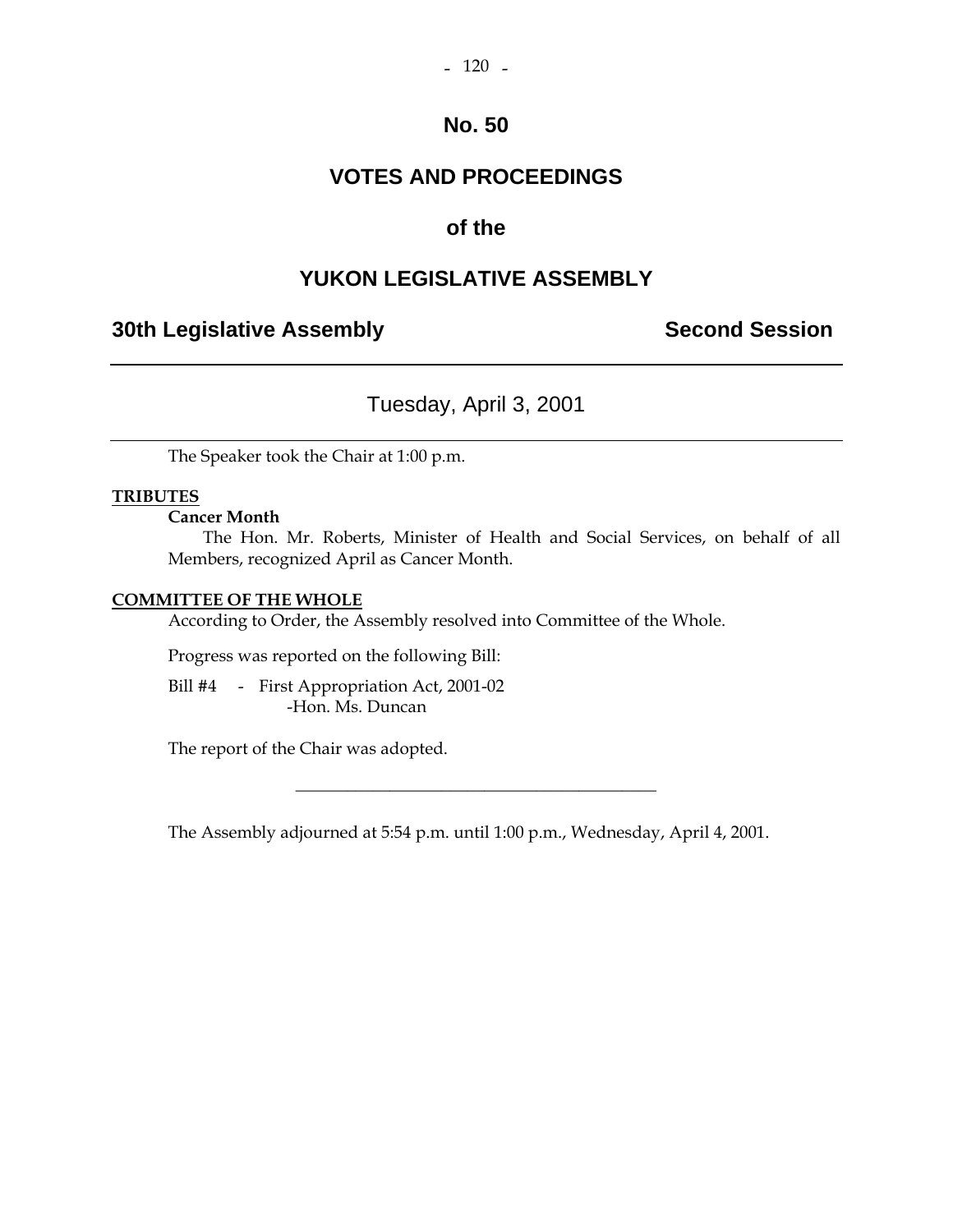#### $-121 -$

### **No. 51**

### **VOTES AND PROCEEDINGS**

### **of the**

### **YUKON LEGISLATIVE ASSEMBLY**

### **30th Legislative Assembly Second Session**

### Wednesday, April 4, 2001

The Speaker took the Chair at 1:00 p.m.

#### **TABLING RETURNS AND DOCUMENTS**

Hon. Ms. Duncan, Premier

Fuel costs: cost analysis on comparative fuel costs, including natural gas

#### **(Legislative Return #44)**

- Piped energy distribution systems: companies interested in establishing system**(Legislative Re**
- Yukon Government Fund Limited: information pertaining to

**(Legislative Return #46)** 

#### Hon. Mr. Jim, Minister of Government Services

- Queen's Printer Agency: 2001/02 Business Plan **(Sessional Paper #74)**
- Fleet Vehicle Agency: 2001/02 Business Plan **(Sessional Paper #75)**

#### **PETITIONS**

Ms. Tucker, Member for Mount Lorne, presented the following petition:

- Crematorium facility **(Petition #2)** 

#### **MINISTERIAL STATEMENTS**

Hon. Mr. Roberts, Minister of Health and Social Services

- Health Prevention: Sexual Health Book

#### **COMMITTEE OF THE WHOLE**

According to Order, the Assembly resolved into Committee of the Whole.

Progress was reported on the following Bill:

 Bill #4 - First Appropriation Act, 2001-02 -Hon. Ms. Duncan

The report of the Chair was adopted.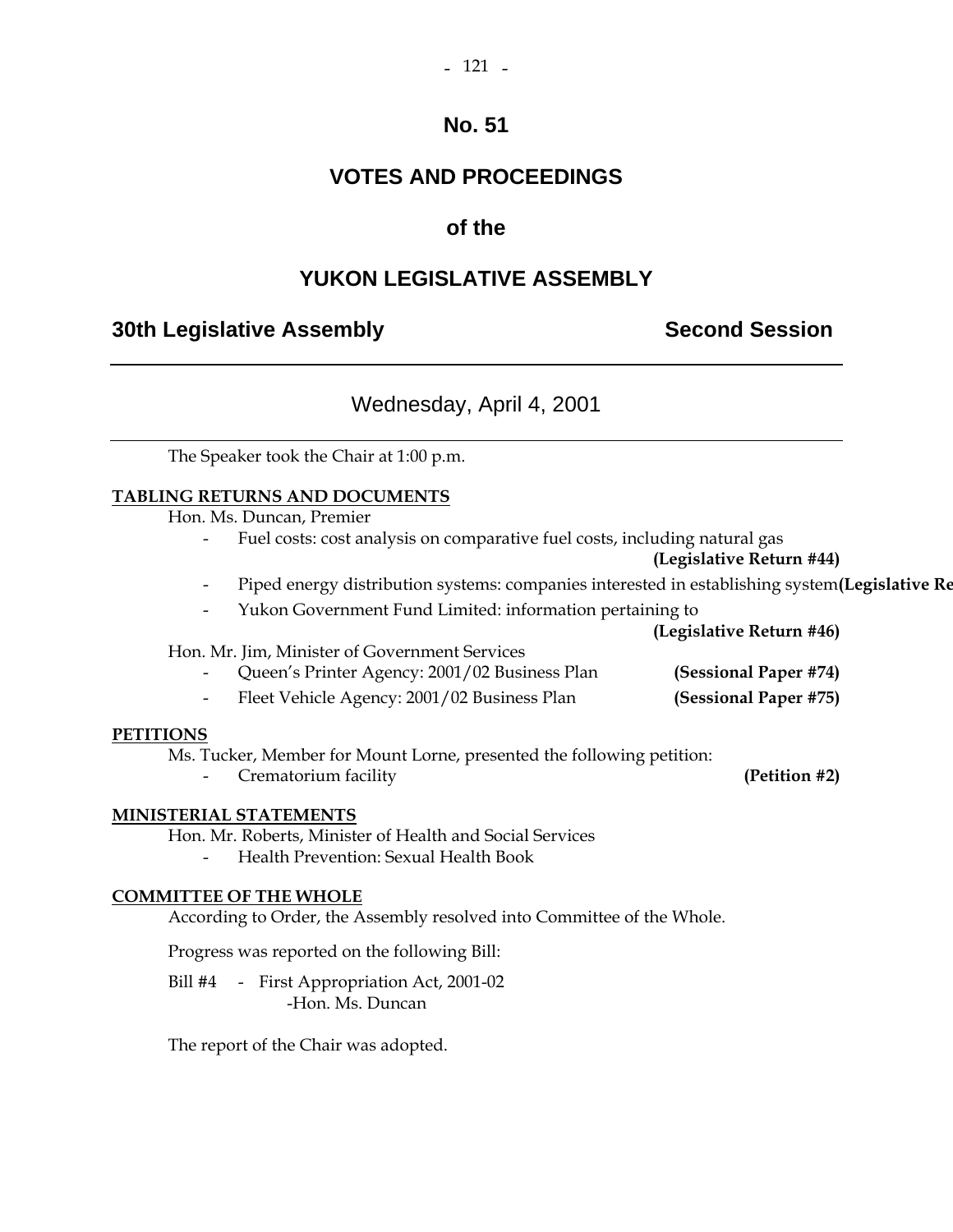\_\_\_\_\_\_\_\_\_\_\_\_\_\_\_\_\_\_\_\_\_\_\_\_\_\_\_\_\_\_\_\_\_\_\_\_\_\_\_\_\_\_

The Assembly adjourned at 5:58 p.m. until 1:00 p.m., Thursday, April 5, 2001.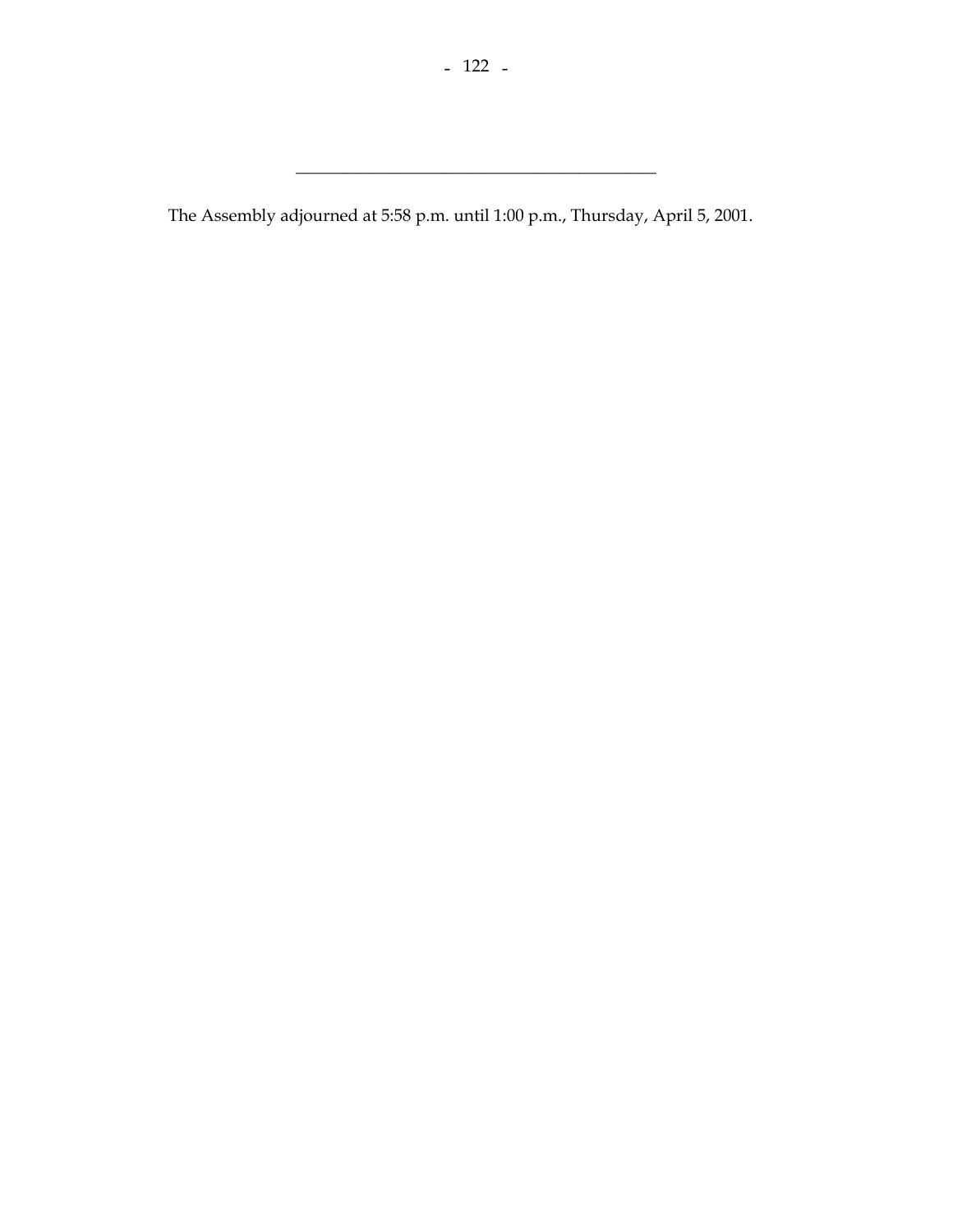### **VOTES AND PROCEEDINGS**

### **of the**

### **YUKON LEGISLATIVE ASSEMBLY**

### **30th Legislative Assembly Second Session**

### Thursday, April 5, 2001

The Speaker took the Chair at 1:00 p.m.

#### **PETITIONS**

The Clerk reported on Petition #2 as follows:

"Mr. Speaker and honourable Members of the Assembly:

 I have had the honour to review a petition, being Petition #2 of the Second Session of the 30th Legislative Assembly, as presented by the Member for Mount Lorne on April 4, 2001.

 This petition meets the requirement as to form of the Standing Orders of the Yukon Legislative Assembly.

> Patrick L. Michael Clerk of the Yukon Legislative Assembly

The Speaker ruled that, accordingly, Petition #2 was deemed to be read and received.

#### **MINISTERIAL STATEMENTS**

 Hon. Ms. Buckway, Minister of Community and Transportation Services - Canada Winter Games Bid for 2007

#### **COMMITTEE OF THE WHOLE**

According to Order, the Assembly resolved into Committee of the Whole.

Progress was reported on the following Bill:

Bill #4 - First Appropriation Act, 2001-02 -Hon. Ms. Duncan

The report of the Chair was adopted.

The Assembly adjourned at 5:59 p.m. until 1:00 p.m., Monday, April 9, 2001.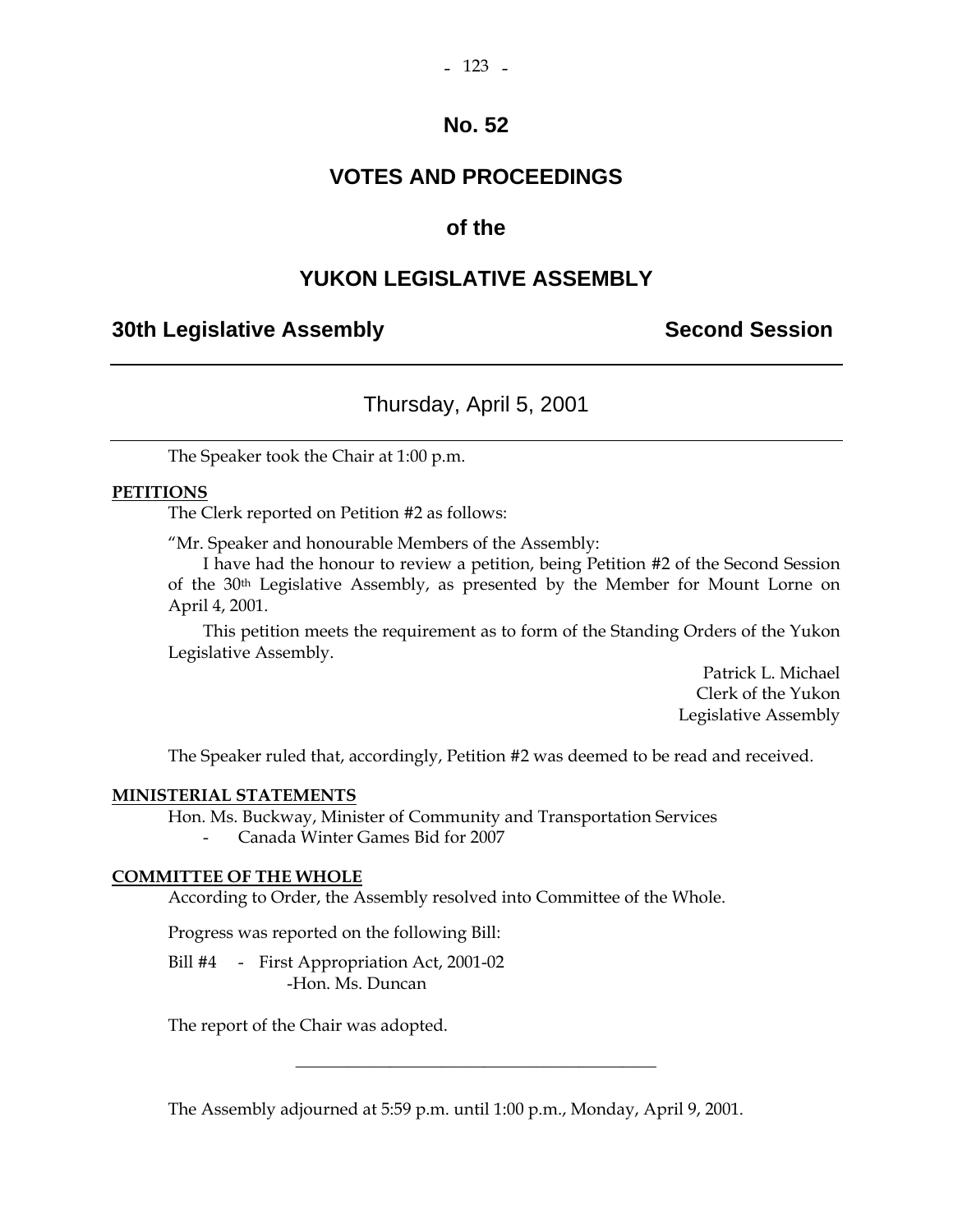### **VOTES AND PROCEEDINGS**

### **of the**

### **YUKON LEGISLATIVE ASSEMBLY**

### **30th Legislative Assembly Second Session**

### Monday, April 9, 2001

The Speaker took the Chair at 1:00 p.m.

#### **TRIBUTES**

#### **In recognition of Alex Van Bibber**

 The Hon. Ms. Buckway, Minister of Community and Transportation Services, Mr. Keenan, Member for Ross River-Southern Lakes, and Mr. Jenkins, Leader of the Third Party, recognized Alex Van Bibber, who recently celebrated his eighty-fifth birthday. Mr. Van Bibber is well known for his 25 years as a trapper education instructor.

#### **Wilderness Tourism Association's Award**

 The Hon. Mrs. Edelman, Minister of Tourism, and Mr. McRobb, Member for Kluane, paid tribute to the Wilderness Tourism Association of the Yukon which was named runner-up for the Arctic Award for Linking Tourism and Conservation. The World Wildlife Fund announced the Award on February 24, 2001.

#### **TABLING RETURNS AND DOCUMENTS**

Hon. Mr. Jim, Minister of Government Services

- Property Management Agency: 2001/2002 Business Plan

**(Sessional Paper #76)** 

#### **INTRODUCTION OF BILLS (First Reading)**

|  | Bill #43 - An Act to Amend the Fuel Oil Tax Act |
|--|-------------------------------------------------|
|  | -Hon. Ms. Duncan                                |

- Bill #44 An Act to Amend the Income Tax Act (No. 3) -Hon. Ms. Duncan
- Bill #37 An Act to Amend the Territorial Court Act -Hon. Ms. Buckway
- Bill #40 An Act to Amend the Maintenance Enforcement Act -Hon. Ms. Buckway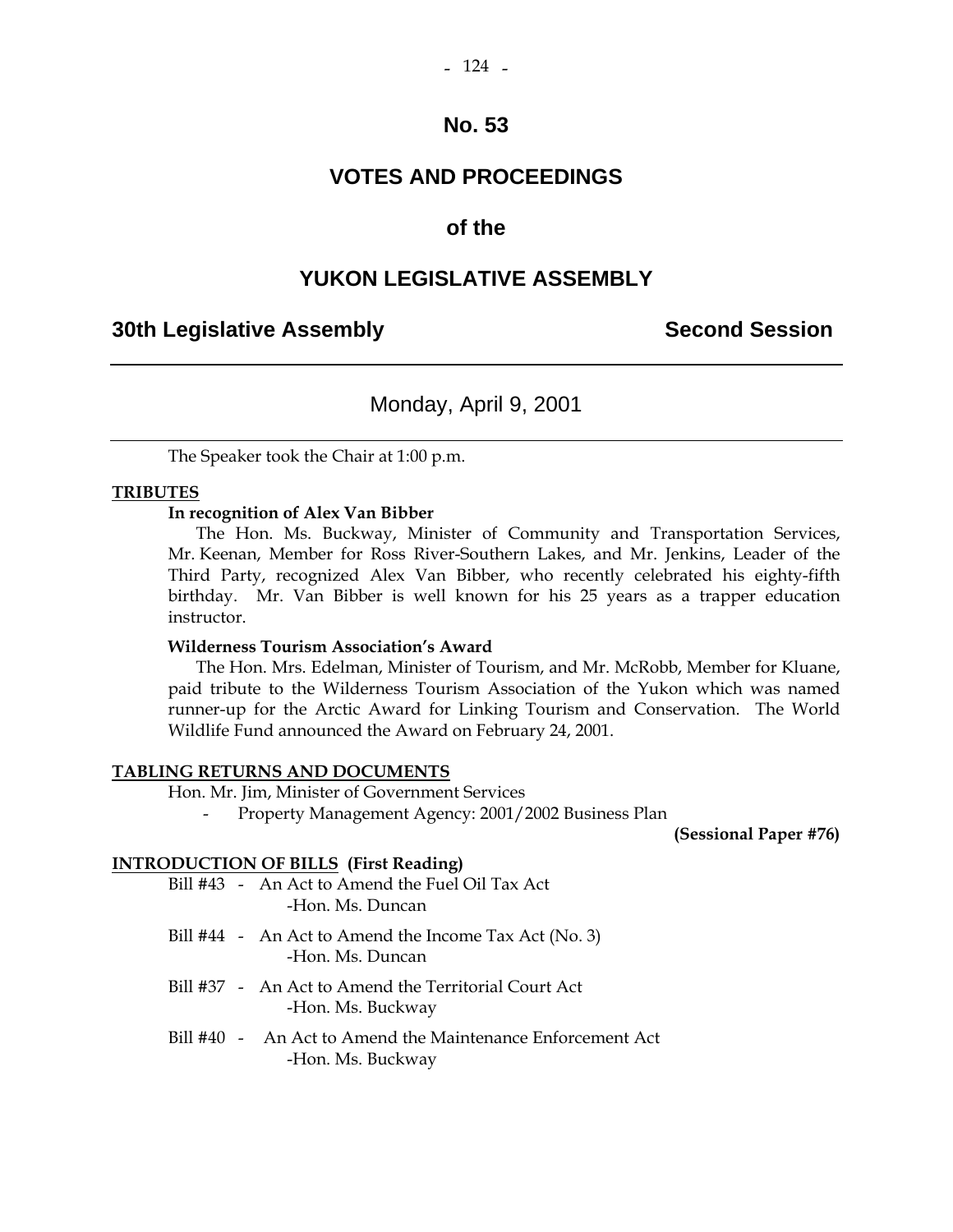#### **MINISTERIAL STATEMENTS**

Hon. Mr. Eftoda, Minister of Renewable Resources

- Yukon River Salmon Agreement

#### **COMMITTEE OF THE WHOLE**

According to Order, the Assembly resolved into Committee of the Whole.

Progress was reported on the following Bill:

 Bill #4 - First Appropriation Act, 2001-02 -Hon. Ms. Duncan

The report of the Chair was adopted.

The Assembly adjourned at 5:55 p.m. until 1:00 p.m., Tuesday, April 10, 2001.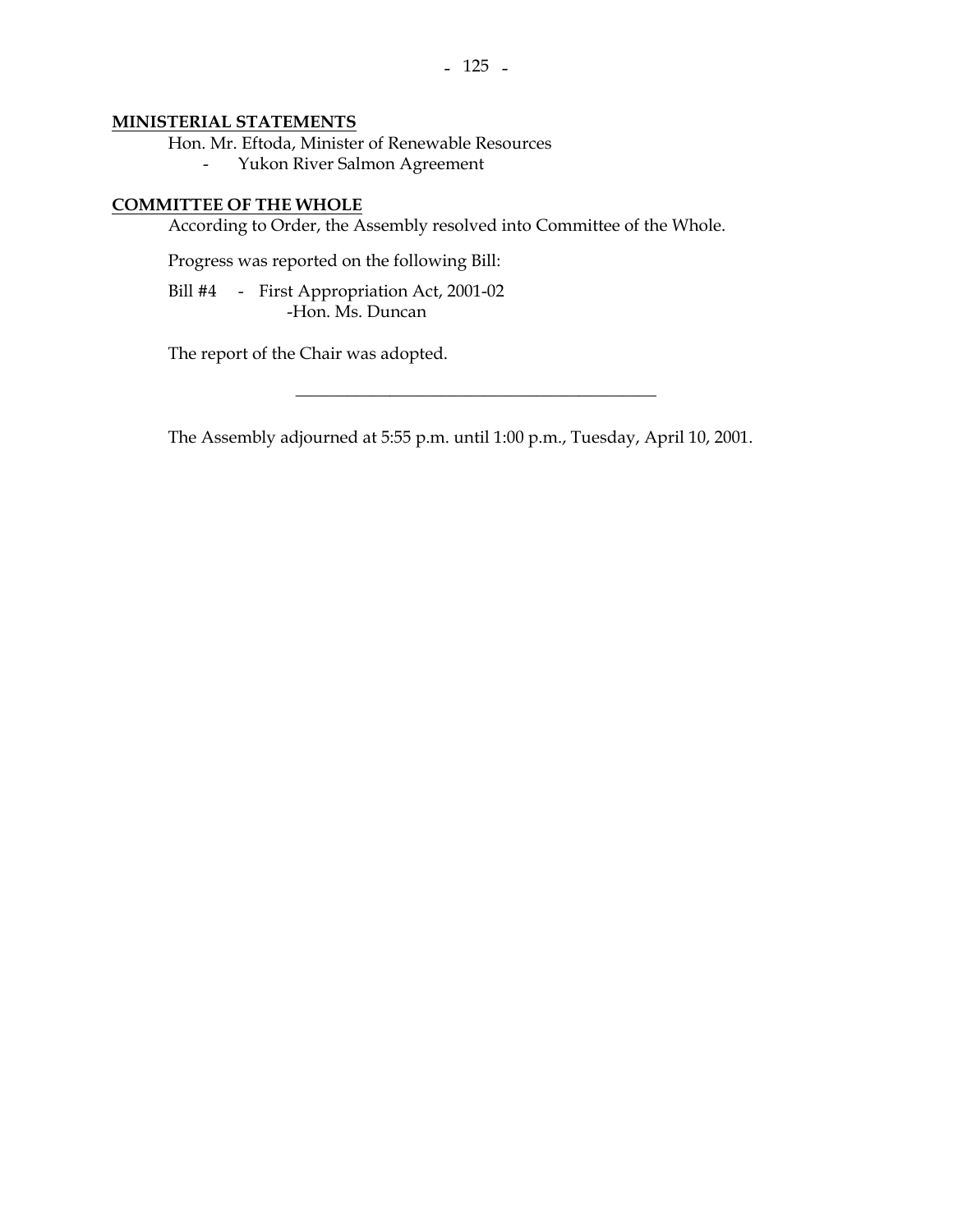# **VOTES AND PROCEEDINGS**

# **of the**

# **YUKON LEGISLATIVE ASSEMBLY**

# **30th Legislative Assembly Second Session**

Tuesday, April 10, 2001

The Speaker took the Chair at 1:00 p.m.

### **COMMITTEE OF THE WHOLE**

According to Order, the Assembly resolved into Committee of the Whole.

Progress was reported on the following Bill:

 Bill #4 - First Appropriation Act, 2001-02 -Hon. Ms. Duncan

The report of the Chair was adopted.

The Assembly adjourned at 5:59 p.m. until 1:00 p.m., Wednesday, April 11, 2001.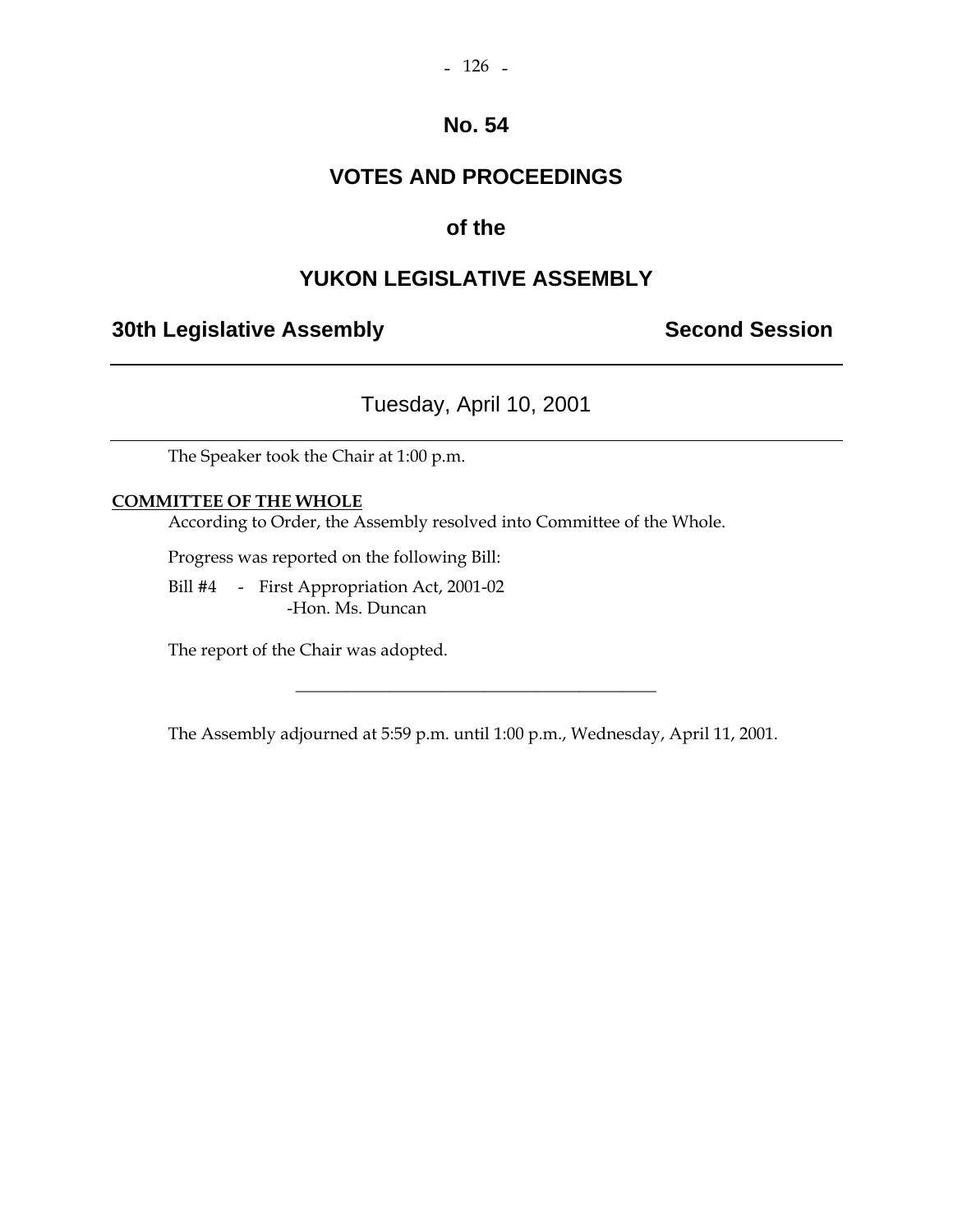# **VOTES AND PROCEEDINGS**

# **of the**

# **YUKON LEGISLATIVE ASSEMBLY**

### **30th Legislative Assembly Second Session**

# Wednesday, April 11, 2001

The Speaker took the Chair at 1:00 p.m.

### **TRIBUTES**

### **National Wildlife Week**

 The Hon. Mr. Eftoda, Minister of Renewable Resources, Mr. McRobb, Member for Kluane, and Mr. Jenkins, Leader of the Third Party, recognized the week of April 10, 2001 as National Wildlife Week.

### **TABLING RETURNS AND DOCUMENTS**

Hon. Mr. Eftoda, on behalf of the Premier

- Yukon Government Fund Limited: clarification on funds distribution from immigrant investors **(Legislative Return #47)**
- Tombstone Park: status of mining claims; letter (dated February 16, 2001) from Dave Jennings, Chief, Mining Land Use, Mineral Resources, NAP, to Chuck Hubert, EA Analyst, EP&A Branch **(Legislative Return #48)**
- Oil and Gas/Pipeline Database: Business Directory; connecting Yukon business to North Slope producers; training **(Legislative Return #49)**
- Kotaneelee (Yukon) gas: potential natural gas costs to consumers

**(Legislative Return #50)** 

- Softwood lumber exports: Canada/U.S. Softwood Agreement

**(Legislative Return #51)** 

- Alaska Highway Pipeline right-of-way **(Legislative Return #52)** 

### **MINISTERIAL STATEMENTS**

Hon. Mr. Eftoda, Minister of Renewable Resources

- Extended campground season

#### **FILED DOCUMENT**

 During Question Period, Mr. Jenkins, Leader of the Third Party, filed the following document: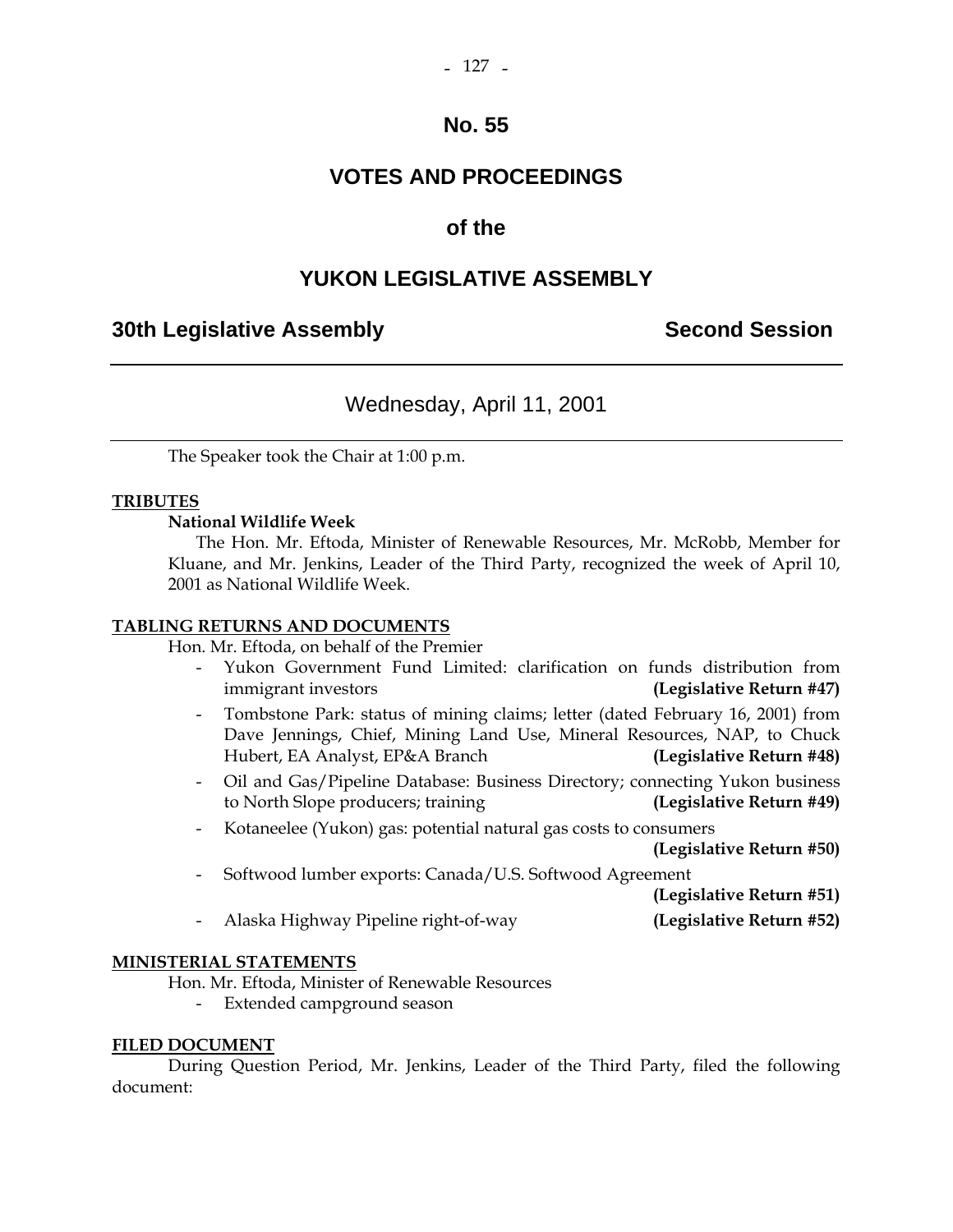- Map showing possible Yukon land withdrawals through the Protected Areas Strategy and Special Management Areas (dated February 8, 2001)

#### **(Filed Document #13)**

### **SPEAKER'S STATEMENT (re reprinted Order Paper and calling of Motion #97 for debate)**

"Before calling Opposition Private Members' Business, the Chair wishes to clarify which motions are to be called. Yesterday, the Leader of the Third Party, pursuant to Standing Order 14.2(3) identified Motion #96 and Motion #44 to be called for debate today.

Motion #96, pertaining to posting government contracts of government corporations on the government Web site, appeared on the Order Paper first distributed this morning. Following the distribution of the Order Paper, the Clerk's office was informed by the Third Party office that the text of Motion #96, appearing on the Order Paper, was incorrect. The Notice Paper for April 2, 2001, had been referenced by the Leader of the Third Party when identifying the motion to be called. A mistake had been made in the numbering of motions on that Notice Paper, as there were two motions numbered as 96.

The Clerk's office was informed that, when the Leader of the Third Party identified Motion #96 for debate today, he did not realize that there had been a mistake in numbering and that the motion he meant to have called was, in fact, Motion #97, which is on the subject of the Yukon Protected Areas Strategy.

The Clerk's office then produced and distributed a revised Order Paper with Motion #97 listed for debate, as the first item under Motions other than Government Motions.

The Chair has reviewed the circumstances surrounding this situation and recognizes the end result as being unfortunate. The difficulty that arises is whether to insist that the Leader of the Third Party proceed with a motion that he did not intend to call or to have a motion called that, because of the short notice, some Members may not be prepared to debate.

In this case, the Chair feels that, in light of the rule that provides the Leader of the Third Party to call a motion of his choice and that the misunderstanding about which motion was identified was clearly not the fault of the Leader of the Third Party, it is appropriate to substitute Motion #97 for Motion #96 and to permit it to be called today.

The Chair hopes the Members will not have been too greatly inconvenienced with these events and thanks them for their understanding."

#### **OPPOSITION PRIVATE MEMBERS' BUSINESS MOTIONS OTHER THAN GOVERNMENT MOTIONS**

Moved by Mr. Jenkins:

 THAT it is the opinion of this House that the five-point plan put forward by the resource users coalition group to correct the deficiencies in the Yukon Protected Areas Strategy should be adopted by the Yukon Liberal Government and include the following provisions:

- (1) give the secretariat supporting the Yukon Protected Areas Strategy independent status so that it is not tied to either the Department of Renewable Resources or the Department of Economic Development,
- (2) conduct full scale assessments of the economic impacts of protecting a particular area in addition to the full scale environmental assessments that are currently being done,
- (3) establish a cap on the total amount of area that can be protected under the strategy,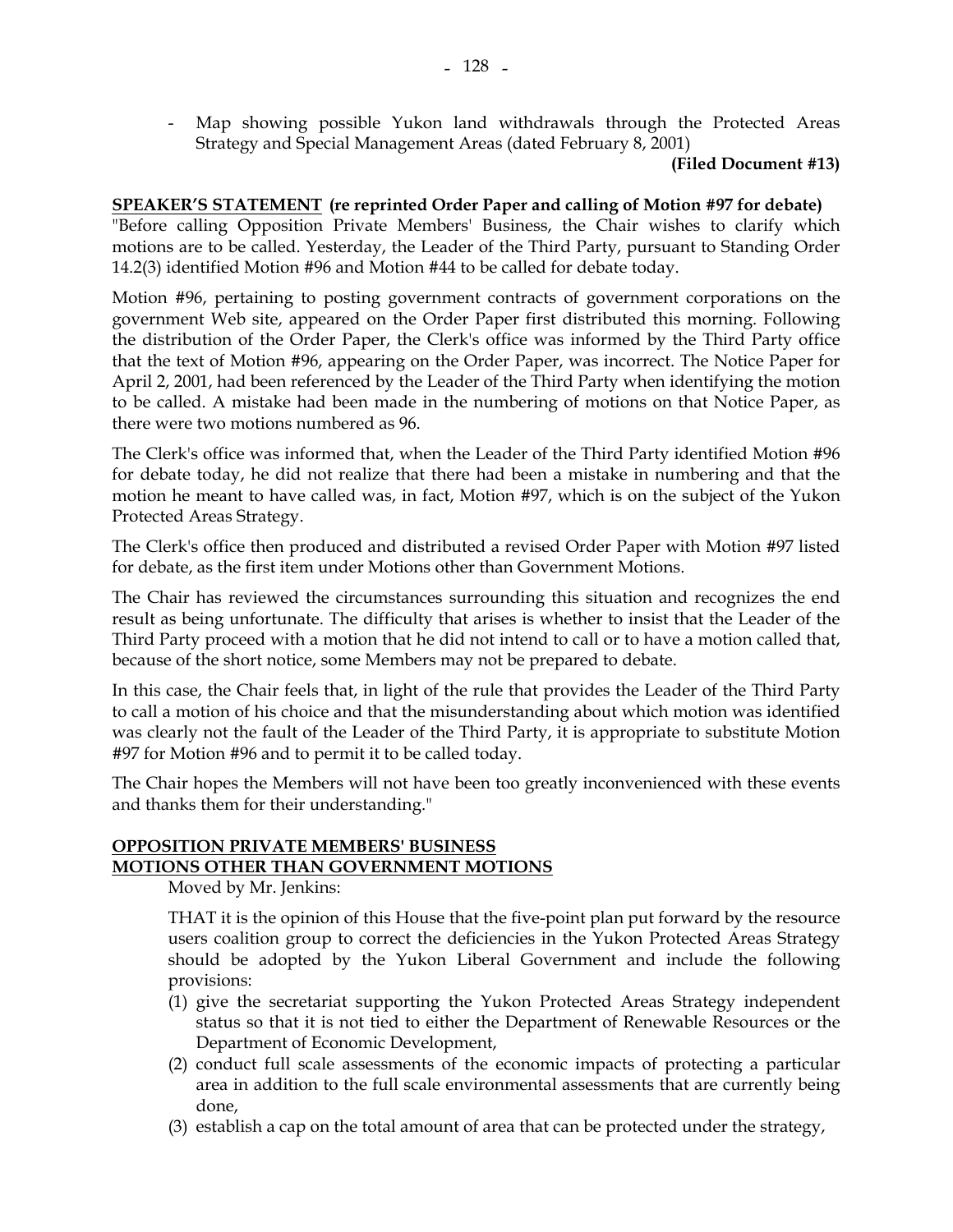- (4) guarantee access to land that may be blocked through the creation of a protected area, and
- (5) create no more protected areas until the completion of the seven outstanding Yukon Indian Land Claims Agreements. **(Motion #97)**

 A debate arising on the motion, it was moved by Mr. Fentie, Member for Watson Lake, in amendment thereto:

 THAT Motion #97 be amended by deleting all the words from "THAT it is the opinion of this House" to the word "provisions" inclusive and substituting for them the following:

 "THAT it is the opinion of this House that the Yukon Liberal Government should initiate meetings with the seven coalition members who have refused to participate in the Public Advisory Committee on the Yukon Protected Areas Strategy with a goal of establishing meaningful dialogue between all the partners in the YPAS process and to honour the commitment of the Yukon Liberal Government to give consideration to the following provisions:"

 A debate arising on the amendment and the time reaching 6:00 p.m. while the Hon. Mr. Eftoda, Minister of Renewable Resources, was speaking to it, the Speaker, pursuant to Standing Order 2(2), adjourned the House until 1:00 p.m. the following day, and debate on the amendment and Motion #97 was accordingly adjourned.

The Assembly adjourned at 6:00 p.m. until 1:00 p.m., Thursday, April 12, 2001.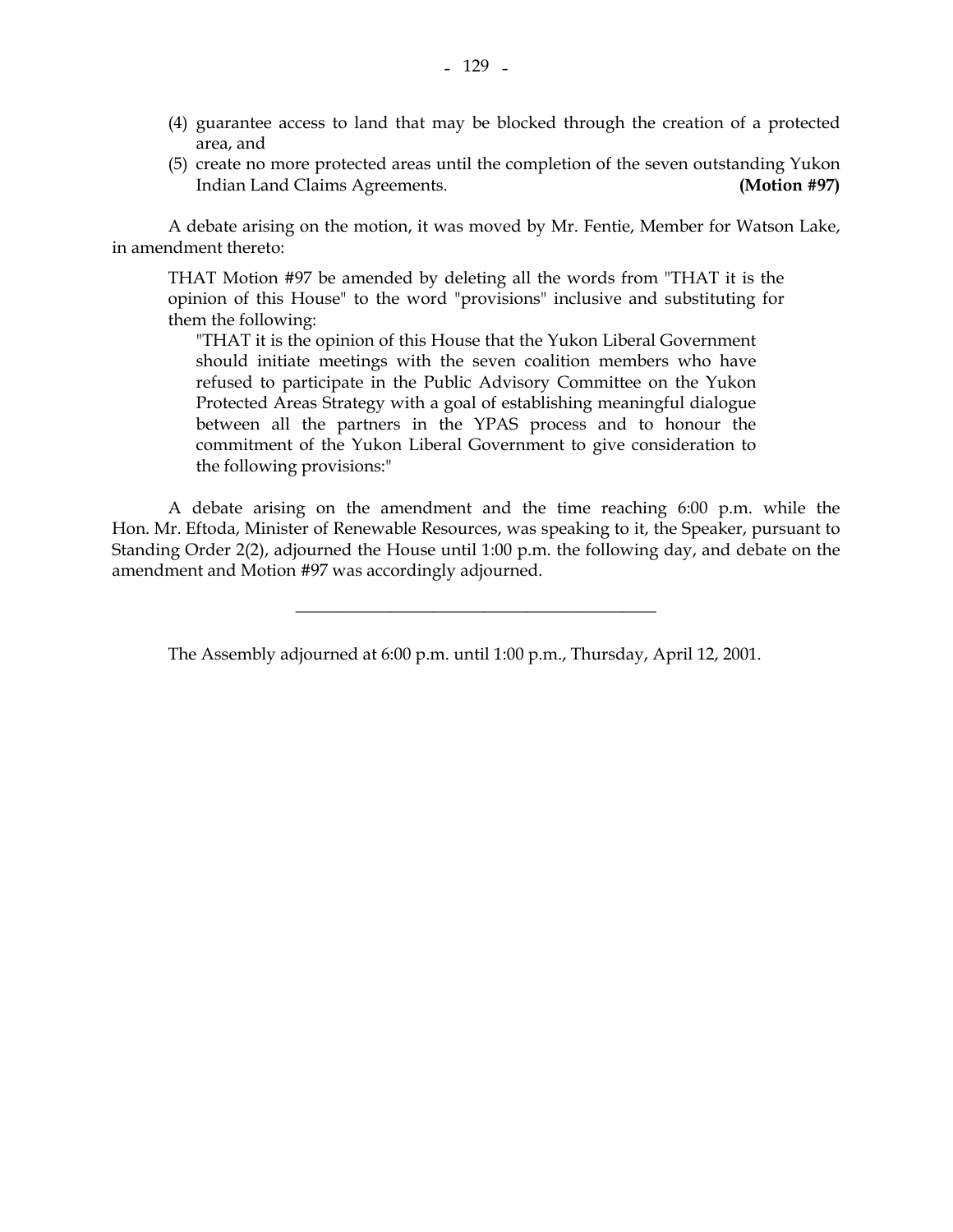# **VOTES AND PROCEEDINGS**

### **of the**

# **YUKON LEGISLATIVE ASSEMBLY**

### **30th Legislative Assembly Second Session**

# Thursday, April 12, 2001

The Speaker took the Chair at 1:00 p.m.

#### **TABLING RETURNS AND DOCUMENTS**

Hon. Mr. Roberts, Minister of Health and Social Services

- Continuing Care Facility (new): new staffing positions; recruitment strategy; amalgamation of services **(Legislative Return #53)**
- Health and Social Services: number of FTE's in department by agencies in the 2000/01 and 2001/02 fiscal years **(Legislative Return #54)**

#### **MINISTERIAL STATEMENTS**

Hon. Ms. Duncan, Premier

- Ta'an Kwach'an Council negotiated agreement

#### **GOVERNMENT BILLS**

The following Bill was read a second time and referred to Committee of the Whole:

Bill #44 - An Act to Amend the Income Tax Act (No. 3) -Hon. Ms. Duncan

The following Bill was called for Second Reading:

 Bill #43 - An Act to Amend the Fuel Oil Tax Act -Hon. Ms. Duncan

#### **QUESTION OF PRIVILEGE (re organization of House business)**

 Mr. Fentie, Official Opposition House Leader, rose on a Question of Privilege regarding the organization of House business.

#### **Speaker's Ruling**

 "Order please. The organization of House business is, of course, a very sensitive matter. Previous and present leaders in the House have shown how seriously they take such matters as they entered into a Memorandum of Understanding in 1996 and again this Spring.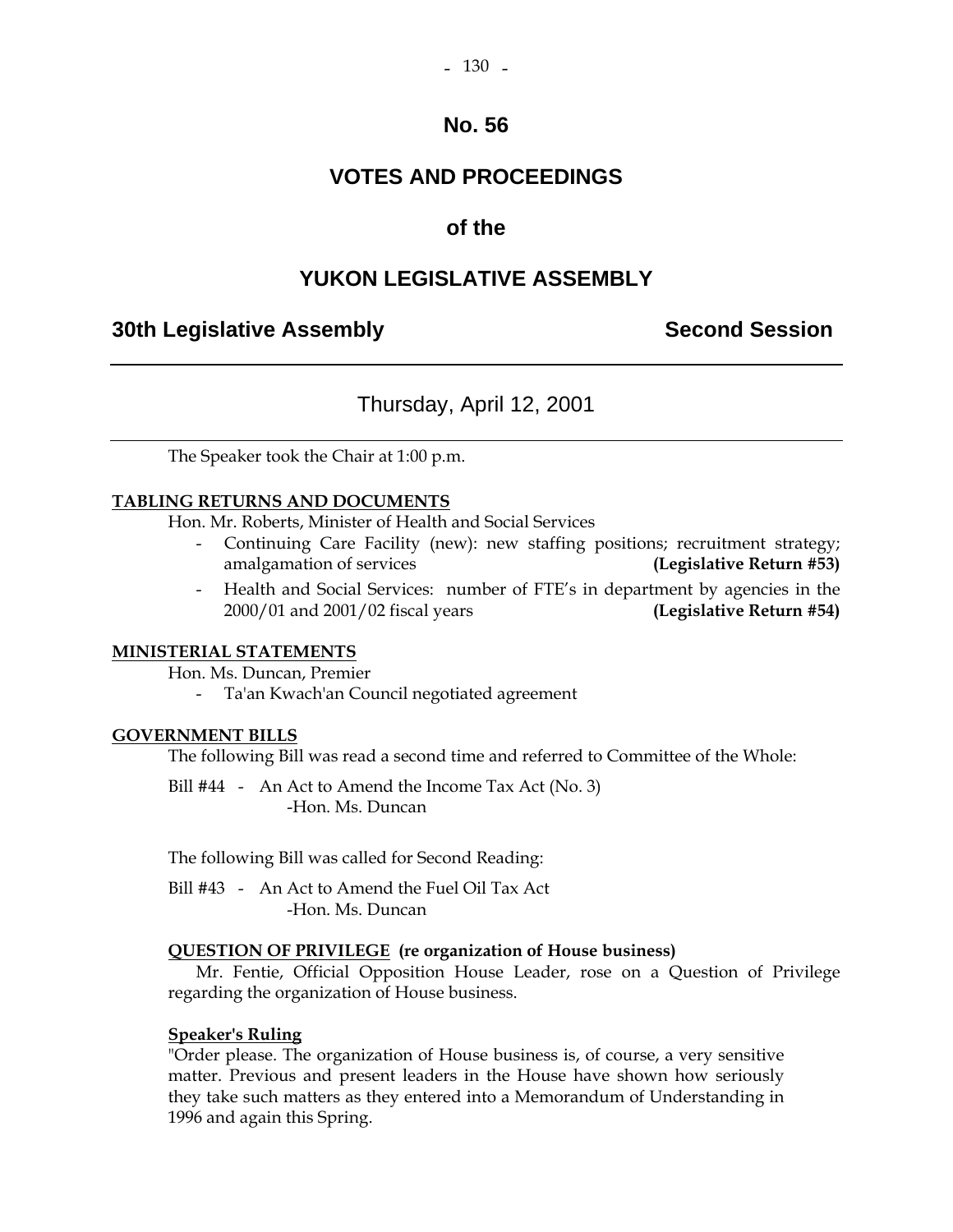Members must understand, as was referenced by the Leader of the Third Party, that the Memorandum of Understanding is an agreement between the parties in this House. The Memorandum of Understanding is not part of the rules of this House. It was never intended that the Memorandum of Understanding should be enforced or ruled upon by the Speaker.

 The rules of the House, found in the Standing Orders, state that the Government may designate the business the House is to deal with on Mondays, Tuesdays and Thursdays. The Chair, therefore, must find that the Government's designation of Government Bills for Second Reading today is in order.

 The Chair would recognize the Premier to speak to the motion for Second Reading of Bill #43."

 A debate arising on the motion for Second Reading of Bill #43, entitled *An Act to Amend the Fuel Oil Tax Act*, and the question being put, it was agreed to on the following recorded Division:

|        | YEA     |           |   |
|--------|---------|-----------|---|
| Duncan | Edelman | Tucker    |   |
| Eftoda | Roberts | McLarnon  | Q |
| Jim    | Buckway | McLachlan |   |
|        | NAY     |           |   |

 $\Omega$ 

Bill #43 was, accordingly, referred to Committee of the Whole.

The following Bill was called for Second Reading:

 Bill #42 - An Act to Amend the Employment Standards Act -Hon. Ms. Buckway

 A debate arising on the motion for Second Reading of Bill #42, entitled *An Act to Amend the Employment Standards Act*, and the question being put, it was agreed to on the following recorded Division:

|         | YEA        |         |    |
|---------|------------|---------|----|
| Duncan  | Buckway    | Fentie  |    |
| Eftoda  | Tucker     | Keenan  |    |
| Jim     | McLarnon   | McRobb  | 15 |
| Edelman | McLachlan  | Netro   |    |
| Roberts | Fairclough | Jenkins |    |
|         | <b>NAY</b> |         |    |

0

Bill #42 was, accordingly, referred to Committee of the Whole.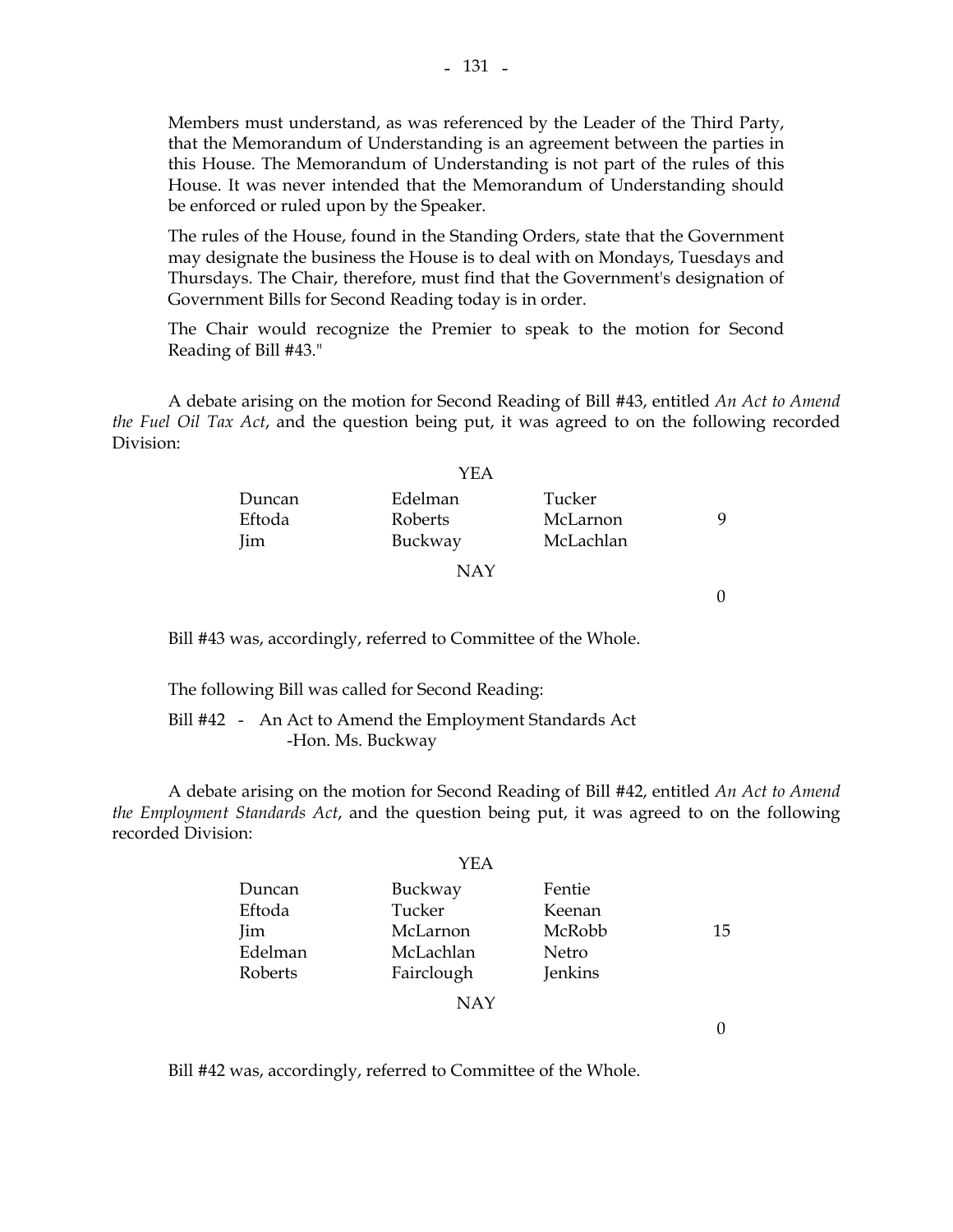The following Bill was called for Second Reading:

 Bill #37 - An Act to Amend the Territorial Court Act -Hon. Ms. Buckway

 A debate arising on the motion for Second Reading of Bill #37, entitled *An Act to Amend the Territorial Court Act*, and the question being put, it was agreed to on the following recorded Division:

|            | YEA     |           |   |
|------------|---------|-----------|---|
| Duncan     | Edelman | Tucker    |   |
| Eftoda     | Roberts | McLarnon  | Q |
| <b>Jim</b> | Buckway | McLachlan |   |
|            | NAY     |           |   |

0

Bill #37 was, accordingly, referred to Committee of the Whole.

The following Bill was called for Second Reading:

 Bill #36 - Territorial Court Judiciary Pension Plan Act -Hon. Ms. Buckway

 A debate arising on the motion for Second Reading of Bill #36, entitled *Territorial Court Judiciary Pension Plan Act*, and the question being put, it was agreed to on the following recorded Division:

|         | YEA        |         |    |
|---------|------------|---------|----|
| Duncan  | Buckway    | Fentie  |    |
| Eftoda  | Tucker     | Keenan  |    |
| Jim     | McLarnon   | McRobb  | 15 |
| Edelman | McLachlan  | Netro   |    |
| Roberts | Fairclough | Jenkins |    |
|         | <b>NAY</b> |         |    |
|         |            |         |    |

Bill #36 was, accordingly, referred to Committee of the Whole.

The following Bill was called for Second Reading:

 Bill #40 - An Act to Amend the Maintenance Enforcement Act -Hon. Ms. Buckway

 A debate arising on the motion for Second Reading of Bill #40, entitled *An Act to Amend the Maintenance Enforcement Act*, and the question being put, it was agreed to on the following recorded Division: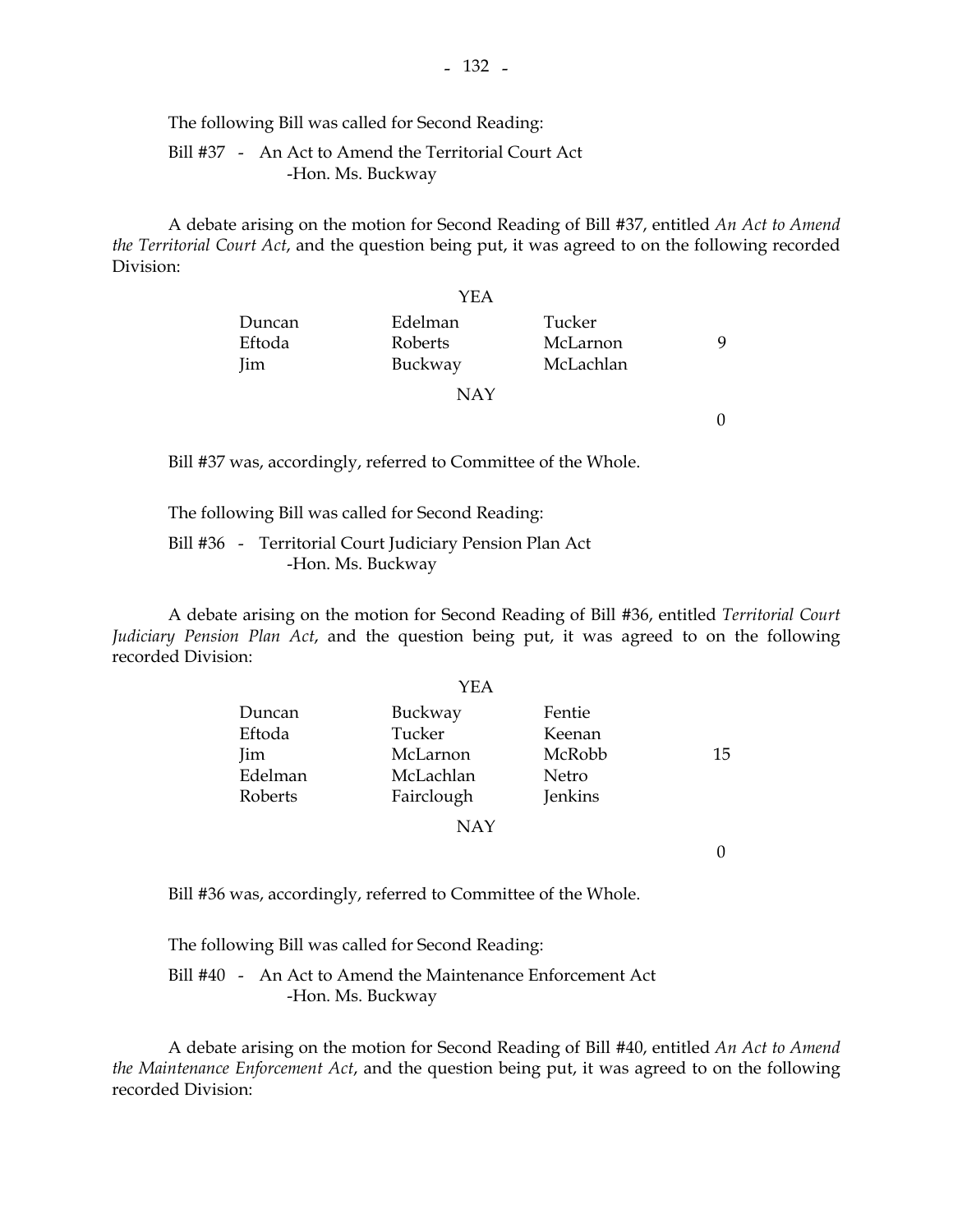|         | YEA        |         |    |
|---------|------------|---------|----|
| Duncan  | Buckway    | Fentie  |    |
| Eftoda  | Tucker     | Keenan  |    |
| Jim     | McLarnon   | McRobb  | 15 |
| Edelman | McLachlan  | Netro   |    |
| Roberts | Fairclough | Jenkins |    |
|         | <b>NAY</b> |         |    |
|         |            |         |    |

 Bill #40, entitled *An Act to Amend the Maintenance Enforcement Act*, was, accordingly, referred to Committee of the Whole.

 The following Bill was called for Second Reading: Bill #41 - An Act to Amend the Tobacco Tax Act -Hon. Ms. Duncan

 A debate arising on the motion for Second Reading of Bill #41, entitled *An Act to Amend the Tobacco Tax Act*, and the question being put, it was agreed to on the following recorded Division:

|         | YEA        |         |    |
|---------|------------|---------|----|
| Duncan  | Buckway    | Fentie  |    |
| Eftoda  | Tucker     | Keenan  |    |
| Jim     | McLarnon   | McRobb  | 15 |
| Edelman | McLachlan  | Netro   |    |
| Roberts | Fairclough | Jenkins |    |
|         | NAY        |         |    |

0

Bill #41 was, accordingly, referred to Committee of the Whole.

The following Bill was called for Second Reading:

 Bill #39 - An Act to Amend the Jury Act -Hon. Ms. Buckway

 A debate arising on the motion for Second Reading of Bill #39, entitled *An Act to Amend the Jury Act*, and the question being put, it was agreed to on the following recorded Division:

|        | I EA    |           |   |
|--------|---------|-----------|---|
| Duncan | Edelman | Tucker    |   |
| Eftoda | Roberts | McLarnon  | Q |
| Jim    | Buckway | McLachlan |   |
|        | NAY     |           |   |

### $V\mathbf{E}$   $\Lambda$

0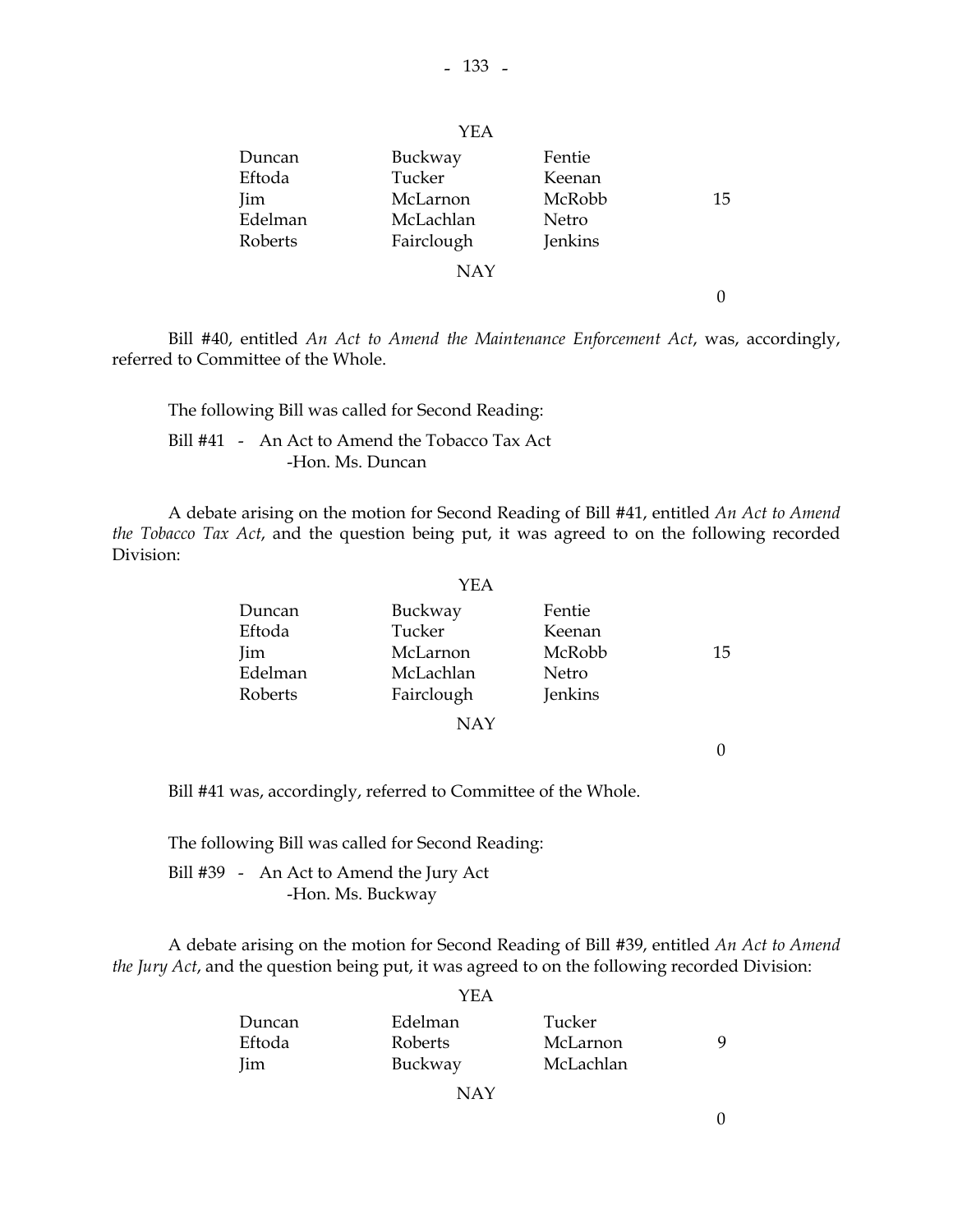Bill #39, entitled *An Act to Amend the Jury Act*, was, accordingly, referred to Committee of the Whole.

The following Bill was called for Second Reading:

 Bill #38 - An Act to Amend the Public Utilities Act -Hon. Ms. Buckway

 A debate arising on the motion for Second Reading of Bill #38, entitled *An Act to Amend the Public Utilities Act*, and the question being put, it was agreed to on the following recorded Division:

|                         | YEA                          |                               |    |
|-------------------------|------------------------------|-------------------------------|----|
| Duncan<br>Eftoda<br>Jim | Roberts<br>Buckway<br>Tucker | McLarnon<br>Kent<br>McLachlan | 10 |
| Edelman                 |                              |                               |    |
|                         | <b>NAY</b>                   |                               |    |
|                         |                              |                               |    |

Bill #38 was, accordingly, referred to Committee of the Whole.

The following Bills were read a second time and referred to Committee of the Whole:

 Bill #33 - Perpetuities and Accumulations Repeal Act -Hon. Ms. Duncan

 Bill #34 - An Act to Amend the Trustee Act -Hon. Ms. Duncan

#### **COMMITTEE OF THE WHOLE**

According to Order, the Assembly resolved into Committee of the Whole.

 Unanimous consent was requested by Ms. Tucker, Government House Leader, to deem all clauses of the following Bills to have been read and carried:

|  | Bill #44 - An Act to Amend the Income Tax Act (No. 3)<br>-Hon. Ms. Duncan       |
|--|---------------------------------------------------------------------------------|
|  | Bill #36 - Territorial Court Judiciary Pension Plan Act<br>-Hon. Ms. Buckway    |
|  | Bill #40 - An Act to Amend the Maintenance Enforcement Act<br>-Hon. Ms. Buckway |
|  | Bill #42 - An Act to Amend the Employment Standards Act<br>-Hon. Ms. Buckway    |
|  | Bill #41 - An Act to Amend the Tobacco Tax Act<br>-Hon. Ms. Duncan              |

Unanimous consent was granted.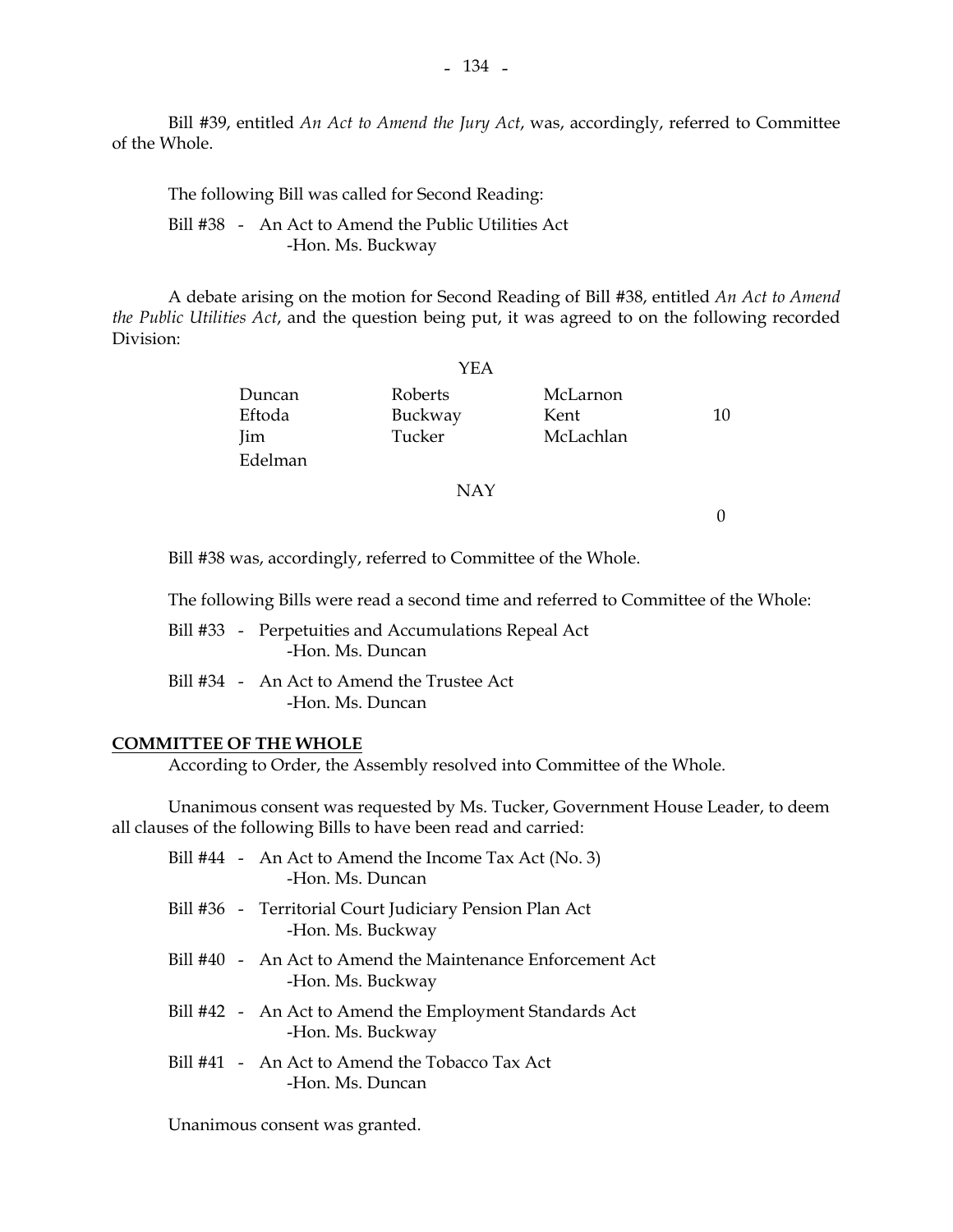$- 135 -$ 

The following Bills were reported without amendment:

|  | Bill #44 - An Act to Amend the Income Tax Act (No. 3)<br>-Hon. Ms. Duncan       |
|--|---------------------------------------------------------------------------------|
|  | Bill #36 - Territorial Court Judiciary Pension Plan Act<br>-Hon. Ms. Buckway    |
|  | Bill #40 - An Act to Amend the Maintenance Enforcement Act<br>-Hon. Ms. Buckway |
|  | Bill #42 - An Act to Amend the Employment Standards Act<br>-Hon. Ms. Buckway    |
|  | Bill #41 - An Act to Amend the Tobacco Tax Act<br>-Hon. Ms. Duncan              |
|  | Progress was reported on the following Bill:                                    |

 Bill #37 - An Act to Amend the Territorial Court Act -Hon. Ms. Buckway

The report of the Chair was adopted.

The Assembly adjourned at 5:58 p.m. until 1:00 p.m., Tuesday, April 17, 2001.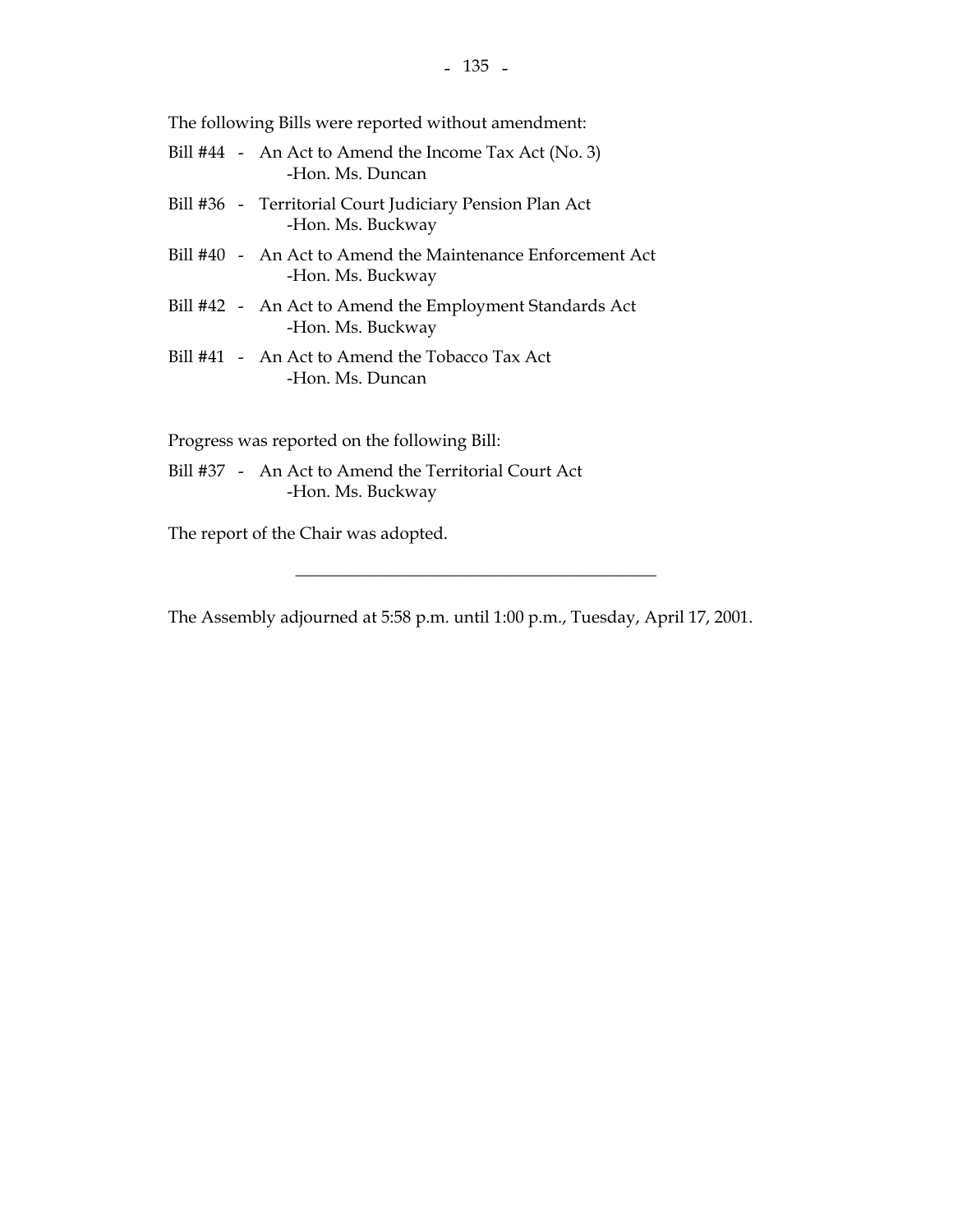# **VOTES AND PROCEEDINGS**

# **of the**

# **YUKON LEGISLATIVE ASSEMBLY**

### **30th Legislative Assembly Second Session**

# Tuesday, April 17, 2001

The Speaker took the Chair at 1:00 p.m.

### **TABLING RETURNS AND DOCUMENTS**

Hon. Mrs. Edelman, Minister of Tourism

- Kluane Region Tourism Plan Summary (December 2000) **(Sessional Paper #77)** 

#### **MINISTERIAL STATEMENTS**

Hon. Mr. Roberts, Minister of Health and Social Services

- Proclamation of *An Act to Amend the Children's Act* - Grandparents' rights

### **SPEAKER'S RULING (re Point of Order raised on April 12, 2001)**

"A Point of Order was raised by the Official Opposition House Leader during Question Period on April 12, 2001 respecting the remarks of the Honourable Minister of Health and Social Services. The Member raised a concern that the Minister had, in responding to the questions of the Member for Ross River-Southern Lakes, contravened the rules of debate, and in particular the provisions of Standing Order 19(h).

That Standing Order states:

19. A Member will be called to order by the Speaker if that Member:

(h) imputes false or unavowed motives to another Member;

Having had an opportunity to review the Blues, the Chair finds that the remarks of the Minister included the following statements:

'…the Member opposite is great at innuendo, obviously just putting things out there without any substantial base. I would stress that there must be facts behind what the Member is saying. Otherwise it is, once again, just fanning a fire that is just not there.'

'If the Member has some statements to make - some categorical statements - about some issues that are not going well, and the Member opposite has specific incidents that the Member can cite, lay them out here in the House, instead of working on innuendo. The Member is famous for that. There's no fact behind it. Unless the Member is willing to lay the facts out, how is one to deal with it? It's just another one of those smoke-andmirrors issues that the Member opposite is famous for.'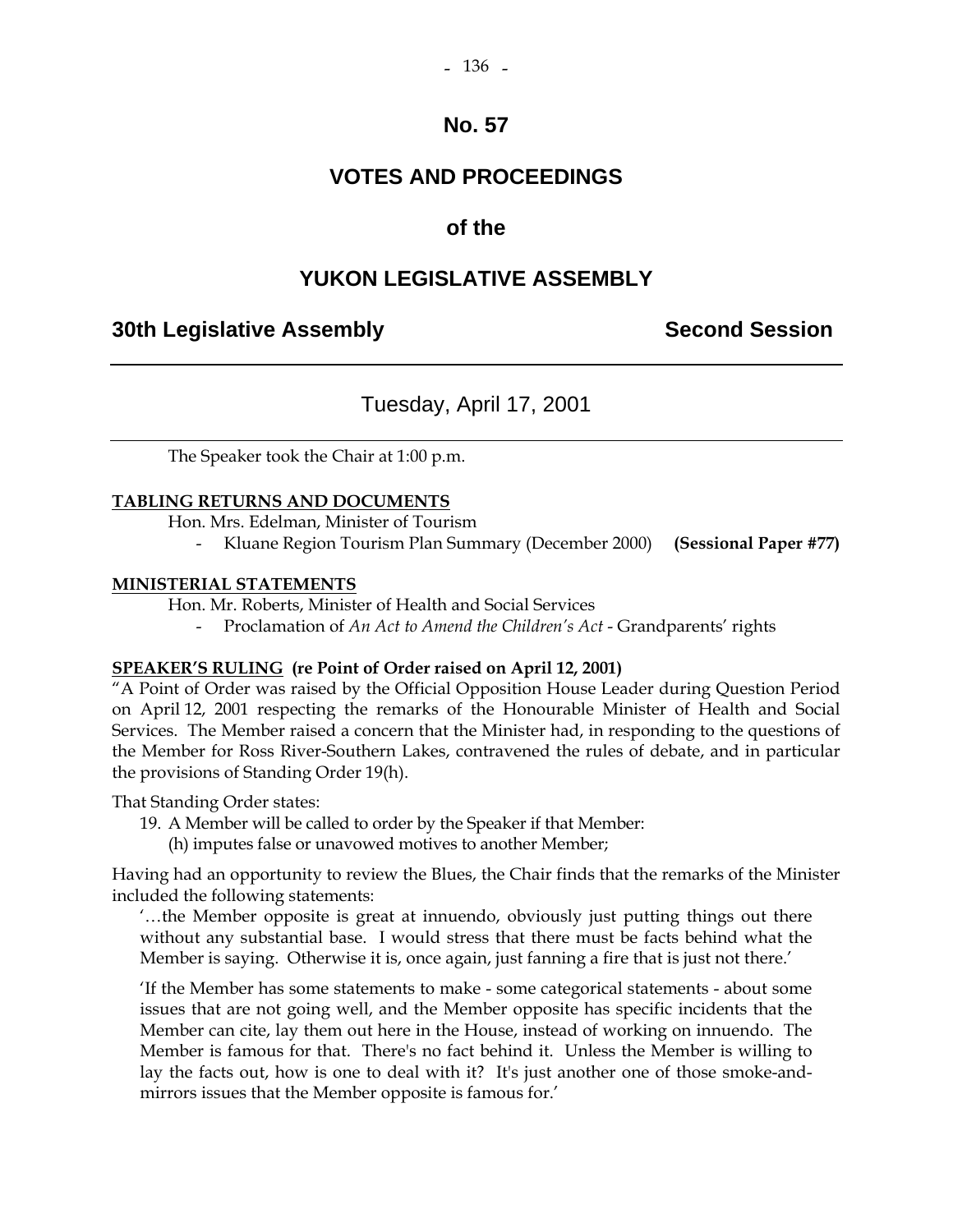'Another infactual approach toward trying to present an issue where probably there isn't one.'

Following the raising of the Point of Order, the Chair finds that the Honourable Minister proceeded to make the following statements:

'It seems to me the time has come when the facts have to be presented; he can't just make innuendo comments.'

'The Members opposite keep fanning this issue like it doesn't want to go away. They don't want the issue to go away. For some reason, they don't want these children to heal.'

'That's called political hay. It's not looking at helping children; it's not looking at helping the situation; it's looking at how we play politics. ... We have very professional staff who are working very hard at trying to heal, trying to get the youth on the path of correctness, but if this keeps going, they'll never get on the path because the Members opposite want to make political hay.'

In the context of those remarks, the Chair must remind the House of a fundamental truth: all Members of this institution are honourable. Being honourable, all Members are presumed to speak the truth as they see it. Honourable Members do not, therefore, charge other Members with uttering deliberate falsehoods. Honourable Members do not ascribe to their colleagues false or unavowed motives. Being honourable, all Members are presumed to be speaking for, and acting for, the best interests of their constituents and Yukoners. It is for each Member to determine how best to fulfill their responsibilities within the context of the rules that govern this Assembly.

As is stated at page 503 of *House of Commons Procedure and Practice*,

'One of the basic principles of parliamentary procedure is that proceedings in the House of Commons are conducted in terms of a free and civil discourse. In order that debate on matters of public policy be held in a civil manner, the House has adopted rules of order and decorum for the conduct of Members towards each other and towards the institution as a whole. Members are to show respect for one another and for different viewpoints; offensive or rude behaviour or language is not tolerated. Emotions are to be expressed in words rather than acted out; opinions are to be expressed with civility and freely, without fear of punishment or reprisal.'

### And at page 522, it is stated

'Remarks directed specifically at another Member which question that Member's integrity, honesty or character are not in order.'

Having reviewed the Honourable Minister's remarks, the Chair finds them to be, in their totality, troubling. While there is not a single instance of charging another Member with falsehood, the pattern of the Minister's remarks may well be interpreted as conveying that message even while avoiding the direct use of language previously found to be unparliamentary. The Chair further finds that the Minister's responses did in fact impute 'false or unavowed motives'.

The Chair therefore cautions the Honourable Minister not to attempt to convey, either directly or indirectly, a message that the Minister should well know would be ruled unparliamentary if uttered as a direct statement. The Chair further urges the Minister to refrain from making personal observations on individual Members that could be interpreted as questioning or disparaging a member's integrity or character."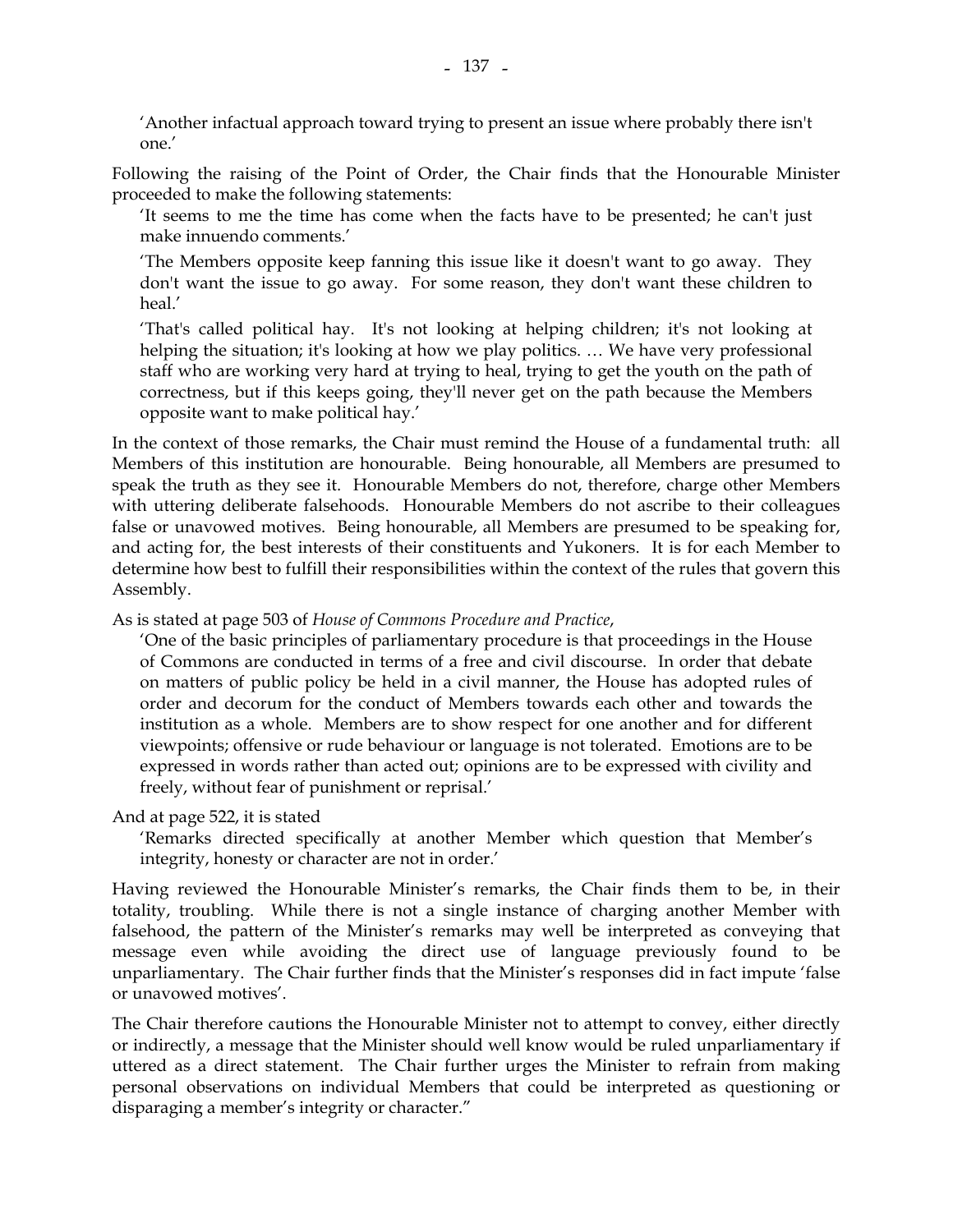### **COMMITTEE OF THE WHOLE**

According to Order, the Assembly resolved into Committee of the Whole.

Progress was reported on the following Bill:

Bill #4 - First Appropriation Act, 2001-02 -Hon. Ms. Duncan

The report of the Chair was adopted.

The Assembly adjourned at 5:56 p.m. until 1:00 p.m., Wednesday, April 18, 2001.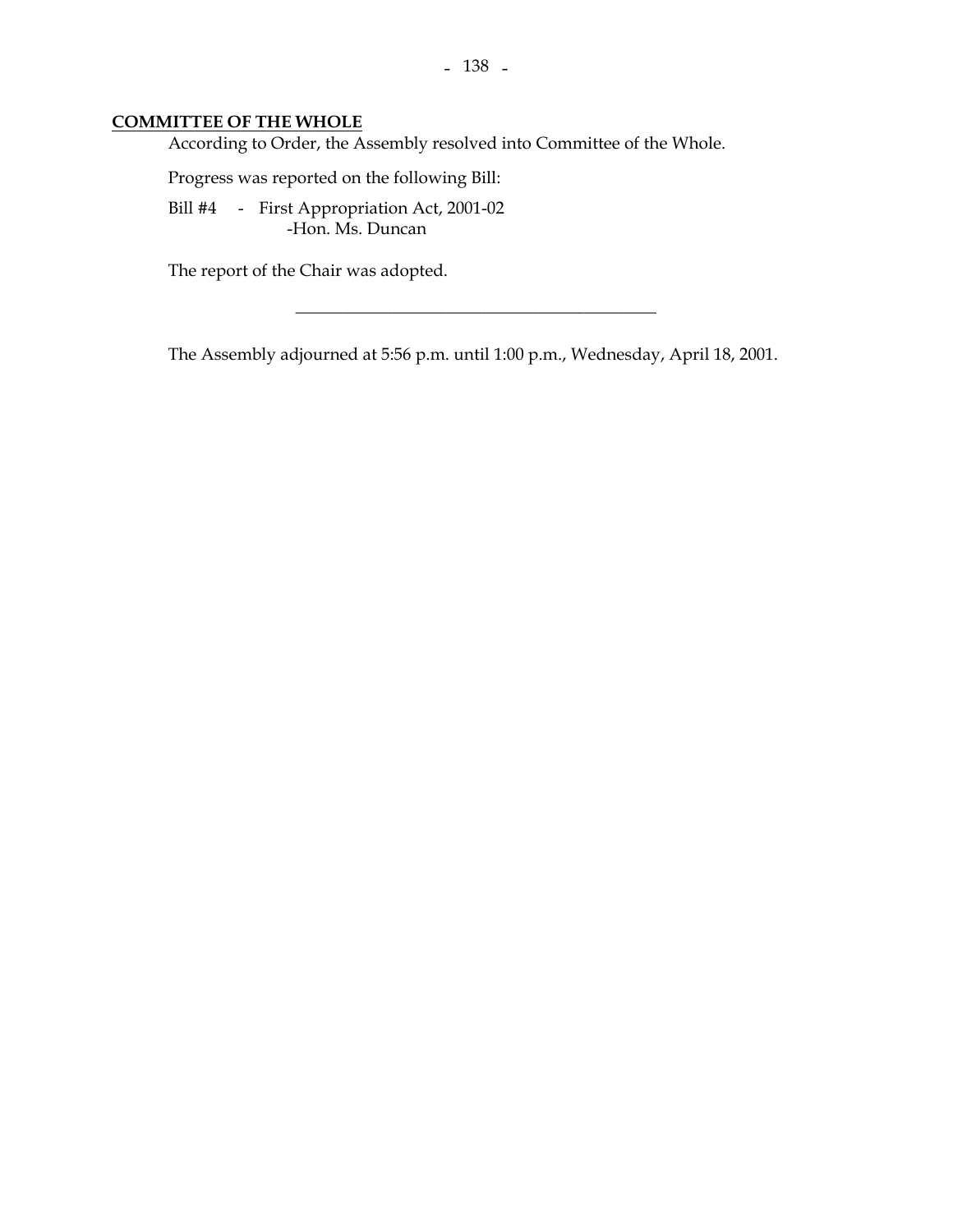#### $-139$   $-$

### **No. 58**

# **VOTES AND PROCEEDINGS**

### **of the**

# **YUKON LEGISLATIVE ASSEMBLY**

### **30th Legislative Assembly Second Session**

# Wednesday, April 18, 2001

The Speaker took the Chair at 1:00 p.m.

### **TABLING RETURNS AND DOCUMENTS**

Hon. Ms. Buckway, Minister of Community and Transportation Services

Water license requirements for construction camps: status

**(Legislative Return #55)** 

Motor Vehicles Branch cash handling: security procedures

| (Legislative Return #56)                                                              |
|---------------------------------------------------------------------------------------|
| Supervisor for the City of Dawson: explanation of appointment; travel costs<br>$\sim$ |
| (Legislative Return #57)                                                              |
| - Land Use Permits and Water Licenses: listing and status of each                     |
| (Legislative Return #58)                                                              |
|                                                                                       |

- Burwash forest fire recovery: expenditures **(Legislative Return #59)**  - Ministerial and MLA travel for Community and Transportation Services; departmental FTE increases or decreases **(Legislative Return #60)**
- Yukon Lottery Commission 1999-2000 Annual Report **(Sessional Paper #78)**

### **PETITIONS (Response to Petition #2)**

 The Hon. Ms. Duncan, Premier, gave an oral response to Petition #2 (received by the House on April 5, 2001) with regard to the establishment of a public crematorium.

### **FILED DOCUMENT**

During Question Period, the Hon. Ms. Duncan, Premier, filed the following document:

 - Highway enforcement staff: letter (dated March 29, 2001) to Mr. Jenkins, Leader of the Third Party, from G.W. Hunter, Weigh Station Operator

#### **(Filed Document #14)**

#### **COMMITTEE OF THE WHOLE**

According to Order, the Assembly resolved into Committee of the Whole.

Progress was reported on the following Bill: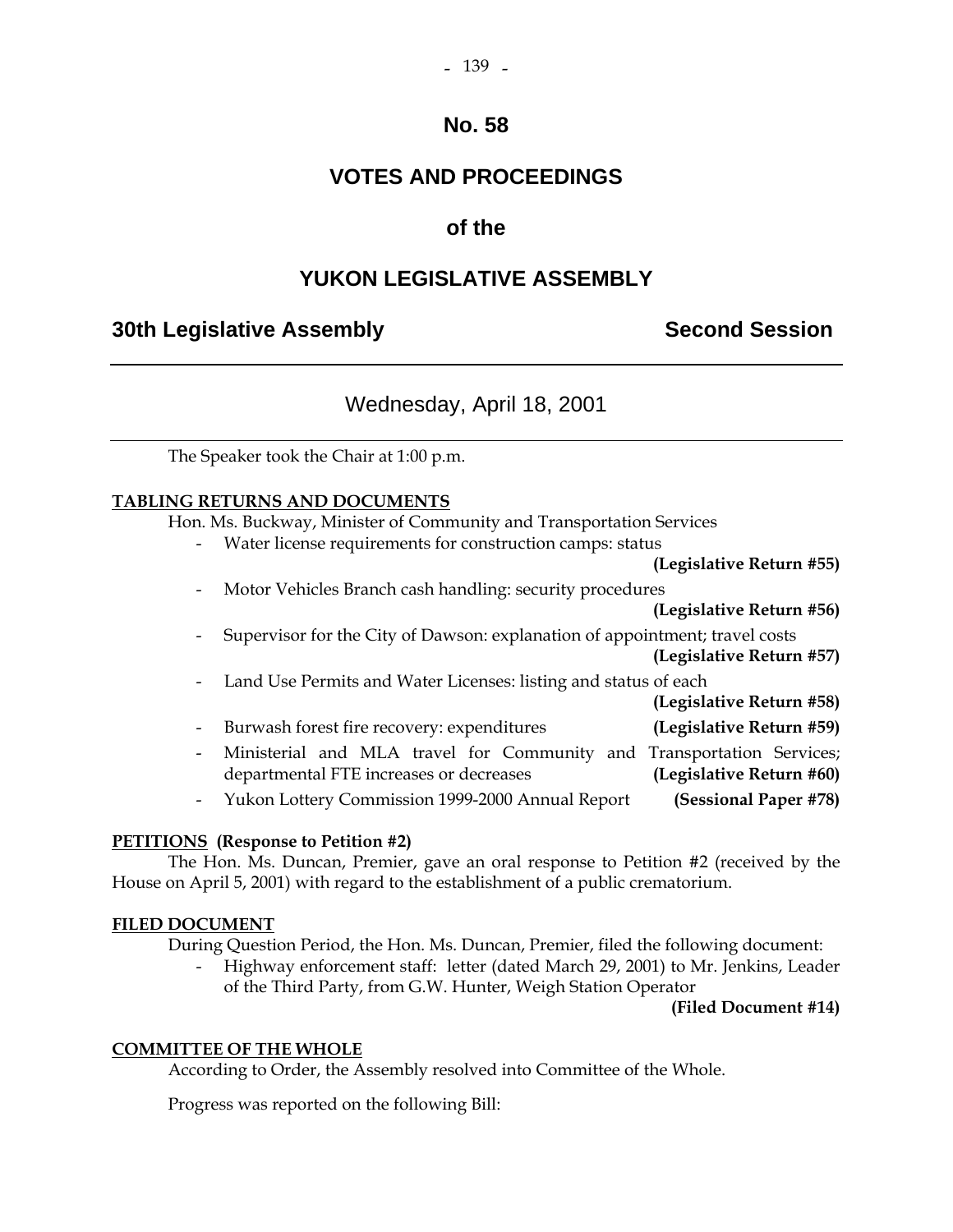Bill #37 - An Act to Amend the Territorial Court Act -Hon. Ms. Buckway

The report of the Chair was adopted.

The Assembly adjourned at 5:59 p.m. until 1:00 p.m., Thursday, April 19, 2001.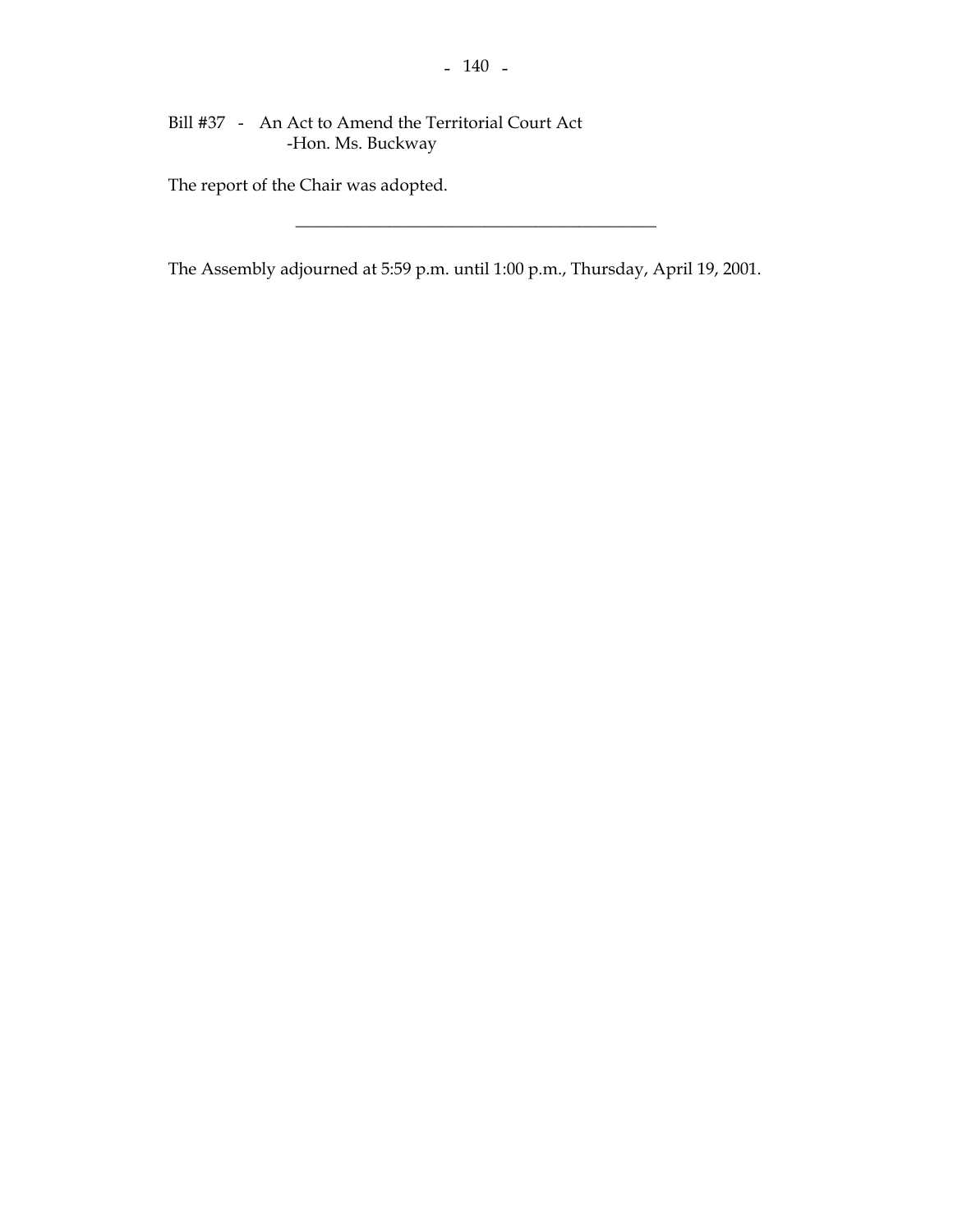# **VOTES AND PROCEEDINGS**

### **of the**

# **YUKON LEGISLATIVE ASSEMBLY**

### **30th Legislative Assembly Second Session**

# Thursday, April 19, 2001

The Speaker took the Chair at 1:00 p.m.

### **TRIBUTES**

#### **Rotary Music Festival**

 The Hon. Mrs. Edelman, Minister of Tourism, on behalf of all Members, recognized the thirty-third annual Rotary Music Festival being held in Whitehorse during the week of April 22, 2001.

#### **Gender Equity Awareness Week**

 The Hon. Mrs. Edelman, Minister responsible for the Women's Directorate, recognized the week of April 15, 2001 as Gender Equity Awareness Week and April 17, 2001 as Equality Day.

#### **Birthday Greetings to Sarah Simon**

 Ms. Netro, Member for Vuntut Gwitchin, extended birthday greetings to Sarah Simon, a respected Gwitchin lady, who would be celebrating her one hundredth birthday on May 1, 2001.

#### **International Earth Day**

 Mr. McRobb, Member for Kluane, paid tribute to International Earth Day and recognized Yukoners who will participate in planned events on April 22, 2001 throughout the Yukon.

#### **TABLING RETURNS AND DOCUMENTS**

Hon. Ms. Duncan, Premier

- *Yukon Act* amendments: term of office **(Legislative Return #61)** 

#### **MINISTERIAL STATEMENTS**

Hon. Ms. Duncan, Premier

- Youth Directorate

Hon. Mrs. Edelman, Minister of Tourism

- Creation of Cultural Industries Secretrariat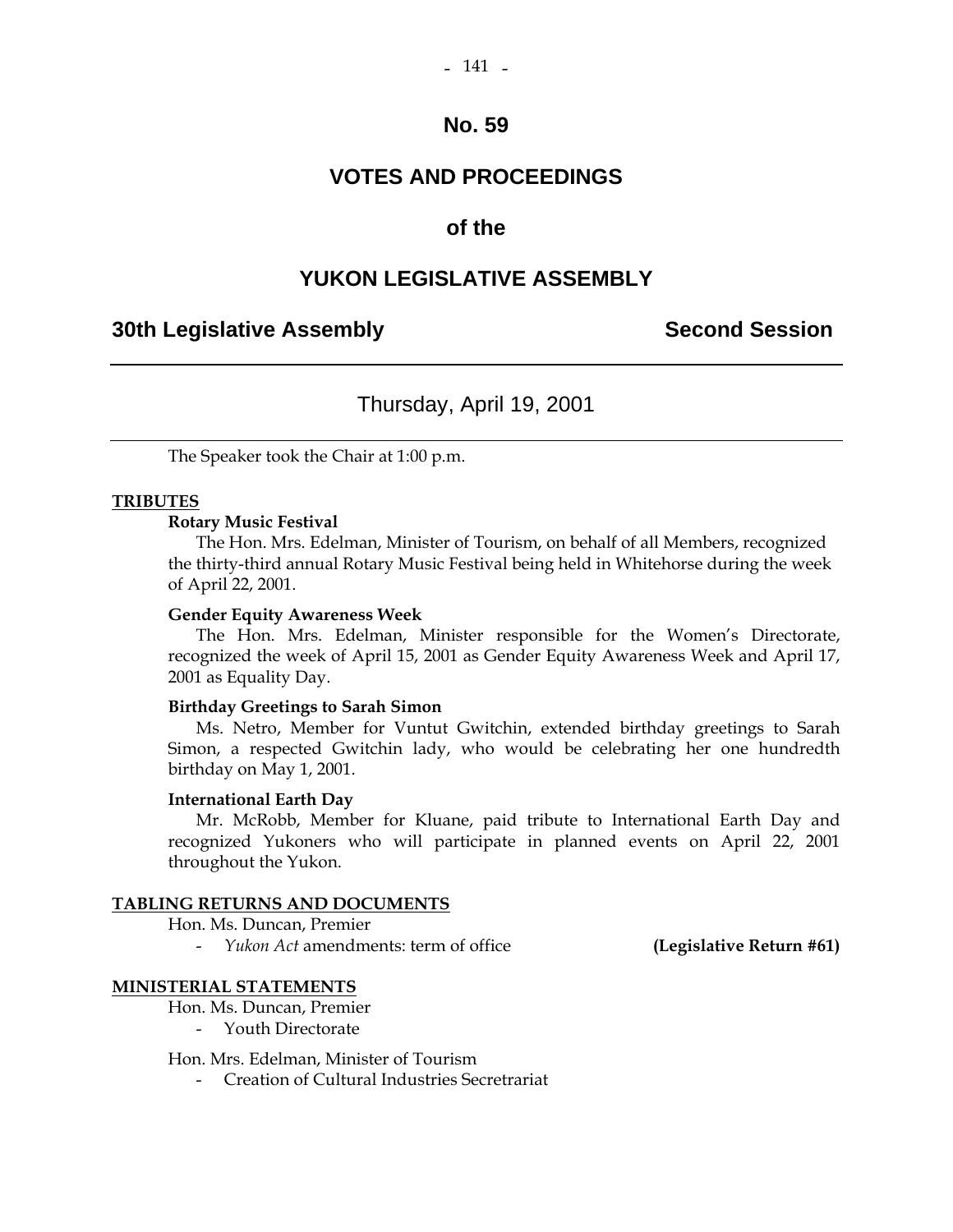#### **TABLED DOCUMENT**

 During Question Period, Mr. Jenkins, Leader of the Third Party, attempted to table a certain document.

#### **SPEAKER'S STATEMENT (re attempted tabling of a document)**

 Following Question Period, the Hon. Mr. Schneider, Speaker, made the following statement:

 "Order please. The Member for Klondike has attempted, during Question Period, to table a document which is an e-mail communication from an unidentified anonymous source. The content of that document, which the Member for Klondike read into the record, was offensive.

 Members should recognize that they cannot bring something before the House that is unparliamentary on the basis that someone else has written it. That is out of order.

 Because this has just happened and is deserving of reflection, the Chair directs that the Table not yet enter the document as a tabled paper of this House. The Chair will review the matter and report back at the next sitting day."

#### **COMMITTEE OF THE WHOLE**

According to Order, the Assembly resolved into Committee of the Whole.

Progress was reported on the following Bill:

 Bill #37 - An Act to Amend the Territorial Court Act -Hon. Ms. Buckway

The report of the Chair was adopted.

The Assembly adjourned at 5:58 p.m. until 1:00 p.m., Monday, April 23, 2001.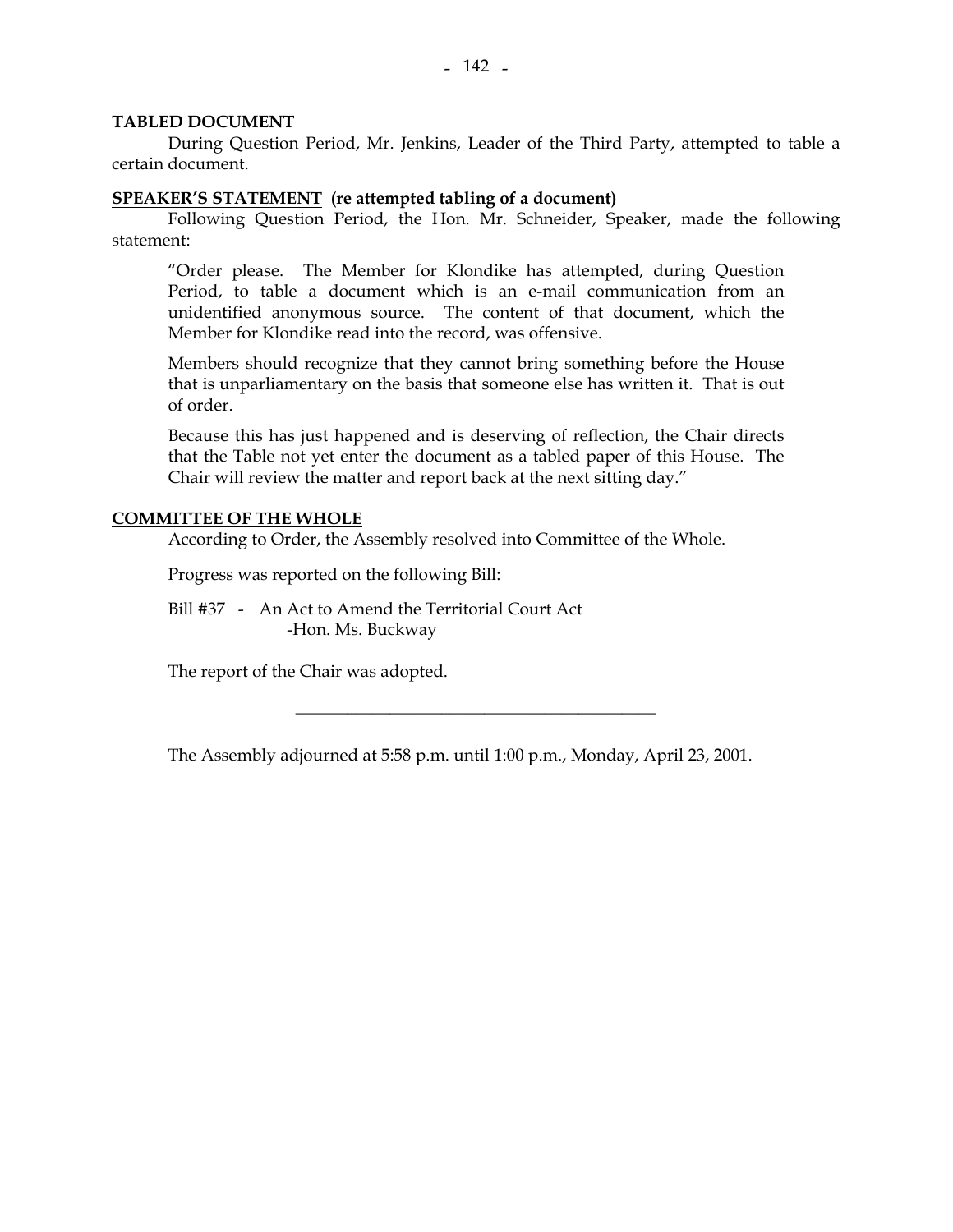# **VOTES AND PROCEEDINGS**

### **of the**

### **YUKON LEGISLATIVE ASSEMBLY**

### **30th Legislative Assembly Second Session**

# Monday, April 23, 2001

The Speaker took the Chair at 1:00 p.m.

#### **TRIBUTES**

#### **International Earth Day**

 The Hon. Mr. Eftoda, Minister of Renewable Resources, Mr. Jenkins, Leader of the Third Party, and Mr. McRobb, Member for Kluane, paid tribute to International Earth Day.

#### **Hubert Jay Croteau, Chief Executive Officer of Midnight Sun Plant Food**

 Mr. McLachlan, Member for Faro, paid tribute to Hubert "Herbie" Croteau, the Chief Executive Officer of Midnight Sun Plant Food.

#### **TABLING RETURNS AND DOCUMENTS**

Hon. Ms. Duncan, Premier

 - Forest Management Plan for Southeast Yukon: revised draft Memorandum of Understanding provided by DIAND to Liard First Nation and Yukon Government **(Legislative Return #62) (Government (Covernment )** 

Hon. Ms. Buckway, Minister of Justice

- Yukon Judicial Compensation Commission: Report and Recommendations (December 1998) **(Sessional Paper #79)**

#### **SPEAKER'S RULING (re Tabling Documents)**

"Order, please. Before proceeding further the Chair will provide a ruling on the matter arising from the actions of the Member for Klondike during Question Period on April 19, 2001.

The Chair wishes Members to recognize that this most serious matter is not something that has occurred without background. It is the culmination of an ever-increasing and escalating disregard for order and decorum in this House.

Let all Members understand that the very requirement that this ruling be given obliges every Member to reflect on what has led up to it. Let every Member also understand their personal responsibility to learn from this experience and to consider how they may contribute, on a regular basis, to greater civility in this Assembly.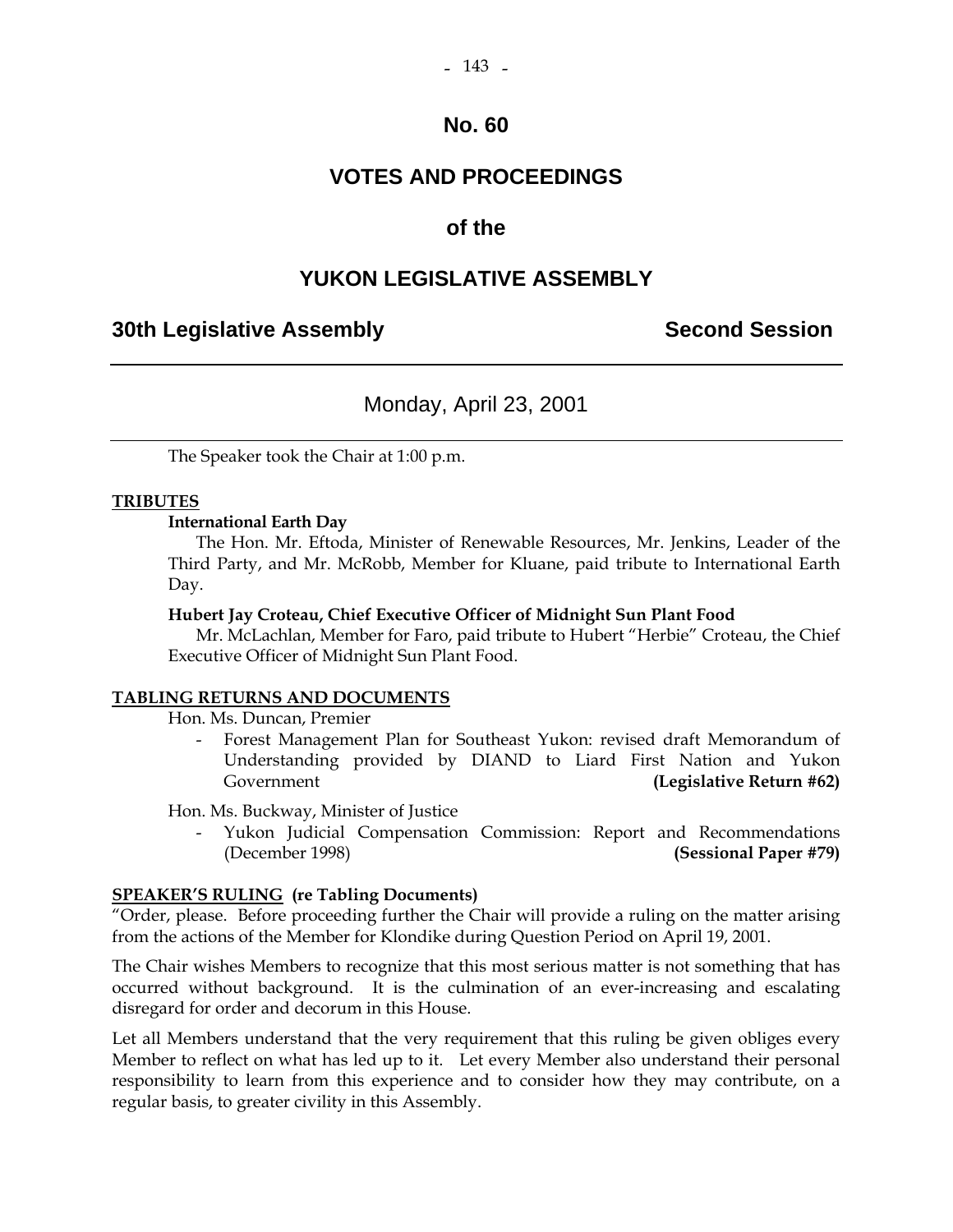The central issue at hand today has to do with an e-mail communication that the Member for Klondike read to the House and attempted to table in print format. Following Question Period, the Chair informed the House that the Chair intended to review the matter and that the Chair directed the Table Officers to delay entering the document into the records of the House pending this ruling.

The Member for Klondike, in the introductory comments to his question, remarked that 'the Premier has established the practice of tabling personal correspondence in the House.' This statement was in reference to an action taken by the Premier on the previous sitting day, April 18, 2001. During Question Period, the Premier read to the House a portion of a letter written by a private citizen. The Premier, at that time, provided the letter to the House as a filed document.

The Chair has reviewed the proceedings of April 18 and studied those proceedings in the context of the direction found in various parliamentary authorities. In *House of Commons Procedure and Practice*, it is stated at page 517:

 'Generally, the reading of articles from newspapers, books or other documents by a Member during debate has become an accepted practice and is not ruled out of order provided that such quotations do not reflect on past proceedings in the House, do not refer to or comment on or deny anything said by a Member, or use language which would be out of order if spoken by a Member.'

The letter filed by the Premier did contain, as was made clear by the Premier, reference to and commentary on statements made in the House by the Member for Klondike.

The concern that this raises is that quotations from private correspondence are not to be used in a manner in which unelected private citizens can enter into debate on the floor of this Assembly. This restriction has been in place for a very long time. As far back as 1877, a Speaker of the House of Commons, quoted on page 108 of W.F. Dawson's *Procedure in the House of Commons*, stated:

 'I cannot imagine anything so improper as that any gentleman, no matter how eminent [who is not a Member of the House], should be allowed to take his place in the House by having his opinions or his comments introduced upon what an honourable gentleman might say in his place in the House.'

The Chair feels, on reflection, that the events which took place on April 18 should have received attention. That could have been done either through the Chair's intervention or by a Member raising a Point of Order.

The conclusion reached by the Member for Klondike that an oversight on April 18 created what he called a 'practice' leading to Members being able to read any kind of private correspondence to the House is unfortunate. It does not, however, lead to a justification for his actions of April 19.

The Chair notes that the Member for Klondike did not identify the person who was the author of the e-mail he read to the House. As the Chair informed the House, the document forwarded to the Table by the Member was from an anonymous source.

It is stated on pages 517 and 518 of *House of Commons Procedure and Practice* that:

 'Members may not . . . quote from correspondence when there is no way of ensuring the authenticity of the signature. They may quote from private correspondence as long as they identify the sender by name or take full responsibility for its contents.'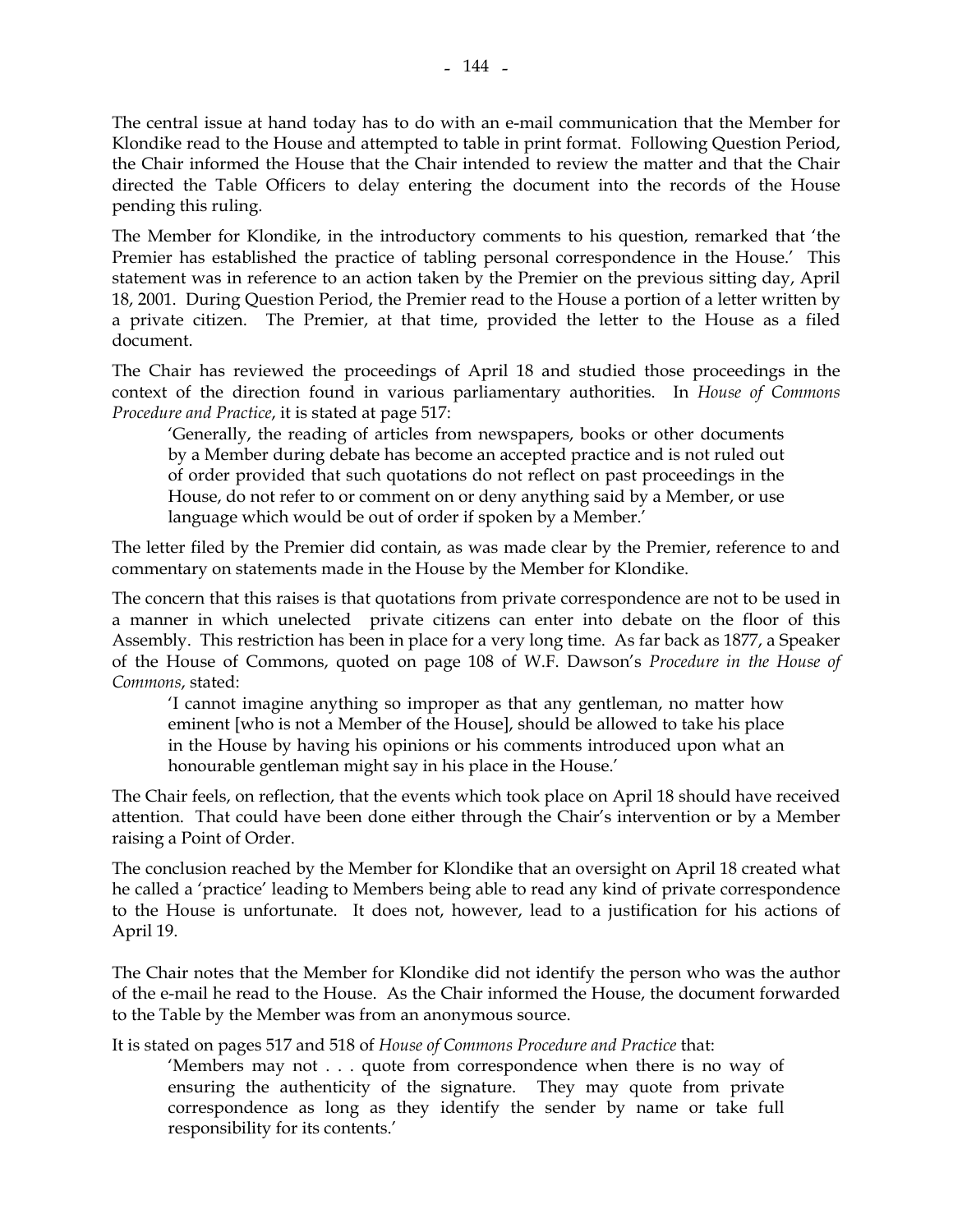The Member for Klondike, then, has two choices – he may either inform the House of the name of the person who wrote the e-mail communication that he quoted from or he must take full responsibility for its contents.

The difficulty, of course, with either option is that the unparliamentary language and the extremely serious allegations contained in the communication have been made known and widely circulated through a variety of media. This includes the Assembly's Blues which are published both in print and on the Assembly's website, the television and radio broadcasts of the proceedings of this House, and newspaper and radio reports. Even were the House to order the offending remarks expunged from Hansard, a drastic and, for this House, unprecedented action, it would accomplish little to alleviate the harm already done.

The freedom to speak freely in this House is the most important of all the privileges of Members. It is a right that this Assembly and other parliamentary institutions have diligently guarded because it is essential to Members being able to represent and speak on behalf of their constituents to the fullest degree without fear of reprisal. However, it is a humbling right that carries with it the absolute requirement that it be exercised in a careful, responsible manner because its abuse can bring great harm to others and to the reputation of this institution and all its Members. The Member for Klondike must understand that, in doing what he has done, he has lost sight of his obligations and failed to meet a standard of behaviour that can rightly be expected of Members of this Assembly.

What can be done now?

First and foremost, the Chair must, on behalf of the House, require the Member for Klondike to withdraw the offensive language that he uttered.

The Chair will also call upon the Member for Klondike to name the author of the e-mail.

Whether or not the Member for Klondike names the person, he will possess some level of responsibility for what has taken place. If he does not, the result will be that the words will be considered to be his own. If he does, he still has to take the responsibility for having uttered the words in this House. As is stated on page 387 of *Erskine May* (22nd edition):

 'A Member is not allowed to use unparliamentary words by the device of putting them in somebody else's mouth.'

The Member for Klondike must be aware that this matter may not end here. The House is capable of taking such action as it may choose including censuring the Member or referring the matter to a committee for consideration.

If referred to a committee, the issue that would be under consideration would be that of the production of the e-mail communication to the House; no Member should be under any illusion that a committee would be passing judgement on the allegations contained in it.

If the Member for Klondike wishes an investigation of the allegations found in the communication, he has his own options, including private ones, for action. If he chooses to pursue the matter in this House, he must propose a motion containing the charges he is prepared to make and his proposals for dealing with those charges.

In a moment, the Chair will recognize the Member for Klondike solely for the following three purposes:

- (1) The Chair calls upon the Member to withdraw completely and unequivocally the offensive language that he used in the House last Thursday.
- (2) The Chair calls upon the Member to inform the House now of the name of the person who is the author of the e-mail communication that the Member for Klondike read to the House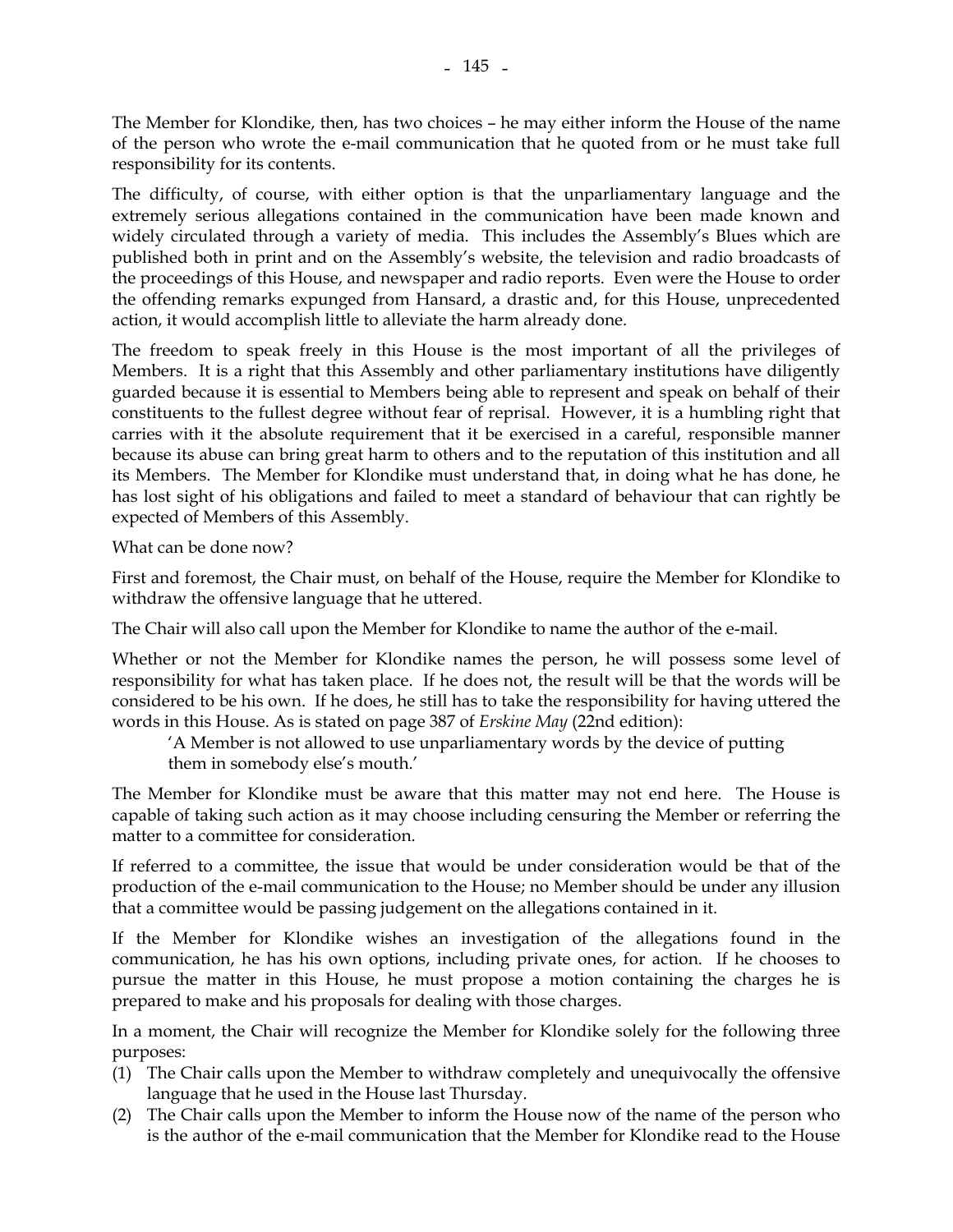on April 19, 2001. As has been stated, if the Member for Klondike is unable to provide that information, he will take full responsibility in this House for the contents of that communication. Also, as has been stated, even if he does provide the name, he continues to be responsible for having spoken the words of that communication in this House.

(3) The Chair will also allow the Member for Klondike to speak but only for the purpose of offering an apology.

Further, the Chair directs that the document the Member for Klondike attempted to table on April 19 not be entered in the working papers of the Assembly at this time. The Chair further directs that the Clerk maintain it in a secure place and place it in the working papers or make it available only upon receiving future instruction to do so from the House or the Chair.

The Chair now recognizes the Member for Klondike."

#### **Withdrawal of Remarks**

 Mr. Jenkins, Leader of the Third Party, withdrew the remarks. The Chair accepted that the Member for Klondike withdrew the remarks.

#### **FILED DOCUMENT**

 During Question Period, the Hon. Mrs. Edelman, Minister of Tourism, filed the following document:

 - Apology regarding comments made at the TIAY AGM (letter dated April 23, 2001) from Dan Brennan, Deputy Minister of Tourism, to Steve Leonard, President, Tourism Industry Association, Yukon **(Filed Document #15)** 

### **COMMITTEE OF THE WHOLE**

According to Order, the Assembly resolved into Committee of the Whole.

The following Bills were reported without amendment:

- Bill #37 An Act to Amend the Territorial Court Act -Hon. Ms. Buckway
- Bill #43 An Act to Amend the Fuel Oil Tax Act -Hon. Ms. Duncan
- Bill #38 An Act to Amend the Public Utilities Act -Hon. Ms. Duncan

Progress was reported on the following Bill:

 Bill #33 - Perpetuities and Accumulations Repeal Act -Hon. Ms. Duncan

The report of the Chair was adopted.

The Assembly adjourned at 5:39 p.m. until 1:00 p.m., Tuesday, April 24, 2001.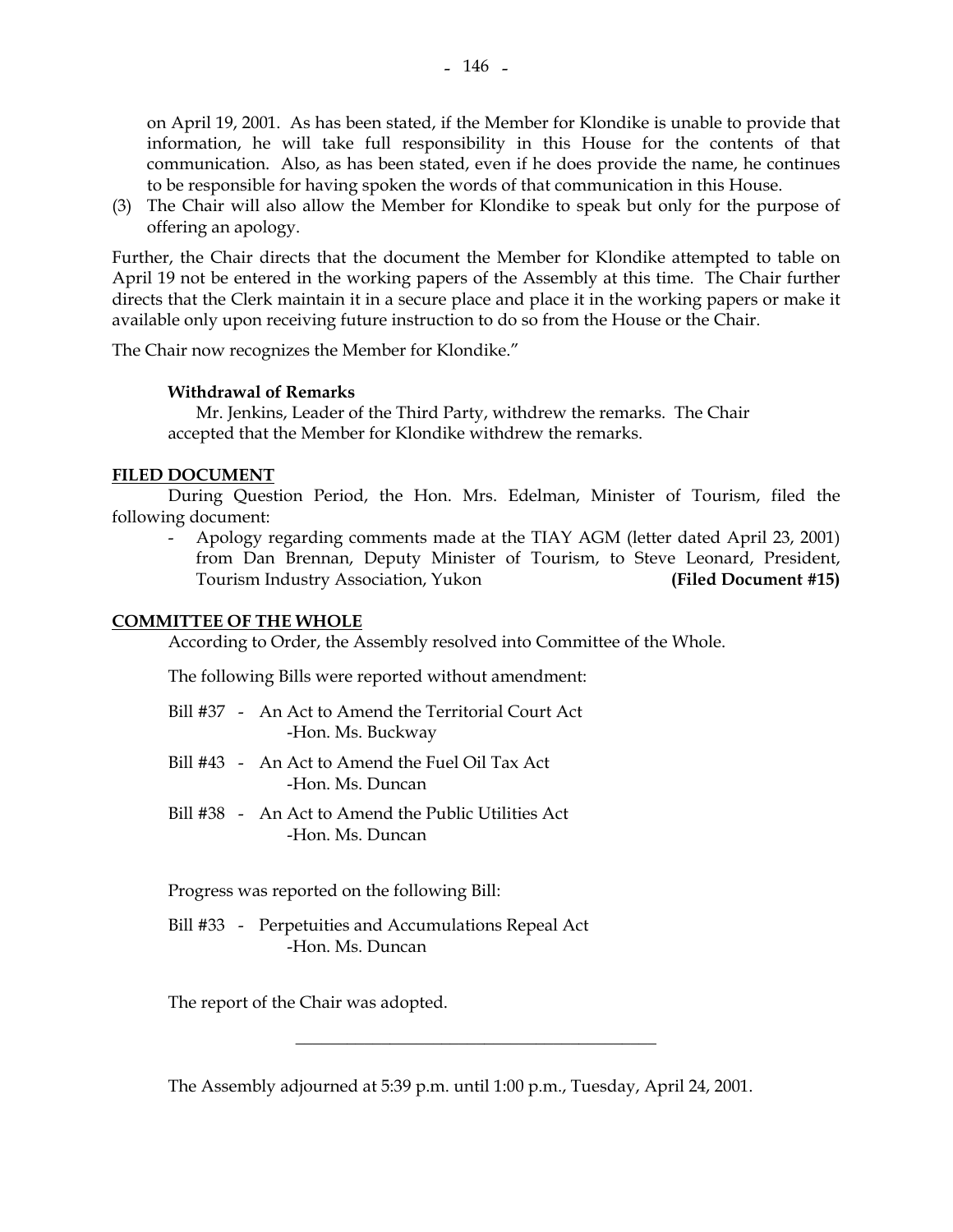# **VOTES AND PROCEEDINGS**

# **of the**

# **YUKON LEGISLATIVE ASSEMBLY**

### **30th Legislative Assembly Second Session**

# Tuesday, April 24, 2001

The Speaker took the Chair at 1:00 p.m.

### **TRIBUTES**

### **International Year of the Volunteer and The Book of Stars**

 The Hon. Ms. Duncan, Premier, on behalf of all Members, paid tribute to all Yukon volunteers as part of the celebration of the International Year of the Volunteer, 2001. The *Book of Stars*, a tribute to all volunteers, will be launched by His Royal Highness the Prince of Wales in Mayo on Sunday, April 29, 2001. All Yukon volunteers are encouraged to sign the book when it visits their community.

### **TABLING RETURNS AND DOCUMENTS**

Hon. Mr. Roberts, Minister of Health and Social Services

- CT scan diagnostic services for Whitehorse General Hospital

**(Legislative Return #63)** 

- Social Assistance figures (Yukon): 1998/1999, 1999/2000 and 2000/2001

**(Legislative Return #64)** 

### **COMMITTEE OF THE WHOLE**

According to Order, the Assembly resolved into Committee of the Whole.

The following Bill was reported without amendment:

 Bill #33 - Perpetuities and Accumulations Repeal Act -Hon. Ms. Duncan

Progress was reported on the following Bill:

 Bill #34 - An Act to Amend the Trustee Act -Hon. Ms. Duncan

The report of the Chair was adopted.

The Assembly adjourned at 6:00 p.m. until 1:00 p.m., Wednesday, April 25, 2001.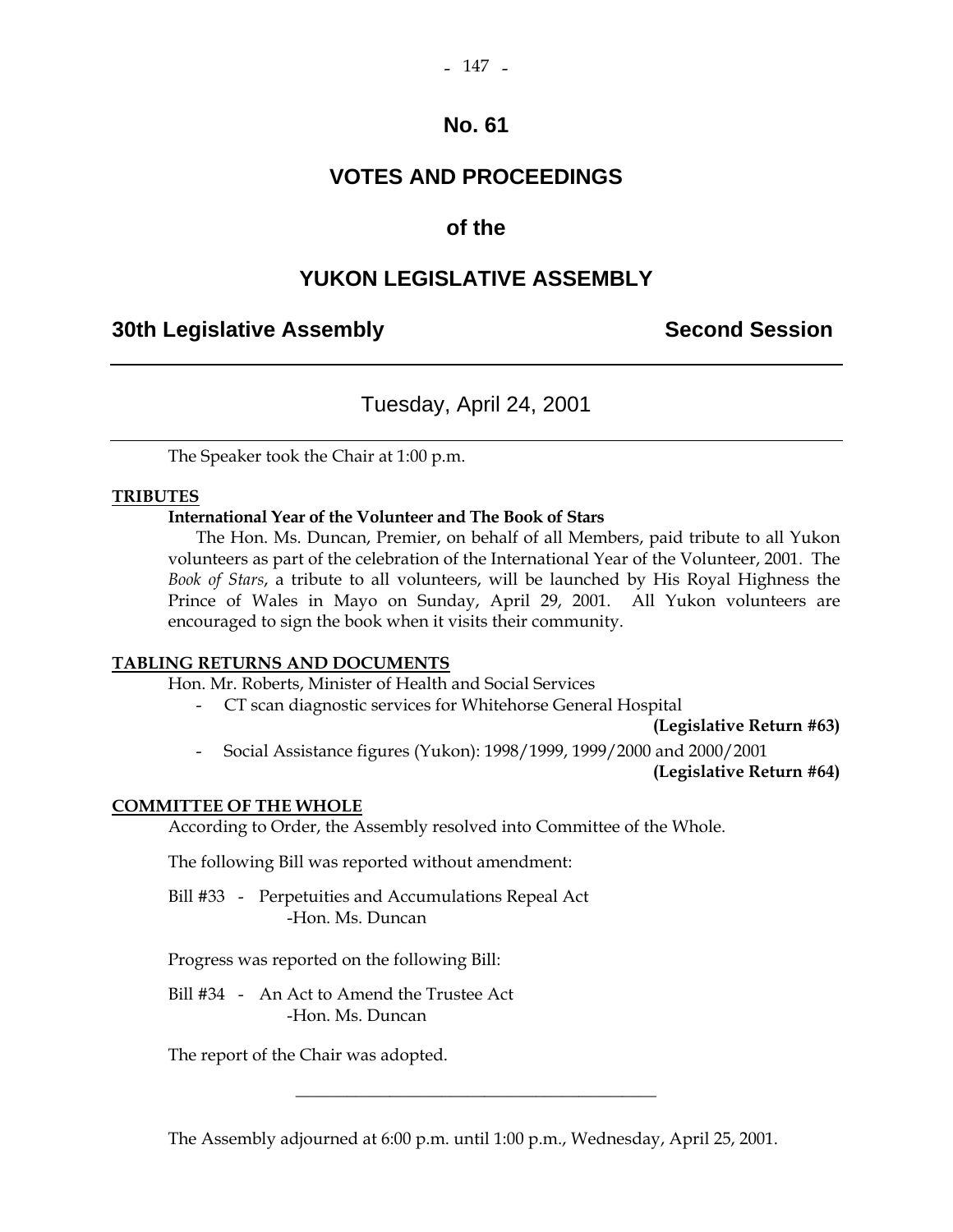# **VOTES AND PROCEEDINGS**

# **of the**

# **YUKON LEGISLATIVE ASSEMBLY**

### **30th Legislative Assembly Second Session**

# Wednesday, April 25, 2001

The Speaker took the Chair at 1:00 p.m.

### **TRIBUTES**

#### **National Organ and Tissue Donor Awareness Week**

 The Hon. Mr. Roberts, Minister of Health and Social Services, on behalf of all Members, recognized National Organ and Tissue Donor Awareness Week.

#### **TABLING RETURNS AND DOCUMENTS**

Hon. Ms. Duncan, Premier

- Piped propane distribution system (proposed): information pertaining to

**(Legislative Return #65)** 

Mr. Fairclough, Leader of the Official Opposition

Tourism Department personnel matter: newspaper articles related to

**(Sessional Paper #80)** 

Mr. Keenan, Member for Ross River-Southern Lakes

- Gove Inquiry into Child Protection in British Columbia: recommendations

**(Sessional Paper #81)** 

# - Children's Commission (B.C.): role **(Sessional Paper #82)**

### **OPPOSITION PRIVATE MEMBERS' BUSINESS MOTIONS OTHER THAN GOVERNMENT MOTIONS**

Moved by Mr. Jenkins:

 THAT it is the opinion of this House that Canada's three northern territories should be treated equally by the Government of Canada in relation to the recognition of their respective offshore boundaries; and

 THAT this House urges the Government of Yukon to ensure that Yukon's northern boundary description in the draft Yukon Act (1999) should be made more consistent with those of the Northwest Territories and Nunavut by amending Schedule 1 of that draft legislation as follows: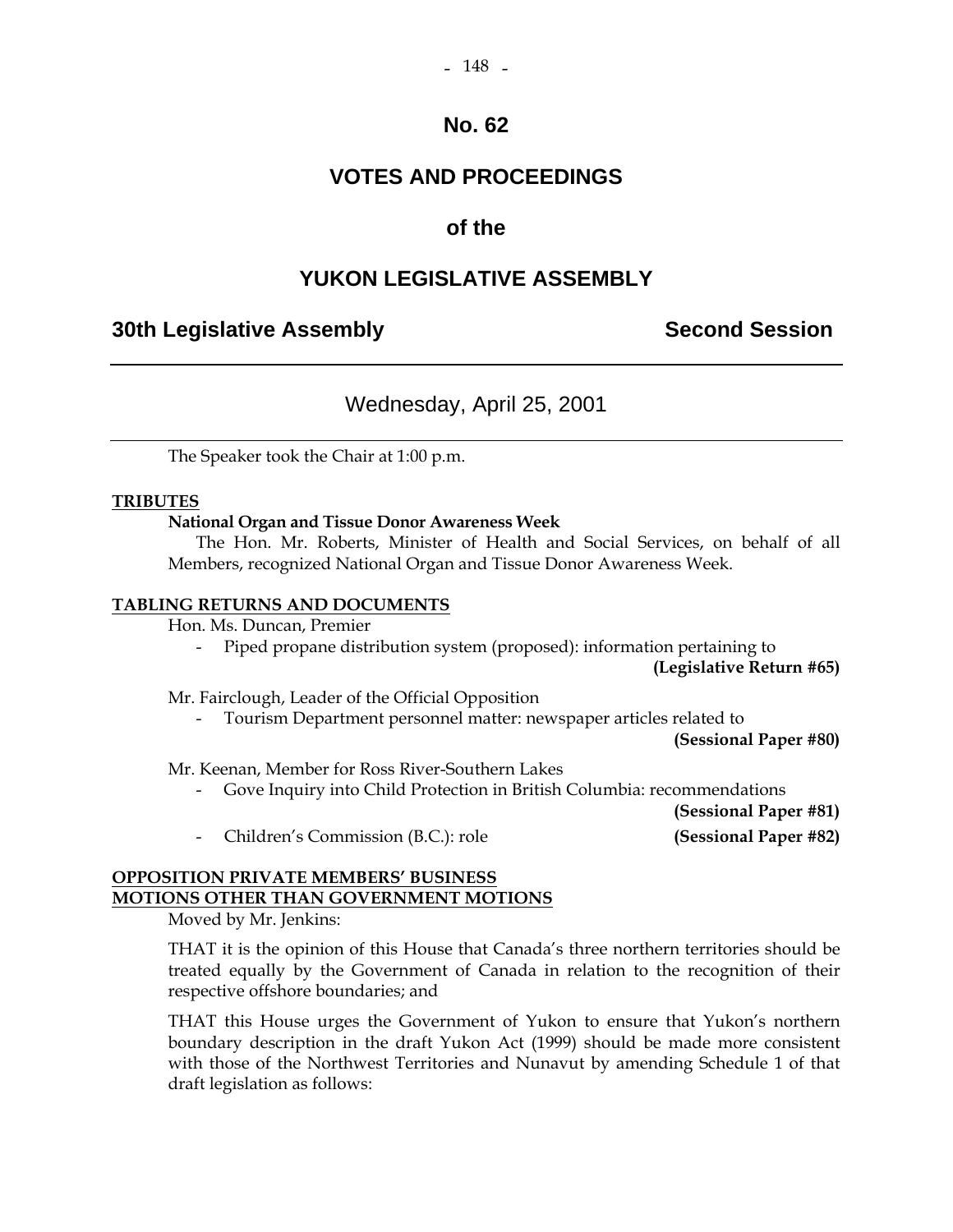- (1) Change "on the north, by that part of the Arctic Ocean called Beaufort Sea" to "on the north by the northern limit of Canada in that part of the Arctic Ocean called Beaufort Sea."
- (2) Replace paragraph 2 of the definition of "Yukon " in section 2 of the draft Yukon Act (1999) with the following paragraph:
	- 2. "Yukon" includes the designated area of the Yukon Territory, comprising all land and water in Yukon to the south of the northern limit described in Schedule 2.
- (3) Elsewhere in the draft Yukon Act (1999) including the heading to Schedule 2, change "adjoining area" (or "Adjoining Area") to "designated area" (or "Designated Area") and include a consequential amendment to the effect that any references to "adjoining" (or "Adjoining") in the *Oil and Gas Accord* should be interpreted in light of this change. **(Motion #44)**

 A debate arising on the motion and the question being put, it was negatived on the following recorded Division:

|            | YEA    |         |   |
|------------|--------|---------|---|
| Fairclough | Keenan | Netro   | 6 |
| Fentie     | McRobb | Jenkins |   |

#### NAY

| Duncan     | Edelman        | McLarnon  |  |
|------------|----------------|-----------|--|
| Eftoda     | <b>Roberts</b> | Kent      |  |
| <b>Iim</b> | Tucker         | McLachlan |  |

#### **Filed Document**

 During debate on Motion #44, the Member for Klondike filed the following document:

- Alaska Senate Bill #164: re lands adjacent to the Beaufort Sea

#### **(Filed Document #16)**

Moved by Mr. Fentie:

THAT it is the opinion of this House that:

- (1) the Yukon Liberal Government has needlessly delayed the conduct of public business during the current legislative sitting by refusing to be open and forthcoming in response to legitimate questions from the Opposition,
- (2) the introduction of several substantive amendments to legislation, contrary to the spirit and the letter of the all-party agreement on legislative sittings, has further hampered the Opposition in its legitimate role of holding the Government accountable for its spending priorities in the biggest budget ever tabled in Yukon history,
- (3) by its actions, the Liberal Government has indicated that it considers the all-party agreement to be null and void, and
- (4) it is not in the best interests of the Yukon public to allow the Government's budget to pass without a thorough examination of its implications; and

 THAT it is the opinion of this House that the current sitting of the Yukon Legislative Assembly should be extended beyond the 35-day limit called for in the all-party Memorandum of Understanding, and should continue sitting until such time as all the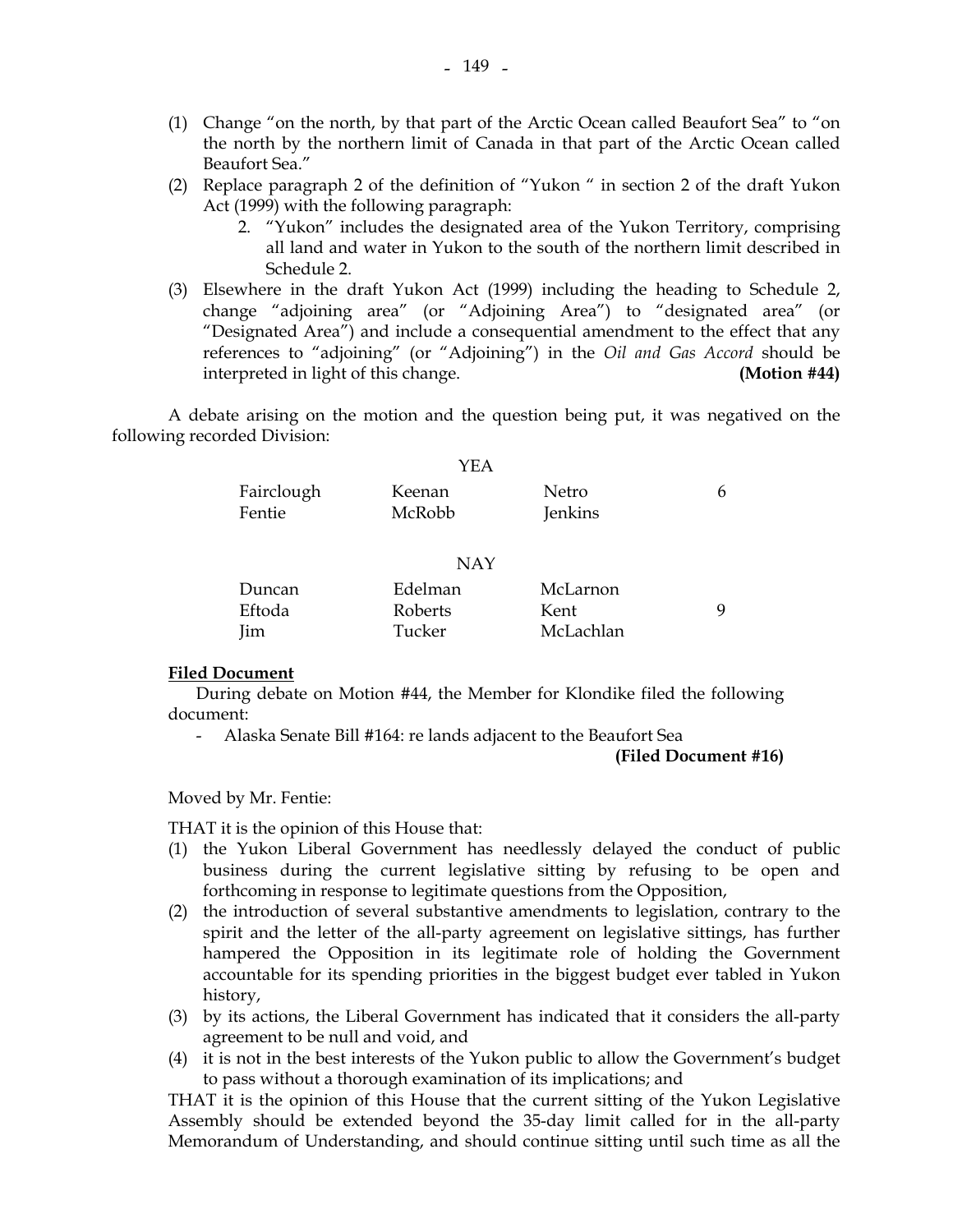business before the House has been given thorough scrutiny and can come to a vote of the Members. **(Motion #121)** 

 A debate arising on the motion, and the question being put, it was negatived on the following recorded Division:

|                      | YEA              |                  |   |
|----------------------|------------------|------------------|---|
| Fairclough<br>Fentie | Keenan<br>McRobb | Netro<br>Jenkins | 6 |
|                      | <b>NAY</b>       |                  |   |
| Duncan               | Edelman          | McLarnon         |   |
| Eftoda               | Roberts          | Kent             | q |
| Jim                  | Tucker           | McLachlan        |   |

#### Moved by Mr. Jenkins:

 THAT it is the opinion of this House that the Yukon Economic Outlook 2001 clearly shows that the Yukon Liberal Government's efforts to rebuild Yukon's shattered economy are not working; and

 THAT this House urges the Yukon Liberal Government to revitalize the Yukon economy by implementing the following actions:

- (1) amending the 2001-2002 Budget by reducing operation and maintenance expenditures and increasing capital spending to help create more private sector jobs,
- (2) recommending proposals to the Government of Canada that will enable Yukon First Nations that have yet to settle their land claims to keep a more equitable portion of their settlement money rather than having to pay between 55% to 65% of this money to cover land claim negotiation costs,
- (3) ensuring that there are no more massive withdrawals of land from all development under the Yukon Protected Areas Strategy or Special Management Areas established under land claims,
- (4) planning the construction of a resource road in southeast Yukon in conjunction with First Nation governments and the community of Watson Lake in order to provide access to timber, minerals and oil and gas resources in the area,
- (5) increase personal income tax exemption, and
- (6) eliminating the federal and territorial taxes on gasoline and diesel as well as the GST on home heating fuels and electricity. **(Motion #86)**

#### **Unanimous Consent to move from Opposition Private Members' Business to Government Business**

 At the commencement of debate, Mr. Jenkins, Member for Klondike requested unanimous consent for the following:

- (1) that the House proceed no further today with Motion #86; and
- (2) that the House be automatically resolved into Committee of the Whole and that it be restricted to dealing with Bill #4 in Committee of the Whole.

Unanimous consent was granted.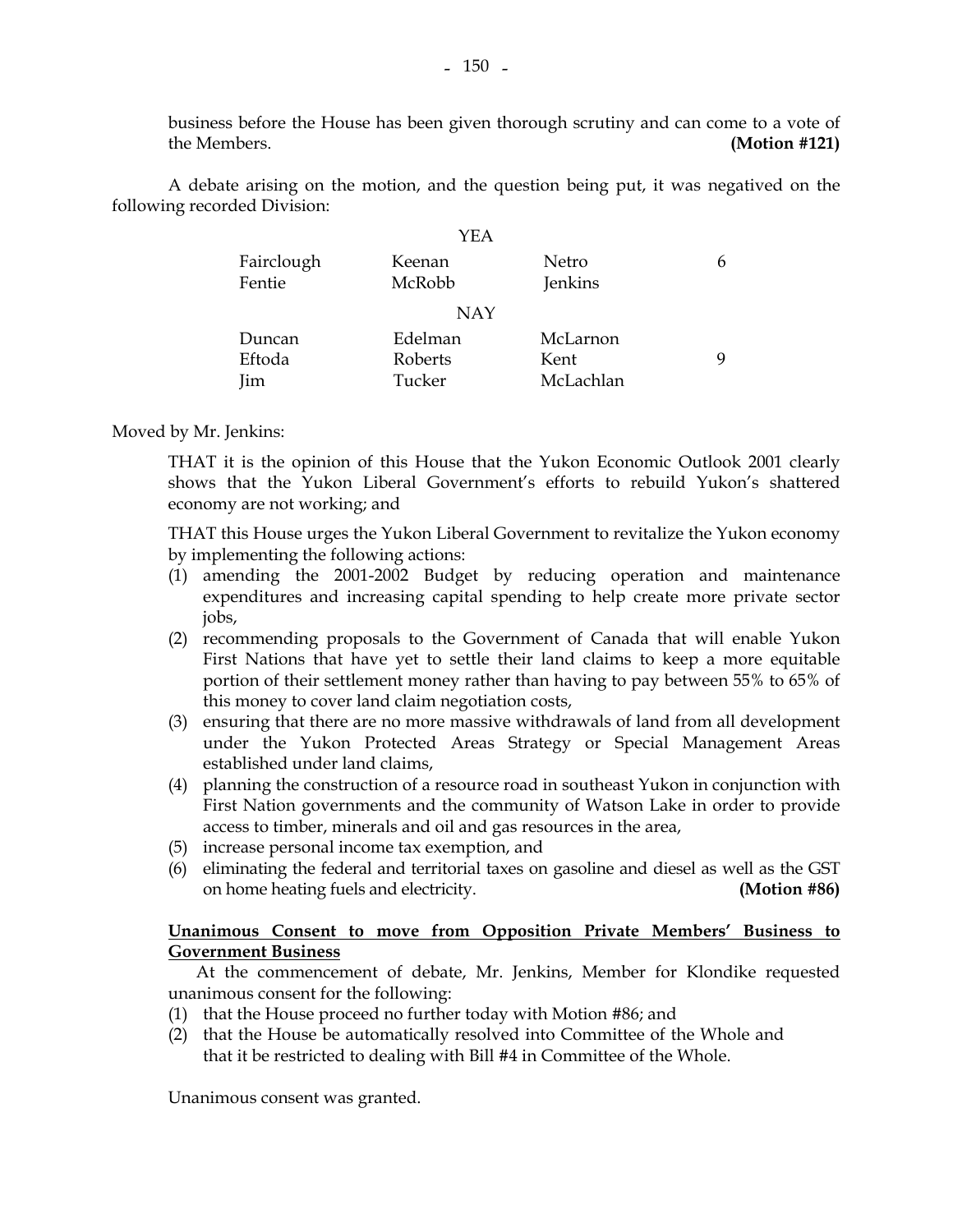#### **SPEAKER'S STATEMENT (re House Business)**

 Following the granting of unanimous consent, the Speaker made the following statement:

"The House will not proceed with Motion #86 at this time. The Chair directs the Clerk to identify the Member for Klondike as having adjourned debate on Motion #86 on future Order Papers.

As we are now in Committee of the Whole, the Speaker will now leave the Chair."

#### **COMMITTEE OF THE WHOLE**

Progress was reported on the following Bill:

 Bill #4 - First Appropriation Act, 2001-02 -Hon. Ms. Duncan

The report of the Chair was adopted.

The Assembly adjourned at 5:58 p.m. until 1:00 p.m., Thursday, April 26, 2001.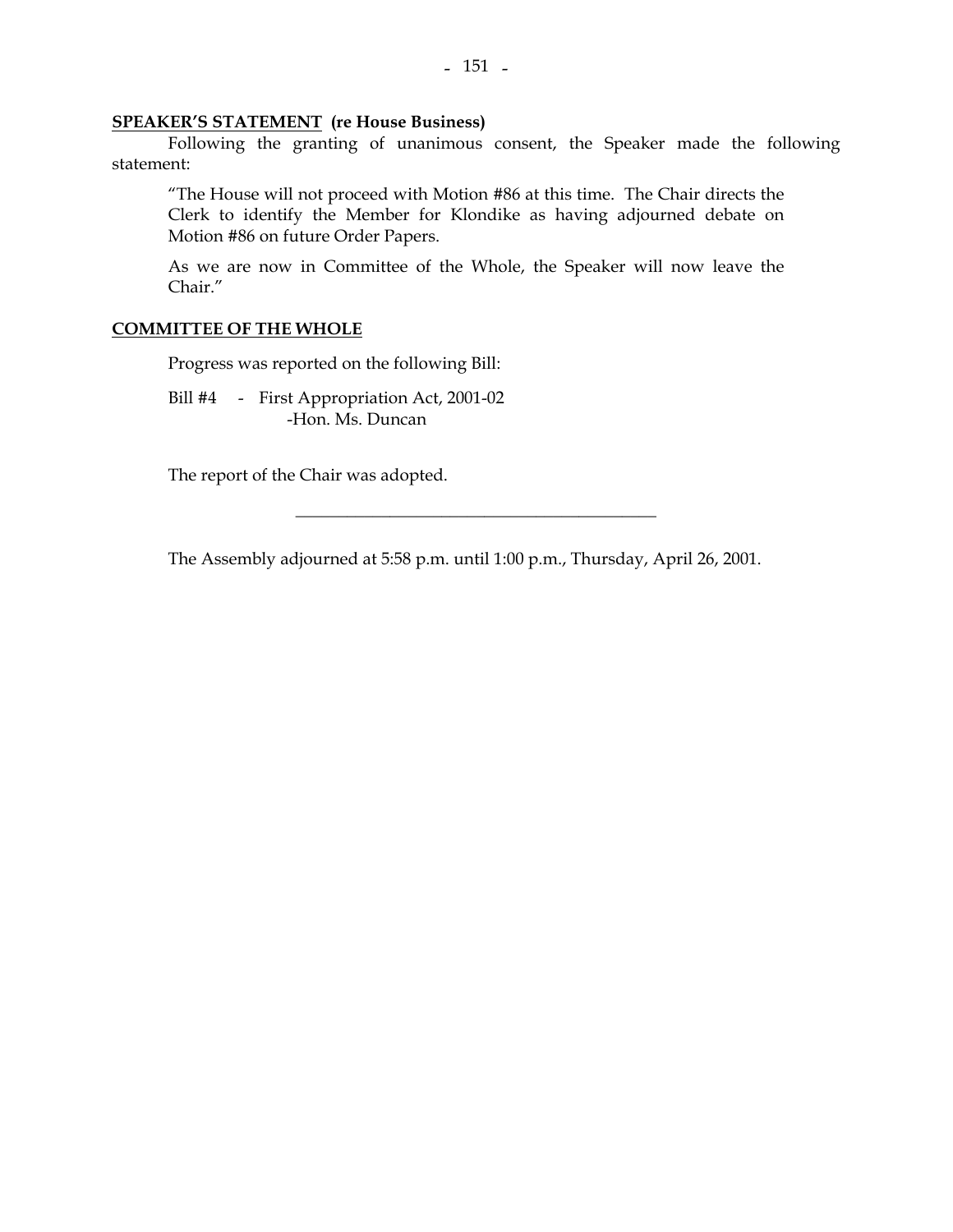### **VOTES AND PROCEEDINGS**

### **of the**

### **YUKON LEGISLATIVE ASSEMBLY**

### **30th Legislative Assembly Second Session**

# Thursday, April 26, 2001

The Speaker took the Chair at 1:00 p.m.

#### **TRIBUTES**

#### **National Day of Mourning**

 The Hon. Mr. Roberts, Minister responsible for the Yukon Workers' Compensation Health and Safety Board, on behalf of all Members, recognized the National Day of Mourning and remembered those workers who have died or were injured on the job. The House observed a moment of silence.

#### **Amber Ursich – Recipient of the gold Duke of Edinburgh's Award**

 Mr. Kent, Member for Riverside, on behalf of all Members, paid tribute to Amber Ursich, who recently received the gold Duke of Edinburgh's Award. Ms. Ursich, the grand-daughter of former Sergeant-at-Arms, Frank Ursich Sr., will receive the official certificate from a member of the Royal family at a later date.

#### **Law Day**

 Ms. Netro, Member for Vuntut Gwitchin, on behalf of all Members, recognized Law Day across Canada and around the world. This year's theme is "equal opportunity for all."

#### **TABLING RETURNS AND DOCUMENTS**

Hon. Mr. Schneider, Speaker

 - Travel Expenses of Members of the Yukon Legislative Assembly 2000-2001 (dated April 2001) **(Sessional Paper #83)**

#### **GOVERNMENT BILLS**

The following Bill was called for Third Reading:

Bill #44 - An Act to Amend the Income Tax Act (No. 3) -Hon. Ms. Duncan

 The question being put on the motion for Third Reading, it was agreed to on the following recorded Division: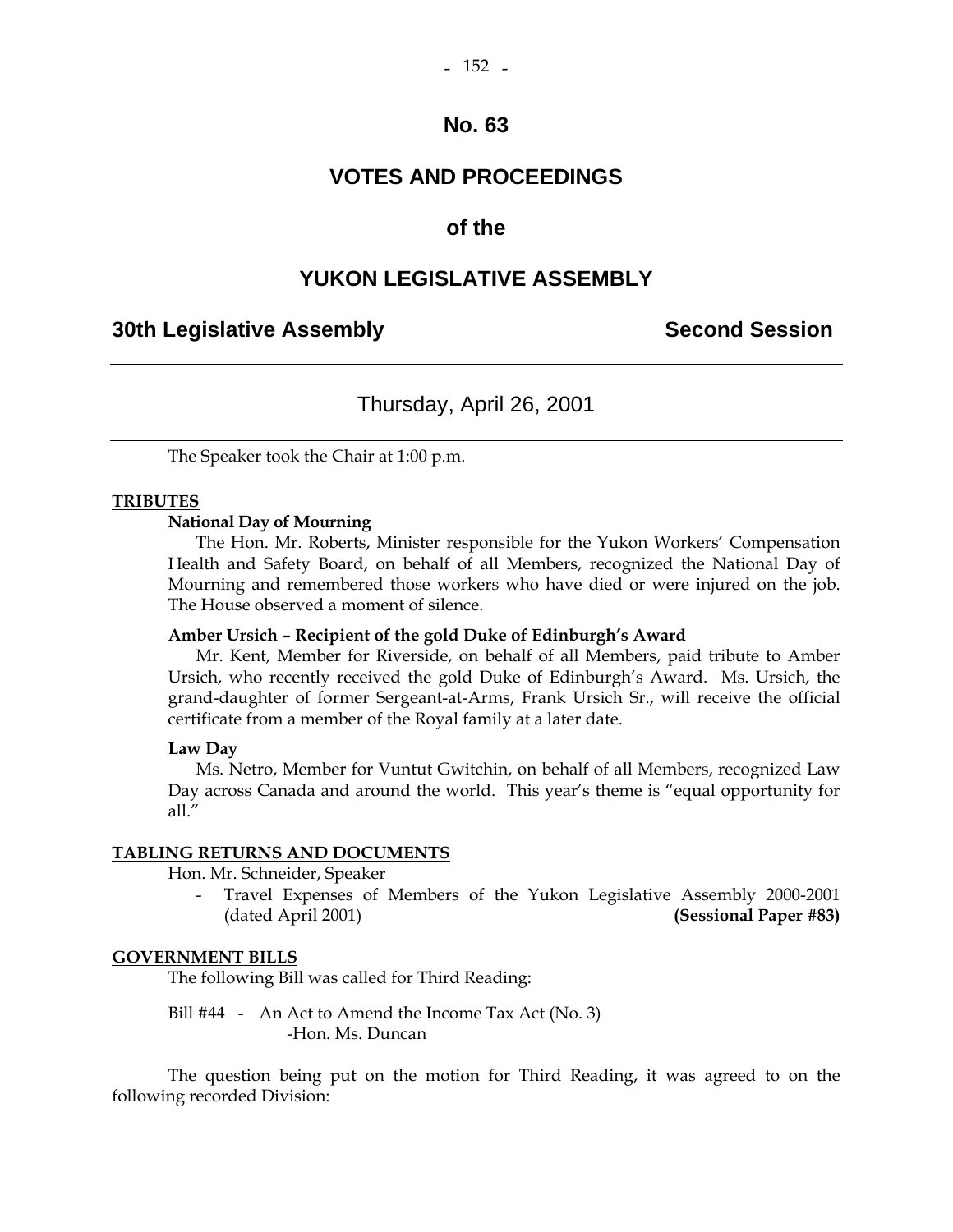| Duncan     | Tucker     | Fentie  |    |
|------------|------------|---------|----|
| Eftoda     | McLarnon   | Keenan  |    |
| <b>Jim</b> | Kent       | McRobb  | 15 |
| Edelman    | McLachlan  | Netro   |    |
| Roberts    | Fairclough | Jenkins |    |

#### NAY

 $\theta$ 

0

Bill #44, accordingly, passed the House.

The following Bill was called for Third Reading:

 Bill #36 - Territorial Court Judiciary Pension Plan Act -Hon. Mr. Eftoda

 The question being put on the motion for Third Reading, it was agreed to on the following recorded Division:

|         | YEA        |         |    |
|---------|------------|---------|----|
| Duncan  | Tucker     | Fentie  |    |
| Eftoda  | McLarnon   | Keenan  |    |
| Jim     | Kent       | McRobb  | 15 |
| Edelman | McLachlan  | Netro   |    |
| Roberts | Fairclough | Jenkins |    |

#### NAY

Bill #36, accordingly, passed the House.

The following Bill was called for Third Reading:

 Bill #40 - An Act to Amend the Maintenance Enforcement Act -Hon. Mr. Eftoda

 The question being put on the motion for Third Reading, it was agreed to on the following recorded Division:  $V\mathbf{E}$  A

| I EA       |         |    |
|------------|---------|----|
| Tucker     | Fentie  |    |
| McLarnon   | Keenan  |    |
| Kent       | McRobb  | 15 |
| McLachlan  | Netro   |    |
| Fairclough | Jenkins |    |
|            |         |    |

#### NAY

Bill #40, accordingly, passed the House.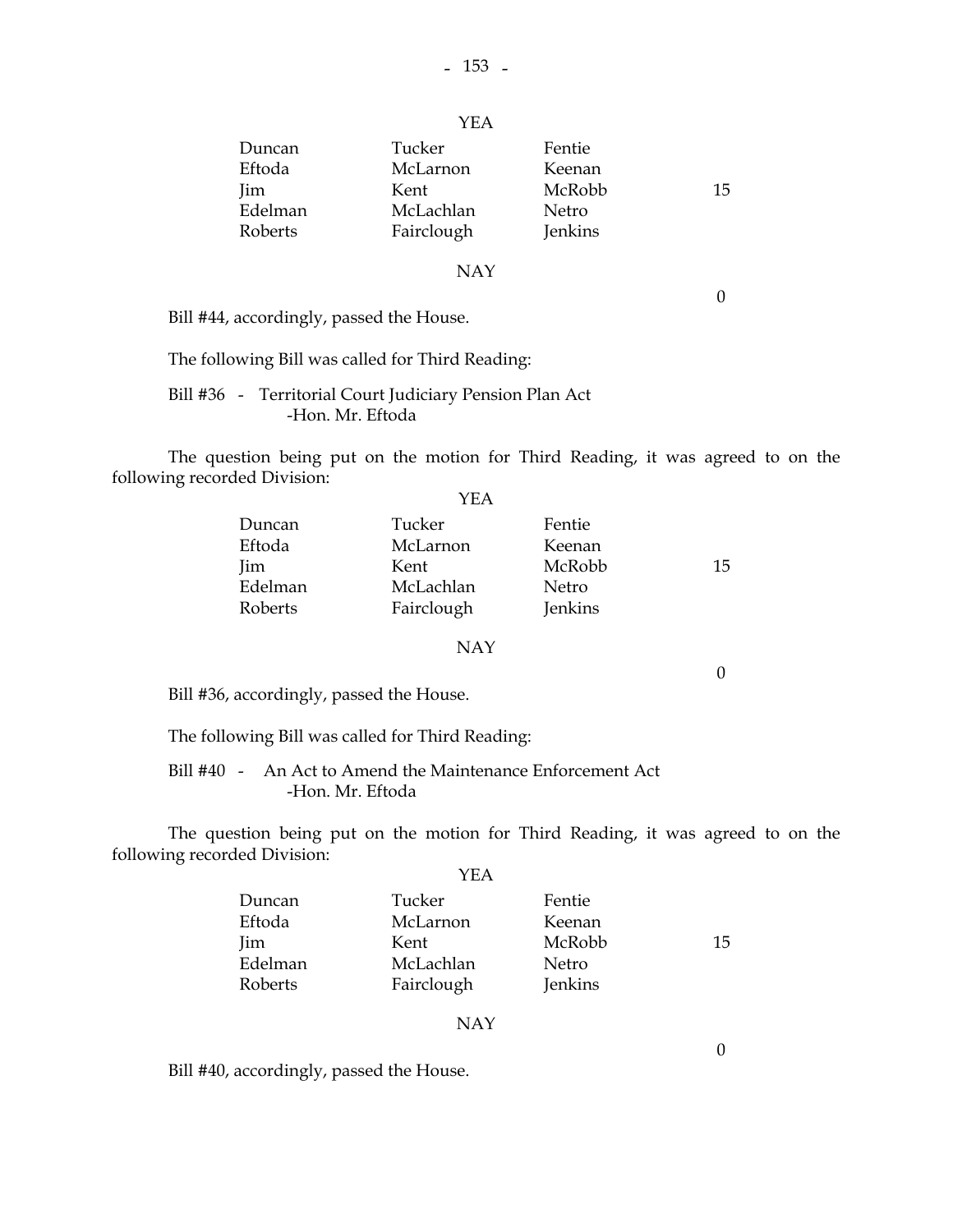The following Bill was called for Third Reading:

#### Bill #42 - An Act to Amend the Employment Standards Act -Hon. Mr. Eftoda

 The question being put on the motion for Third Reading, it was agreed to on the following recorded Division:  $\sqrt{E}$ 

|            | YEA        |         |    |
|------------|------------|---------|----|
| Duncan     | Tucker     | Fentie  |    |
| Eftoda     | McLarnon   | Keenan  |    |
| <b>Jim</b> | Kent       | McRobb  | 15 |
| Edelman    | McLachlan  | Netro   |    |
| Roberts    | Fairclough | Jenkins |    |

#### NAY

Bill #42, accordingly, passed the House.

The following Bill was called for Third Reading:

 Bill #41 - An Act to Amend the Tobacco Tax Act -Hon. Ms. Duncan

 The question being put on the motion for Third Reading, it was agreed to on the following recorded Division:

#### YEA

| Duncan<br>Eftoda | Tucker<br>McLarnon | Fentie<br>Keenan |    |
|------------------|--------------------|------------------|----|
| Jim              | Kent               | McRobb           | 15 |
| Edelman          | McLachlan          | Netro            |    |
| Roberts          | Fairclough         | <b>Jenkins</b>   |    |

#### NAY

Bill #41, accordingly, passed the House.

The following Bill was called for Third Reading:

 Bill #37 - An Act to Amend the Territorial Court Act -Hon. Mr. Eftoda

 The question being put on the motion for Third Reading, it was agreed to on the following recorded Division: YEA

| Duncan | Edelman | Kent      |  |
|--------|---------|-----------|--|
| Eftoda | Roberts | McLachlan |  |
| Jim    | Tucker  |           |  |

0

0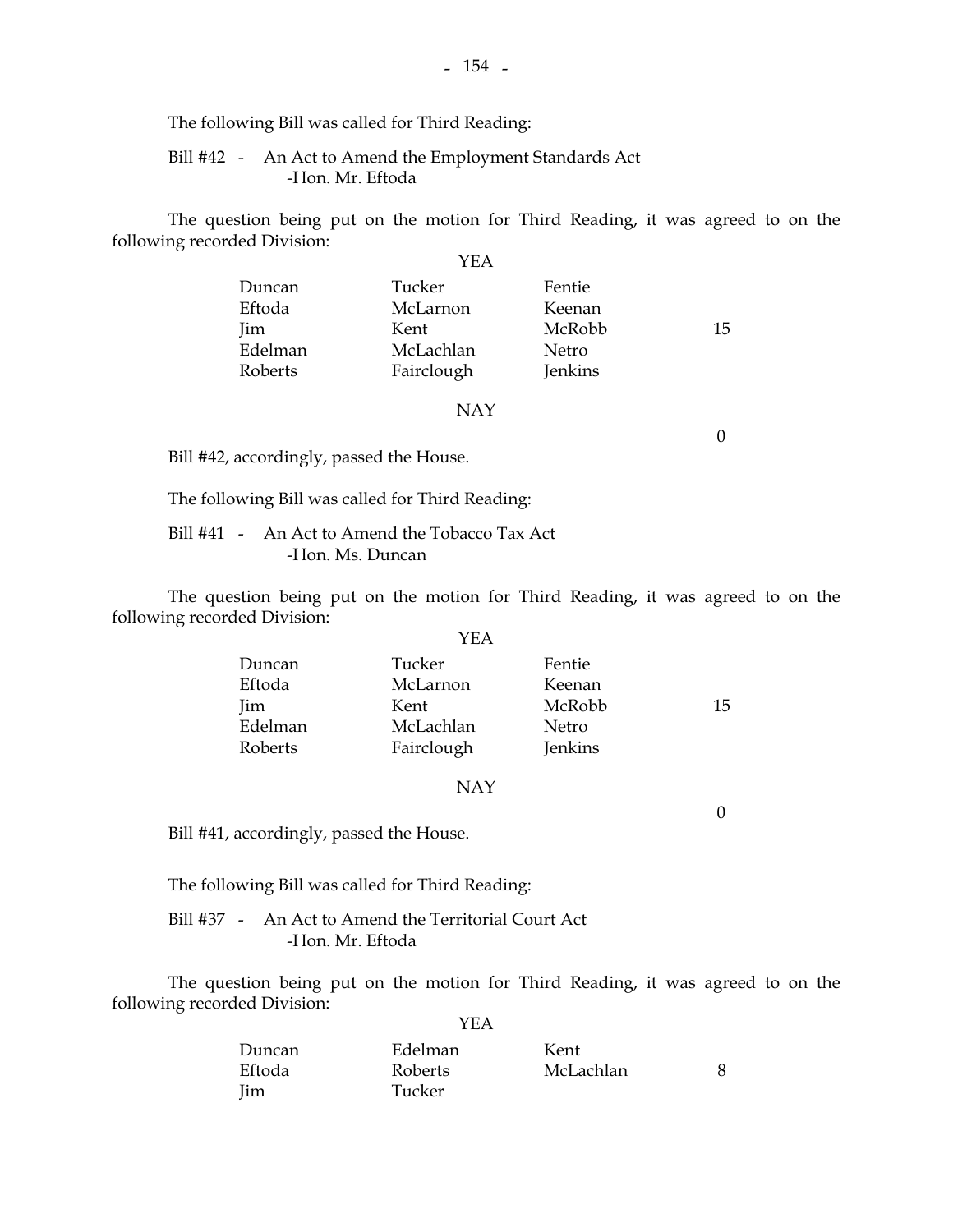|                      | NAY              |       |   |
|----------------------|------------------|-------|---|
| Fairclough<br>Fentie | Keenan<br>McRobb | Netro | 5 |

Bill #37, accordingly, passed the House.

The following Bill was called for Third Reading:

 Bill #43 - An Act to Amend the Fuel Oil Tax Act -Hon. Ms. Duncan

 The question being put on the motion for Third Reading, it was agreed to on the following recorded Division:  $\cdot$ 

| YEA        |         |    |
|------------|---------|----|
| Tucker     | Fentie  |    |
| McLarnon   | Keenan  |    |
| Kent       | McRobb  | 15 |
| McLachlan  | Netro   |    |
| Fairclough | Jenkins |    |
|            |         |    |

#### NAY

 $\theta$ 

Bill #43, accordingly, passed the House.

The following Bill was called for Third Reading:

 Bill #38 - An Act to Amend the Public Utilities Act -Hon. Ms. Duncan

 The question being put on the motion for Third Reading, it was agreed to on the following recorded Division:  $\sim$ 

|            | YEA                            |                              |                               |   |  |  |
|------------|--------------------------------|------------------------------|-------------------------------|---|--|--|
|            | Duncan<br>Eftoda<br><b>Jim</b> | Edelman<br>Roberts<br>Tucker | McLarnon<br>Kent<br>McLachlan | 9 |  |  |
| <b>NAY</b> |                                |                              |                               |   |  |  |
|            | Fairclough<br>Fentie           | Keenan<br>McRobb             | Netro<br>Jenkins              | 6 |  |  |

Bill #38, accordingly, passed the House.

The following Bill was called for Third Reading:

 Bill #33 - Perpetuities and Accumulations Repeal Act -Hon. Ms. Duncan

 The question being put on the motion for Third Reading, it was agreed to on the following recorded Division: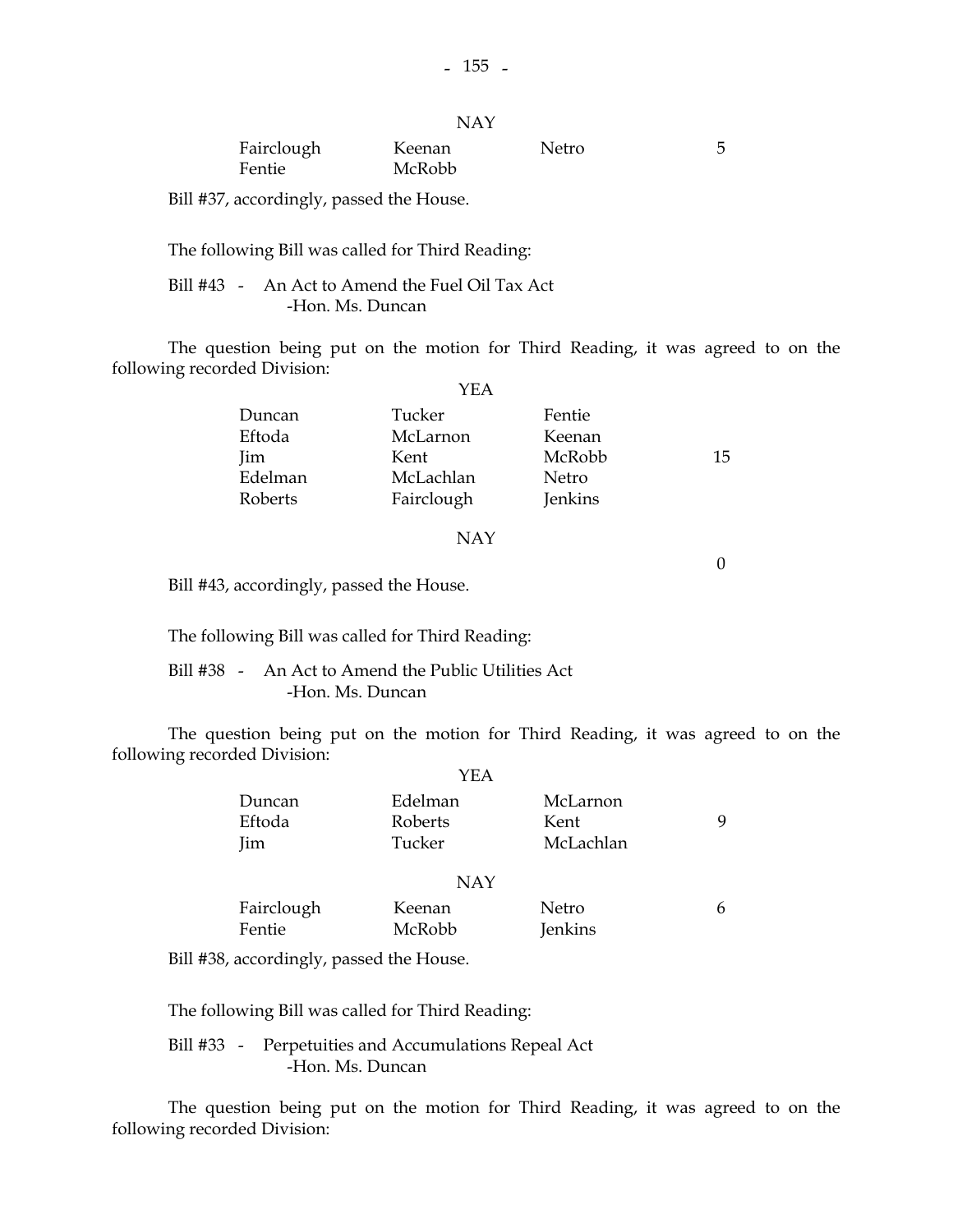YEA

#### NAY

0

Bill #33, accordingly, passed the House.

### **COMMITTEE OF THE WHOLE**

According to Order, the Assembly resolved into Committee of the Whole.

The following Bill was reported with amendment:

 Bill #34 - An Act to Amend the Trustee Act -Hon. Ms. Duncan

Progress was reported on the following Bill:

 Bill #4 - First Appropriation Act, 2001-02 -Hon. Ms. Duncan

The report of the Chair was adopted.

The Assembly adjourned at 5:56 p.m. until 1:00 p.m., Monday, April 30, 2001.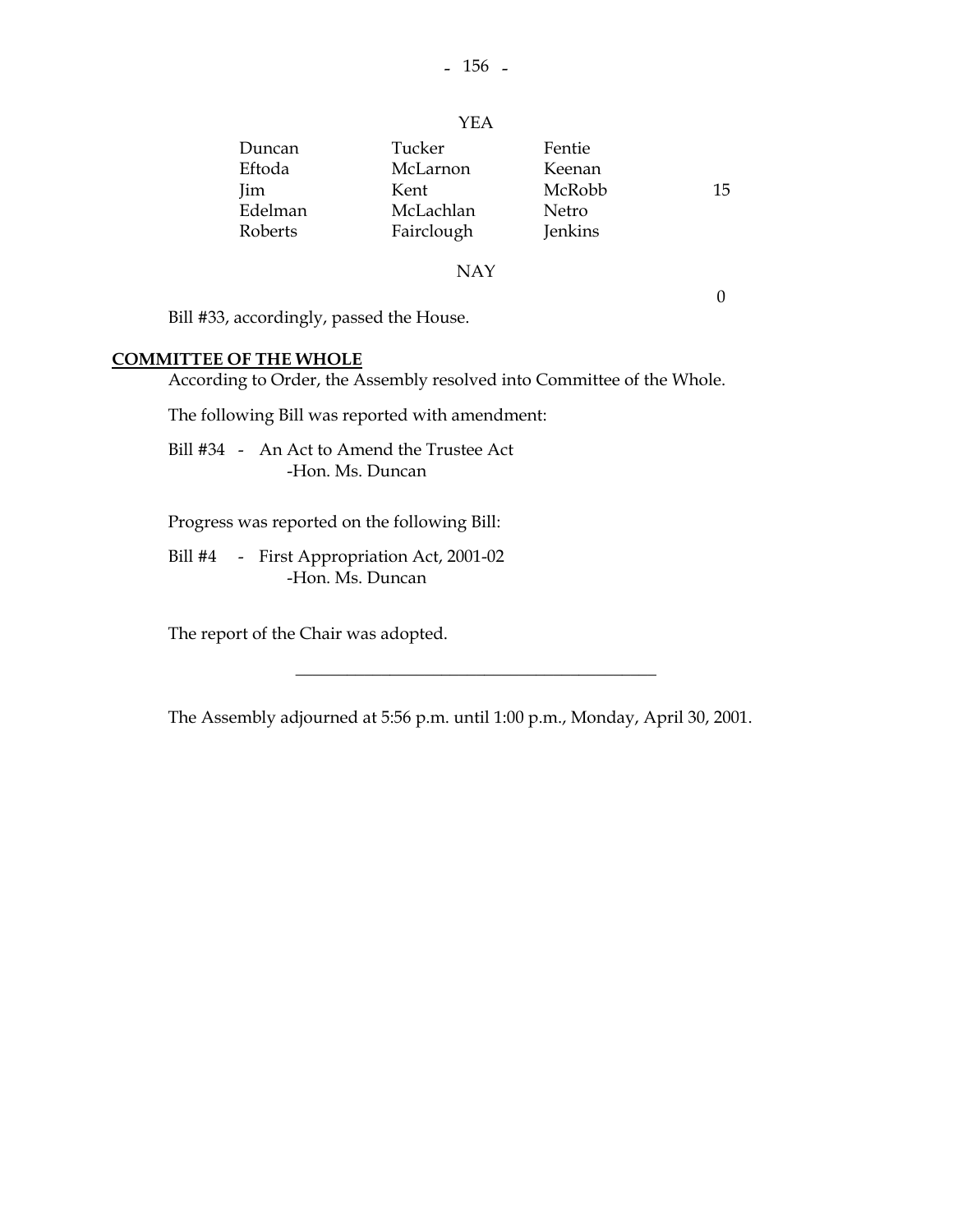### **VOTES AND PROCEEDINGS**

### **of the**

### **YUKON LEGISLATIVE ASSEMBLY**

### **30th Legislative Assembly Second Session**

### Monday, April 30, 2001

The Speaker took the Chair at 1:00 p.m.

#### **TRIBUTES**

#### **In recognition of the visit by HRH The Prince of Wales**

 The Hon. Ms. Duncan, Premier, on behalf of all Members, paid tribute to all who helped make the visit to the Yukon by His Royal Highness The Prince of Wales, from April 28 to 30, 2001, a success.

#### **National Forest Week**

 The Hon. Mr. Eftoda, Minister of Renewable Resources, recognized National Forest Week. A campaign to select the Yukon's official tree is underway, with a selection to be made during Environment Week, June 3 to 9, 2001.

#### **MINISTERIAL STATEMENTS**

Hon. Mr. Jim, Minister responsible for the Yukon Housing Corporation

- Yukon Housing Corporation's initiatives for Faro

#### **GOVERNMENT BILLS**

The following Bill was called for Third Reading:

 Bill #34 - An Act to Amend the Trustee Act -Hon. Ms. Duncan

 A debate arising on the motion for Third Reading and the question being put, it was agreed to on the following recorded Division:  $VEA$ 

| $\Gamma$   |          |           |    |  |  |  |
|------------|----------|-----------|----|--|--|--|
| Duncan     | Buckway  | Kent      |    |  |  |  |
| Eftoda     | Tucker   | McLachlan | 10 |  |  |  |
| Jim        | McLarnon | Jenkins   |    |  |  |  |
| Edelman    |          |           |    |  |  |  |
| <b>NAY</b> |          |           |    |  |  |  |
| Fairclough | Keenan   | Netro     | 5  |  |  |  |
| Fentie     | McRobb   |           |    |  |  |  |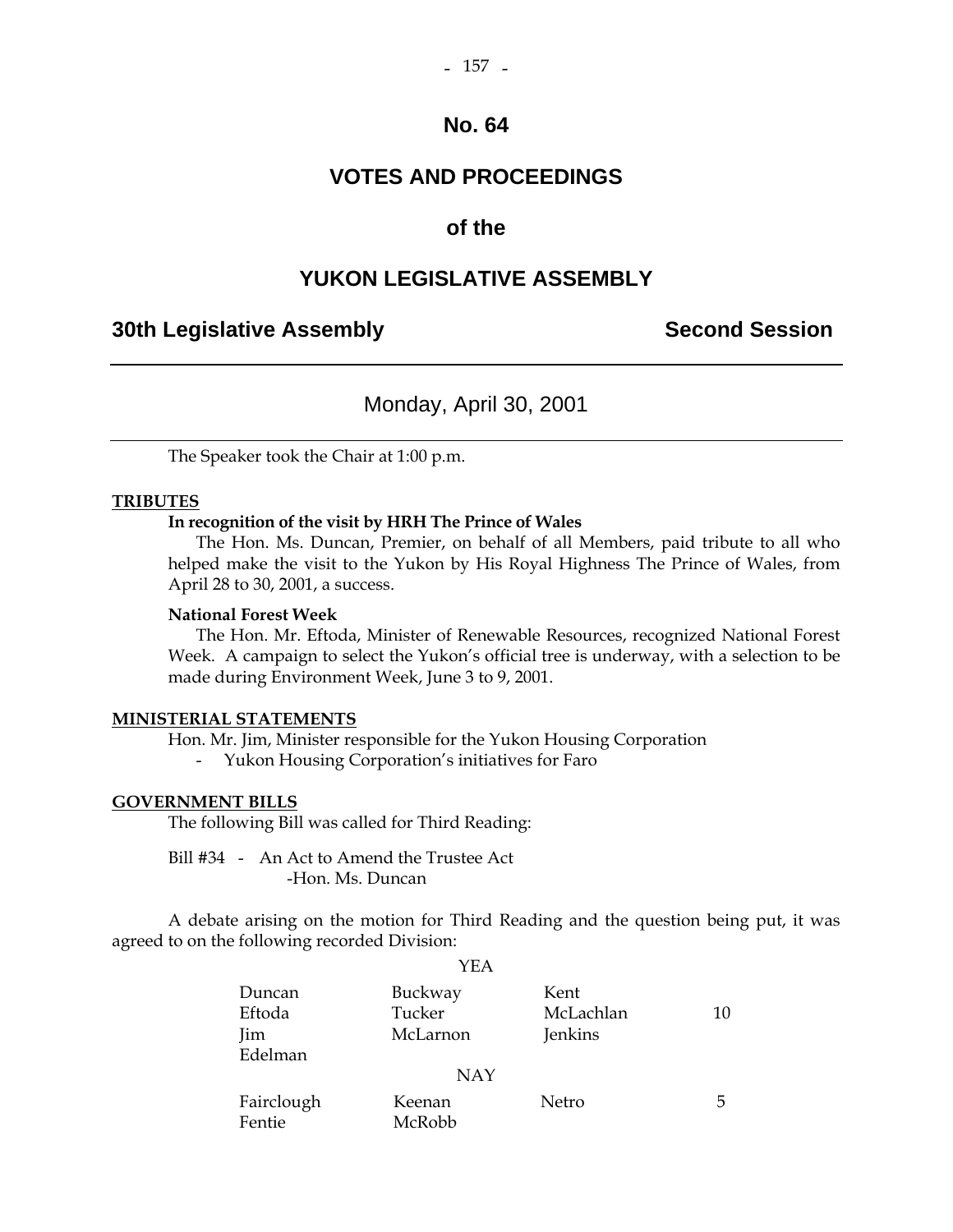Bill #34, accordingly, passed the House.

#### **COMMITTEE OF THE WHOLE**

According to Order, the Assembly resolved into Committee of the Whole.

Progress was reported on the following Bill:

 Bill #4 - First Appropriation Act, 2001-02 -Hon. Ms. Duncan

The report of the Chair was adopted.

The Assembly adjourned at 5:55 p.m. until 1:00 p.m., Tuesday, May 1, 2001.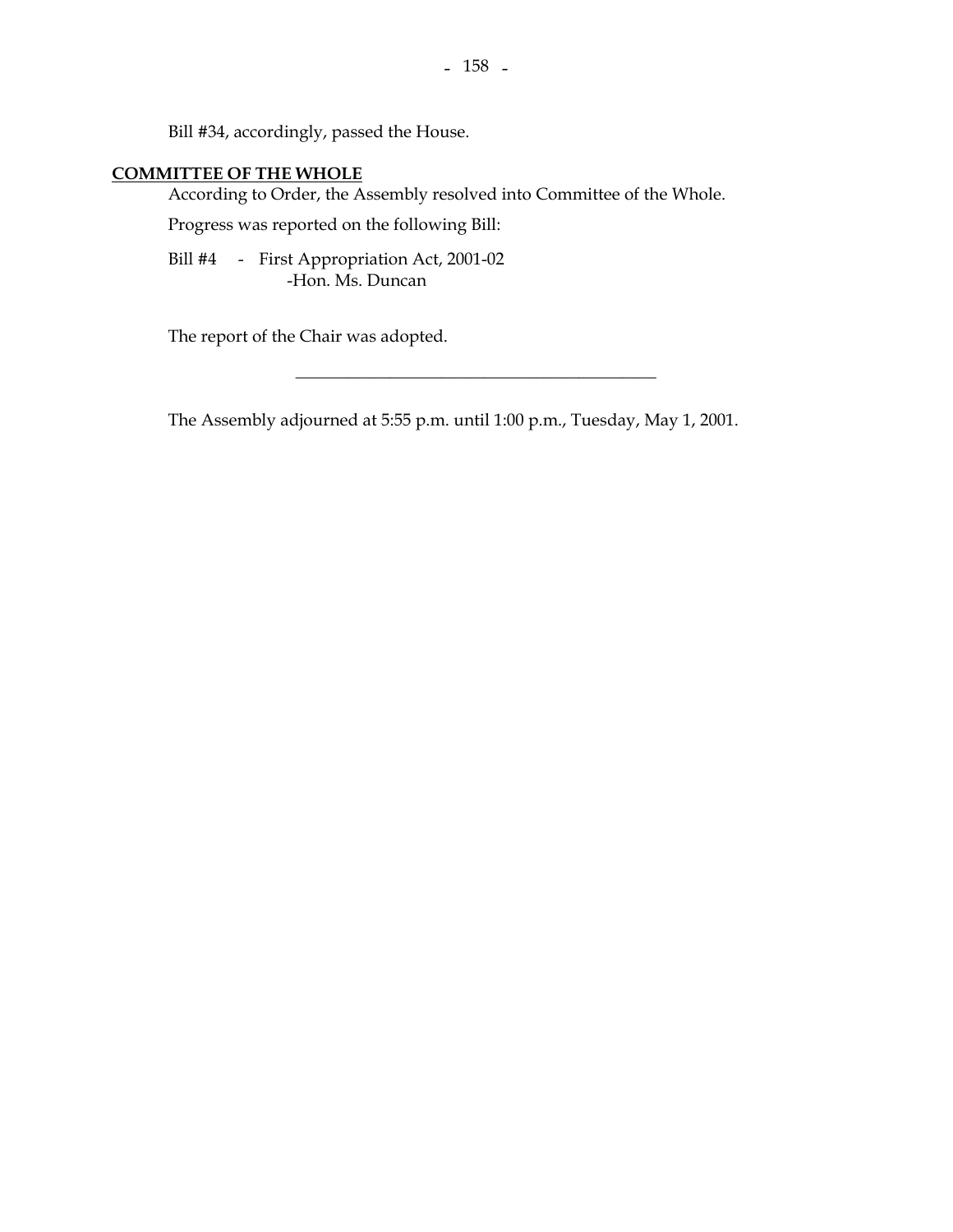# **VOTES AND PROCEEDINGS**

### **of the**

### **YUKON LEGISLATIVE ASSEMBLY**

### **30th Legislative Assembly Second Session**

### Tuesday, May 1, 2001

The Speaker took the Chair at 1:00 p.m.

#### **TRIBUTES**

#### **Young Authors Conference**

 The Hon. Mr. Eftoda, Minister responsible for the Public Service Commission, paid tribute to the Yukon writers and to the organizers who took part in the 23rd annual Young Authors Conference. Congratulations were extended to the Yukon students who received special awards.

#### **Governor General's "Caring Canadian Award" recipient – Lance Koschzeck**

 Mr. Kent, Member for Riverside, paid tribute to Lance Koschzeck, who recently received the Governor General's "Caring Canadian Award".

#### **Sexual Assault Prevention Month**

 Ms. Netro, Member for Vuntut Gwitchin, Mr. Jenkins, Leader of the Third Party, and the Hon. Mrs. Edelman, Minister responsible for the Women's Directorate, recognized the month of May as Sexual Assault Prevention Month.

#### **TABLING RETURNS AND DOCUMENTS**

Hon. Ms. Buckway, Minister of Community and Transportation Services

 - Connect Yukon – 19596 Yukon Inc.: information pertaining to Immigrant Investor Fund loan **(Legislative Return #66)** 

Hon. Mr. Jim, Minister of Government Services

|  | Internet Statement of Use: computer tips | (Legislative Return #67) |
|--|------------------------------------------|--------------------------|
|--|------------------------------------------|--------------------------|

- E-mail Statement of Use: computer tips **(Legislative Return #68)** 

 Hon. Mr. Roberts, Minister responsible for the Workers' Compensation Health and Safety Board

- Workers' Compensation Health and Safety Board (Yukon) 2000 Annual Report **(Sessional Paper #84)**
- Workers' Compensation Appeal Tribunal Annual Report (dated February 12, 2001): report to the Minister under section 18.2(c), *Workers' Compensation Act*

**(Sessional Paper #85)**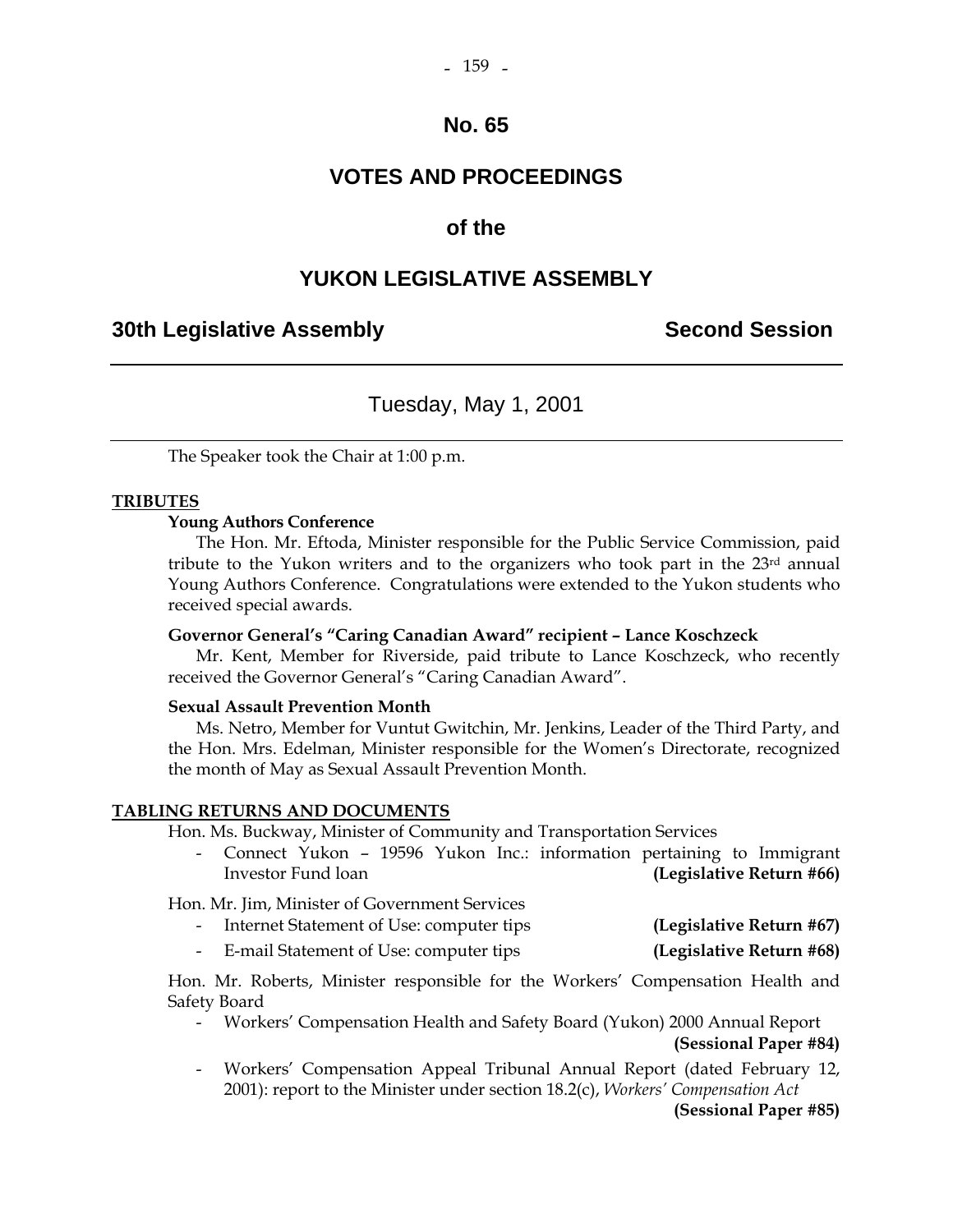#### **MINISTERIAL STATEMENTS**

- Hon. Ms. Buckway, Minister of Community and Transportation Services
	- Strategic Highway Infrastructure Program

## **QUESTION OF PRIVILEGE (re Organization of House Business)**

 Mr. Fentie, Official Opposition House Leader, rose on a Question of Privilege relating to organization of House Business.

#### **Speaker's Ruling on the Question of Privilege**

 "The Chair will now provide a ruling on the Question of Privilege raised by the Official Opposition House Leader.

 The Official Opposition House Leader met the notice requirement found in Standing Order 7(1)(b) by submitting a written notice to the Office of the Speaker at 10:59 a.m. on today's date.

 Standing Order 7(4) states that the Speaker must rule on (a) whether there appears, on the face of it, to be a case of breach of privilege, and (b) whether the matter has been raised at the earliest opportunity.

 The normal practice of this House has been that, to meet the 'earliest opportunity' requirement, a Question of Privilege must be raised at the time the event occurred or on the next sitting day. With respect to the matter raised by the Official Opposition House Leader, the event has not taken place. The Official Opposition House Leader has informed the House of information provided to him during a House Leaders' meeting. He has stated that the Government House Leader notified the other House Leaders of an intention to move a motion to extend sitting hours.

 The Chair must inform the House that discussions which occur in private between House Leaders do not have a formal place within the proceedings of the House. Members, therefore, should not expect the Chair to provide rulings based on information on what takes place in such meetings.

 Further, in his written notice to the Chair, the Official Opposition House Leader made reference to the Memorandum of Understanding reached between Leaders in this House.

 The Chair must inform the House, as has been done in the past, that the Memorandum of Understanding is an agreement between Leaders. It does not form part of the rules of this House and the Speaker has not been provided direction by the House to take notice of or to enforce its provisions.

 With respect to the question raised today by the Official Opposition House Leader, the most important point is that the event that the Official Opposition House Leader objects to has not occurred. The Chair cannot make findings or rulings in advance of events because there is no certainty the events will occur at all. Even if certain events should occur, no one can be aware now of all the circumstances that would apply.

 Keeping that caution in mind, this is a situation where the House has provided an explicit rule, being Standing Order 2(6), which identifies the procedure for extending sitting hours. Since the House has done that, it must be concluded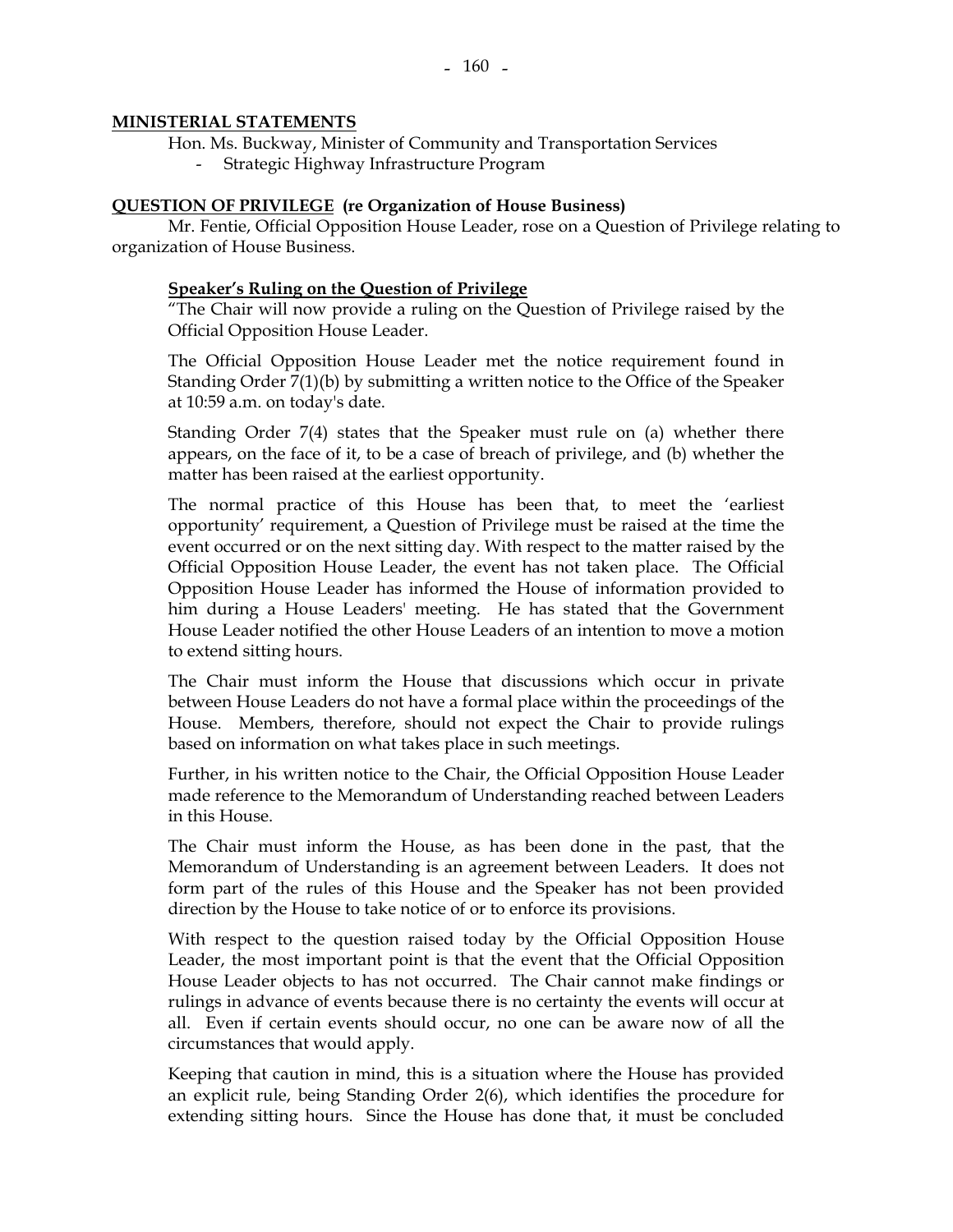that the House itself has already determined that a motion to extend sitting hours would not be in violation of any perceived privileges.

The Chair, therefore, does not find there to be a *prima facie* breach of privilege.

This concludes the ruling. The House will now proceed to Orders of the Day."

## **COMMITTEE OF THE WHOLE**

According to Order, the Assembly resolved into Committee of the Whole.

Progress was reported on the following Bill:

 Bill #4 - First Appropriation Act, 2001-02 -Hon. Ms. Duncan

The report of the Chair was adopted.

The Assembly adjourned at 5:48 p.m. until 1:00 p.m., Wednesday, May 2, 2001.

\_\_\_\_\_\_\_\_\_\_\_\_\_\_\_\_\_\_\_\_\_\_\_\_\_\_\_\_\_\_\_\_\_\_\_\_\_\_\_\_\_\_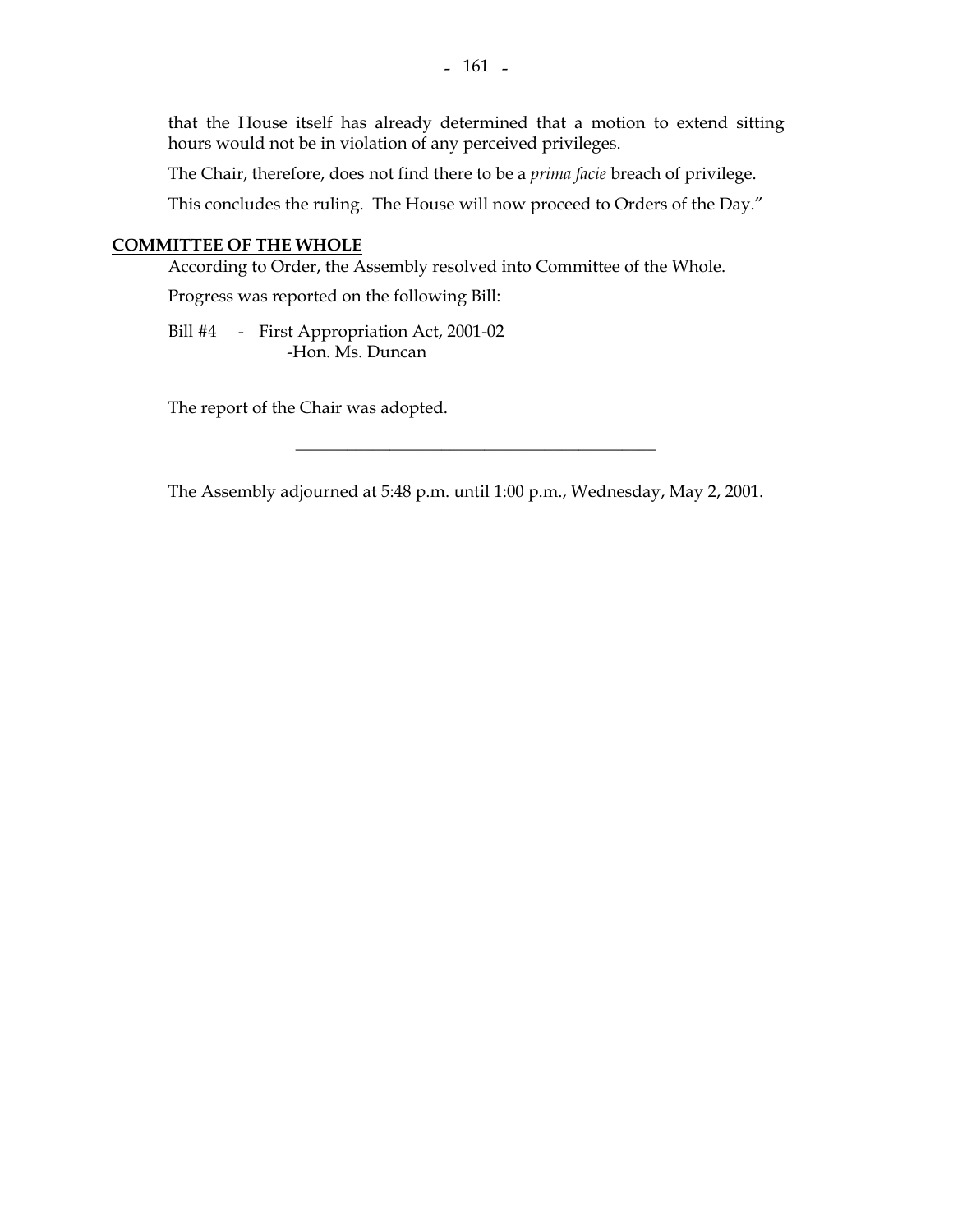# **No. 66**

# **VOTES AND PROCEEDINGS**

# **of the**

# **YUKON LEGISLATIVE ASSEMBLY**

# **30th Legislative Assembly Second Session**

# Wednesday, May 2, 2001

The Speaker took the Chair at 1:00 p.m.

## **TABLING RETURNS AND DOCUMENTS**

 During Tabling Returns and Documents, the Member for Klondike attempted to table fragments from the Dawson Dome Road. The Speaker reserved his decision on accepting the materials as a tabled document.

Hon. Ms. Duncan, Premier

- Northern offshore boundaries (Yukon): Yukon Government representations to federal government **(Legislative Return #69)**
- Computer equipment expenditures for Executive Council Office: explanation of capital expenses **(Legislative Return #70)**
- Oil and Gas (Yukon) 2001: economic development information document

**(Sessional Paper #86)** 

## **PETITIONS**

Mr. Keenan, Member for Ross River-Southern Lakes, presented the following petition:

- Carcross Community and Curling complex: construction of a new facility

**(Petition #3)** 

#### **MINISTERIAL STATEMENTS**

Hon. Ms. Duncan, Premier

Restoring confidence in government

## **MOTION TO SIT BEYOND NORMAL HOUR OF ADJOURNMENT**

At 2:06 p.m., it was moved by Ms. Tucker, Government House Leader:

 THAT the Assembly be empowered to sit beyond 6:00 p.m. for the purpose of considering Bill #4, entitled *First Appropriation Act, 2001-2002*, in Committee of the Whole; and for permitting the House to consider Third Reading of Bill #4; and for receiving the Commissioner to give Assent to the Bills passed by the House.

Debate started on the motion.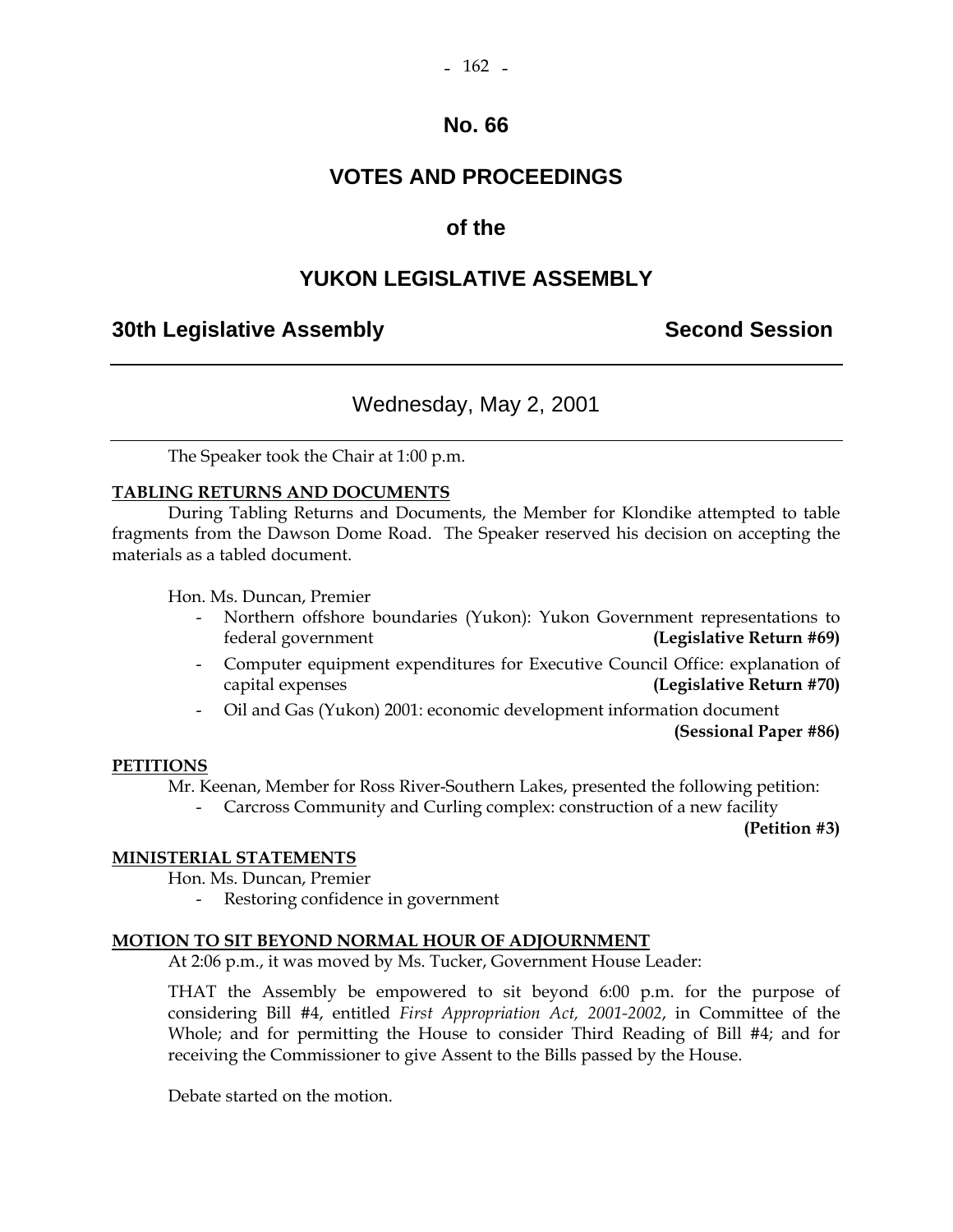## **Quorum**

 At approximately 3:00 p.m., during debate on the motion to sit beyond the normal hour of adjournment, Mr. McRobb, Member for Kluane, rose on a Point of Order to state that there did not appear to be a quorum present. The Speaker found that, contrary to the view of the Member for Kluane, there was, in fact, a quorum present and ordered debate to continue on the motion.

Debate continued on the motion.

## **Quorum Count**

 At approximately 3:15 p.m., during debate on the motion to sit beyond the normal hour of adjournment, Mr. McRobb, Member for Kluane, rose on a Point of Order to state that there did not appear to be a quorum present. Pursuant to Standing Order 3(2), the Speaker rang the bells and then did a count. A quorum was present for the count.

 The debate continuing on the motion to sit beyond the normal hour of adjournment, at 4:20 p.m., it was moved by Mr. Fentie, Official Opposition House Leader, in amendment thereto:

 THAT the Motion currently under debate, entitled Motion to Sit Beyond Normal Hour of Adjournment, be amended by deleting the words "be empowered to sit beyond 6:00 p.m." and substituting for them the words "extend the current sitting beyond the 35 days stipulated in the Memorandum of Agreement signed by the three party leaders and continue to sit until no later than 6:00 p.m. on Thursday, May 10, 2001."

#### **Speaker's Ruling**

"The Official Opposition House Leader has proposed an amendment to the motion to extend hours moved by the Government House Leader.

The amendment is not in order because the motion to extend hours only applies to this sitting.

The content of the amendment proposed by the Official Opposition House Leader can only be presented as a substantive motion. It must, therefore, be given notice and appear on the Order Paper. As I have said, the amendment is out of order and if the Official Opposition House Leader wishes to continue with debate on the main motion, I will now recognize him."

 The debate continuing on the motion to sit beyond the normal hour of adjournment and the time reaching 6:00 p.m. while Mr. Keenan, Member for Ross River-Southern Lakes, was speaking to it, the Speaker, pursuant to Standing Order 2(2), adjourned the House until 1:00 p.m. the following day, and proceedings on the motion to sit beyond the normal hour of adjournment were accordingly concluded.

\_\_\_\_\_\_\_\_\_\_\_\_\_\_\_\_\_\_\_\_\_\_\_\_\_\_\_\_\_\_\_\_\_\_\_\_\_\_\_\_\_\_

The Assembly adjourned at 6:00 p.m. until 1:00 p.m., Thursday, May 3, 2001.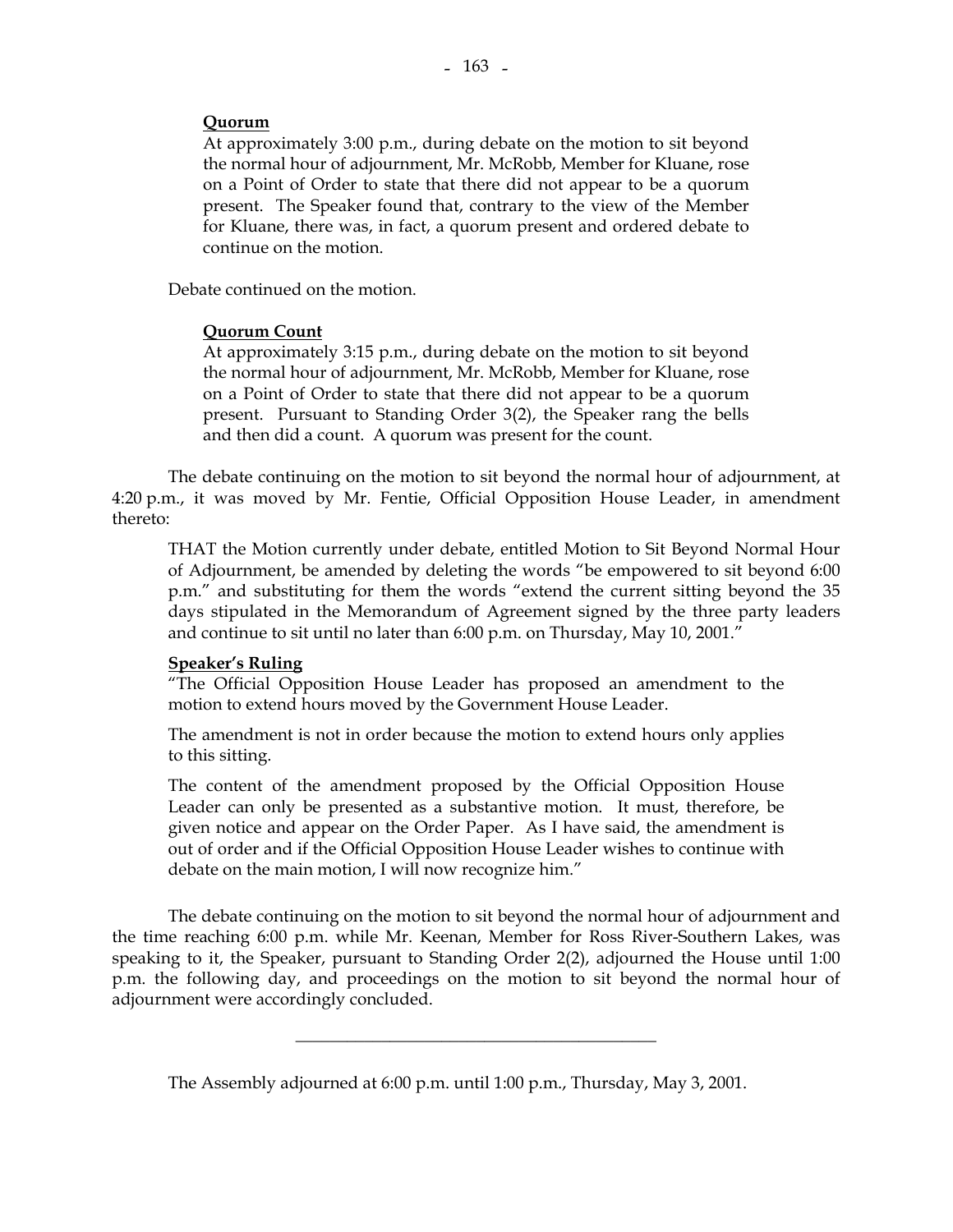# **No. 67**

# **VOTES AND PROCEEDINGS**

# **of the**

# **YUKON LEGISLATIVE ASSEMBLY**

# **30th Legislative Assembly Second Session**

# Thursday, May 3, 2001

The Speaker took the Chair at 1:00 p.m.

## **TRIBUTES**

## **Youth Week**

 Mr. Kent, Member for Riverside, on behalf of all Members, recognized May 6 to 12, 2001 as Youth Week.

## **World Press Freedom Day**

 Mr. McRobb, Member for Kluane, and the Hon. Ms. Duncan, Premier, on behalf of all Members, paid tribute to World Press Freedom Day.

## **SPEAKER'S RULING (re tabling of road fragments)**

"Before proceeding further the Chair will provide a ruling on the attempt by the Member for Klondike to table road fragments during Tabling Returns and Documents on Wednesday, May 2, 2001.

In the rules adopted by this House to govern its proceedings, Standing Order 11(2) sets out the order of the Daily Routine and provides the formal opportunity for any Member of this House to table a document, and for Ministers to submit Legislative Returns. Standing Orders 37 and 38 provide more detailed guidance to govern the tabling of documents.

The Chair would draw the attention of Members to Standing Order 38(2) in particular, which states:

 'Any document presented to the Assembly by a member for the information of members may be tabled if accompanied by sufficient copies for distribution to all House Leaders and to the Table for placement in the working papers of the Assembly.'

While the Chair recognizes that the Member for Klondike kindly provided sufficent pieces for House Leaders, the Table and indeed all Members, it must be stated that the materials presented by the Member for tabling are not documents and therefore are not acceptable for placement in the working papers of the Assembly."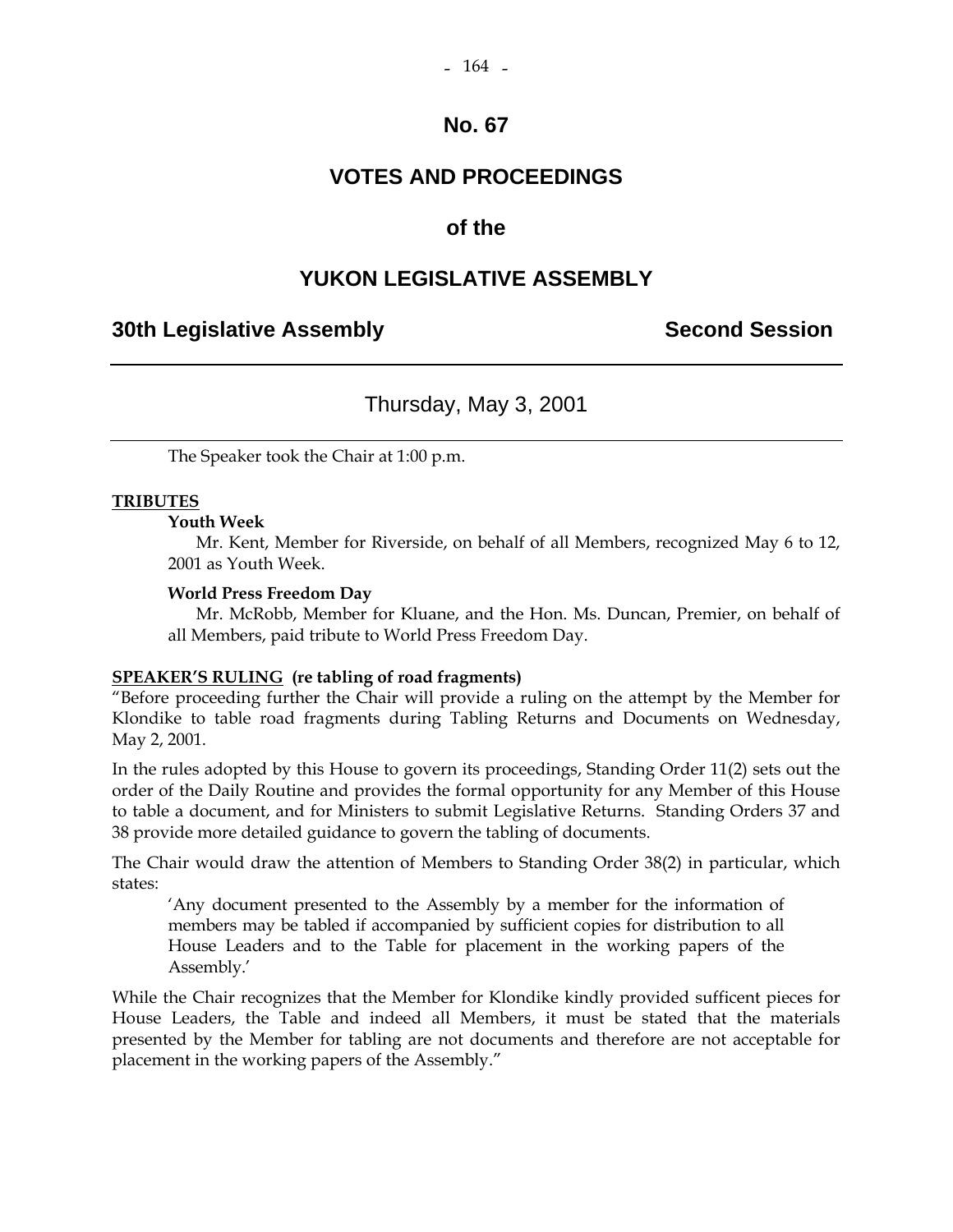## **PETITIONS**

#### **Presentation**

Mr. Keenan, Member for Ross River-Southern Lakes, presented the following petition:

Public inquiry regarding policies, procedures and practices of Family and Children's Services Branch **(Petition #4)** 

#### **Report of the Clerk**

The Clerk reported on Petition #3 as follows:

"Mr. Speaker and honourable Members of the Assembly:

 I have had the honour to review a petition, being Petition #3 of the Second Session of the 30th Legislative Assembly, as presented by the Member for Ross River-Southern Lakes on May 2, 2001.

 This petition meets the requirement as to form of the Standing Orders of the Yukon Legislative Assembly."

> Patrick L. Michael Clerk of the Yukon Legislative Assembly

The Speaker ruled that, accordingly, Petition #3 was deemed to be read and received.

## **MOTION TO SIT BEYOND NORMAL HOUR OF ADJOURNMENT**

 Unanimous consent having been requested by Ms. Tucker, Government House Leader, and granted to waive Standing Order 27(1) with regard to notice, it was moved by Ms. Tucker, Government House Leader:

 THAT, to fulfill the agreement reached between House Leaders on behalf of their caucuses, this House orders:

- (1) the time for the sittings of the Assembly for the remainder of the 2001 spring sitting shall be as follows:
	- (a) Thursday, May 3, 2001 1:00 p.m. to 6:00 p.m.,
	- (b) Monday, May 7, 2001 1:00 p.m. to 6:00 p.m. and 7:00 p.m. to 9:00 p.m.,
	- (c) Tuesday, May 8, 2001 1:00 p.m. to 6:00 p.m. and 7:00 p.m. to 9:00 p.m., and
	- (d) Wednesday, May 9, 2001 1:00 p.m. to 6:00 p.m.;
- (2) the business to be considered under Orders of the Day on those sitting days shall be restricted to Bill #4, *First Appropriation Act, 2001-02;*
- (3) if Bill #4 should still be under consideration in the Committee of the Whole at 4:30 p.m. on Wednesday, May 9, 2001, the Chair shall interrupt proceedings and immediately put all questions necessary to conclude consideration of Bill #4 and then report to the Assembly;
- (4) a motion for Third Reading of Bill #4 shall be moved immediately after Bill #4 has been reported from Committee of the Whole;
- (5) each of the Leaders in the House shall be given a maximum of 20 minutes to speak to the motion for Third Reading of Bill #4;
- (6) if debate is continuing on the motion for Third Reading of Bill #4 at 5:45 p.m. on Wednesday, May 9, 2001, the Speaker shall interrupt the debate and put the question on the motion;
- (7) the House shall then receive the Commissioner to grant Assent to the bills which have passed the House; and
- (8) the House shall then adjourn.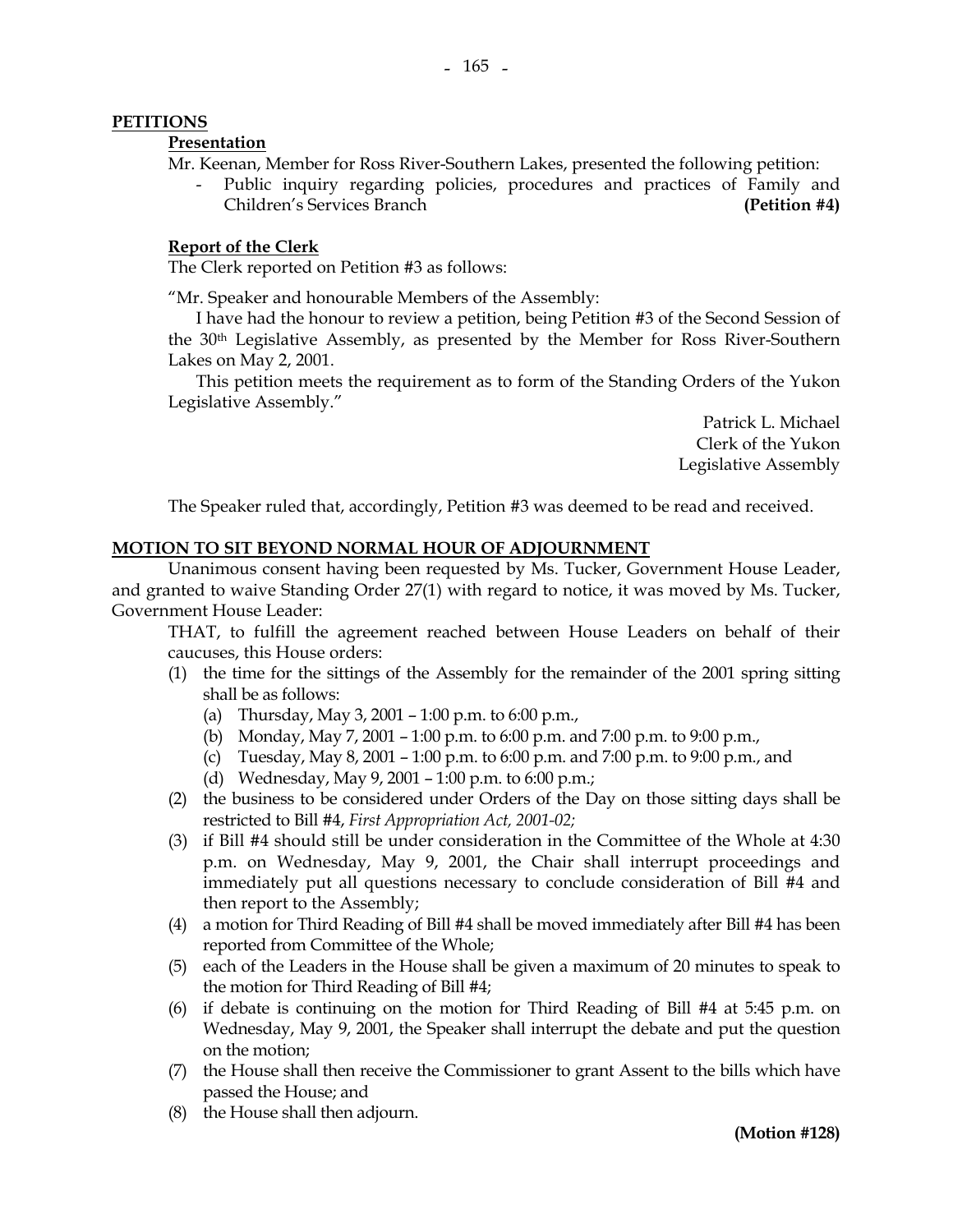The question being put on Motion #128, it was agreed to.

## **COMMITTEE OF THE WHOLE**

 According to Order, the Assembly resolved into Committee of the Whole. Progress was reported on the following Bill:

 Bill #4 - First Appropriation Act, 2001-02 -Hon. Ms. Duncan

The report of the Chair was adopted.

## **EXPRESSION OF APPRECIATION TO ACTING DEPUTY CLERK, DOUGLAS ARNOTT**

 The Speaker, on behalf of all Members, thanked Mr. Douglas Arnott, Acting Deputy Clerk, for his service to the House during the 2001 spring sitting.

 $\overline{\phantom{a}}$  , and the set of the set of the set of the set of the set of the set of the set of the set of the set of the set of the set of the set of the set of the set of the set of the set of the set of the set of the s

The Assembly adjourned at 6:04 p.m. until 1:00 p.m., Monday, May 7, 2001.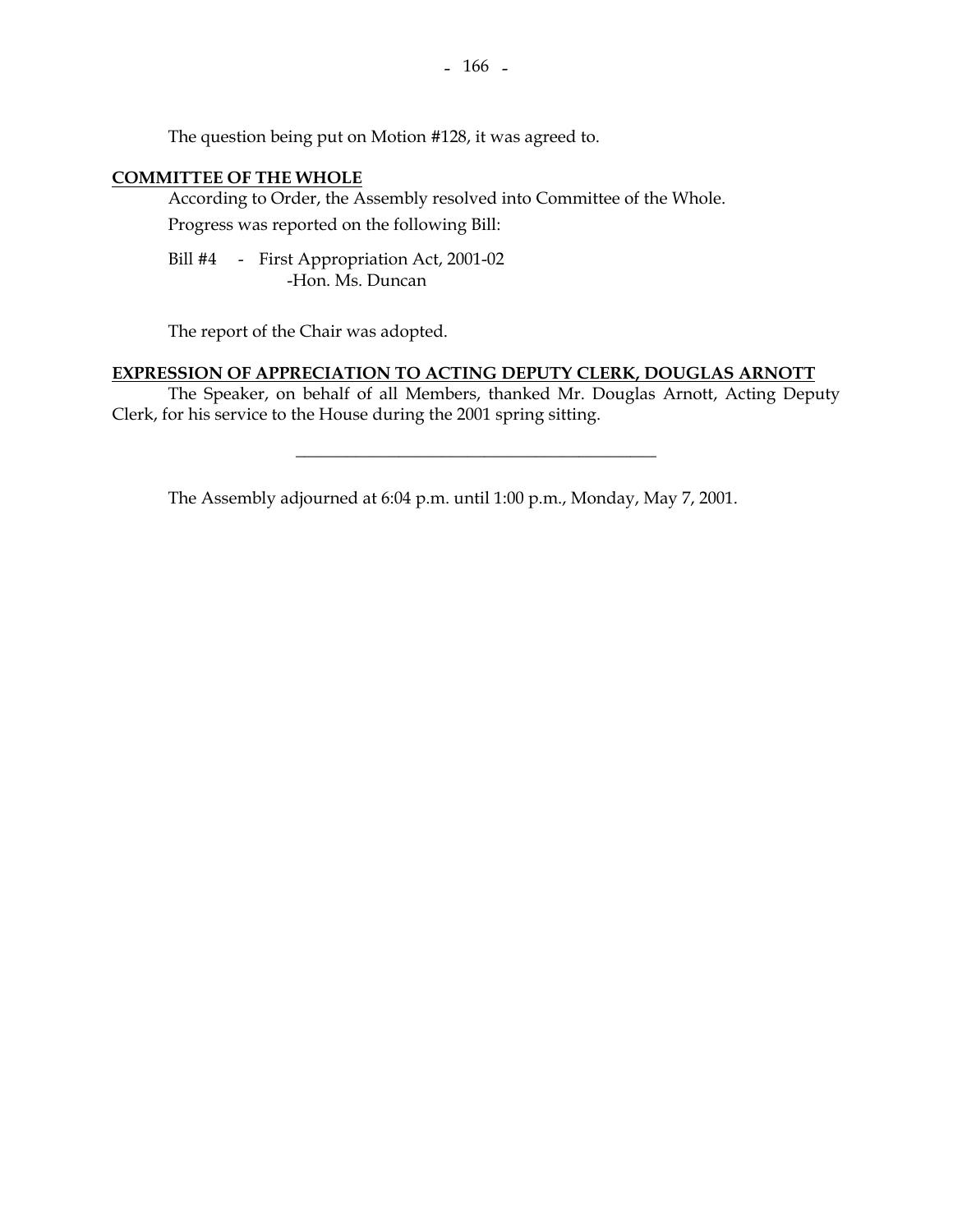## **No. 68**

# **VOTES AND PROCEEDINGS**

# **of the**

# **YUKON LEGISLATIVE ASSEMBLY**

## **30th Legislative Assembly Second Session**

# Monday, May 7, 2001

The Speaker took the Chair at 1:00 p.m.

## **TRIBUTES**

#### **National Nursing Week**

 The Hon. Mr. Roberts, Minister of Health and Social Services, and Mr. Keenan, Member for Ross River-Southern Lakes, recognized May 7 to 13, 2001 as National Nursing Week.

#### **Information Technology Week**

 The Hon. Mr. Jim, Minister of Government Services, recognized Canada's first annual Information Technology Week and paid tribute to Yukoners who have been instrumental in the development of "IT" in the territory.

#### **TABLING RETURNS AND DOCUMENTS**

Hon. Mr. Jim, Minister of Government Services

- Government Services: response to questions asked during 2001-02 budget debate re fuel purchase for fleet vehicles; French Language Services transfer payments; and sole-sourced contracts **(Legislative Return #71)**
- Government Services: response to questions asked during 2001-02 budget debate re special purpose buildings; and transfer of French Language Services and photography unit from Executive Council Office to Government Services

**(Legislative Return #72)**

#### **PETITIONS**

The Clerk reported on Petition #4 as follows:

"Mr. Speaker and honourable Members of the Assembly:

 I have had the honour to review a petition, being Petition #4 of the Second Session of the 30th Legislative Assembly, as presented by the Member for Ross River-Southern Lakes on May 3, 2001.

The first page of the petition contains the following prayer:

 'Therefore, the undersigned ask the Legislative Assembly to urge the Commissioner in Executive Council to immediately commission a public inquiry under the *Public*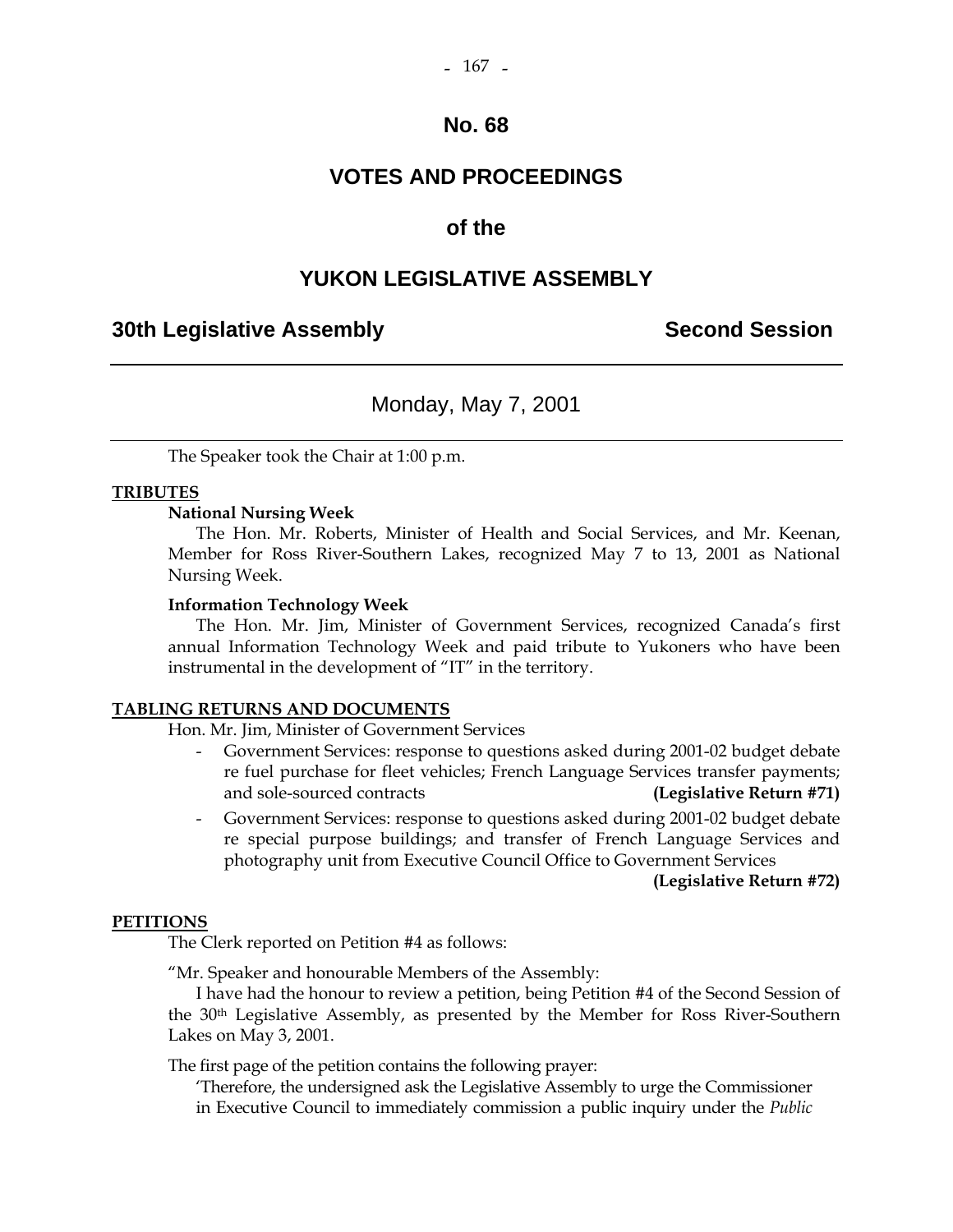*Inquiries Act* into the policies, procedures and practices of Family and Children's Services.'

The prayer on the remaining pages of the petition is worded as follows:

 'Therefore, the undersigned ask the Legislative Assembly to immediately commission a public inquiry under the *Public Inquiries Act* into the policies, procedures and practices of Family and Children's Services.'

 As the Legislative Assembly is not capable of commissioning a public inquiry under the *Public Inquiries Act*, the portion of the petition that contains the prayer asking the Assembly to commission a public inquiry does not conform with the requirements respecting petitions.

 However, the first page does contain a proper prayer asking the Legislative Assembly to do something which it is capable of doing. The wording of the petition text in both versions is, in all other regards, identical.

 Whenever the Assembly has given consideration in the past to the rules governing petitions, the clear indication received is that, in cases where there is doubt, the Assembly would prefer the benefit of that doubt be provided to the petitioners.

 Therefore, it is found that this petition meets the requirements as to form of the Standing Orders of the Yukon Legislative Assembly."

> Patrick L. Michael Clerk of the Yukon Legislative Assembly

The Speaker ruled that, accordingly, Petition #4 was deemed to be read and received.

#### **FILED DOCUMENT**

 During Question Period, Mr. Jenkins, Leader of the Third Party, filed the following document:

 - Personal income tax savings to Yukoners (2002–2003): page 9 from 2001-2002 budget **(Filed Document #17)** 

## **COMMITTEE OF THE WHOLE**

 According to Order, the Assembly resolved into Committee of the Whole. Progress was reported on the following Bill:

Bill #4 - First Appropriation Act, 2001-02 -Hon. Ms. Duncan

The report of the Chair was adopted.

The Assembly adjourned at 9:00 p.m. until 1:00 p.m., Tuesday, May 8, 2001.

\_\_\_\_\_\_\_\_\_\_\_\_\_\_\_\_\_\_\_\_\_\_\_\_\_\_\_\_\_\_\_\_\_\_\_\_\_\_\_\_\_\_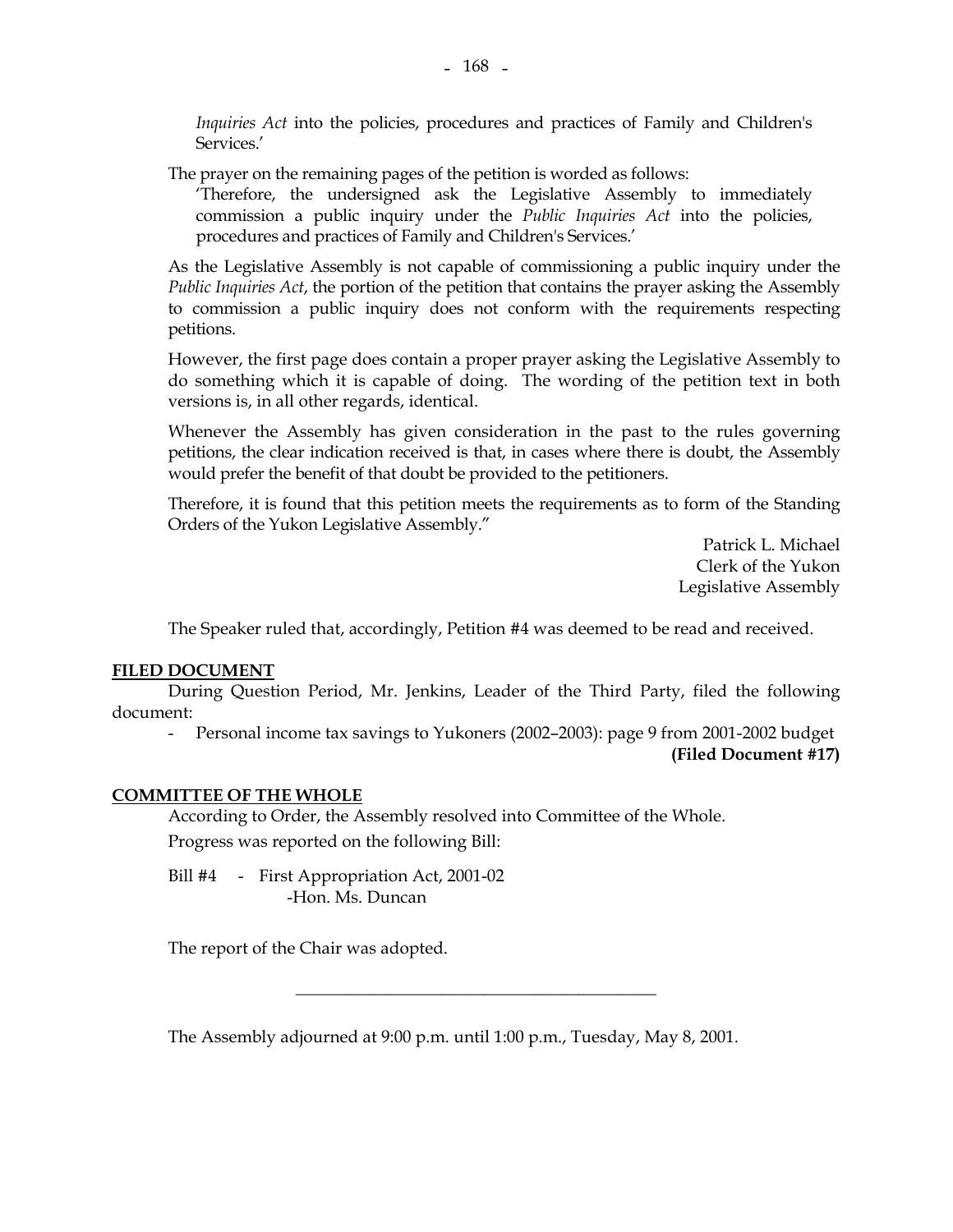#### $-169$   $-$

## **No. 69**

# **VOTES AND PROCEEDINGS**

# **of the**

# **YUKON LEGISLATIVE ASSEMBLY**

# **30th Legislative Assembly Second Session**

# Tuesday, May 8, 2001

The Speaker took the Chair at 1:00 p.m.

## **TRIBUTES**

## **North American Occupational Safety and Health Week**

 The Hon. Mr. Roberts, Minister of Health and Social Services, Mr. Keenan, Member for Ross River-Southern Lakes, and Mr. Jenkins, Leader of the Third Party, recognized May 6 to 12, 2001 as North American Occupational Safety and Health Week.

#### **National Young Women's Day**

 The Hon. Mrs. Edelman, Minister responsible for the Women's Directorate, recognized May 11, 2001 as National Young Women's Day.

## **TABLING RETURNS AND DOCUMENTS**

Hon. Mr. Schneider, Speaker

- Auditor General: Report on Other Matters for 1998 and 1999

**(Sessional Paper #87)** 

Hon. Ms. Duncan, Premier

- Yukon State of the Environment Report (1999): review by the Yukon Council on the Economy and the Environment (April 2001) **(Sessional Paper #88)**
- Yukon Council on the Economy and the Environment term report (April 1999 December 2000) **(Sessional Paper #89)**

Hon. Mr. Jim, Minister of Government Services

Government Services: response to questions asked during 2001-02 budget debate re Electronic Contract Registry; and Connect Yukon **(Legislative Return #73)**

#### **MINSTERIAL STATEMENTS**

Hon. Ms. Buckway, Minister of Community and Transportation Services

Dawson City Airport air tanker base

## **COMMITTEE OF THE WHOLE**

According to Order, the Assembly resolved into Committee of the Whole.

Progress was reported on the following Bill: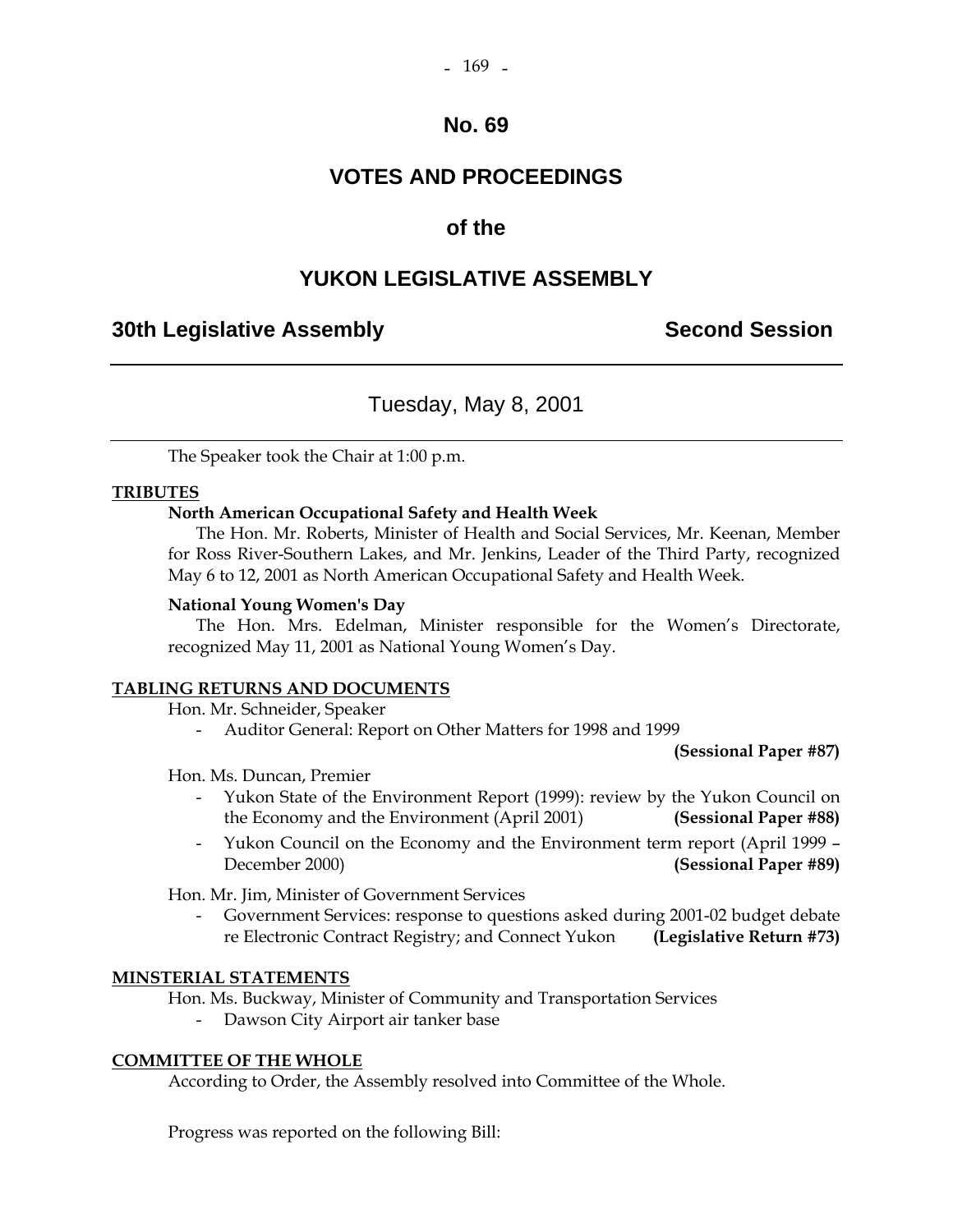## Bill #4 - First Appropriation Act, 2001-02 -Hon. Ms. Duncan

The report of the Chair was adopted.

The Assembly adjourned at 9:00 p.m. until 1:00 p.m., Wednesday, May 9, 2001.

 $\frac{1}{2}$  , and the set of the set of the set of the set of the set of the set of the set of the set of the set of the set of the set of the set of the set of the set of the set of the set of the set of the set of the set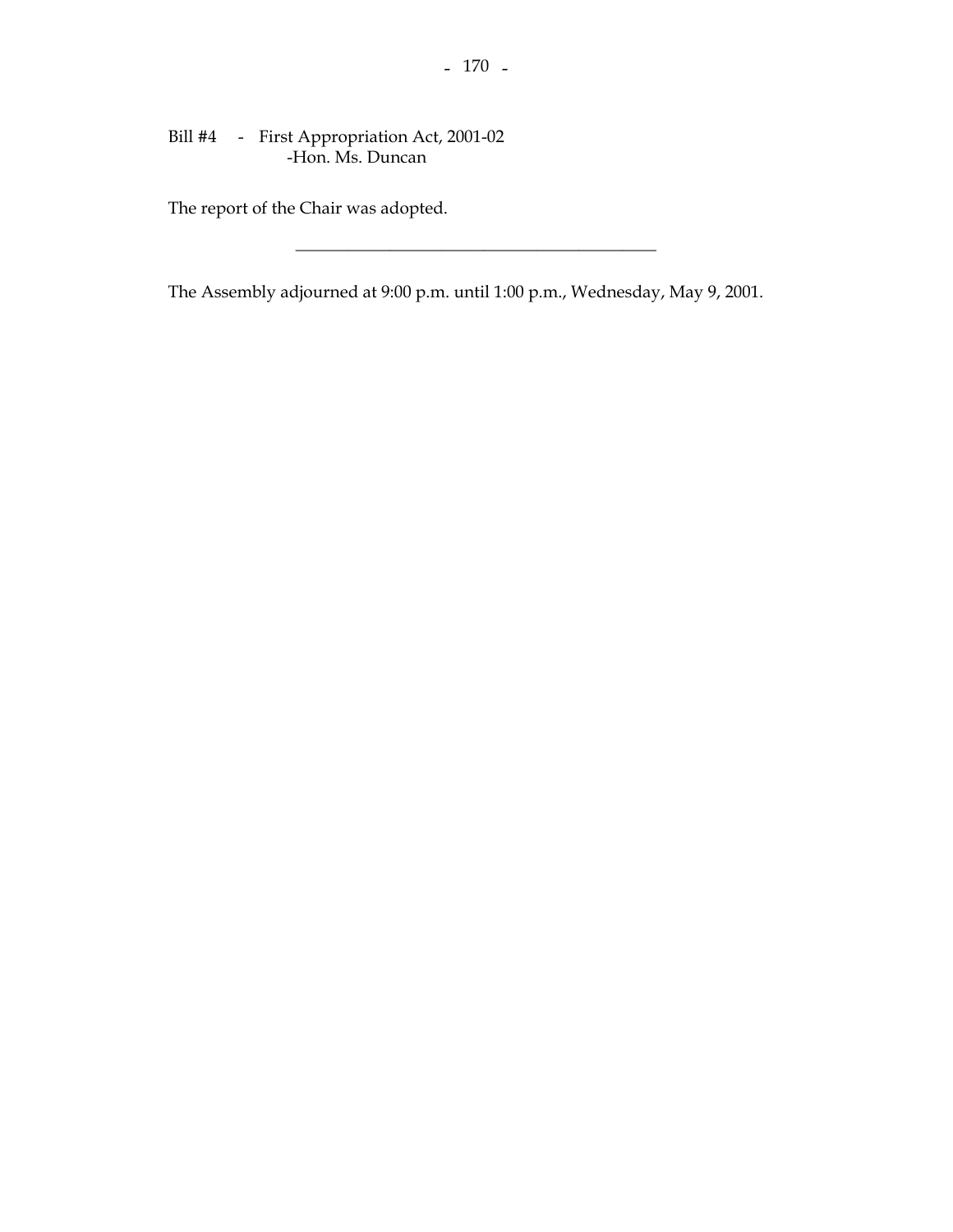# **No. 70**

# **VOTES AND PROCEEDINGS**

# **of the**

# **YUKON LEGISLATIVE ASSEMBLY**

# **30th Legislative Assembly Second Session**

# Wednesday, May 9 , 2001

The Speaker took the Chair at 1:00 p.m.

## **TRIBUTES**

## **Governor General's Silver Medal of Bravery recipient – Thane Phillips**

 The Hon. Mr. Eftoda, Minister of Education, paid tribute to Thane Phillips, in recognition of the impending presentation of the Governor General's Silver Medal of Bravery on June 22, 2001. Mr. Phillips rescued three individuals from the Yukon River in the spring of 2000.

## **Emergency Preparedness Week**

 The Hon. Ms. Buckway, Minister of Community and Transportation Services, recognized May 7 to 13, 2001 as Emergency Preparedness Week in Canada.

## **TABLING RETURNS AND DOCUMENTS**

Hon. Ms. Buckway, Minister of Justice

 - Crime Statistics – current trends: background; Crime in the Yukon –Third Quarter 2000 – Highlights; Yukon Crime Statistics, 1995-1999 – Highlights

#### **(Legislative Return #74)**

- Legal Aid trends: applications for fiscal years (1997 2001); initiatives increasing legal services provided by Legal Aid **(Legislative Return #75)**
- *Territorial Court Act* changes: three cases taken into account

#### **(Legislative Return #76)**

 **-** Cabinet Commission on Energy recommendations undertaken: residential; commercial; community energy management; in-government operations; transportation; energy supply planning; climate change; electricity pricing and regulatory issues **(Legislative Return #77)**

#### **MINSTERIAL STATEMENTS**

Hon. Mr. Eftoda, Minister responsible for the Public Service Commission

- Yukon Hire policy changes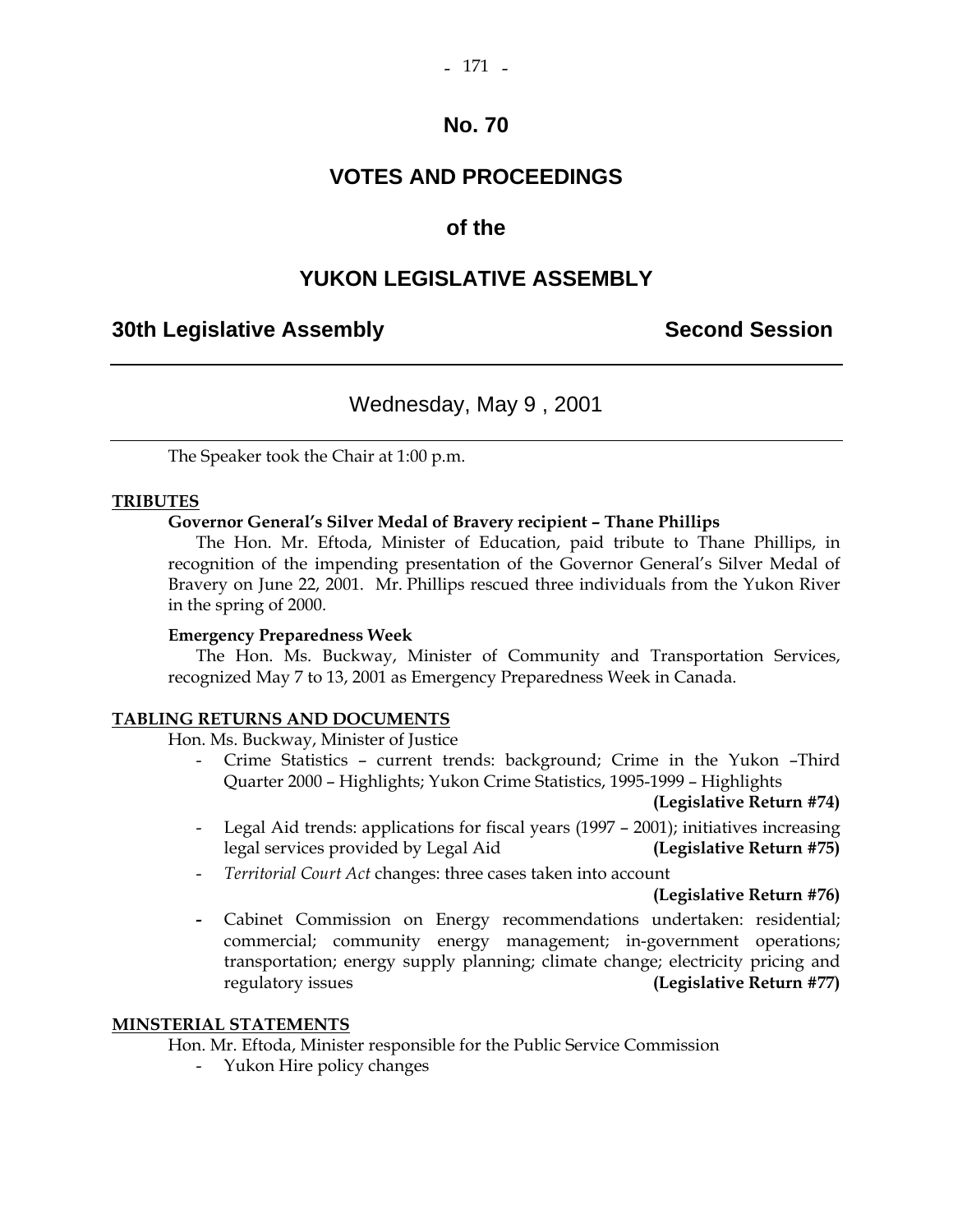#### **SPECIAL ADJOURNMENT MOTION**

Moved by Ms. Tucker, Government House Leader:

THAT the House, at its rising, do stand adjourned until it appears to the satisfaction of the Speaker, after consultation with the Premier, that the public interest requires that the House shall meet;

THAT the Speaker give notice that he is so satisfied, and thereupon the House shall meet at the time stated in such notice and shall transact its business as if it had been duly adjourned to that time; and

THAT, if the Speaker is unable to act owing to illness or other causes, the Deputy Speaker shall act in his stead for the purpose of this Order.

The question being put on the special adjournment motion, it was agreed to.

#### **COMMITTEE OF THE WHOLE**

According to Order, the Assembly resolved into Committee of the Whole.

## **Application of House Order re Bill #4**

At 4:30 p.m. the Chair interrupted proceedings and stated:

 "Order please. The time being 4:30, under the instructions of the House, if Bill #4 should still be under consideration in Committee of the Whole at 4:30 p.m. on Wednesday, May 9, 2001, the Chair shall interrupt proceedings and immediately put all questions necessary to conclude consideration of Bill #4 and then report to the Assembly."

The Chair then put all questions remaining on Bill #4.

The following Bill was reported without amendment:

Bill #4 - First Appropriation Act, 2001-02 -Hon. Ms. Duncan

The report of the Chair was adopted.

#### **GOVERNMENT BILLS**

The following Bill was called for Third Reading:

Bill #4 - First Appropriation Act, 2001-02 -Hon. Ms. Duncan

 The question being put on the motion for Third Reading, it was agreed to on the following recorded Division:

| Duncan      | Roberts | McLarnon  |    |
|-------------|---------|-----------|----|
| Eftoda      | Buckway | Kent      | 10 |
| <b>I</b> im | Tucker  | McLachlan |    |
| Edelman     |         |           |    |

YEA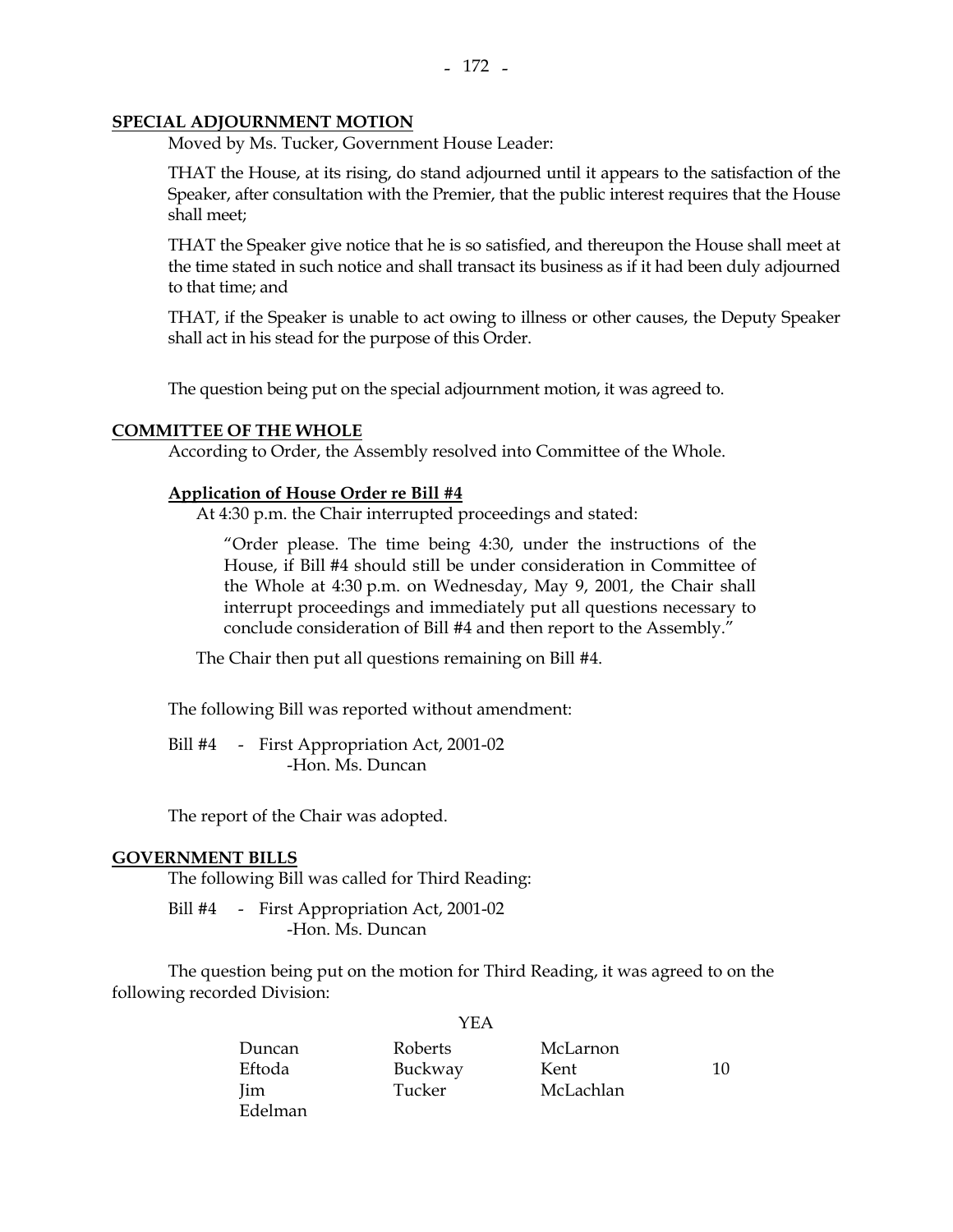| Fairclough | Keenan | Netro   |  |
|------------|--------|---------|--|
| Fentie     | McRobb | Jenkins |  |

#### **ASSENT TO BILLS**

 The Assembly received the Commissioner, the Hon. Jack Cable, in his capacity as Lieutenant-Governor, to give Assent to certain Bills passed by the House.

The Commissioner, having entered the Chamber, took his seat in the Speaker's chair.

The Speaker, the Hon. Mr. Schneider, addressed the Commissioner:

 "Sir, the Assembly has, at its present Session, passed certain Bills to which, in the name and on behalf of the Assembly, I respectfully request your Assent."

 The Clerk of the Assembly, Patrick L. Michael, then read the titles of the Bills which had been passed severally as follows:

|  | Bill #44 - An Act to Amend the Income Tax Act (No. 3)<br>-Hon. Ms. Duncan      |
|--|--------------------------------------------------------------------------------|
|  | Bill #36 - Territorial Court Judiciary Pension Plan Act<br>-Hon. Mr. Eftoda    |
|  | Bill #40 - An Act to Amend the Maintenance Enforcement Act<br>-Hon. Mr. Eftoda |
|  | Bill #42 - An Act to Amend the Employment Standards Act<br>-Hon. Mr. Eftoda    |
|  | Bill #41 - An Act to Amend the Tobacco Tax Act<br>-Hon. Ms. Duncan             |
|  | Bill #37 - An Act to Amend the Territorial Court Act<br>-Hon. Mr. Eftoda       |
|  | Bill #43 - An Act to Amend the Fuel Oil Tax Act<br>-Hon. Ms. Duncan            |
|  | Bill #38 - An Act to Amend the Public Utilities Act<br>-Hon. Ms. Duncan        |
|  | Bill #33 - Perpetuities and Accumulations Repeal Act<br>-Hon. Ms. Duncan       |
|  | Bill #34 - An Act to Amend the Trustee Act<br>-Hon. Ms. Duncan                 |
|  | Bill #4 - First Appropriation Act, 2001-02<br>-Hon. Ms. Duncan                 |

The Commissioner assented the Bills:

"I hereby Assent to the Bills as enumerated by the Clerk."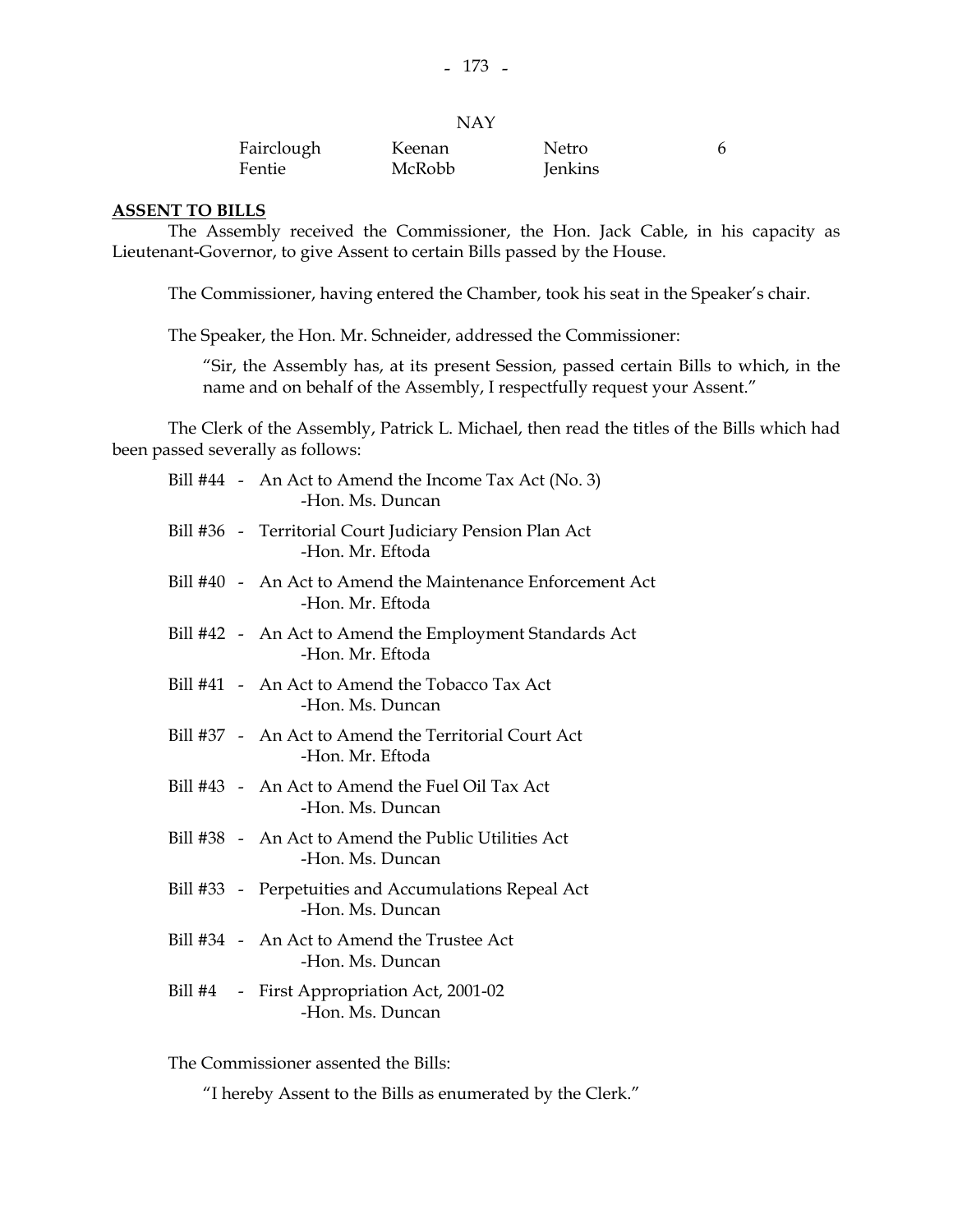The Commissioner then retired from the Chamber.

The Assembly adjourned at 5:30 p.m.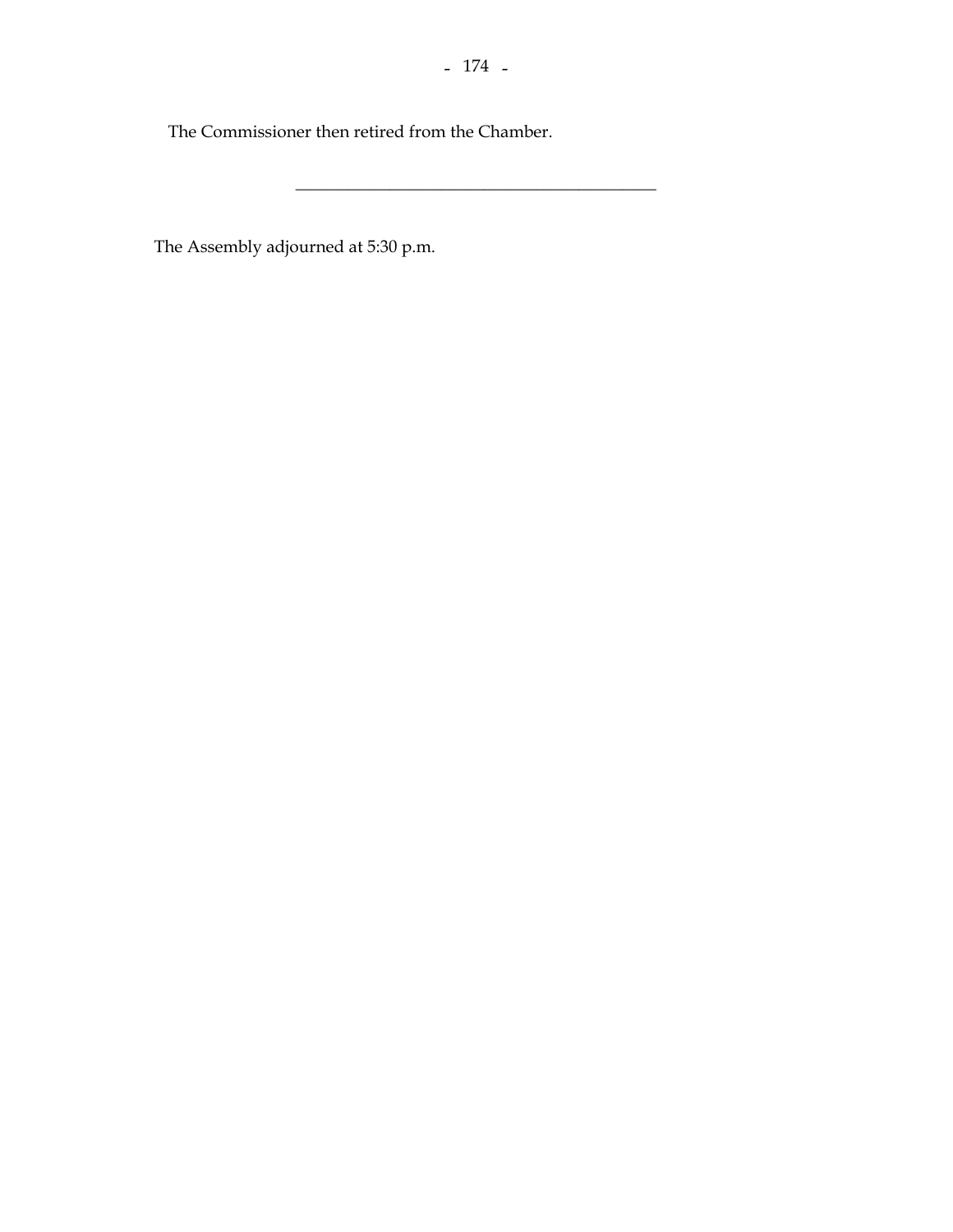# **INDEX TO JOURNALS**

# **Second Session Contract Contract Contract Contract Contract Contract Contract Contract Contract Contract Contract Contract Contract Contract Contract Contract Contract Contract Contract Contract Contract Contract Contract**

# **February 22, 2001 - May 9, 2001**

# **YUKON LEGISLATIVE ASSEMBLY**

|                                                           | A                                                                             |  |  |  |
|-----------------------------------------------------------|-------------------------------------------------------------------------------|--|--|--|
|                                                           | <b>PAGE</b>                                                                   |  |  |  |
| <b>ADJOURNMENT OF THE HOUSE</b> (See Motions, Procedural) |                                                                               |  |  |  |
| <b>ADMINISTRATOR (Geraldine Van Bibber)</b>               |                                                                               |  |  |  |
| <b>ASSENT TO BILLS</b>                                    |                                                                               |  |  |  |
|                                                           | B                                                                             |  |  |  |
| <b>Abbreviations</b>                                      |                                                                               |  |  |  |
| <b>1R</b> - First Reading of Bill                         | <b>C/W</b> - (Reported out of)<br><b>P</b> - Passed<br>Committee of the Whole |  |  |  |
| 2R - Second Reading<br><b>3R</b> - Third Reading          | A - Assent                                                                    |  |  |  |

## **BILLS**

(For Progress of Bills chart see Appendix A)

#### **Bills, Government**

| Bill # | <b>Title</b>                                     | 1R             | 2R             | C/W<br>* with<br>amendment | <b>3R&amp;P</b> | A              |
|--------|--------------------------------------------------|----------------|----------------|----------------------------|-----------------|----------------|
| 42     | Employment Standards Act, An<br>Act to Amend the | 01-03-26       | $01 - 04 - 12$ | $01 - 04 - 12$             | $01 - 04 - 26$  | $01 - 05 - 09$ |
| 4      | First Appropriation Act, 2001-02                 | $01 - 02 - 22$ | $01 - 05 - 09$ | $01 - 05 - 09$             | $01 - 05 - 09$  | 01-05-09       |
|        |                                                  |                |                |                            |                 | (continued)    |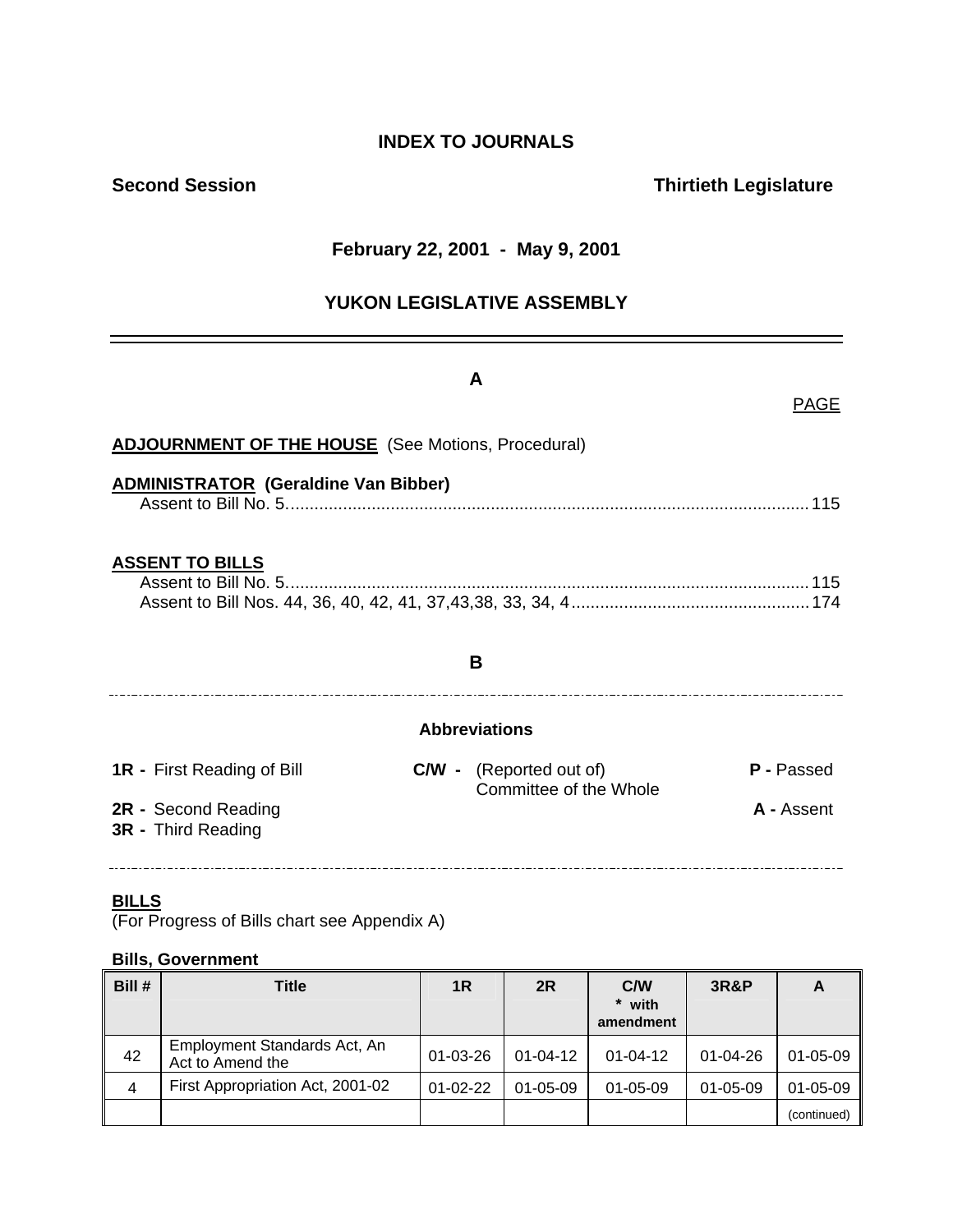## **Bills, Government (continued)**

| Bill # | <b>Title</b>                                           | 1 <sub>R</sub> | 2R             | <b>C/W</b>                            | <b>3R&amp;P</b> | A              |
|--------|--------------------------------------------------------|----------------|----------------|---------------------------------------|-----------------|----------------|
| 43     | Fuel Oil Tax Act, An Act to Amend<br>the               | $01 - 04 - 09$ | $01 - 04 - 12$ | $01 - 04 - 23$                        | $01 - 04 - 26$  | $01 - 05 - 09$ |
| 44     | Income Tax Act (No. 3), An Act to<br>Amend the         | $01 - 04 - 09$ | $01 - 04 - 12$ | $01 - 04 - 12$                        | $01 - 04 - 26$  | $01 - 05 - 09$ |
| 5      | Interim Supply Appropriation Act,<br>2001-02           | 01-03-26       | 01-03-27       | Stood ordered<br>for $3rd$<br>Reading | 01-03-27        | $01 - 03 - 27$ |
| 39     | Jury Act, An Act to Amend the                          | 01-03-26       | $01 - 04 - 12$ |                                       |                 |                |
| 40     | Maintenance Enforcement Act, An<br>Act to Amend the    | $01 - 04 - 09$ | $01 - 04 - 12$ | $01 - 04 - 12$                        | $01 - 04 - 26$  | $01 - 05 - 09$ |
| 33     | Perpetuities and Accumulations<br>Repeal Act           | $00-11-06$     | $01 - 04 - 12$ | $01 - 04 - 33$                        | 01-04-26        | $01 - 05 - 09$ |
| 38     | Public Utilities Act, An Act to<br>Amend the           | $01 - 04 - 02$ | $01 - 04 - 12$ | $01 - 04 - 23$                        | $01 - 04 - 26$  | $01 - 05 - 09$ |
| 37     | Territorial Court Act, An Act to<br>Amend the          | $01 - 04 - 09$ | $01 - 04 - 12$ | $01 - 04 - 23$                        | $01 - 04 - 26$  | $01 - 05 - 09$ |
| 36     | <b>Territorial Court Judiciary Pension</b><br>Plan Act | 01-03-26       | $01 - 04 - 12$ | $01 - 04 - 12$                        | 01-04-26        | $01 - 05 - 09$ |
| 41     | Tobacco Tax Act, An Act to<br>Amend the                | $01 - 03 - 27$ | $01 - 04 - 12$ | $01 - 04 - 12$                        | $01 - 04 - 26$  | $01 - 05 - 09$ |
| 34     | Trustee Act, An Act to Amend the                       | 00-11-06       | $01 - 04 - 12$ | $01 - 04 - 26$                        | 01-03-30        | 01-05-09       |

#### **Bills, Other Than Government**

| Bill # | Title                                   | 1R         | 2R                                                               | <b>C/W</b> | <b>3R&amp;P</b> |  |
|--------|-----------------------------------------|------------|------------------------------------------------------------------|------------|-----------------|--|
| 101    | Child, Youth and Family Advocacy<br>Act | $00-11-20$ |                                                                  |            |                 |  |
| 102    | Fifth Appropriation Act, 2000-01        | $00-11-22$ | Ruled out of Order and not to be placed on<br><b>Order Paper</b> |            |                 |  |

## **BUDGET SPEECH**

(See Bill #4)

**C** 

# **CHAIR, COMMITTEE OF THE WHOLE (Mike McLarnon)**

| Rulings:    |  |
|-------------|--|
|             |  |
| Statements: |  |
|             |  |

#### **CLERK OF THE LEGISLATIVE ASSEMBLY (Patrick L. Michael)**

## **COMMISSIONER (Hon. Jack Cable)**

|--|--|--|--|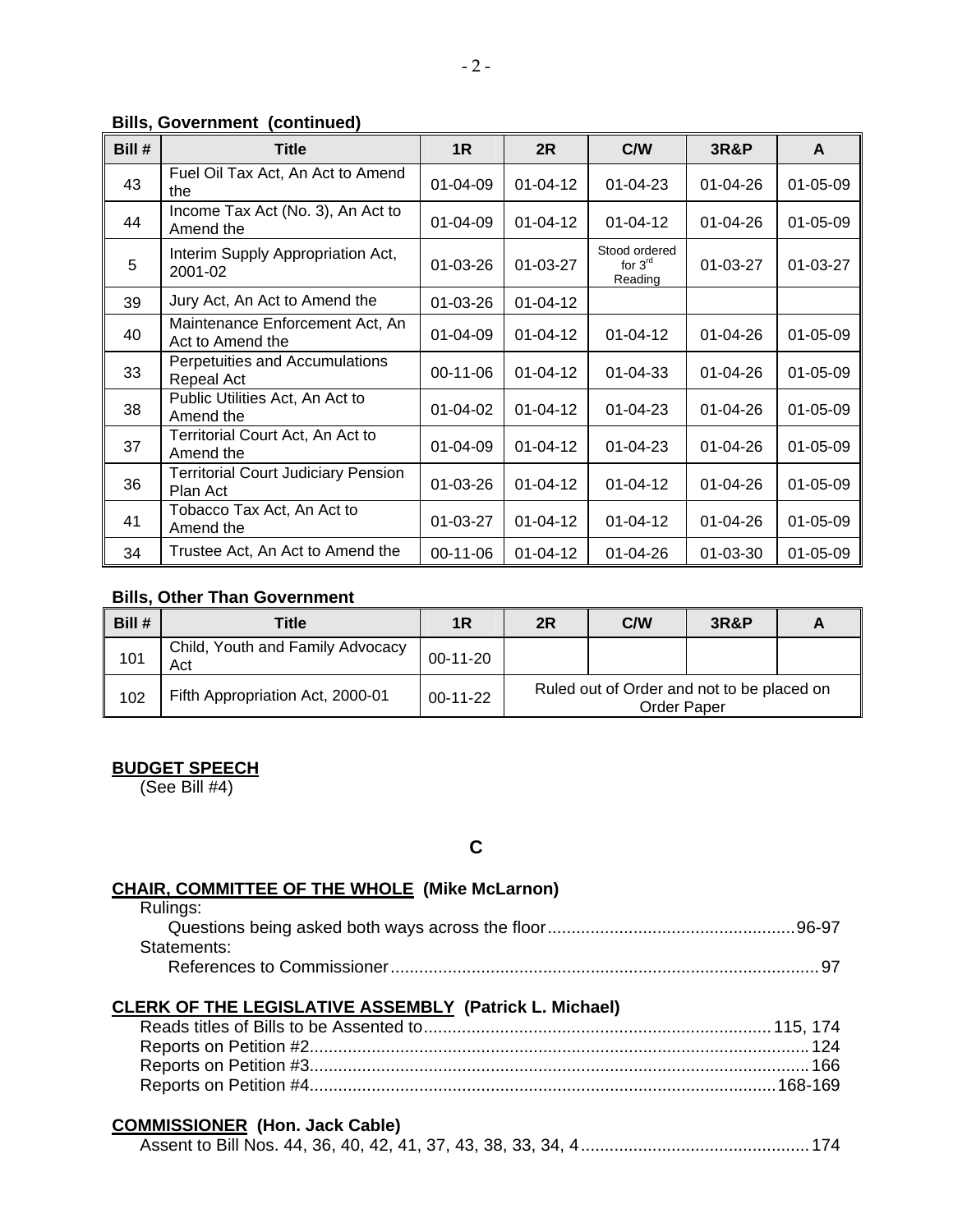## **DEBATE**

| ------<br>Adjourned:                                                  |  |
|-----------------------------------------------------------------------|--|
|                                                                       |  |
|                                                                       |  |
|                                                                       |  |
| Motion #31 as amended - pursuant to Standing Order 2(2) (Fentie)  119 |  |
|                                                                       |  |
|                                                                       |  |
| Motion to sit beyond normal hour of adjournment - pursuant to         |  |
|                                                                       |  |
| <b>DEPUTY CLERK - ACTING (Douglas Arnott)</b>                         |  |
|                                                                       |  |
|                                                                       |  |
| DISTURBANCE IN THE CHAMBER                                            |  |
|                                                                       |  |
|                                                                       |  |
| <b>DIVISION</b>                                                       |  |
|                                                                       |  |
|                                                                       |  |
|                                                                       |  |
|                                                                       |  |
|                                                                       |  |
|                                                                       |  |
|                                                                       |  |
|                                                                       |  |
|                                                                       |  |
|                                                                       |  |
|                                                                       |  |
|                                                                       |  |
|                                                                       |  |
|                                                                       |  |
|                                                                       |  |
|                                                                       |  |
|                                                                       |  |
|                                                                       |  |
|                                                                       |  |
|                                                                       |  |
|                                                                       |  |
|                                                                       |  |
|                                                                       |  |
|                                                                       |  |
|                                                                       |  |
|                                                                       |  |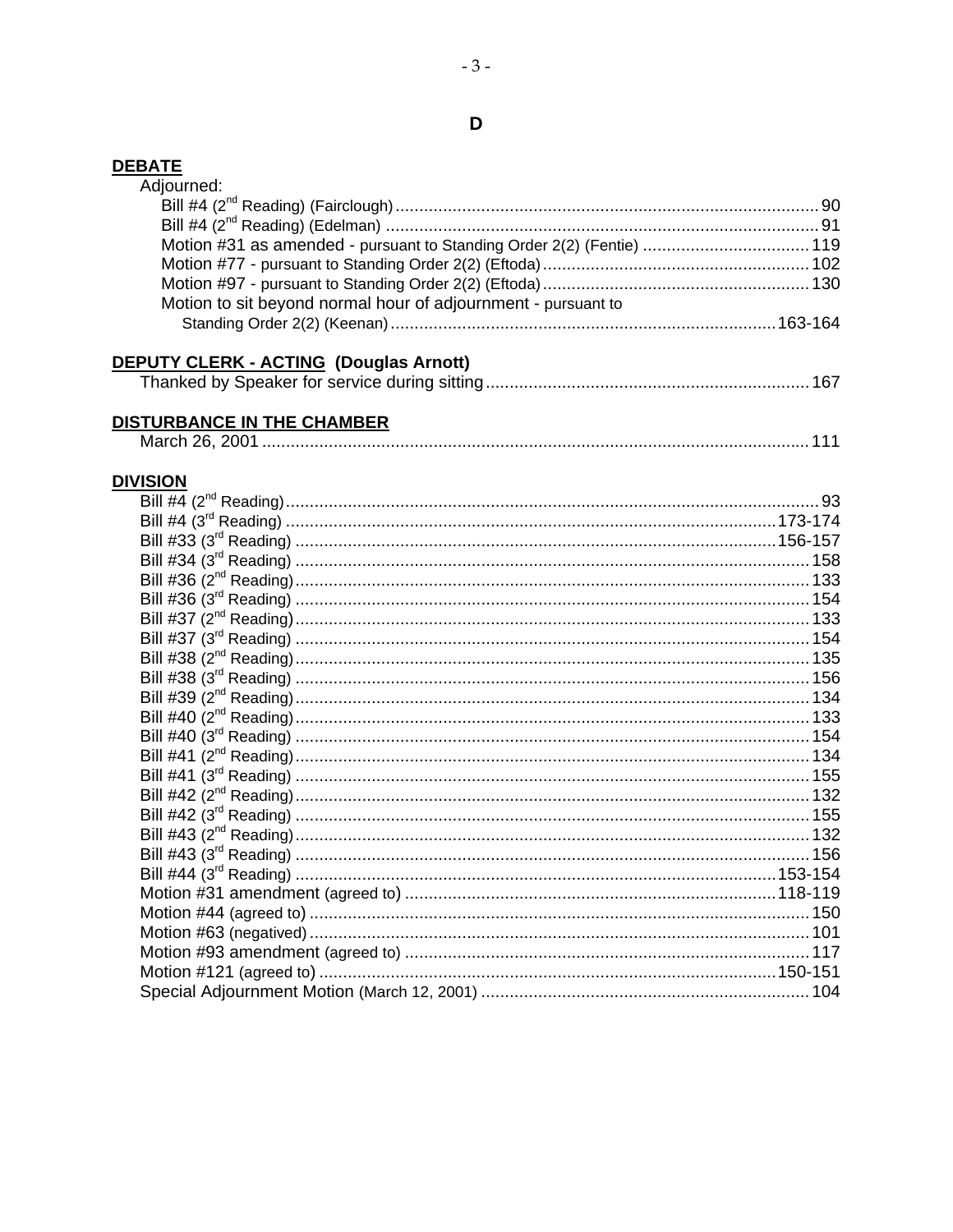#### **FILED DOCUMENTS**

| Alaska Senate Bill #164: re lands adjacent to the Beaufort Sea                                                                                                                                                     |  |
|--------------------------------------------------------------------------------------------------------------------------------------------------------------------------------------------------------------------|--|
| Apology regarding comments made at the TIAY AGM (letter dated<br>April 23, 2001) from Dan Brennan, Deputy Minister of Tourism,<br>to Steve Leonard, President, Tourism Industry Association, Yukon                 |  |
| Constituent casework letters: letter (dated March 26, 2001) to Premier<br>Duncan from Eric Fairclough, Leader of the Official Opposition, listing<br>letters addressed to the Premier that have not had a response |  |
| Federal Tax Credit for flow-through share investors: letter (dated<br>December 15, 2000) from federal Minister of Finance, the Hon. Paul                                                                           |  |
| Highway enforcement staff: letter (dated March 29, 2001) to Mr. Jenkins,<br>Leader of the Third Party, from G.W. Hunter, Weigh Station Operator                                                                    |  |
| Map showing possible Yukon land withdrawals through the Protected Areas<br>Strategy and Special Management Areas (dated February 8, 2001)                                                                          |  |
| Personal income tax savings to Yukoners (2002 - 2003): page 9 from 2001-                                                                                                                                           |  |
|                                                                                                                                                                                                                    |  |

## **H**

| <b>HOUSE ORDER RE BILL #4</b> |  |
|-------------------------------|--|
|                               |  |

**I** 

## **INTRODUCTIONS**

Pages....................................................................................................................................89

#### **L**

## **LEGISLATIVE ASSEMBLY**

**Sessional Summary** Divisions - 26 Filed Documents - 7 Government Bills Introduced - 13 Government Bills Passed - 12 Legislative Returns - 51

(continued)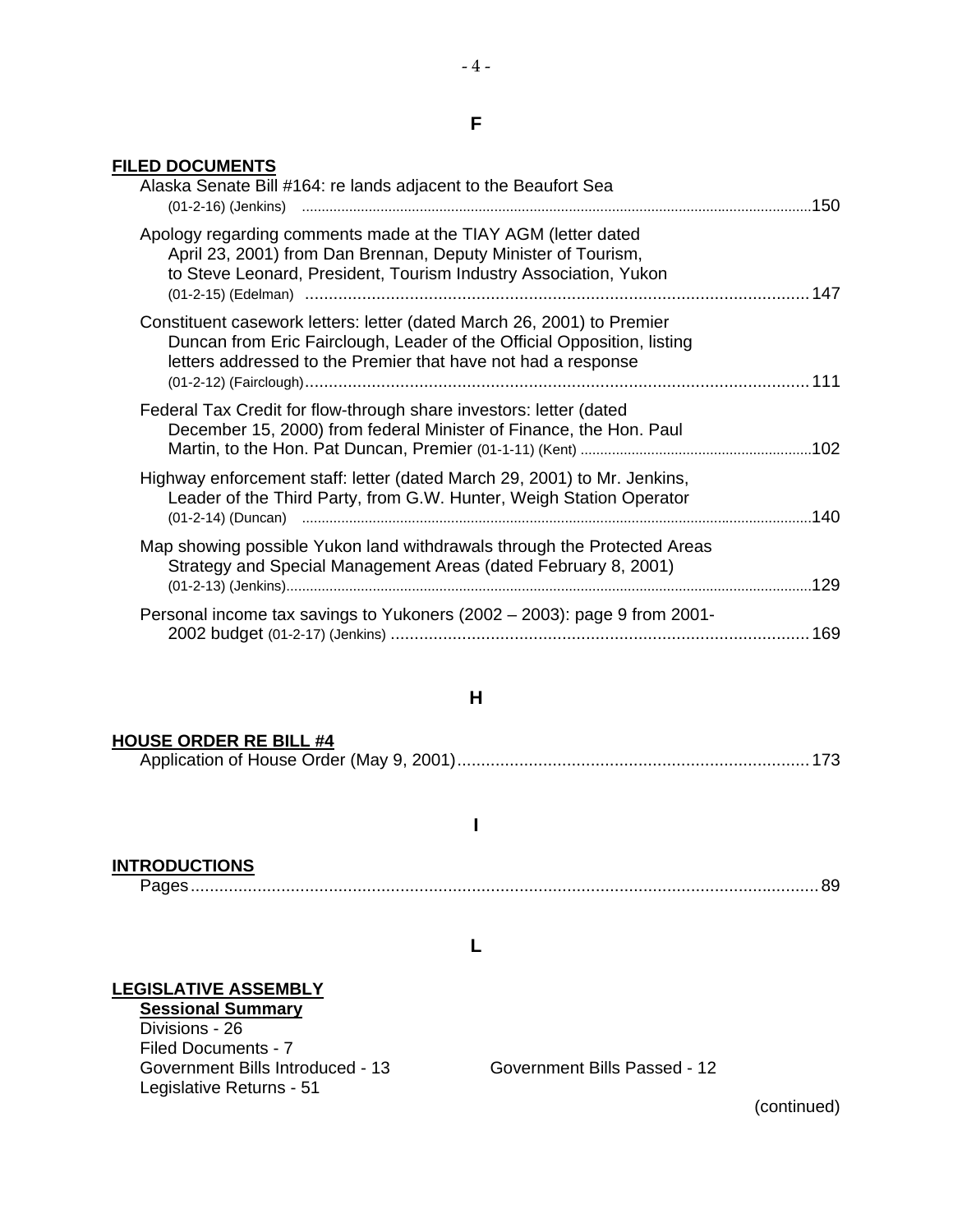# **LEGISLATIVE ASSEMBLY (continued)**

**Sessional Summary (continued)**  Motions Passed, Government - 0 Motions Debated, Other than Government - 10 Motions Passed, Other than Government - 3 Petitions - 3 Sessional Papers - 33 Sitting Days - 39 Written Questions - 0

## **LEGISLATIVE RETURNS**

| Annual returns (Business Corporations Act) filing system: explanation of                                                                                                                                                   |             |
|----------------------------------------------------------------------------------------------------------------------------------------------------------------------------------------------------------------------------|-------------|
| Budget expenditures for Cabinet and Management Support Branch and                                                                                                                                                          |             |
|                                                                                                                                                                                                                            |             |
| Cabinet Commission on Energy recommendations undertaken: residential;<br>commercial; community energy management; in-government operations;<br>transportation; energy supply planning; climate change; electricity pricing |             |
| Connect Yukon – 19595 Yukon Inc.: information pertaining to Immigrant                                                                                                                                                      |             |
| Community and Transportation Services: response to questions asked on<br>March 14, 2001 during debate on 2001/02 Estimates re subdivision                                                                                  |             |
| Computer equipment expenditures for Executive Council Office:                                                                                                                                                              |             |
| Continuing Care Facility (new): new staffing positions; recruitment strategy;                                                                                                                                              |             |
| Contract and transition costs related to Executive Council Office                                                                                                                                                          |             |
| Crime Statistics - current trends: background; Crime in the Yukon - Third<br>Quarter 2000 - Highlights; Yukon Crime Statistics, 1995-1999 -                                                                                |             |
|                                                                                                                                                                                                                            |             |
| CT scan diagnostic services for Whitehorse General Hospital (01-2-63) (Roberts) 148                                                                                                                                        |             |
| Development Assessment Process Legislation: status (01-2-37) (Duncan) 114                                                                                                                                                  |             |
| Devolution Transfer Agreement (draft): information pertaining to Environmental<br>Matters chapter; financial resources for fire suppression (01-2-31) (Duncan) 109                                                         |             |
|                                                                                                                                                                                                                            |             |
| Forest Management Plan for Southeast Yukon: revised draft Memorandum<br>of Understanding provided by DIAND to Liard First Nation and Yukon                                                                                 |             |
| Fuel Costs: cost analysis on comparative fuel costs, including natural gas                                                                                                                                                 |             |
|                                                                                                                                                                                                                            | (continued) |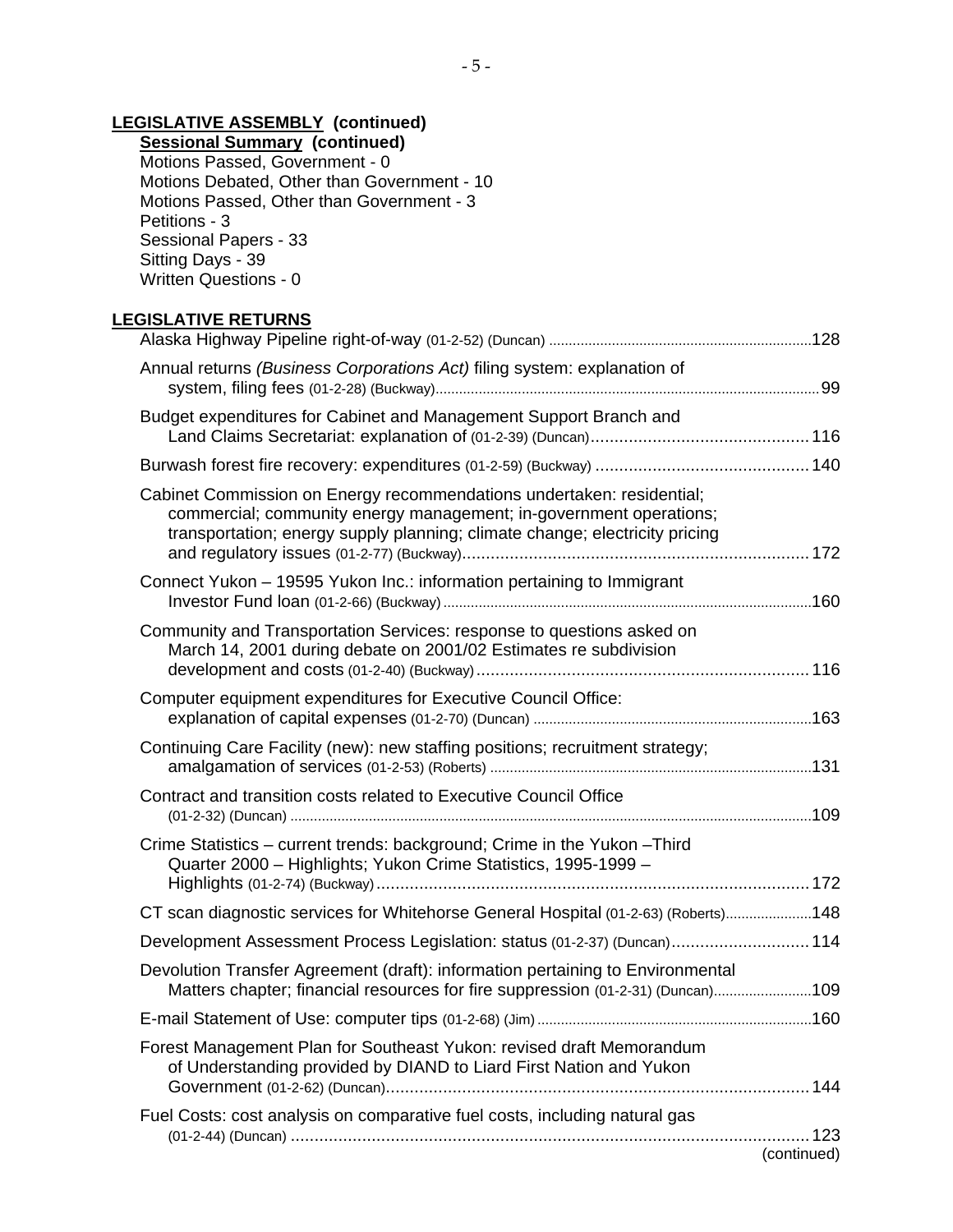# **LEGISLATIVE RETURNS (continued)**

| Government department reporting process: no changes (01-2-34) (Duncan) 109                                                                                                                                       |             |
|------------------------------------------------------------------------------------------------------------------------------------------------------------------------------------------------------------------|-------------|
| Government Services: response to questions asked during 2001-02 budget<br>debate re Electronic Contract Registry; and Connect Yukon (01-2-73) (Jim)  170                                                         |             |
| Government Services: response to questions asked during 2001-02 budget<br>debate re fuel purchase for fleet vehicles; French Language Services                                                                   |             |
| Government Services: response to questions asked during 2001-02 budget<br>debate re special purpose buildings; and transfer of French Language<br>Services and photography unit from Executive Council Office to |             |
| Health and Social Services: number of FTE's in department by agencies                                                                                                                                            |             |
| Intergovernmental Relations Political Accord between the Yukon First Nations<br>and the Government of Yukon (dated February 2, 2001) (01-2-33) (Duncan) 109                                                      |             |
|                                                                                                                                                                                                                  |             |
| Kotaneelee (Yukon) gas: potential natural gas costs to consumers                                                                                                                                                 |             |
| Land claims issues that can be discussed on the floor of the Legislature: list                                                                                                                                   |             |
| Land Use Permits and Water Licenses: listing and status of each                                                                                                                                                  |             |
| Legal Aid trends: applications for fiscal years (1997 – 2001); initiatives<br>increasing legal services provided by Legal Aid (01-2-75) (Buckway)  172                                                           |             |
|                                                                                                                                                                                                                  |             |
| Ministerial and MLA travel for Community and Transportation Services:                                                                                                                                            |             |
| Motor Vehicles Branch cash handling: security procedures (01-2-56) (Buckway) 140                                                                                                                                 |             |
| Negotiations with Liard First Nation and Kaska First Nations: dates of                                                                                                                                           |             |
| Northern offshore boundaries (Yukon): Yukon Government representations                                                                                                                                           |             |
| Nuclear waste: Russia's plans to ship through the Arctic Ocean                                                                                                                                                   |             |
| Oil and Gas/Pipeline Database: Business Directory; connecting Yukon                                                                                                                                              |             |
| Piped energy distribution systems: companies interested in establishing system                                                                                                                                   |             |
| Piped propane distribution system (proposed): information pertaining to                                                                                                                                          |             |
| Pre-budget consultations by Government: list by meeting including attendees                                                                                                                                      |             |
|                                                                                                                                                                                                                  | (continued) |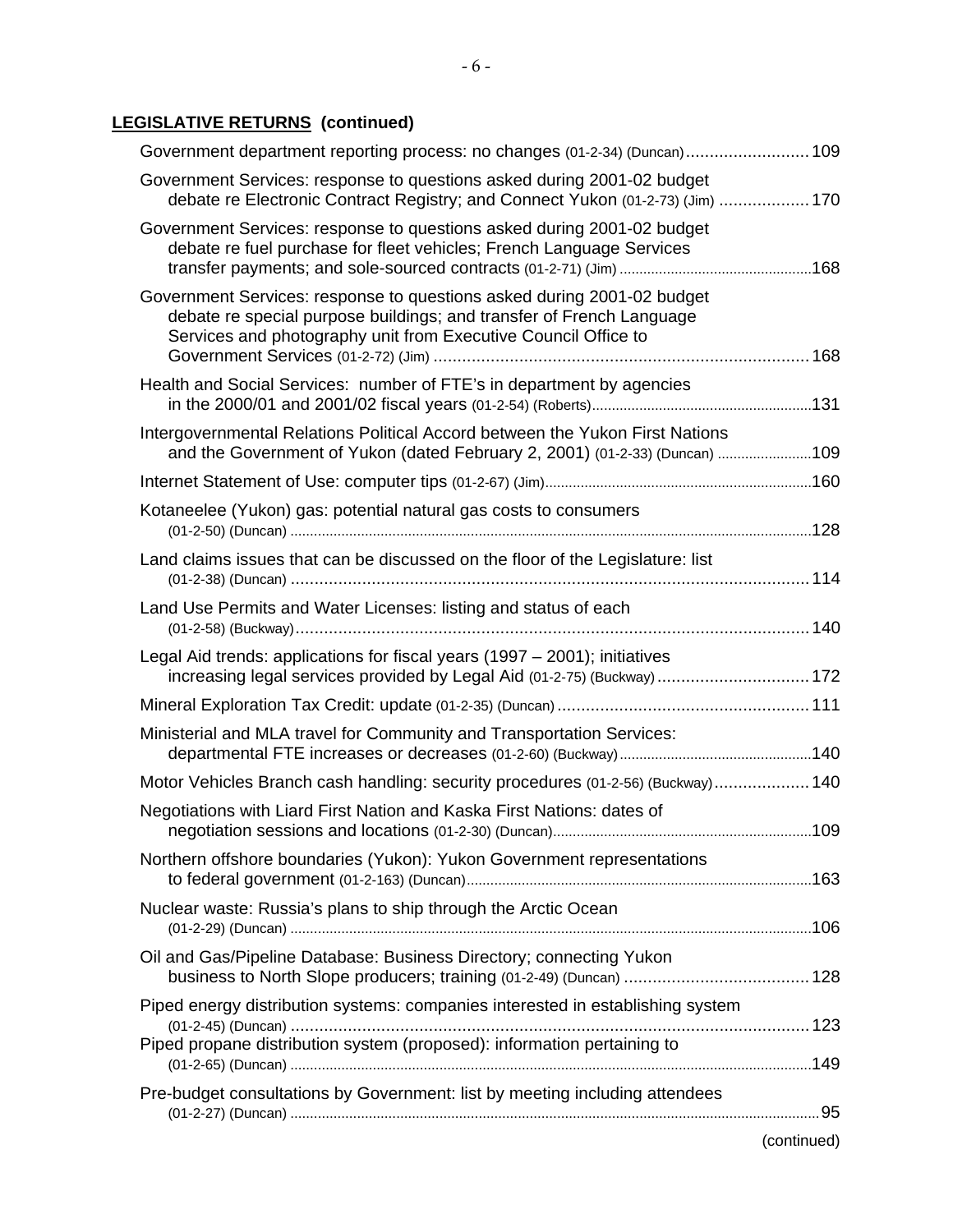| Road restrictions, axle loading, axle spacing: comparisons between Yukon<br>and Alaska, and Yukon and British Columbia (01-2-43) (Buckway)116    |  |
|--------------------------------------------------------------------------------------------------------------------------------------------------|--|
| Social Assistance figures (Yukon): 1998/1999, 1999/2000 and 2000/2001                                                                            |  |
| Softwood lumber exports: Canada/U.S. Softwood Agreement (01-2-51) (Duncan)128                                                                    |  |
| Supervisor for the City of Dawson: explanation of appointment; travel costs                                                                      |  |
| Territorial Court Act changes: three cases taken into account (01-2-76) (Buckway) 172                                                            |  |
|                                                                                                                                                  |  |
| Tombstone Park: status of mining claims; letter (dated February 16, 2001)<br>from Dave Jennings, Chief, Mining Land Use, Mineral Resources, NAP, |  |
| Top of the World Highway: information pertaining to (01-2-42) (Buckway) 116                                                                      |  |
| Water license requirements for construction camps: status (01-2-55) (Buckway)  140                                                               |  |
|                                                                                                                                                  |  |
|                                                                                                                                                  |  |
| Yukon Government Fund Limited: clarification on funds distribution from                                                                          |  |
| Yukon Government Fund Limited: information pertaining to (01-2-75) (Jim)123                                                                      |  |

## **M**

# **MINISTERIAL STATEMENTS**

| <b>Buckway</b>                                                       |             |
|----------------------------------------------------------------------|-------------|
| (Community and Transportation Services)                              |             |
| Active Living Task Force Strategy: Yukon Government response to  103 |             |
| Canada Transportation Act. Yukon Government's presentation to        |             |
|                                                                      |             |
|                                                                      |             |
|                                                                      |             |
|                                                                      |             |
| Duncan                                                               |             |
| (Premier)                                                            |             |
|                                                                      |             |
|                                                                      |             |
|                                                                      |             |
| Duncan                                                               |             |
| (Premier)                                                            |             |
|                                                                      |             |
|                                                                      |             |
|                                                                      |             |
|                                                                      |             |
|                                                                      | (continued) |
|                                                                      |             |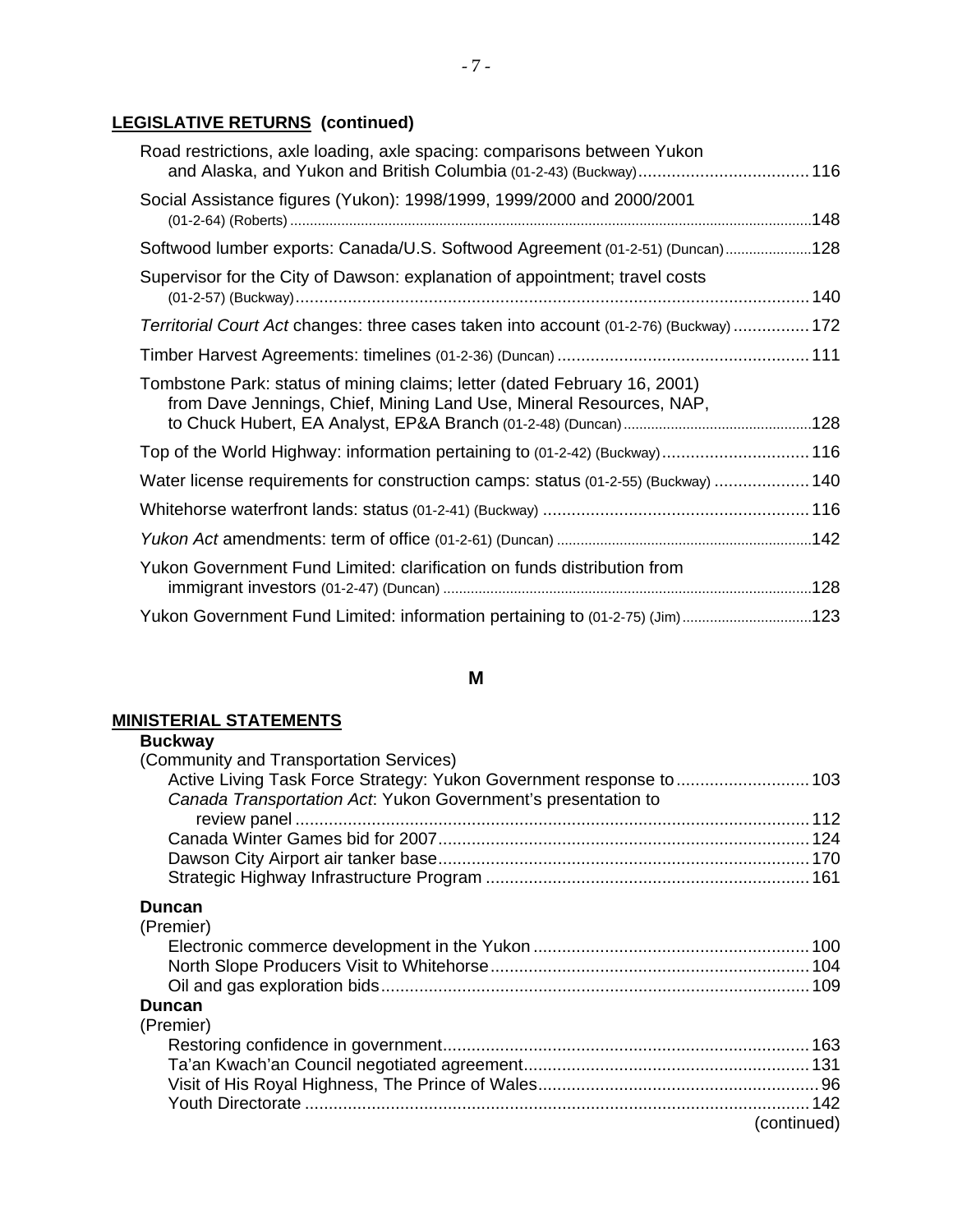| <b>Edelman</b>                                                                                                                  |                |         |                  |                       |
|---------------------------------------------------------------------------------------------------------------------------------|----------------|---------|------------------|-----------------------|
| (Tourism)                                                                                                                       |                |         |                  |                       |
| <b>Eftoda</b><br>(Acting Minister of Community and Transportation Services)                                                     |                |         |                  |                       |
| (Renewable Resources)                                                                                                           |                |         |                  |                       |
| (Education)                                                                                                                     |                |         |                  |                       |
| (Public Service Commission)                                                                                                     |                |         |                  |                       |
| Jim<br>(Yukon Housing Corporation)                                                                                              |                |         |                  |                       |
| <b>Roberts</b><br>(Health and Social Services)<br>Proclamation of An Act to Amend the Children's Act - Grandparents' rights 137 |                |         |                  |                       |
| <b>MONEY MESSAGE</b>                                                                                                            |                |         |                  |                       |
| <b>MOTIONS - OTHER THAN GOVERNMENT</b>                                                                                          | Member         | Page    | <b>Amendment</b> | <b>Disposition</b>    |
| Actions to revitalize the Yukon's economy<br>(#86)                                                                              | <b>Jenkins</b> | 151     |                  | U/C not to<br>proceed |
| Ceasing forestry activity in LaBiche area<br>pending provision of resource assessments<br>and data $(#93)$                      | Fentie         | 116-117 | 117              | Carried as<br>amended |
| Extending the Spring sitting beyond the 35<br>days laid out in the MOU (#121)                                                   | Fentie         | 150-151 |                  | Negatived             |
| Formation of an all-party committee to<br>examine options regarding recruiting and<br>training medical personnel (#31)          | Keenan         | 118-119 | 118              | Adjourned<br>debate   |
| House losing confidence in Minister of<br>Economic Development (#63)                                                            | Fentie         | 100-101 |                  | Negatived             |
| Protected Areas Strategy: five-point plan to<br>correct deficiencies (#97)                                                      | Jenkins        | 129-130 | 130              | Adjourned<br>debate   |

(continued)

# **MINISTERIAL STATEMENTS (continued)**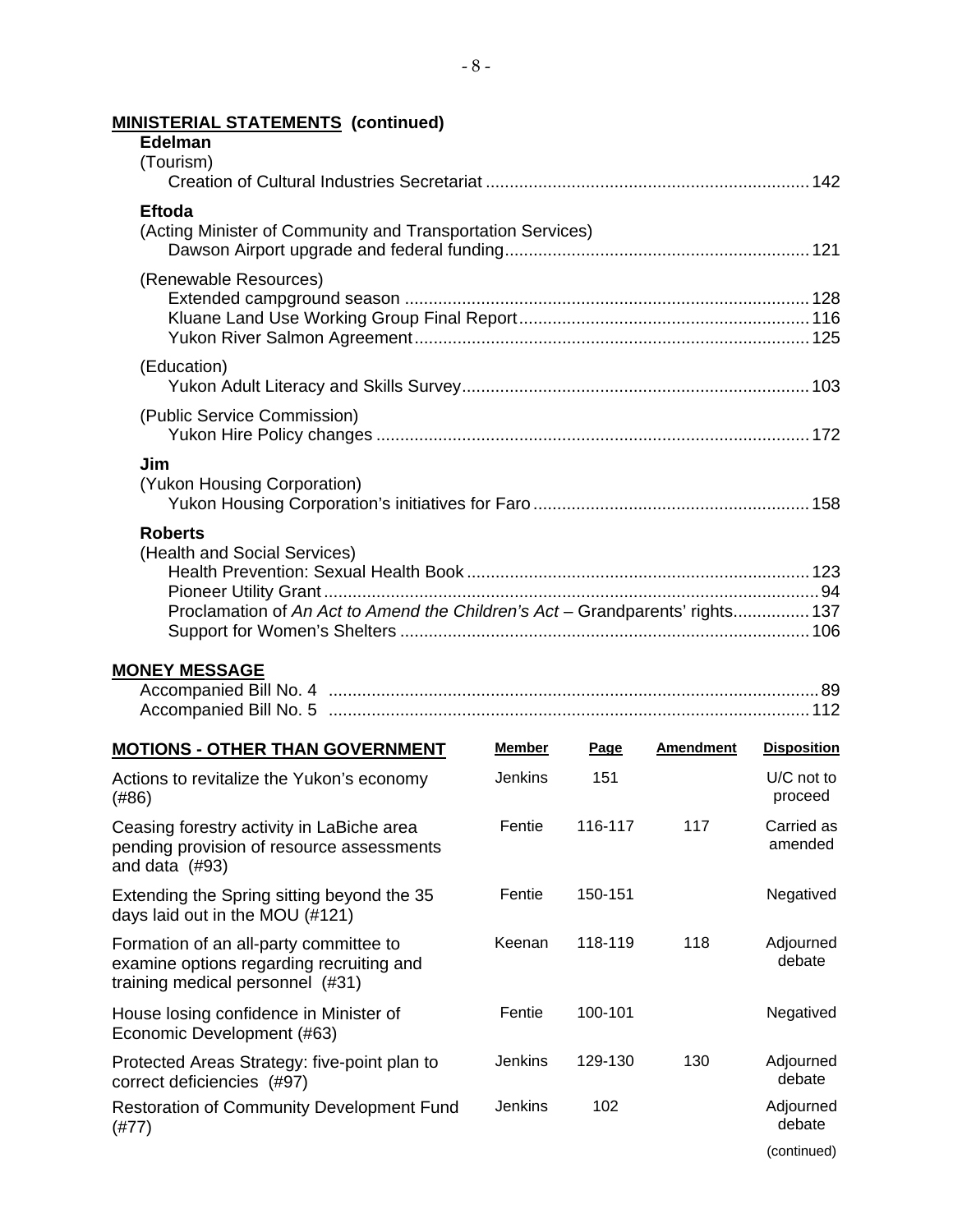| <b>MOTIONS - OTHER THAN GOVERNMENT</b>                                                                                                              | <b>Member</b>  | Page    | <b>Amendment</b> | <b>Disposition</b> |
|-----------------------------------------------------------------------------------------------------------------------------------------------------|----------------|---------|------------------|--------------------|
| (continued)<br>Rules, Elections and Privileges, Standing<br>Committee on: Dennis Fentie, Peter Jenkins,<br>and Gary McRobb be appointed (#87)       | Tucker         | 105     |                  | Carried            |
| Sit beyond normal hour of adjournment and<br>stipulate business to be done (#128)                                                                   | Tucker         | 166-167 |                  | Carried            |
| Yukon Act amendments regarding description<br>of northern boundary (#44)                                                                            | <b>Jenkins</b> | 149-150 |                  | Negatived          |
| <b>MOTIONS - PROCEDURAL</b>                                                                                                                         | <b>Member</b>  | Page    | <b>Amendment</b> | <b>Disposition</b> |
| [See also "Sit Beyond Normal Hour of<br>Adjournment"]                                                                                               |                |         |                  |                    |
| Special adjournment motion                                                                                                                          | <b>Tucker</b>  | 104     |                  | Carried            |
| Special adjournment motion                                                                                                                          | <b>Tucker</b>  | 173     |                  | Carried            |
| <b>PAGES</b>                                                                                                                                        | P              |         |                  |                    |
| <b>PETITIONS</b><br>Crematorium facility (#2)                                                                                                       |                |         |                  |                    |
| Carcross Community and Curling complex: construction of a new facility (#3)                                                                         |                |         |                  |                    |
| Public inquiry regarding policies, procedures and practices of Family and<br>Children's Services Branch (#4)                                        |                |         |                  |                    |
| PRIVILEGE, QUESTION OF<br>Re: Organization of House business (April 12, 2001) (Fentie)<br>Re: Organization of House business (May 1, 2001) (Fentie) |                |         |                  |                    |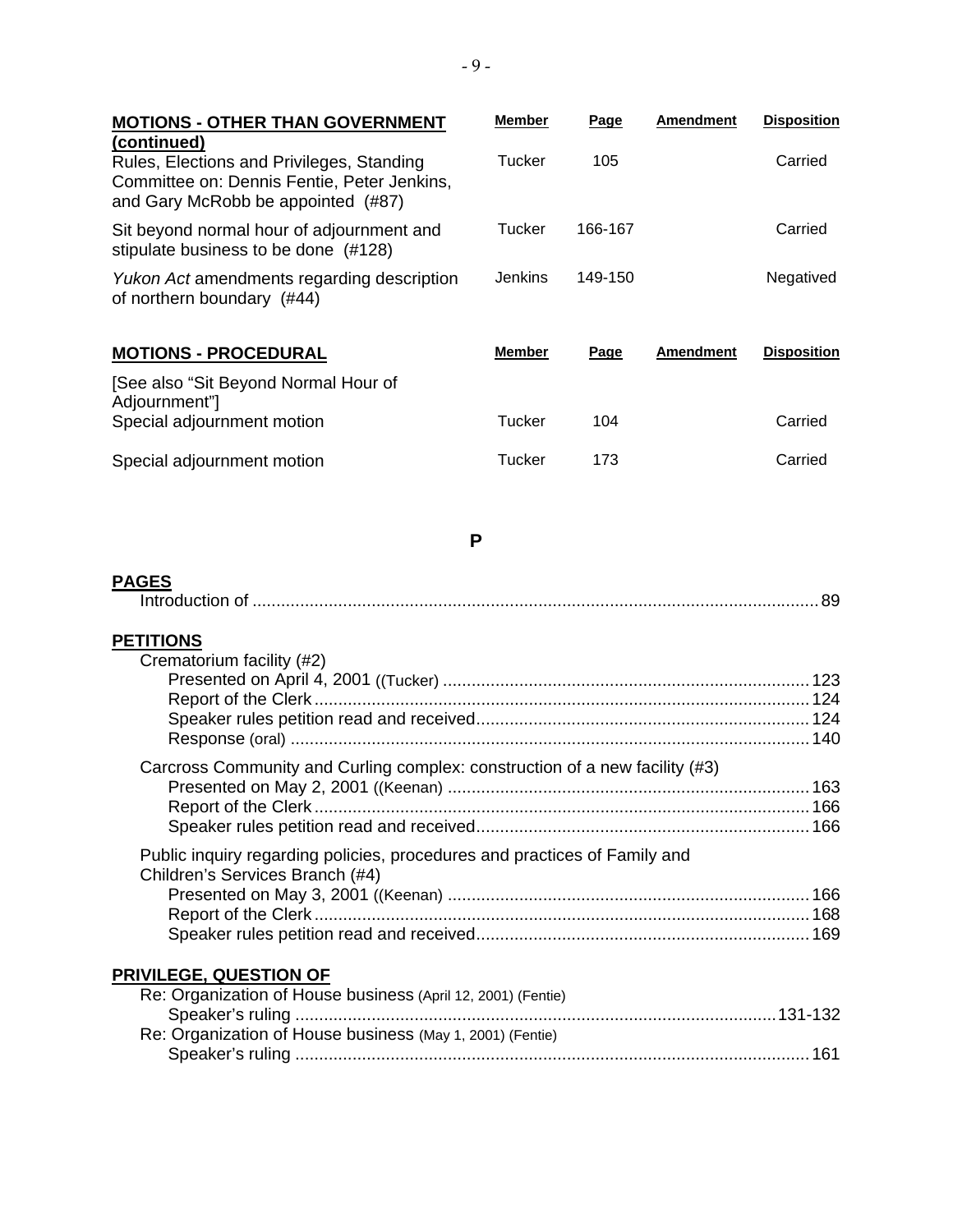## **QUORUM COUNT**

| During debate of Motion to Sit Beyond Normal Hour of Adjournment (May 2, 2001) 163-164 |  |
|----------------------------------------------------------------------------------------|--|

# **S**

## **SESSIONAL PAPERS**

| Active Living, Minister's Task Force for (dated March 2001): Yukon Government                                                                                                                                |             |
|--------------------------------------------------------------------------------------------------------------------------------------------------------------------------------------------------------------|-------------|
| Arctic National Wildlife Refuge: letters to and from Premier Duncan (June 2, 2000                                                                                                                            |             |
| Auditor General: Report on the Financial Statements of Yukon College for                                                                                                                                     |             |
| Auditor General: Report on Other Matters for 1998 and 1999                                                                                                                                                   |             |
| Canada Transportation Act, Statutory Review: Yukon Government Review                                                                                                                                         |             |
|                                                                                                                                                                                                              |             |
| Community Development Fund/FireSmart Audit Report (February 22, 2001)                                                                                                                                        |             |
| Conflict of Interest Commission (Yukon): Advice under the Conflict of<br>Interest (Members and Ministers) Act to Mike McLarnon, Member for                                                                   |             |
| Crime Prevention and Victim Services Trust Fund Board Annual 1999/2000                                                                                                                                       |             |
| Deductions from the indemnities of Members of the Legislative Assembly<br>made pursuant to subsection 39(6) of the Legislative Assembly Act.<br>Report of the Clerk of the Yukon Legislative Assembly (dated |             |
|                                                                                                                                                                                                              |             |
| Gove Inquiry into Child Protection in British Columbia: recommendations                                                                                                                                      |             |
| Government Contracting Summary Report by Department (April 1, 2000 -<br>Hydrogen Project: consulting services agreement (dated July 21, 2000)                                                                |             |
| between Yukon Energy Corporation and GS Systems (01-2-73) (Roberts)  120                                                                                                                                     |             |
| Hydrogen venture: letter (dated February 14, 2000) from the President<br>and Chief Executive Officer, Yukon Development Corporation, to                                                                      |             |
| Kluane Region Tourism Plan summary (December 2000) (01-2-77) (Edelman)  137                                                                                                                                  | (continued) |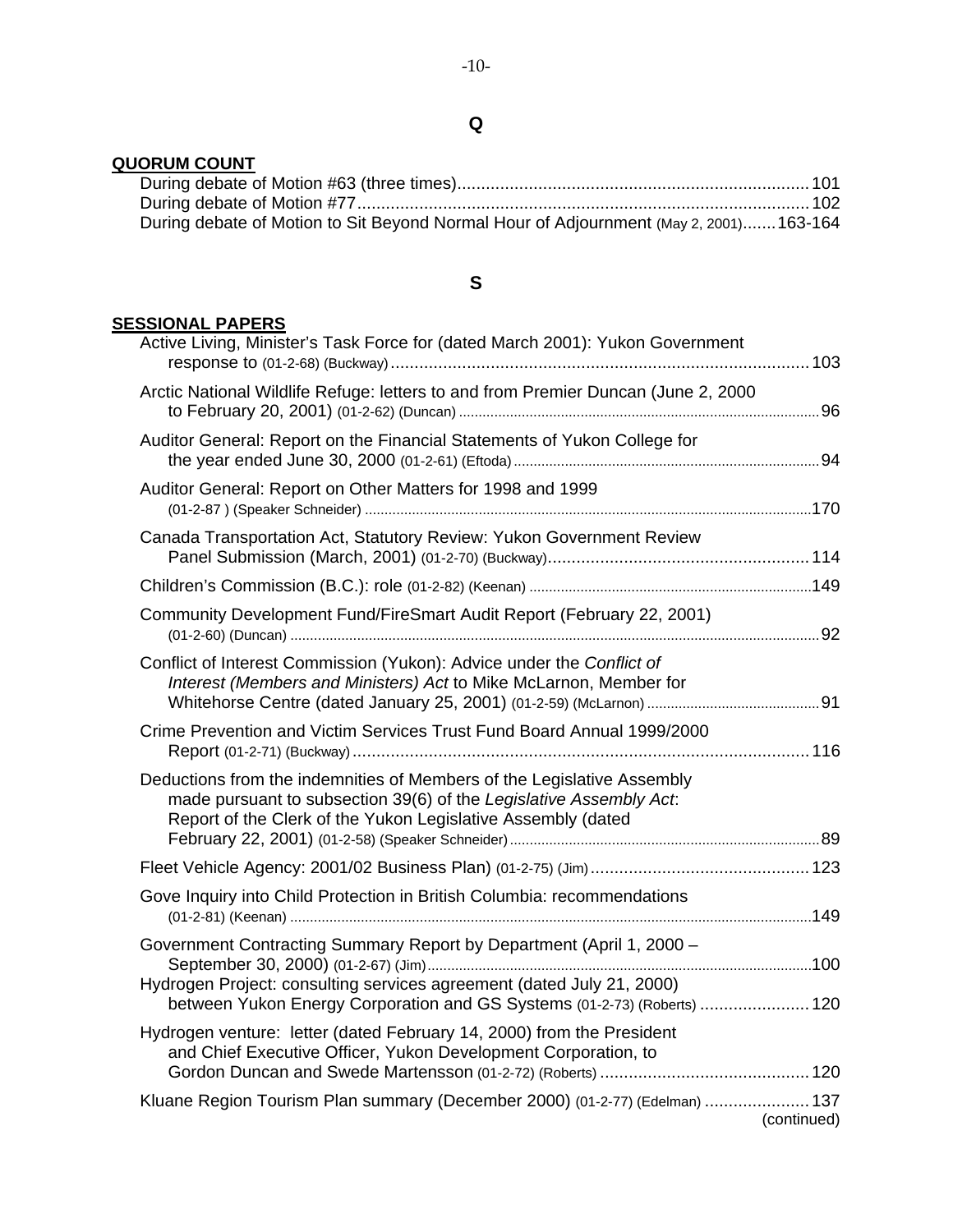# **SESSIONAL PAPERS (continued)**

| Oil and Gas (Yukon) 2001: economic development information document                                                                                   |      |
|-------------------------------------------------------------------------------------------------------------------------------------------------------|------|
|                                                                                                                                                       |      |
|                                                                                                                                                       |      |
| Report of the Chief Electoral Officer of the Yukon on the by-election held                                                                            |      |
| Tourism Department personnel matter: newspaper articles related to                                                                                    |      |
| Travel Expenses of Members of the Yukon Legislative Assembly 2000-2001                                                                                |      |
| Workers' Compensation Appeal Tribunal Annual Report (dated February 12,<br>2001): report to the Minister under section 18.29(c) Workers' Compensation |      |
| Workers' Compensation Health and Safety Board (Yukon) 2000                                                                                            |      |
|                                                                                                                                                       |      |
|                                                                                                                                                       |      |
| Yukon Council on the Economy and the Environment term report                                                                                          |      |
|                                                                                                                                                       |      |
| Yukon Exploration & Geology Report, 2000: Mining & Exploration Overview,<br>Yukon Geology Program, Geological Fieldwork, Property Descriptions        |      |
| Yukon Judicial Compensation Commission: Report and Recommendations                                                                                    |      |
| Yukon Lottery Commission 1999-2000 Annual Report (01-2-78) (Buckway) 140                                                                              |      |
| Yukon Protected Areas Public Advisory Committee: list of committee                                                                                    |      |
| Yukon State of the Environment Report (1999): review by the Yukon<br>Council on the Economy and the Environment (April 2001) (01-2-88) (Duncan)170    |      |
| SIT BEYOND NORMAL HOUR OF ADJOURNMENT (Motion to)                                                                                                     |      |
| $M_{\odot}$ 2.2001 (Debate adjourned pure use to $SO(2(2))$                                                                                           | 1021 |

# **SPEAKER (Hon. Dennis Schneider)**

| (continued) |
|-------------|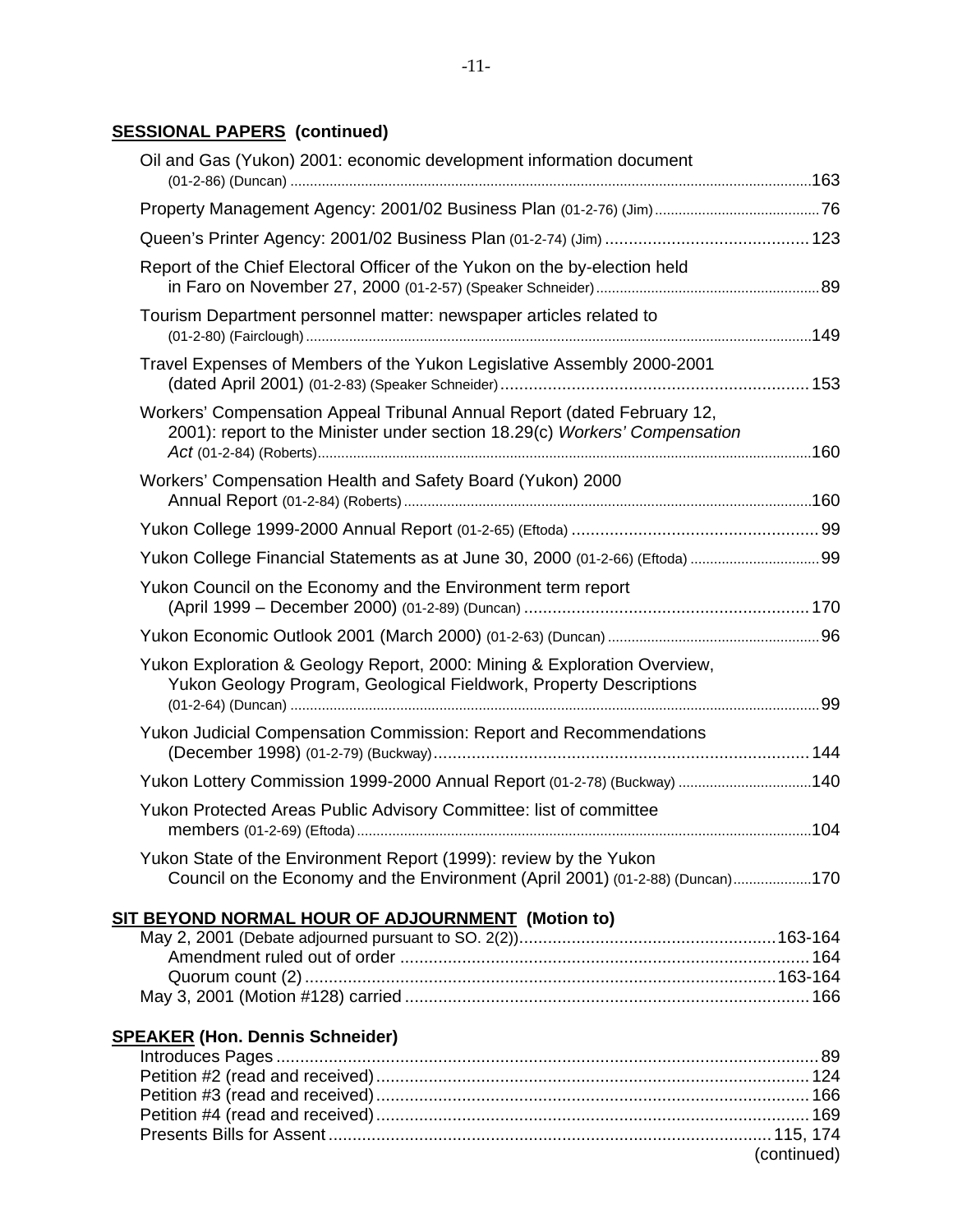## **SPEAKER (Hon. Dennis Schneider) (continued)**

| Rulings:                                                                               |  |
|----------------------------------------------------------------------------------------|--|
| Re: amendment out of order on the motion to sit beyond normal hour                     |  |
|                                                                                        |  |
| Re: Point of Order raised on April 12, 2001 - remarks made by the Minister             |  |
|                                                                                        |  |
|                                                                                        |  |
|                                                                                        |  |
|                                                                                        |  |
|                                                                                        |  |
|                                                                                        |  |
|                                                                                        |  |
| Statements:                                                                            |  |
| Re: attempted tabling of a document (will review the matter                            |  |
|                                                                                        |  |
|                                                                                        |  |
| Re: Question of Privilege re organization of House Business131-132                     |  |
| Re: reprinted Order Paper and calling of Motion #97 for debate  129                    |  |
|                                                                                        |  |
| Thanks to Acting Deputy Clerk, Douglas Arnott, for his service during the sitting  167 |  |

## **SPECIAL ADJOURNMENT MOTION**

(See Motions, Procedural)

## **T**

## **TRIBUTES**

| Amber Ursich - Recipient of the gold Duke of Edinburgh's Award153          |             |
|----------------------------------------------------------------------------|-------------|
|                                                                            |             |
|                                                                            |             |
|                                                                            |             |
|                                                                            |             |
| Governor General's "Caring Canadian Award" recipient - Lance Koschzeck 160 |             |
| Governor General's Silver Medal of Bravery recipient - Thane Phillips 172  |             |
| Hubert Jay Croteau, Chief Executive Officer of Midnight Sun Plant Food144  |             |
|                                                                            |             |
|                                                                            |             |
|                                                                            |             |
|                                                                            |             |
|                                                                            |             |
|                                                                            |             |
|                                                                            |             |
|                                                                            |             |
|                                                                            |             |
|                                                                            |             |
|                                                                            |             |
|                                                                            |             |
|                                                                            |             |
|                                                                            |             |
|                                                                            |             |
|                                                                            | (continued) |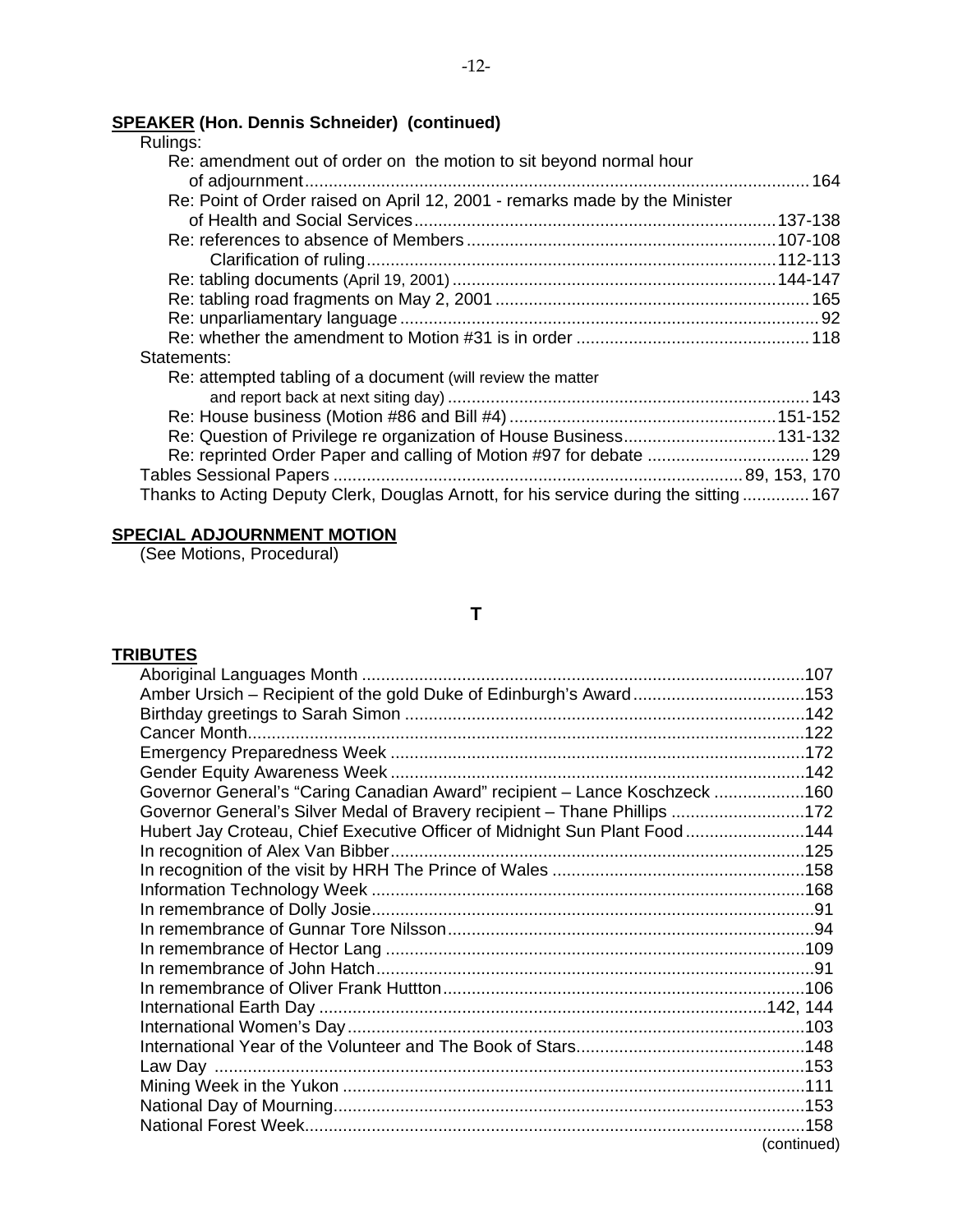# **TRIBUTES (continued)**

| Trena Irving, recipient of the national female Aboriginal Coaching Award114 |  |
|-----------------------------------------------------------------------------|--|
|                                                                             |  |
|                                                                             |  |
|                                                                             |  |
|                                                                             |  |
|                                                                             |  |

# **U**

# **UNANIMOUS CONSENT**

| Pursuant to Standing Order 28 to proceed with a for 2 <sup>nd</sup> Reading of |  |
|--------------------------------------------------------------------------------|--|
|                                                                                |  |
| To deem all clauses of Bill Nos. 44, 36, 40, 42, 41 to have been read          |  |
|                                                                                |  |
| To move from Opposition Private Members' Business to                           |  |
| Government Business (not to proceed with Motion #86) (Jenkins) (granted) 151   |  |
|                                                                                |  |
| To waive Standing Order 27(1) with regard to notice (Motion #128)  166         |  |

## **W**

# **WITHDRAWAL OF REMARKS**

| Regarding remarks made on April 19, 2001 while attempting to table |  |
|--------------------------------------------------------------------|--|
|                                                                    |  |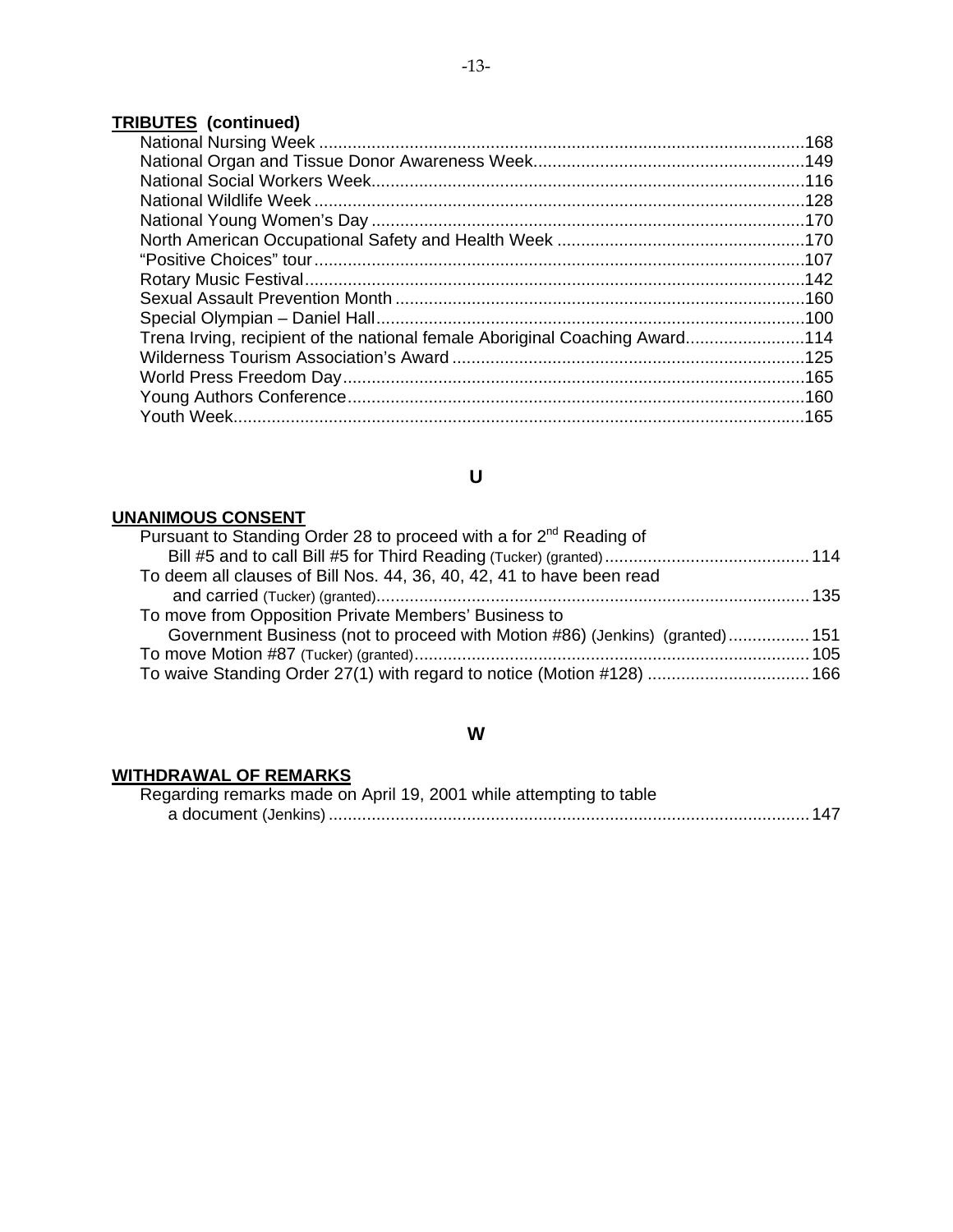# **YUKON LEGISLATIVE ASSEMBLY**

Motions adopted during the Second Session of the 30th Legislative Assembly

February 22, 2001 – May 9, 2001

 Note: The following is an unofficial consolidation of the substantive motions adopted during the time period noted above. If motions were amended before adoption, the amendment is incorporated in the text and a notation made that the motion was amended.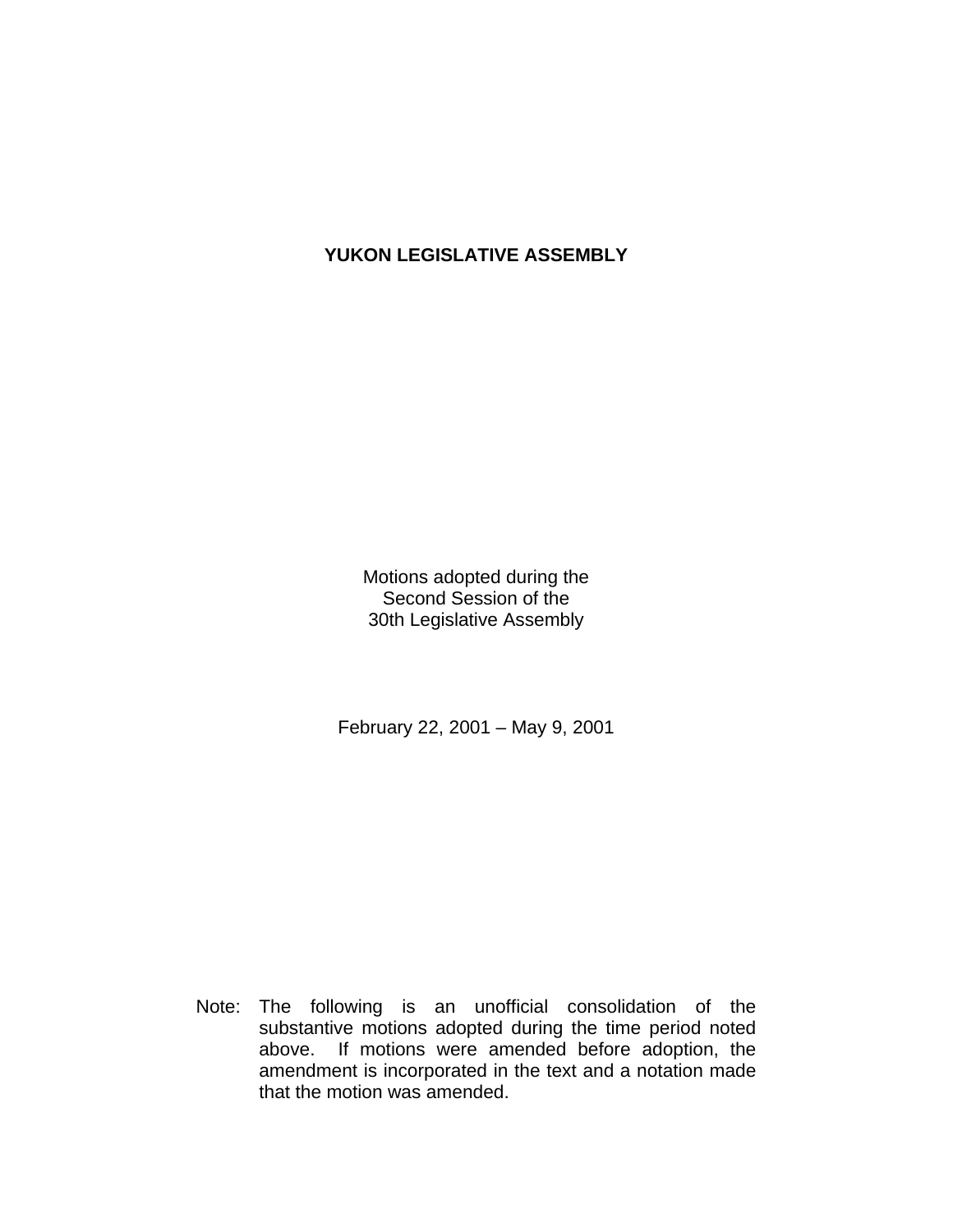## **Consolidation of Motions adopted during the Second Session of the 30th Legislative Assembly**

February 22, 2001 – May 9, 2001

# **INDEX**

| <b>SUBSTANTIVE MOTIONS (listed in chronological order)</b><br><b>Subject Matter</b> |                                                                                                           | Page    |
|-------------------------------------------------------------------------------------|-----------------------------------------------------------------------------------------------------------|---------|
|                                                                                     | 1. Forestry activity in LaBiche area to cease pending provision of<br>resource assessments and data (#93) |         |
|                                                                                     | 2. Standing Committee on Rules, Elections and Privileges appointments (#87)                               |         |
|                                                                                     | 3. Conduct of House business for remainder of Spring Sitting (#128)                                       | $1 - 2$ |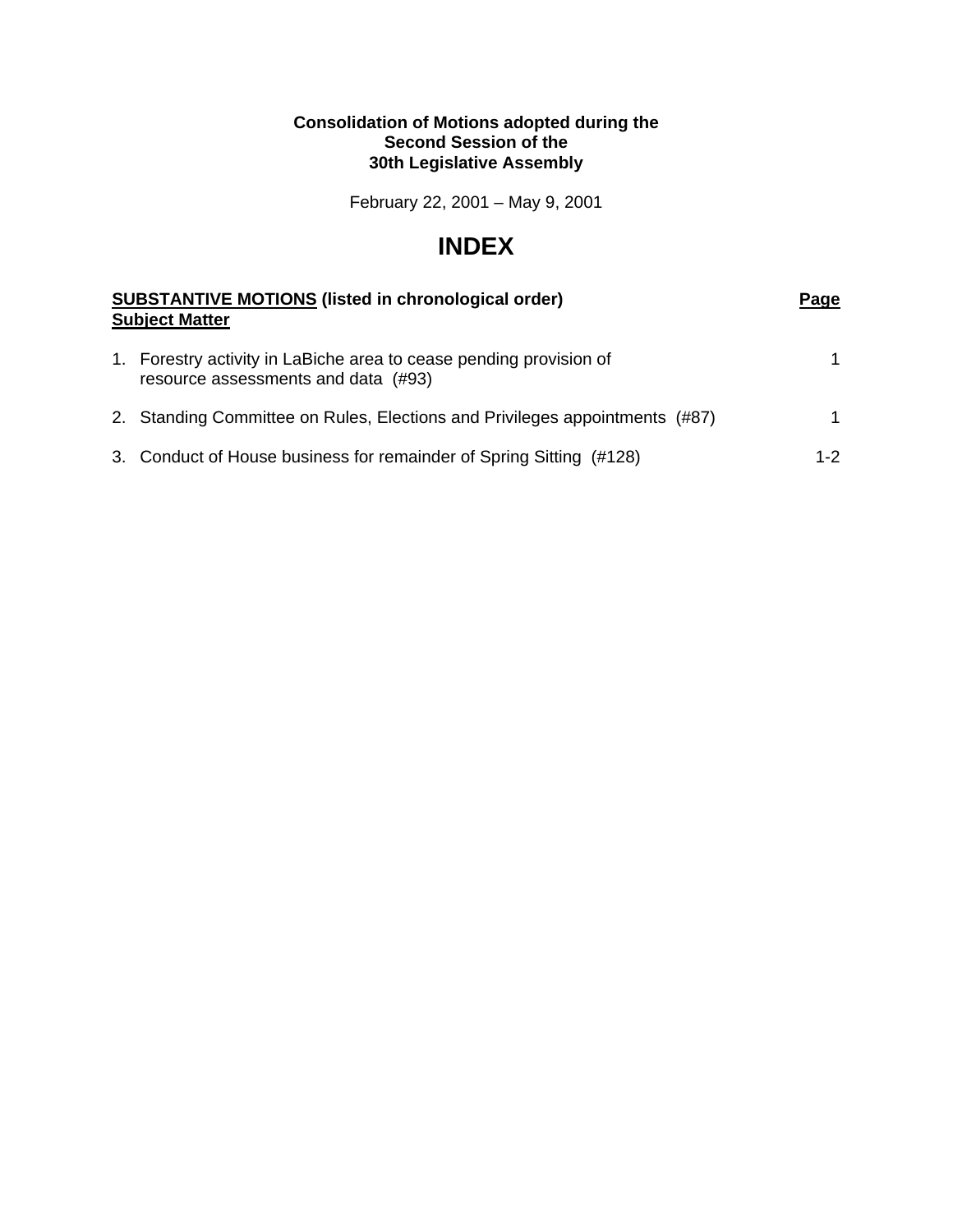## **YUKON LEGISLATIVE ASSEMBLY**

Motions adopted during the Second Session of the 30th Legislative Assembly

February 22, 2001 – May 9, 2001

#### **Substantive Motions**

1. Motion #93- Mr. Fentie Debated March 28, 2001 Carried March 28, 2001

THAT it is the opinion of this House that:

- (1) the development of a stable, sustainable forest industry in the Yukon could provide a major economic engine in the territory,
- (2) the Yukon Forest Strategy was developed through extensive public consultation to serve as a made-in-Yukon model for the management of this important resource following devolution of the Northern Affairs program to the Yukon is a good start,
- (3) the development of a stable, sustainable forest industry that respects the Yukon's environmental and social values has been severely impeded by ongoing mismanagement of the forest resource by the federal government,
- (4) this mismanagement has recently been demonstrated again with the inappropriate issuance of timber permits in the LaBiche area of southeast Yukon, and
- (5) the federal government's mismanagement of Yukon forest resources has hampered the territory's economic development, has failed to provide the necessary environmental safeguards, and has contributed to the delay in settling outstanding Yukon First Nations land claims; and

 THAT this House urges the federal government not to proceed with any further forestry activity in the LaBiche area until the necessary resource assessments and required data are supplied by the federal government, so that Yukon people can make informed decisions respecting the forest.

2. Motion #87 – Ms. Tucker, Government House Leader Debated March 12, 2001 Carried March 12, 2001

 THAT the honourable Members Dennis Fentie, Peter Jenkins and Gary McRobb be appointed to the Standing Committee on Rules, Elections and Privileges.

3. Motion #128 – Ms. Tucker, Government House Leader Debated May 3, 2001 Carried May 3, 2001

 THAT, to fulfill the agreement reached between House Leaders on behalf of their caucuses, this House orders:

- (1) the time for the sittings of the Assembly for the remainder of the 2001 spring sitting shall be as follows:
	- (a) Thursday, May 3, 2001 1:00 p.m. to 6:00 p.m.,